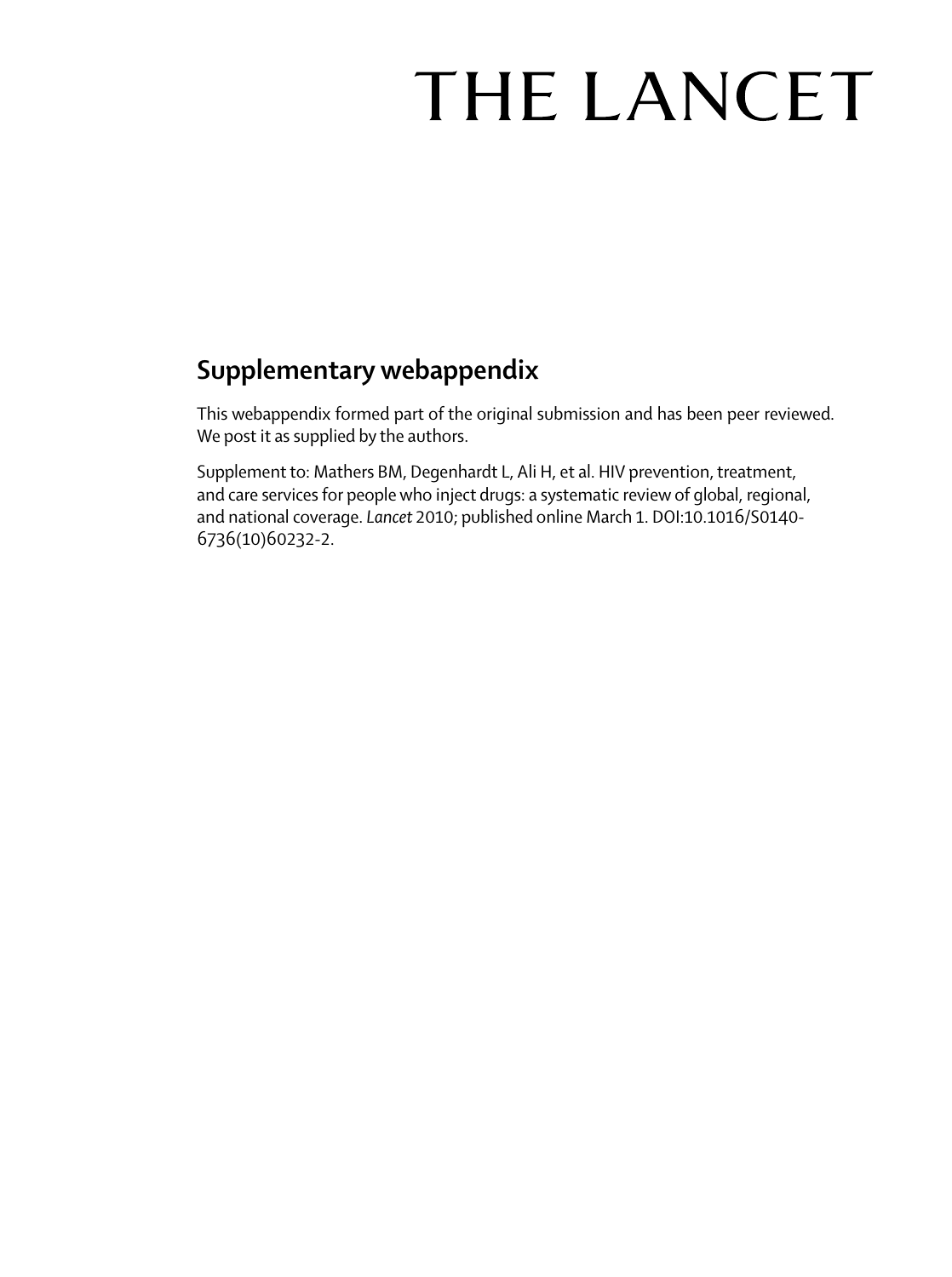#### **Web Extra Material**

| Appendix 9: Data on the number of needle and syringe programme and opioid substitution therapy sites  66 |  |
|----------------------------------------------------------------------------------------------------------|--|
|                                                                                                          |  |
|                                                                                                          |  |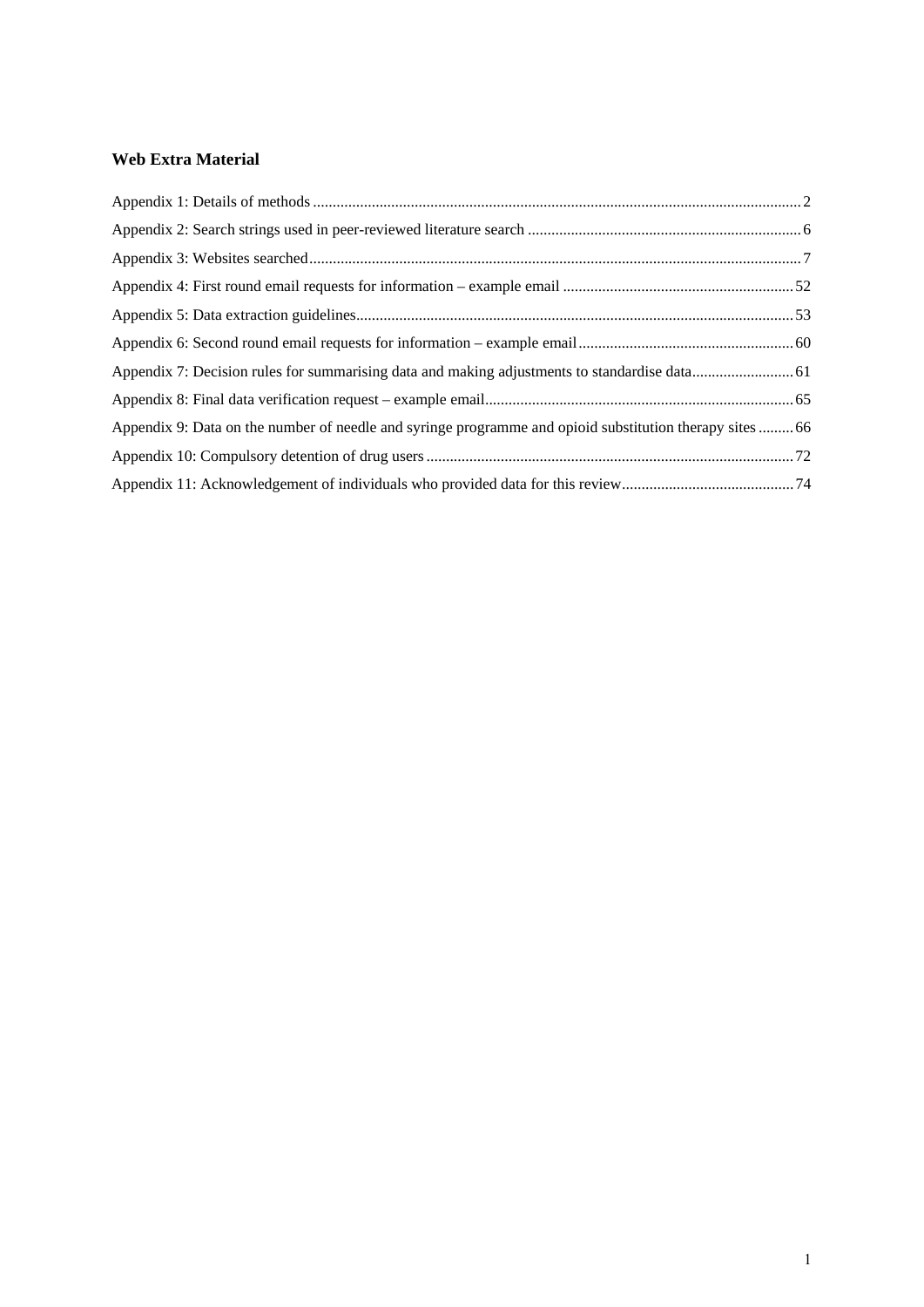#### **Appendix 1: Details of methods**

#### **Phase 1: Initial data collection**

Four main strategies were employed to gather material containing data on the provision of HIV prevention and care services for people who inject drugs:

- 1. Search for peer reviewed literature using the Medline and BioMed Central databases;
- 2. Online search of websites, primarily looking for relevant grey literature;
- 3. Hand-search of key documents;
- 4. Repeated requests to key experts for material.

#### **Phase 1.1: Peer-reviewed literature database search**

The Medline peer-reviewed literature database was searched using the Ovid platform for articles likely to contain data describing the provision of HIV prevention and care services for IDUs. BioMed Central database was also searched to ensure inclusion of open access electronic journals accessible via BioMed Central but not catalogued by Medline.

Sets of search strings were developed for searching Medline incorporating both keywords and Medical Subject Headings (MeSH terms) for the following:  $\langle$ injecting drug use>;  $\langle$ needle and syringe program>;  $\langle$ pharmacy>; <drug treatment>; <HIV testing and counselling>; <condom distribution>; <anti-retroviral treatment>, <targeted information>. These search strings are detailed in **Appendix 2** in **Table 1a**.

Medline was searched using the OVID™ interface/platform on the 13th of November 2008 and again on the 22nd January 2010. The search strings were combined and run as follows:

*<injecting drug use> AND ( <needle and syringe program> OR <pharmacy> OR <drug treatment> OR <HIV testing and counselling> OR <condom distribution> OR <anti-retroviral treatment> OR* <targeted information> *)* 

This search yielded 4764 citations. The search result was then limited to the time period 2004 and later. This reduced the total number of citations to 585 (excluding duplicates). No other restrictions were applied to the search; citations for papers in languages other than English were included.

 A keyword search string for <injecting drug use> was derived for searching the BioMed Central database (see Appendix 2 Table 1b). This search was conducted on the 14<sup>th</sup> of November 2008 and again on the 22nd January 2010, and yielded 679 citations. It was decided to not limit this search result any further, nor to combine with any other search strings.

Citations from both these searches were imported into an Endnote™ library, and 23 duplicate citations were removed.

#### **Phase 1.2: Online literature search**

An online search was undertaken between October 2008 and February 2009 for material describing the provision of HIV prevention and care services for people who inject drugs.

Websites previously identified as sources of information relating to HIV and injecting drug use (5), particularly grey literature, were accessed and searched along with additional websites of national ministries of health, national AIDS committees, United Nations agencies and harm reduction networks. Websites in languages other than English were also searched, and were read using the translation function of Google; non-English language documents were also retrieved.

In the case of many of the websites accessed, it was necessary to search for documents and relevant information within these sites using either the search functions these sites contained or using the advanced search function of Google which allows for keyword searches using Boolean search terms within a particular site. Approximately 80-90% of the websites accessed were searched by using the search option of the website itself or by using Google advanced search. In all other cases the websites were small, and searched manually.

In total, 320 websites were searched and 977 documents, including 53 peer-reviewed articles and 924 grey literature documents, were identified and catalogued. Of the 924 grey literature documents, 698 were dated 2004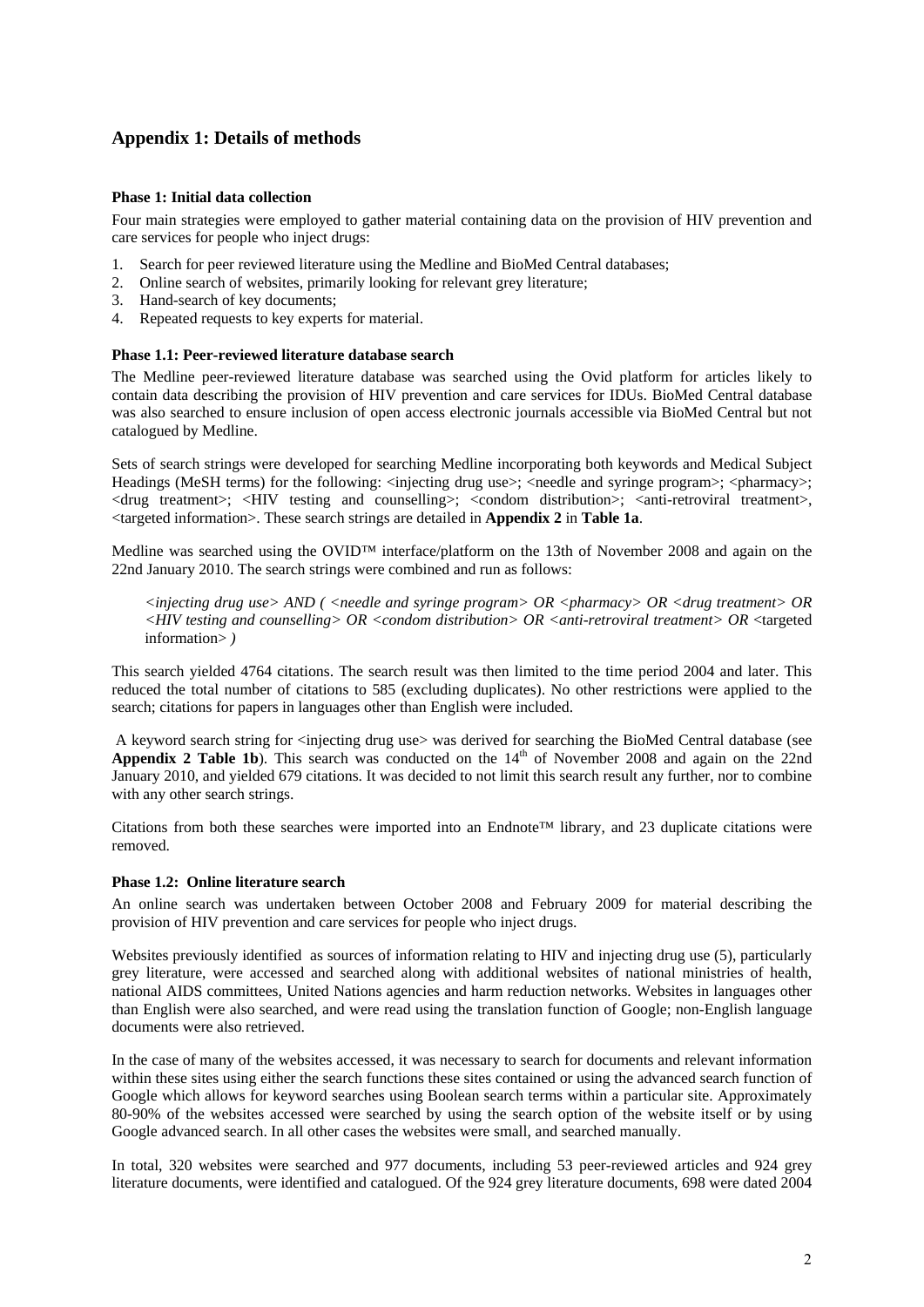or later and out of the 53 peer-reviewed articles 40 were dated 2004 or later. All 738 documents dated 2004 or later were retained for review. A list of all websites searched and description of the search terms and strategies employed to identify material within these sites is detailed in **Appendix 3**.

#### **Phase 1.3: Hand-search of key documents**

The reference list of a recent comprehensive review produced by the International Harm Reduction Association (IHRA), *The Global State of Harm Reduction* (6), was searched to identify potentially useful documents; 319 documents were identified of which 119 were peer-reviewed papers and 200 grey literature documents. Of the 200 grey literature documents 185 were dated 2004 or later and out of the 119 peer-reviewed articles 89 were dated 2004 or later. All 274 documents dated 2004 or later were retained for review. Abstracts from relevant international conferences (including IHRA's Conference and the International AIDS Society Conference) were searched and abstracts were selected for review.

#### **Phase 1.4: Initial requests to key experts and organisations**

Emails requesting material describing HIV prevention and care services for IDUs were sent to various individuals and organisations. An example of these email requests is provided in **Appendix 4**.

Initially, emails were sent to members of the Reference Group who were requested to submit any relevant material they had access to themselves and to also forward these email requests onto any individuals or organisations they have contact with and who might be able to provide relevant information. Reference Group members were requested to inform the Secretariat to whom these requests were forwarded. It was estimated that the members of the Reference Group forwarded these requests to 1,373 recipients. In addition, email requests were sent to key contacts in regional and country offices of WHO, UNAIDS and UNODC. The emails were sent out between  $17<sup>th</sup>$  Nov 2008 and  $30<sup>th</sup>$  January 2009.

These recipients were in turn requested to forward these email requests to any of their own relevant contacts. It was not possible to track how many individuals were subsequently sent these requests in this viral email distribution process.

Of their own volition, several recipients translated the email request into languages other than English and forwarded this on to non-English speaking recipients. It is understood that the email request was translated into Russian, Spanish and French.

In response to these requests, the Secretariat received emails from 164 individuals who provided and 41 peerreviewed papers, 386 grey literature documents and 35 personal communications. Of the documents submitted from this process, 75 had already been gathered and reviewed (15 peer-reviewed papers and 60 grey literature documents).

#### **Phase 2: Document review and data extraction**

All documents collected through the processes described above were reviewed by a team of five researchers (HA, UR, CB, LR and JL). All documents received in response to the email requests were reviewed in full.

All peer-reviewed literature citations were reviewed firstly by title. If it was judged that the title indicated the paper could potentially contain relevant data then the abstract was read. If on reading the abstract the reviewer assessed that the paper might contain relevant data then the paper was retrieved and read in full.

Grey literature documents were reviewed initially by either reviewing the executive summary or the table of contents or for documents without these searching the document for relevant key words (e.g. "injecting", "intravenous drug use", "opioid substitution", "needle", "syringe" etcetera) to identify relevant sections which were then reviewed in detail.

If documents were available only in a language other than English then a mechanical translation into English using either Google Translate or the Microsoft Word translate function. All data extracted from these translated documents was included in provisional reports and emails to be checked by relevant experts as described below.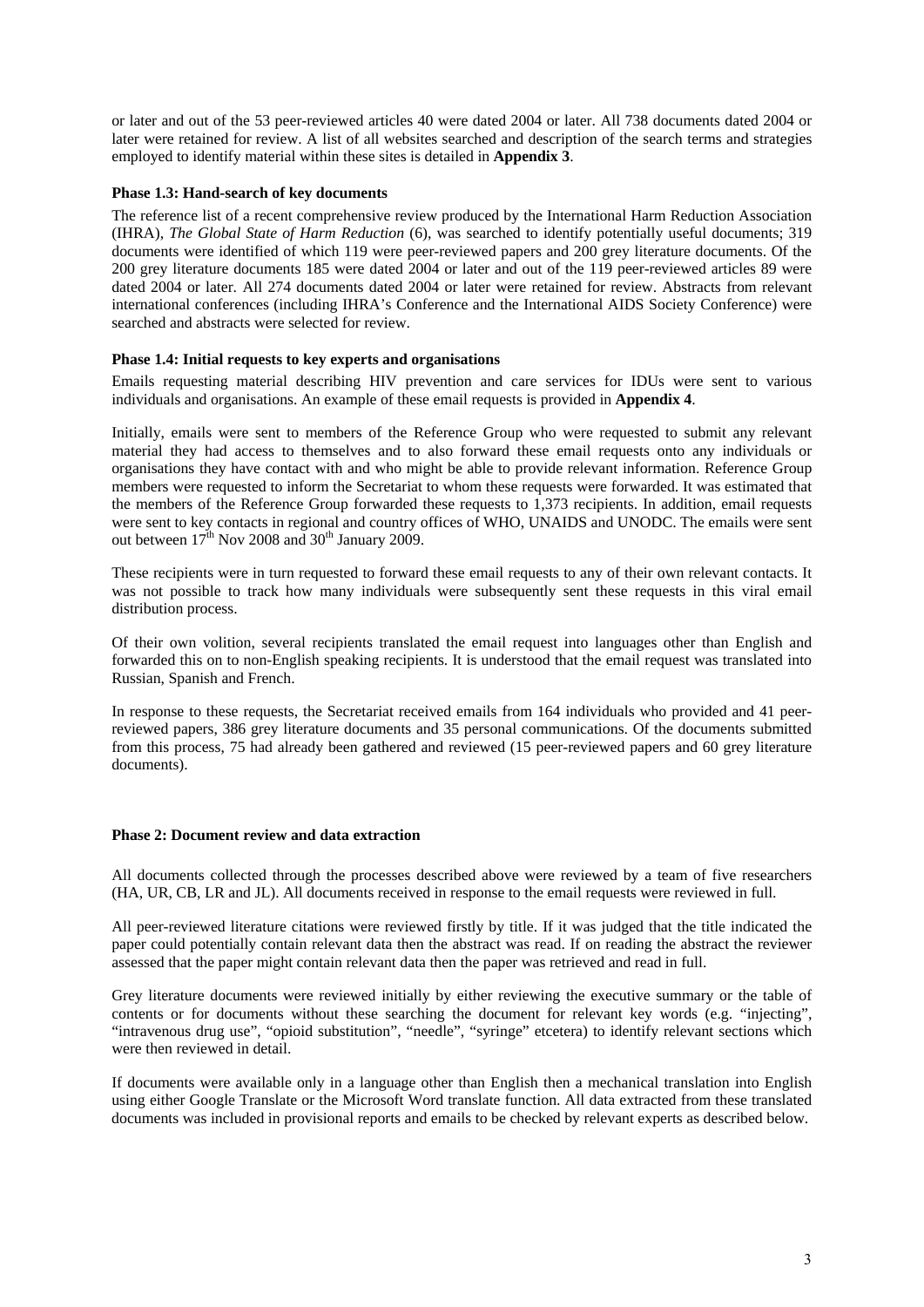All potentially relevant data identified in the documents reviewed were extracted and entered into a database built using Microsoft Excel. The process of extraction and data entry was guided by defined decision rules outlined in **Appendix 5** which also lists the types of data that were searched for and extracted.

#### **Phase 3: Provisional review of database and supplementary data requests**

Following the completion of the extraction a provisional review of the database was undertaken in order to identify gaps in the data collected to date.

Country specific summaries of the NSP and OST data collected up until the 14th of April 2009 were generated. These were emailed to key experts and organisations in each country requesting feedback on the accuracy of the data that had been collected and for further data to be submitted where no data had so far been identified. Examples of these email requests are provided in **Appendix 6**. These emails were sent to a total of 378 recipients in 124 countries.

One hundred and twenty-nine emails were received in response and 185 documents submitted; these include 9 peer-reviewed articles, 62 grey literature documents and 114 personal communications. All additional material received including both documents and personal communication, were catalogued and added to the Endnote™ library.

This material was reviewed and potentially relevant data were extracted and entered into the database (HA and LR). In total, 185 documents were reviewed, and data extracted from 161 of these.

In total 4204 documents were gathered via all the methods described above, duplicates were identified and removed resulting in a total of 4170 unique documents. These were then reviewed and data extracted from 1335 of these documents and entered into a database. The database contained a total of 6990 data entry records.

#### **Phase 4: Review and summary of extracted data**

The data that had been entered into the database were then reviewed by two of the authors (BM and HA). From this, data were selected for inclusion in a separate database to be used in the derivation of indicators estimating service coverage. Where data were reported in more than one document, both documents were cited.

**Appendix 7** describes the decision rules used to determine which data were selected for inclusion in these estimates. These decision rules were developed by the Secretariat for the Reference Group. The Reference Group provided consensus sign off on all of these rules.

To allow for comparison between countries, it was necessary for the data to have common parameters, such as the time period over which distribution of equipment or client access are measured. Data were adjusted to allow for such comparisons; the methods employed to standardise these data are also outlined in Appendix 5. Once again, these methods were developed by the Secretariat and signed off by consensus by the Reference Group. All adjustments, calculations and related assumptions are documented in the individual country data reports (see **Appendix 8**).

#### **Phase 5: Final data verification**

Once all data collected had been reviewed and the dataset revised, detailed country-specific reports were generated. These reports detailed all data selected for inclusion in the estimates and any adjustments made (see **Appendix 8** for country reports).

The country reports were sent to 400 experts in a total of 124 countries (see **Appendix 9** for example email). Data for the 30 EU countries were reviewed by technical officers from the EMCDDA. Recipients of these provisional reports were requested to review and comment on the completeness and accuracy of the data and were invited to submit additional data if available.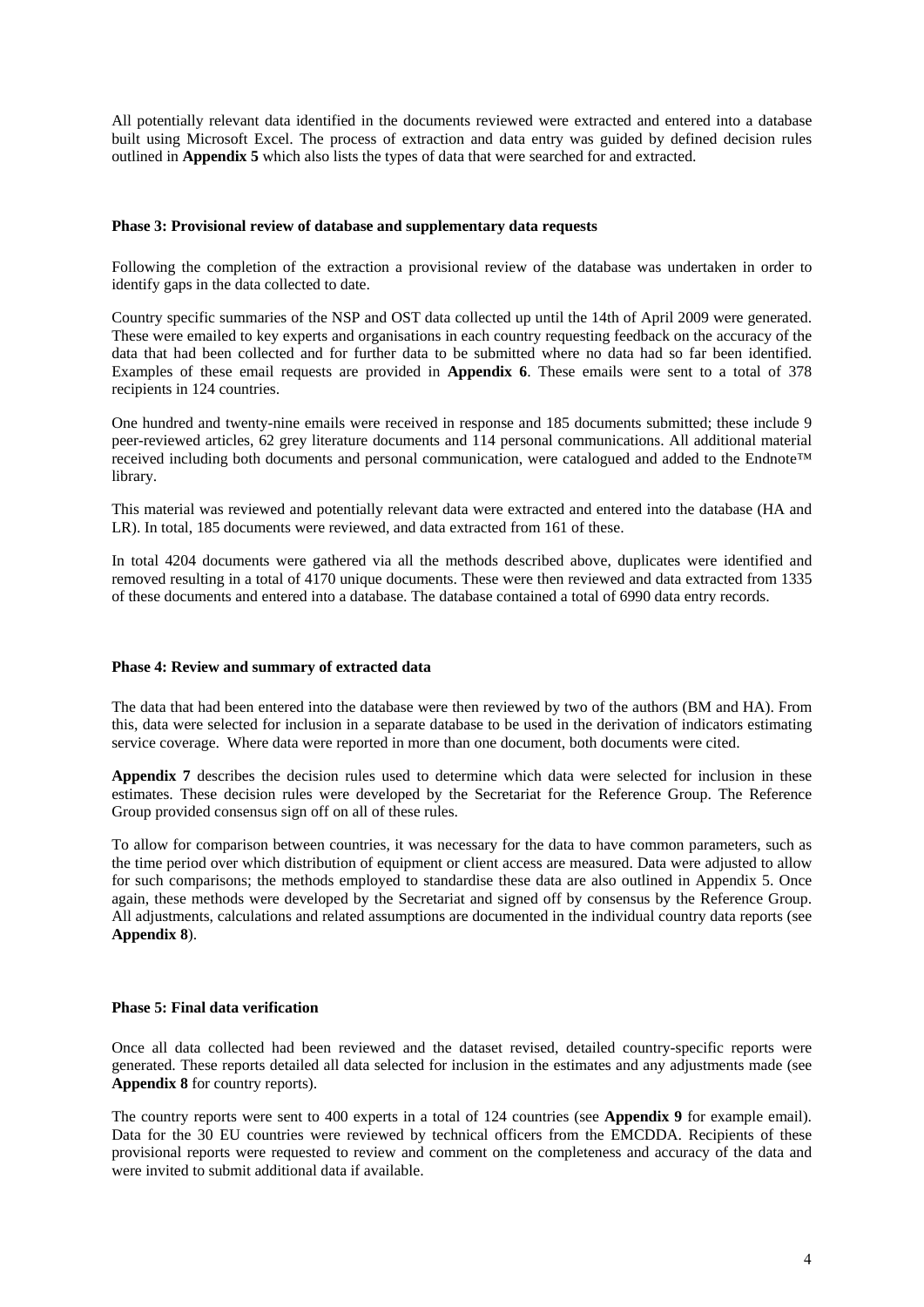Eighty individuals replied from 42 countries, with a further 157 documents submitted. These include 13 peerreviewed articles, 95 grey literature documents and 49 personal communications. All additional material received was catalogued and added to the Endnote™ library. This material was reviewed, and potentially relevant data were extracted and entered into the database (HA). This exercise added another 383 entries to the database. These new data were again reviewed by two of the authors (BM and HA) in comparison with the previous data, and the dataset was revised accordingly.

|                                                           | Number of documents collected |                           |                           |              |
|-----------------------------------------------------------|-------------------------------|---------------------------|---------------------------|--------------|
| <b>Source</b>                                             | Peer-reviewed<br>literature   | Grey<br><i>literature</i> | Personal<br>communication | <b>Total</b> |
| Peer-reviewed literature database search                  | 2390                          | --                        |                           | 2390         |
| Online literature search                                  | 40                            | 698                       | $- -$                     | 751          |
| Initial requests to key experts & organisations           | 41                            | 386                       | 35                        | 462          |
| Hand-search of key documents                              | 89                            | 345                       | --                        | 479          |
| Supplementary data requests                               | 9                             | 62                        | 114                       | 185          |
| Response to final data verification                       | 13                            | 95                        | 49                        | 157          |
| Total number of documents reviewed (less duplicates)      | 2386                          | 1586                      | 198                       | 4170         |
| Number of documents from which data were <b>extracted</b> | 201                           | 1209                      | 198                       | 1608         |

#### **Table 2: Summary of documents gathered reviewed and extracted**

#### **Data analysis and reporting**

Data were collected and reported according to standardised indicators. Searches were conducted and any resulting data reported for every country across 66 indicators, which covered the following interventions: NSP, OST, other drug treatment, HIV T&C, ART and condom provision for IDUs. In this report, we focus particularly upon NSP, OST and other forms of drug treatment, and ARV provision for IDUs. Full details for every country can be found in **Appendix 8**.

#### **IDU and HIV prevalence data estimates**

Estimates of the prevalence of injecting drug use and the prevalence of HIV among people who use drugs were taken from the review conducted by the Reference Group (1). The exception to this was if individuals or organisations submitted updated AND verifiable data on IDU occurrence, IDU prevalence, or HIV among people who inject drugs. These are noted in the country reports. The countries were: Belarus, Brazil, Croatia, Cyprus, Czech Republic, Greece, Mauritius, Moldova, Nepal, Norway, Pakistan, Philippines, Portugal, Sierra Leone, Somalia, Swaziland, Togo, Ukraine and the United Kingdom.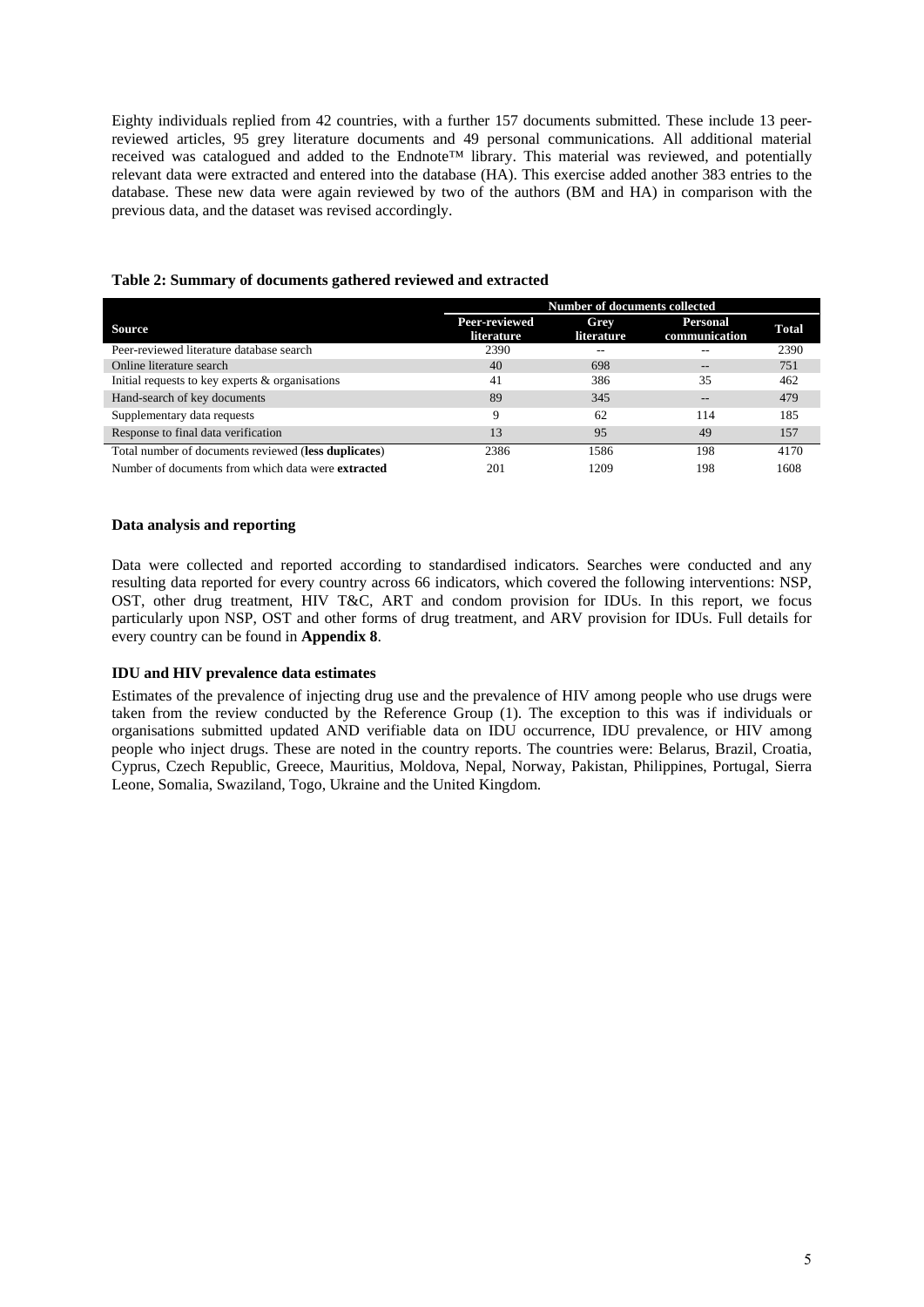#### **Appendix 2: Search strings used in peer-reviewed literature searches**

#### **Medline search strings**

#### *<injecting drug use>*

"IDU" OR "IDUs" OR "injecting drug" OR "intravenous drug" OR "intravenous substance" OR "injecting substance" OR exp substance abuse, intravenous/

#### *<needle and syringe program>*

"NSP" OR "needle syringe program\$" OR "needle-syringe program\$" OR "needle syringe program\$" OR "NSEP" OR "needle-syringe exchange program\$" "needle syringe exchange program\$" OR "needle exchange" OR "syringe

exchange" OR "syringe exchange program\$" OR exp Needle-Exchange Programs/ OR exp Harm Reduction/

#### *<pharmacy>*

"chemist\$" OR "drug store" OR "hospital pharmacy" OR "pharmacy" OR "apothecary" OR exp Pharmacies/ OR exp Community Pharmacy Services/ OR exp Pharmacy Service, Hospital/

#### *<drug treatment>*

"OST" OR "opioid substitution treatment" OR "methadone" OR "MMT" OR "methadone maintenance" OR "buprenorphine" OR "naltrexone" OR "BMT" or "buprenorphine maintenance" OR "LAAM" Or "levomethadyl acetate" OR "substance treatment" OR "substance detoxification" OR "substance rehabilitation" OR "drug rehabilitation" OR "substance abuse treatment" OR "substance dependen\$ treatment" OR "drug dependen\$ treatment" OR "drug abuse treatment" OR "opioid replacement" or exp Substance Abuse Treatment Centers/ OR exp Buprenorphine/ OR exp Methadone/ OR exp Naltrexone/ OR exp Methadyl Acetate/

#### *<HIV testing and counselling>*

("VCT" OR "voluntary counselling and testing" OR "voluntary counseling and testing" OR "HIV test" OR "HIV tests" OR "HIV testing" OR "pre-test counseling" OR "pre-test counselling" OR "post-test counseling" OR "post-test counselling" OR "initial counselling" OR "initial testing") OR ((exp HIV/ or exp HIV-1/ or exp HIV-2/ or exp HIV infections/ or exp acquired immunodeficiency syndrome/ or HIV seropositivity/ or exp HIV seroprevalence/ or exp AIDS serodiagnosis/) AND (exp Counseling/))

#### *<condom programs>*

"condom\$" or "condom program\$" OR "condom programme\$" OR "condom use" OR "CUP" OR "condom use program\$" OR "condom use programme\$" OR "condom distribution" or exp contraceptive devices, male/ or exp condoms/

#### *<anti-retroviral treatment>*

HAART OR "Anti-Retroviral Treatment" OR "Antiretroviral Treatment" OR "Anti-Retroviral Therapy" OR "Antiretroviral Therapy" OR "highly active antiretroviral therapy" OR "highly active anti-retroviral therapy" OR "highly active antiretroviral treatment" OR "highly active anti-retroviral treatment" OR "HIV treatment" OR "anti-HIV Agents" OR "AIDS treatment" OR exp anti-hiv agents/ OR exp delavirdine/ or exp didanosine/ or exp lamivudine/ or exp nevirapine/ or exp stavudine/ or exp trichosanthin/ or exp zalcitabine/ or exp zidovudine/ or exp hiv fusion inhibitors/ or exp hiv integrase inhibitors/ or exp hiv protease inhibitors/ or exp indinavir/ or exp nelfinavir/ or exp ritonavir/ or exp saquinavir/ or exp Antiretroviral Therapy, Highly Active/

#### *< targeted information >*

"IEC" OR "information education and communication" OR "Harm reduction information" OR "harm reduction material\$" OR "harm reduction resource\$" OR "safe injecting" OR "education material\$" OR "education resource\$" OR "patient education" OR "HIV education" OR "safe injecting education" OR "HIV information" OR "safe injecting information" OR exp Patient Education/ OR exp Health Knowledge, Attitudes, Practice/ OR exp Health Education/ OR exp Sex Education/ OR exp HIV education

#### **BioMed Central keyword search string**

#### *<injecting drug use>*

"IDU" OR "IDUs" OR "injecting drug" OR "intravenous drug" OR "intravenous substance" OR "injecting substance"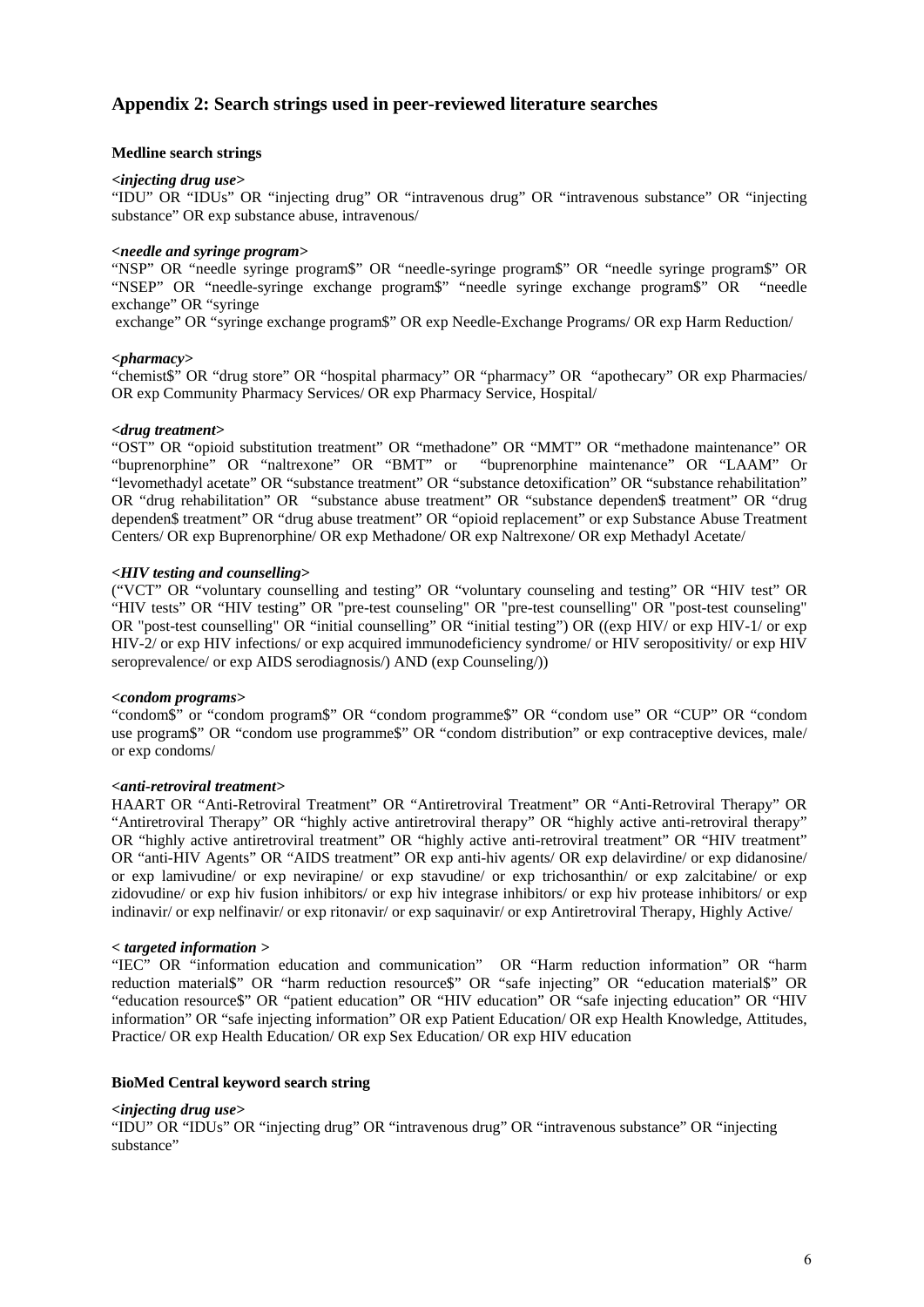### **Appendix 3: Websites searched**

| Name, link and date searched                                                                                                                                                                                                                     | <b>Search strategy/comments</b>                                                                                                                                                                                                                                                                                                                                                                                                                                                                                                                                                                                                                                                                                                                                                                                                      |                                        | <b>Total No. of</b><br>documents found                                                       |                                                                | No. of relevant<br>documents<br>retained                                                                                                                 |
|--------------------------------------------------------------------------------------------------------------------------------------------------------------------------------------------------------------------------------------------------|--------------------------------------------------------------------------------------------------------------------------------------------------------------------------------------------------------------------------------------------------------------------------------------------------------------------------------------------------------------------------------------------------------------------------------------------------------------------------------------------------------------------------------------------------------------------------------------------------------------------------------------------------------------------------------------------------------------------------------------------------------------------------------------------------------------------------------------|----------------------------------------|----------------------------------------------------------------------------------------------|----------------------------------------------------------------|----------------------------------------------------------------------------------------------------------------------------------------------------------|
| <b>ADAI</b> Library                                                                                                                                                                                                                              | Searched website with 'Google Advanced search'. Used the term:                                                                                                                                                                                                                                                                                                                                                                                                                                                                                                                                                                                                                                                                                                                                                                       | 1.                                     | 12                                                                                           | 1.0                                                            |                                                                                                                                                          |
| http://lib.adai.washington.edu/linksearch.htm<br>8 Jan 2009                                                                                                                                                                                      | 1. Inject Drug Use                                                                                                                                                                                                                                                                                                                                                                                                                                                                                                                                                                                                                                                                                                                                                                                                                   |                                        |                                                                                              | Total: 0                                                       |                                                                                                                                                          |
| African Development Bank Group<br>(group entities: African Development<br>Bank, The African Development Fund<br>(ADF) and The Nigeria Trust Fund)<br>http://www.afdb.org/portal/page? pageid=473,1& dad<br>=portal& schema=PORTAL<br>28 Nov 2008 | Used Advanced Search Option on the website:<br>Inject Drug Use<br>1.<br>Inject Drug Use and (OST OR Opioid Substitution Treatment OR Methadone OR<br>2 <sub>1</sub><br><b>Buprenorphine OR Harm Reduction)</b><br>Inject Drug Use and (NSP OR Needle Syringe Program OR Syringe Exchange Program OR<br>3.<br>SEP)<br>Inject Drug Use and (ART OR Anti Retroviral Therapy OR HAART OR Condom Program<br>4.<br>OR VCT OR Voluntary Counselling and Testing)<br>ALSO used "Google Advanced Search" to search the website<br>5. Inject Drug Use and (OST OR Opioid Substitution Treatment OR Methadone OR<br>Buprenorphine OR Harm Reduction)<br>Inject Drug Use and (NSP OR Needle Syringe Program OR Syringe Exchange Program OR<br>6.<br>SEP)<br>Inject Drug Use and (ART OR Anti Retroviral Therapy OR HAART OR Condom Program<br>7. | 1.<br>2.<br>3.<br>4.<br>5.<br>6.<br>7. | 29<br>$\theta$<br>$\mathbf{0}$<br>$\mathbf{0}$<br>$\mathbf{0}$<br>$\bf{0}$<br>$\overline{2}$ | 1.<br>2.<br>3 <sub>1</sub><br>4.<br>5.<br>6.<br>7 <sub>1</sub> | ÷,<br>$\overline{\phantom{0}}$<br>$\overline{\phantom{a}}$<br>$\overline{\phantom{a}}$<br>$\overline{\phantom{a}}$<br>$\overline{\phantom{a}}$<br>$\sim$ |
| AfroAIDS Info<br>http://www.afroaidsinfo.org/<br>16 Jan 2009                                                                                                                                                                                     | OR VCT OR Voluntary Counselling and Testing)<br>Searched website using website search feature. Used the terms:<br>1. Inject AND drug                                                                                                                                                                                                                                                                                                                                                                                                                                                                                                                                                                                                                                                                                                 | $1_{\cdots}$                           | 72                                                                                           | Total: 0<br>1.                                                 | $\theta$                                                                                                                                                 |
| AIDS Foundation South Africa<br>http://www.aids.org.za/index.htm                                                                                                                                                                                 | Explored site for publications and resources<br>Searched website using 'Google Advanced Search' option. Used the terms:<br>1. Inject drug use                                                                                                                                                                                                                                                                                                                                                                                                                                                                                                                                                                                                                                                                                        | 1.                                     | $\theta$                                                                                     | Total: 0<br>1.                                                 | $\theta$                                                                                                                                                 |
| 16 Jan 2009                                                                                                                                                                                                                                      | Explored site for publications and resources but found nothing relevant                                                                                                                                                                                                                                                                                                                                                                                                                                                                                                                                                                                                                                                                                                                                                              |                                        |                                                                                              | Total: 0                                                       |                                                                                                                                                          |
| AIDSearch<br>http://www.nisc.com/Frame/freeaccess-f.htm<br>16 Jan 2009                                                                                                                                                                           | National Information Services Corporation. Searchable databases (Federal research etc). Requires<br>subscription.                                                                                                                                                                                                                                                                                                                                                                                                                                                                                                                                                                                                                                                                                                                    |                                        |                                                                                              |                                                                |                                                                                                                                                          |
| Albanian Ministry of Health<br>http://www.moh.gov.al/indexi.php                                                                                                                                                                                  | Searched website using 'Google Advanced Search' option. Used the terms:<br>1.                                                                                                                                                                                                                                                                                                                                                                                                                                                                                                                                                                                                                                                                                                                                                        |                                        |                                                                                              |                                                                |                                                                                                                                                          |
| 16 Jan 2009                                                                                                                                                                                                                                      | 2.<br>Inject drug use<br>Explored site for publications and resources                                                                                                                                                                                                                                                                                                                                                                                                                                                                                                                                                                                                                                                                                                                                                                | 1.                                     | $\overline{0}$                                                                               | 1.<br>Total: 0                                                 | $\bf{0}$                                                                                                                                                 |
| Alcohol Advisory Council of New Zealand (ALAC)<br>http://www.alac.org.nz/LibraryCatalogue.aspx<br>9 Jan 2009                                                                                                                                     | Searched website using website search feature:<br>1. Inject drug use                                                                                                                                                                                                                                                                                                                                                                                                                                                                                                                                                                                                                                                                                                                                                                 |                                        | $1 - 1$                                                                                      | 1.<br>Total: 0                                                 | $\overline{0}$                                                                                                                                           |
| Alcohol and Drug Council of Australia (ADCA)<br>http://www.adca.org.au/<br>Drug Database:<br>http://203.48.73.10/liberty3/gateway/gateway.exe?appli<br>cation=Liberty3&displayform=opac/main                                                     | Searched website using website search feature. Used the terms:<br>Inject drug use<br>1.<br>2.<br>Inject drug use (Drug database search)<br>Explored site for publications and resources                                                                                                                                                                                                                                                                                                                                                                                                                                                                                                                                                                                                                                              | 1.<br>2.                               | 86<br>38                                                                                     | 1.<br>2.                                                       | $\theta$<br>$\theta$                                                                                                                                     |
| 16 Jan 2009<br>Andorra: Ministry of Health and Welfare<br>http://www.salutibenestar.ad<br>9 Jan 2009                                                                                                                                             | Searched website using 'Google Advanced Search' option. Used the terms:<br>1. Inject drug use                                                                                                                                                                                                                                                                                                                                                                                                                                                                                                                                                                                                                                                                                                                                        | 1.                                     | $\overline{0}$                                                                               | Total: 0<br>1.0<br>Total: 0                                    |                                                                                                                                                          |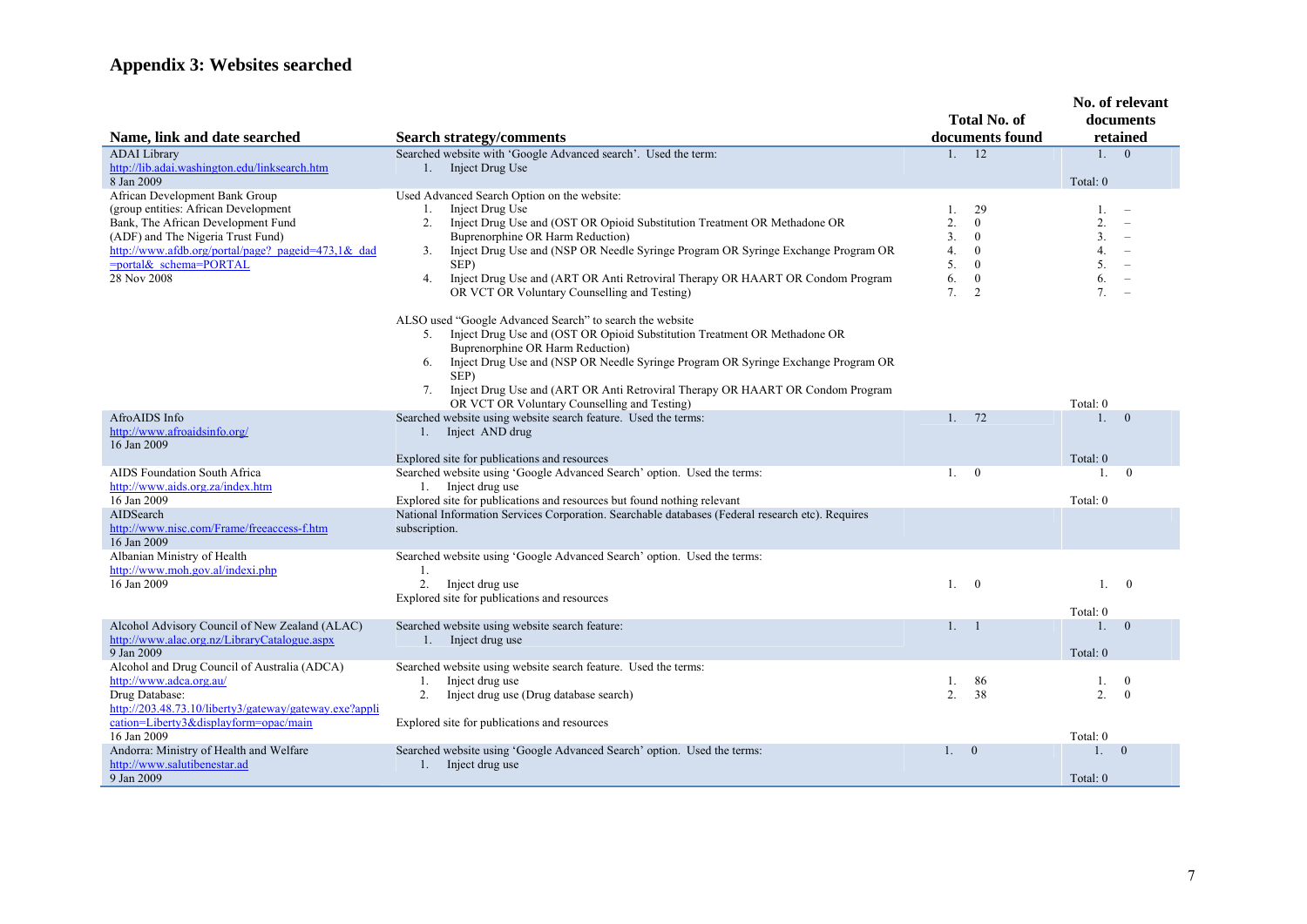|                                                                                                                                                                                                                       |                                                                                                                                                                                                                                                                                                                                                                                                                                                                                                                                                                                                                                                                                                                                        | <b>Total No. of</b>                                                                                                                                                                 | No. of relevant<br>documents                                                                                                                                                                                                                                         |
|-----------------------------------------------------------------------------------------------------------------------------------------------------------------------------------------------------------------------|----------------------------------------------------------------------------------------------------------------------------------------------------------------------------------------------------------------------------------------------------------------------------------------------------------------------------------------------------------------------------------------------------------------------------------------------------------------------------------------------------------------------------------------------------------------------------------------------------------------------------------------------------------------------------------------------------------------------------------------|-------------------------------------------------------------------------------------------------------------------------------------------------------------------------------------|----------------------------------------------------------------------------------------------------------------------------------------------------------------------------------------------------------------------------------------------------------------------|
| Name, link and date searched                                                                                                                                                                                          | <b>Search strategy/comments</b>                                                                                                                                                                                                                                                                                                                                                                                                                                                                                                                                                                                                                                                                                                        | documents found                                                                                                                                                                     | retained                                                                                                                                                                                                                                                             |
| <b>APAIC:</b> Asian Pacific ATS Information Centre<br>http://www.apaic.org/<br>http://www.apaic.org/librarynew.html<br>-Regional ATS trends:<br>http://www.apaic.org/TRENDS/Philippinesnew.html<br>9 Jan 2009         | Searched website using 'Google Advanced Search' option. Used the terms:<br>1. Inject drug use                                                                                                                                                                                                                                                                                                                                                                                                                                                                                                                                                                                                                                          | 13<br>1.                                                                                                                                                                            | 1. 1<br>Total: 1                                                                                                                                                                                                                                                     |
| Archido – now called: Information and Research<br>Centre for Tobacco, Alcohol, Pharmaceuticals, Drugs<br>and Addictions.<br>(University of Bremen, Germany)<br>http://www.archido.de/index.php?lang=en<br>15 Jan 2009 | Searched website using 'Google Advanced Search' option. Used the terms:<br>1.<br>Inject drug use<br>Explored publications and resources section<br>2.                                                                                                                                                                                                                                                                                                                                                                                                                                                                                                                                                                                  | 144<br>$1$ .                                                                                                                                                                        | 1.<br>2<br>2.<br>2<br>Total: 4                                                                                                                                                                                                                                       |
| Armenia: National Centre for AIDS Prevention<br>http://www.armaids.am<br>9 Jan 2009                                                                                                                                   | Searched website using 'Google Advanced Search' option. Used the terms:<br>1. Inject drug use                                                                                                                                                                                                                                                                                                                                                                                                                                                                                                                                                                                                                                          | 8<br>1.                                                                                                                                                                             | 1.0<br>Total: 0                                                                                                                                                                                                                                                      |
| <b>ASEAN</b> and China Cooperative<br>Operations in Response to Dangerous<br>Drugs (ACCORD)<br>http://www.accordplan.net/<br>24 Nov 2008                                                                              | <b>ACCORD Resources:</b><br>Reports<br>1.<br>Publications<br>2.<br>$\overline{3}$ .<br>Print resources – Treatment & Rehabilitation<br>$\overline{4}$ .<br>Partner countries                                                                                                                                                                                                                                                                                                                                                                                                                                                                                                                                                           | $1_{-}$<br>$\overline{4}$<br>2.<br>$\overline{4}$<br>3.<br>$\overline{4}$<br>4.<br><sup>11</sup>                                                                                    | 2<br>1.<br>2.<br>3.<br>-1<br>4.<br>11<br>Total: 14                                                                                                                                                                                                                   |
| Asia Foundation<br>http://asiafoundation.org/<br>8 Jan 2009                                                                                                                                                           | Used website search feature to search for the term:<br>1. Inject Drug Use<br>Also explored publications that were listed on the site, but found nothing relevant                                                                                                                                                                                                                                                                                                                                                                                                                                                                                                                                                                       | 5<br>1 <sup>1</sup>                                                                                                                                                                 | 1.<br>$\overline{0}$<br>Total: 0                                                                                                                                                                                                                                     |
| Asia Foundation<br>http://www.asiafoundation.org/<br>9 Jan 2009                                                                                                                                                       | Searched website using website search feature. Used the term:<br>1. Inject drug use                                                                                                                                                                                                                                                                                                                                                                                                                                                                                                                                                                                                                                                    | 1.4                                                                                                                                                                                 | $\overline{0}$<br>1.<br>Total: 0                                                                                                                                                                                                                                     |
| Asian Development Bank<br>http://www.adb.org/<br>2 Dec 2008                                                                                                                                                           | Searched the website using 'Google Advanced Search' option. Used the following terms:<br>Injecting Drug Use AND OST<br>1.<br>Injecting Drug Use AND Opioid Substitution Treatment<br>2.<br>Injecting Drug Use AND Methadone<br>3.<br>Injecting Drug Use AND Buprenorphine<br>4.<br>Injecting Drug Use AND Harm Reduction<br>5.<br>Injecting Drug Use AND NSP<br>6.<br>Injecting Drug Use AND Needle Syringe Program<br>7.<br>Injecting Drug Use AND Syringe Exchange Program<br>8.<br>Injecting Drug Use AND Anti Retroviral Therapy<br>9.<br>Injecting Drug Use AND HAART<br>10.<br>Injecting Drug Use AND Condom Program<br>11.<br>Injecting Drug Use AND VCT<br>12.<br>13. Injecting Drug Use AND Voluntary Counselling and Testing | <sup>10</sup><br>1.<br>2.<br>2<br>3.<br>5<br>4.<br>-1<br>5.<br>77<br>6.<br>-1<br>43<br>7.<br>8.<br>29<br>9.<br>16<br>10.<br>$\overline{3}$<br>140<br>11.<br>12.<br>28<br>13.<br>-90 | 1.<br>$\qquad \qquad -$<br>2.<br>$\overline{\phantom{a}}$<br>3.<br>-1<br>4.<br>$\overline{\phantom{a}}$<br>5.<br>5<br>6.<br>7.<br>$\overline{\phantom{m}}$<br>8.<br>$\overline{\phantom{a}}$<br>9.<br>$\equiv$<br>$10. -$<br>11. 1<br>$12. -$<br>$13. -$<br>Total: 7 |
|                                                                                                                                                                                                                       |                                                                                                                                                                                                                                                                                                                                                                                                                                                                                                                                                                                                                                                                                                                                        |                                                                                                                                                                                     |                                                                                                                                                                                                                                                                      |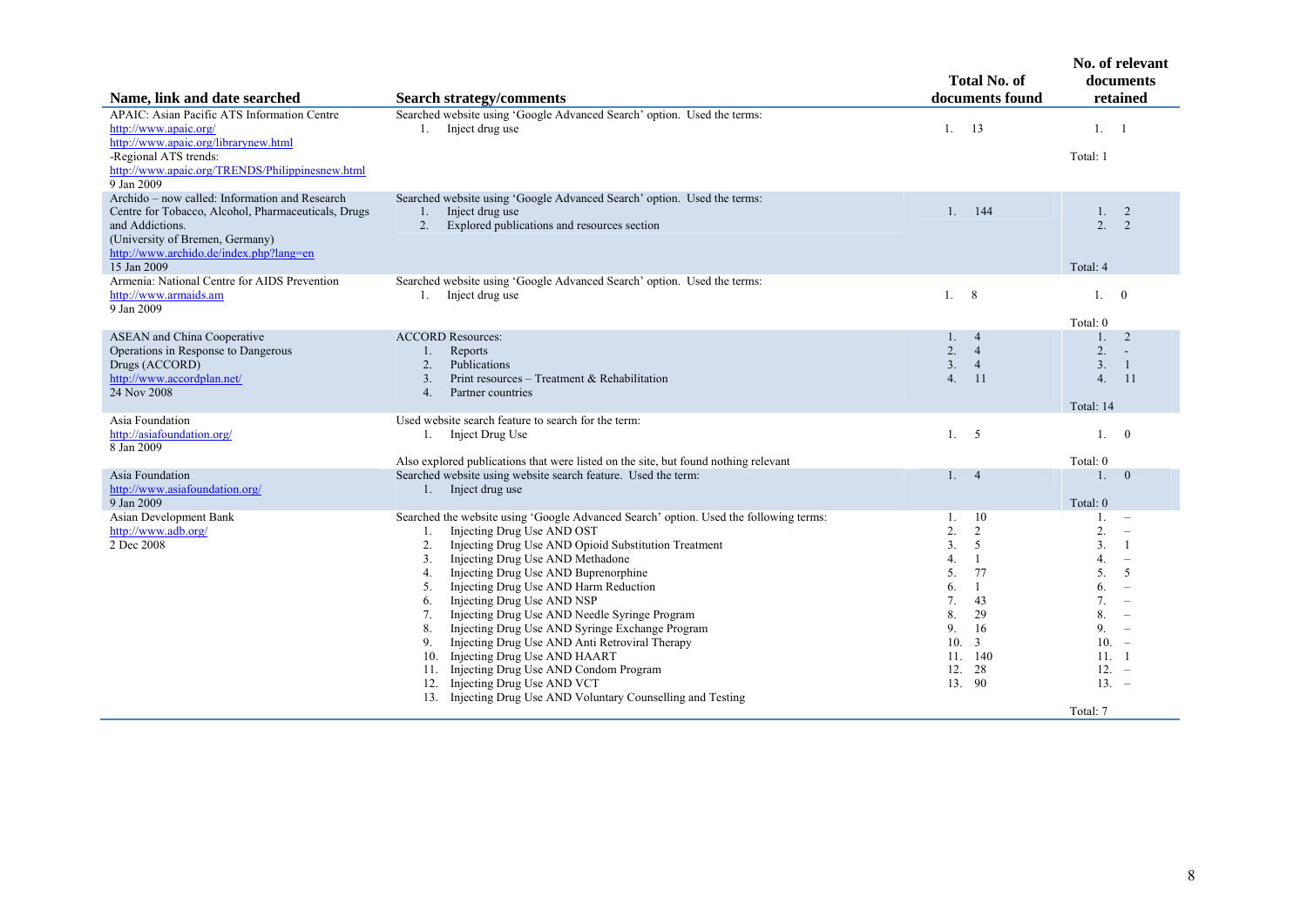| Name, link and date searched                                                                                                                                             | <b>Search strategy/comments</b>                                                                                                                                                                                                                                                                                                                                                                                                                                                                                                                       | <b>Total No. of</b><br>documents found                                                                                                                                                                                             | No. of relevant<br>documents<br>retained                                                                                                  |
|--------------------------------------------------------------------------------------------------------------------------------------------------------------------------|-------------------------------------------------------------------------------------------------------------------------------------------------------------------------------------------------------------------------------------------------------------------------------------------------------------------------------------------------------------------------------------------------------------------------------------------------------------------------------------------------------------------------------------------------------|------------------------------------------------------------------------------------------------------------------------------------------------------------------------------------------------------------------------------------|-------------------------------------------------------------------------------------------------------------------------------------------|
| Asian Harm Reduction Network                                                                                                                                             | Searched website using 'Google Advanced search'. Used the following terms:                                                                                                                                                                                                                                                                                                                                                                                                                                                                            |                                                                                                                                                                                                                                    |                                                                                                                                           |
| http://www.ahrn.net<br>4 Dec 2008                                                                                                                                        | Inject drug use AND "Opioid Substitution Treatment"<br>1.<br>Inject drug use AND Methadone OR Buprenorphine OR "Harm Reduction"<br>2.<br>Inject Drug Use and NSP OR Needle Syringe Program OR Syringe Exchange Program OR<br>3.<br><b>SEP</b><br>4.<br>Inject Drug Use and ART OR Anti Retroviral Therapy OR HAART OR Condom Program<br>OR VCT OR Voluntary Counselling and Testing<br><b>Explored Library Section</b><br>5.<br>Searched website using website search feature:<br>Inject<br>6.<br>Resources section of web site is under construction | 5<br>$1_{-}$<br>2.<br>618<br>3 <sub>1</sub><br>625<br>4.<br>26<br>5.<br><b>NA</b><br>481<br>6.                                                                                                                                     | 1.<br>$\overline{1}$<br>2.<br>-1<br>3.<br>2<br>4.<br>$\overline{1}$<br>5.<br>$7\phantom{.0}$<br>21<br>6.<br>Total: 33                     |
| Asian Pacific ATS Information Centre                                                                                                                                     | No Boolean words required. Site gives information about documents, white and grey literature, and                                                                                                                                                                                                                                                                                                                                                                                                                                                     |                                                                                                                                                                                                                                    | Grey Literature                                                                                                                           |
| (APAIC)<br>http://www.apaic.org/<br>24 Nov 2008<br>10 onwards 9 Dec 08 due to problem with web site                                                                      | other sources.<br>Injecting Drug Use<br>1.<br>2.<br><b>OST</b><br><b>Opioid Substitution Treatment</b><br>3.<br>4.<br>Methadone<br>5.<br>Buprenorphine<br>Harm Reduction<br>6.<br>Needle Syringe Program<br>7.<br>8.<br>Syringe Exchange<br>9.<br>ART<br>Anti Retroviral Therapy<br>10.<br>11. HAART<br>Condom Program<br>12.<br>13. Condom<br>14. Voluntary Counselling and Testing                                                                                                                                                                  | 1.<br>- 1<br>$\mathbf{0}$<br>2.<br>3.<br>$\mathbf{1}$<br>11<br>4.<br>5.<br>13<br>19<br>6.<br>7.<br>$\mathbf{0}$<br>8.<br>1<br>9.<br>13<br>10.<br>$\theta$<br>11.<br>$\mathbf{0}$<br>12.<br>$\theta$<br>13.6<br>14.<br>$\mathbf{0}$ | sources not in our<br>list have been noted<br>and visited.<br>Relevant documents<br>have been noted and<br>added in relevant<br>sections. |
| Australian Department of Health and Ageing<br>$\underline{1}$                                                                                                            | Explored publication list by topic<br>1. Drugs                                                                                                                                                                                                                                                                                                                                                                                                                                                                                                        | 34<br>1.                                                                                                                                                                                                                           | 1. 2                                                                                                                                      |
| http://www.health.gov.au/internet/wcms/publishing.nsf<br>/Content/publicat-drugs.htm (Howard Government)<br>2). http://www.health.gov.au (Rudd Government)<br>9 Jan 2009 | Searched website using website search feature:<br>Inject drug use<br>2.                                                                                                                                                                                                                                                                                                                                                                                                                                                                               | 2.<br>204                                                                                                                                                                                                                          | 2.<br>$\overline{0}$<br>Total: 2                                                                                                          |
| Australian Drug Foundation - Drug Info Clearinghouse                                                                                                                     | Searched the clearing house on the website.                                                                                                                                                                                                                                                                                                                                                                                                                                                                                                           |                                                                                                                                                                                                                                    |                                                                                                                                           |
| library<br>http://www.druginfo.adf.org.au/browse.asp?containerid<br>$=$ library<br>8 Jan 2009                                                                            | Used the term:<br>Inject drug use<br>1.<br>Also checked research section for publications. Searched through Prevention Research<br>2.                                                                                                                                                                                                                                                                                                                                                                                                                 | 1.<br>10<br>2.<br>NA                                                                                                                                                                                                               | $\bf{0}$<br>1.<br>$\overline{2}$ .<br>-1                                                                                                  |
| Australian Illicit Drug Reporting System (IDRS)<br>http://ndarc.med.unsw.edu.au/NDARCWeb.nsf/page/I<br><b>DRSa</b><br>9 Jan 2009                                         | Quarterly for relevant documents<br><b>Explored IDRS Publications</b><br>1.                                                                                                                                                                                                                                                                                                                                                                                                                                                                           | <b>NA</b><br>1.                                                                                                                                                                                                                    | Total: 1<br>2<br>1.<br>Total: 2                                                                                                           |
| Australian National Council on Drugs (ANCD)                                                                                                                              | Searched website using 'Google Advanced Search' option. Used the terms:                                                                                                                                                                                                                                                                                                                                                                                                                                                                               |                                                                                                                                                                                                                                    |                                                                                                                                           |
| http://www.ancd.org.au/<br>15 Jan 2009                                                                                                                                   | Inject drug use<br>1.                                                                                                                                                                                                                                                                                                                                                                                                                                                                                                                                 | $1$ .<br>69                                                                                                                                                                                                                        | 1.<br>$\theta$<br>Total: 0                                                                                                                |
| Australian Social Science Data Archive (ASSDA)<br>http://assda.anu.edu.au/<br>8 Jan 2009                                                                                 | Searched website with 'Google Advanced Search'. Used the term:<br>Inject Drug Use<br>1.                                                                                                                                                                                                                                                                                                                                                                                                                                                               | 1. 1                                                                                                                                                                                                                               | 1.<br>$\overline{0}$                                                                                                                      |
|                                                                                                                                                                          |                                                                                                                                                                                                                                                                                                                                                                                                                                                                                                                                                       |                                                                                                                                                                                                                                    | Total: 0                                                                                                                                  |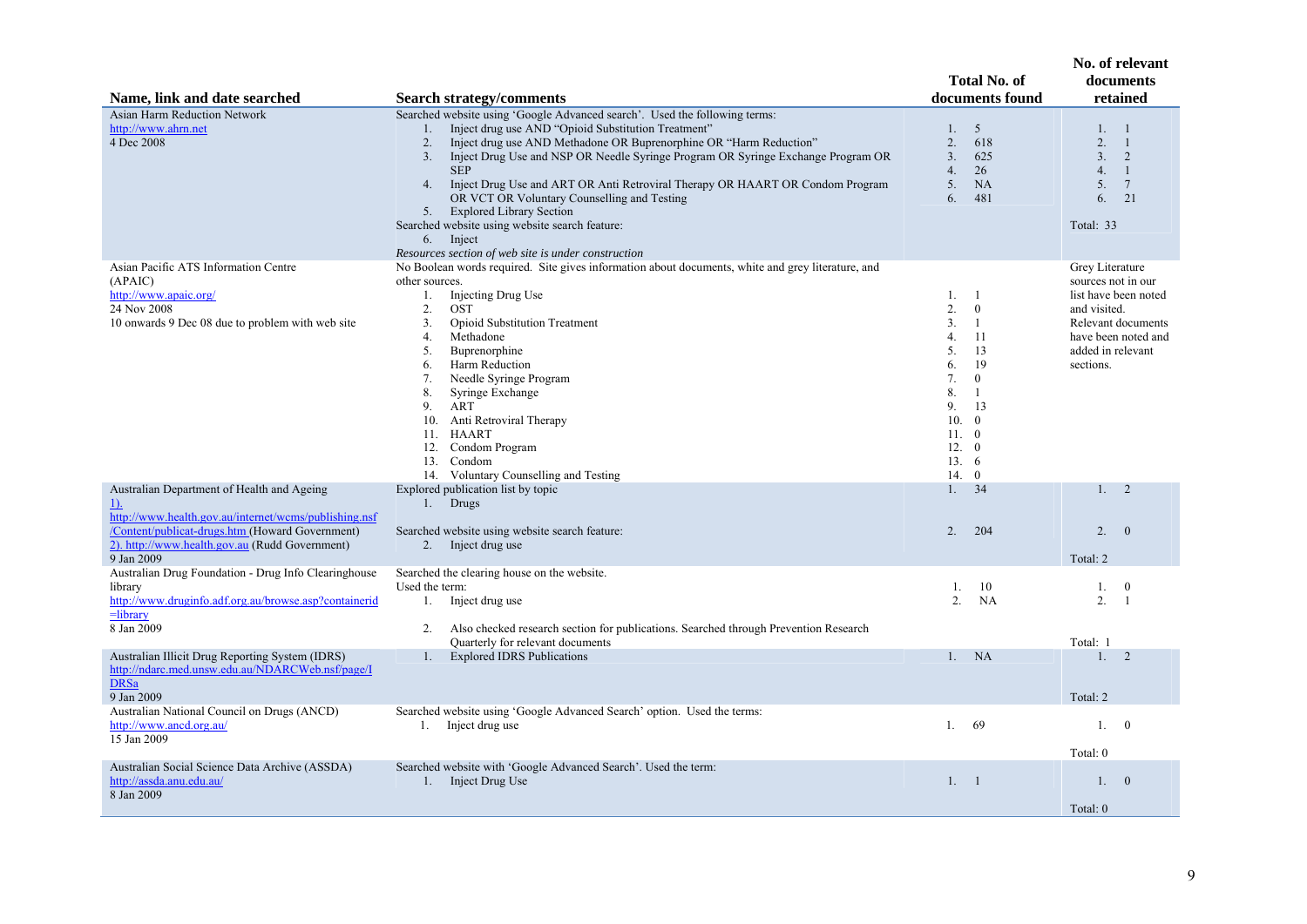| Name, link and date searched                                                                              | <b>Search strategy/comments</b>                                                                                                                                                                                                                                                                                                                                                                                                                                                                                                                                                                                                                                                                                                  |                                                                                       | <b>Total No. of</b><br>documents found                                                                                            | No. of relevant                                                                                             | documents<br>retained                                                                                                                                                                           |                |
|-----------------------------------------------------------------------------------------------------------|----------------------------------------------------------------------------------------------------------------------------------------------------------------------------------------------------------------------------------------------------------------------------------------------------------------------------------------------------------------------------------------------------------------------------------------------------------------------------------------------------------------------------------------------------------------------------------------------------------------------------------------------------------------------------------------------------------------------------------|---------------------------------------------------------------------------------------|-----------------------------------------------------------------------------------------------------------------------------------|-------------------------------------------------------------------------------------------------------------|-------------------------------------------------------------------------------------------------------------------------------------------------------------------------------------------------|----------------|
| Australian Society of HIV Medicine<br>http://theconsortium.nchsr.arts.unsw.edu.au/home.htm<br>19 Dec 2008 | Searched the clearing house on the web site.<br>Used the term:<br>1. Inject drug use<br>NB: Much of the information obtained through this website is repetition from previous grey and white<br>literature searches. Only records for documents given here – Documents found using Google & Google<br>Scholar.<br>Some documents were no longer available.                                                                                                                                                                                                                                                                                                                                                                       | 1.                                                                                    | 263                                                                                                                               | $1_{-}$<br>Total: 7                                                                                         | 7                                                                                                                                                                                               |                |
| Austria: Federal Ministry for Health & Women<br>http://www.bmgf.gv.at<br>9 Jan 2009                       | Searched website using 'Google Advanced Search' option. Used the terms:<br>1. Inject drug use<br>2.<br>Drogen injizieren                                                                                                                                                                                                                                                                                                                                                                                                                                                                                                                                                                                                         | 1.<br>2.                                                                              | $\overline{0}$<br>$\mathbf{0}$                                                                                                    | $1_{-}$<br>2.                                                                                               | $\overline{0}$<br>$\mathbf{0}$                                                                                                                                                                  |                |
| <b>AVERT</b><br>http://www.avert.org/statindx.htm<br>30 Nov 2008                                          | Searched the website using 'Google Advanced Search' option. Used the following terms:<br>Injecting Drug Use AND OST<br>1.<br>2.<br>Injecting Drug Use AND Opioid Substitution Treatment<br>Injecting Drug Use AND Methadone<br>3.<br>Injecting Drug Use AND Buprenorphine<br>4.<br>Injecting Drug Use AND Harm Reduction<br>5.<br>Injecting Drug Use AND NSP<br>6.<br>Injecting Drug Use AND Needle Syringe Program<br>7.<br>Injecting Drug Use AND Syringe Exchange Program<br>8.<br>Injecting Drug Use AND Anti Retroviral Therapy<br>9.<br>10. Injecting Drug Use AND HAART<br>Injecting Drug Use AND Condom Program<br>11.<br>12. Injecting Drug Use AND VCT<br>13. Injecting Drug Use AND Voluntary Counselling and Testing | 1.<br>$\overline{2}$ .<br>$\overline{3}$ .<br>4.<br>5.<br>6.<br>7.<br>8.<br>9.<br>10. | $\overline{0}$<br>$\mathbf{1}$<br>14<br>$\mathfrak{Z}$<br>19<br>$\mathbf{0}$<br>26<br>18<br>42<br>15<br>11. 70<br>12. 7<br>13. 21 | Total: 0<br>1.<br>2.<br>3.<br>4.<br>5.<br>6.<br>7.<br>8.<br>9.<br>10.<br>11.<br>12.<br>$13. -$<br>Total: 12 | $1 (+1)$<br>from<br>reference<br>$\overline{4}$<br>$\equiv$<br>$\overline{4}$<br>$\equiv$<br>-1<br>$\sim$<br>$\overline{1}$<br>$\overline{\phantom{a}}$<br>$\overline{\phantom{a}}$<br>$\equiv$ |                |
| Azerbaijan Ministry of Health<br>http://aids.mednet.az/                                                   | Explored publications etc. Saved copy of website page listing details of AIDS programmes and IDU.                                                                                                                                                                                                                                                                                                                                                                                                                                                                                                                                                                                                                                |                                                                                       |                                                                                                                                   | Total: 1                                                                                                    |                                                                                                                                                                                                 |                |
| Bahrain: Ministry of Health http://www.moh.gov.bh/<br>16 Jan 2009                                         | Searched website using 'Google Advanced Search' option. Used the terms:<br>1. Inject drug use<br>Explored site for publications and resources                                                                                                                                                                                                                                                                                                                                                                                                                                                                                                                                                                                    | 1.4                                                                                   |                                                                                                                                   | Total: 0                                                                                                    | 1.                                                                                                                                                                                              | $\overline{0}$ |
| Bangladesh<br>Ministry of Health and Family Welfare<br>http://www.mohfw.gov.bd/<br>16 Jan 2009            | Searched website using 'Google Advanced Search' option. Used the terms:<br>1. Inject drug use<br>Explored site for publications and resources                                                                                                                                                                                                                                                                                                                                                                                                                                                                                                                                                                                    | 1. 0                                                                                  |                                                                                                                                   | Total: 0                                                                                                    | 1.0                                                                                                                                                                                             |                |
| Belarus: Ministry of Public Health<br>http://www.minzdrav.by/<br>16 Jan 2009                              | Searched website using 'Google Advanced Search' option.<br>Used the terms:<br>1. Injecting drug use<br>Explored site for publications and resources<br>Do state briefly that have a HIV harm reduction<br>program but no details or publications                                                                                                                                                                                                                                                                                                                                                                                                                                                                                 | 1.                                                                                    | $\bf{0}$                                                                                                                          | Total: 0                                                                                                    | 1.                                                                                                                                                                                              | $\overline{0}$ |
| Belgium: Scientific Institute of Public Health<br>http://www.iph.fgov.be<br>9 Jan 2009                    | Searched website using website search feature. Used the terms:<br>1. Inject drug use<br>Explored list of publications and research but did not find anything useful                                                                                                                                                                                                                                                                                                                                                                                                                                                                                                                                                              | 1.                                                                                    | 10                                                                                                                                | $1_{-}$<br>Total: 0                                                                                         | $\overline{0}$                                                                                                                                                                                  |                |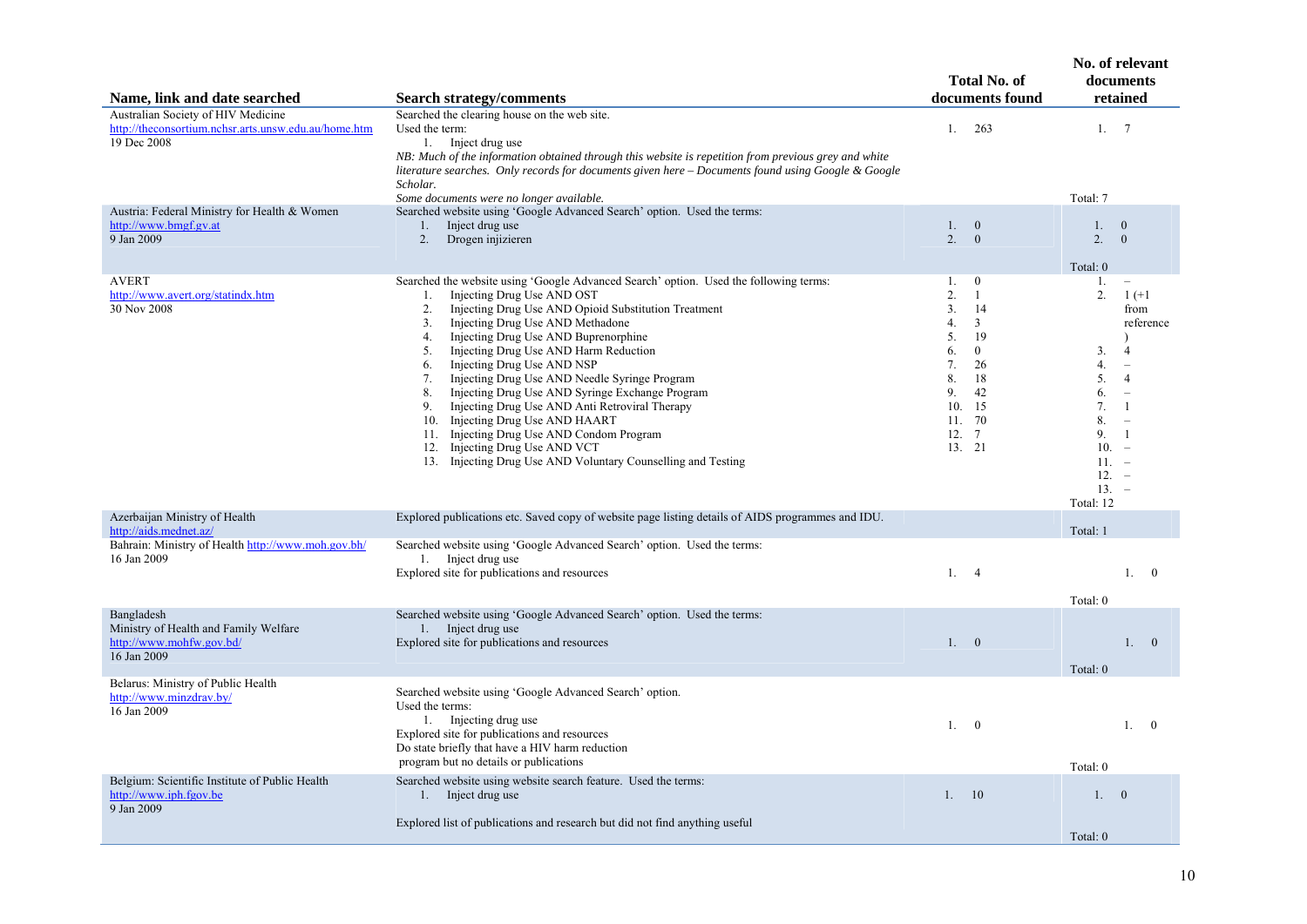| Name, link and date searched                                                                                                                    | <b>Search strategy/comments</b>                                                                                                                                                  | <b>Total No. of</b><br>documents found         | No. of relevant<br>documents<br>retained                                              |
|-------------------------------------------------------------------------------------------------------------------------------------------------|----------------------------------------------------------------------------------------------------------------------------------------------------------------------------------|------------------------------------------------|---------------------------------------------------------------------------------------|
| Bhutan: Ministry of Health http://www.health.gov.bt<br>16 Jan 2009                                                                              | Searched website using 'Google Advanced Search' option. Used the terms:<br>1. Inject drug use<br>Explored site for publications and resources                                    | 11<br>1.                                       | 1.0<br>Total: 0                                                                       |
| BiblioLine:<br>http://biblioline.nisc.com/scripts/login.dll?noip<br>9 Jan 2009                                                                  | Cannot Access. Requires logon. Cannot access through UNSW library.                                                                                                               |                                                |                                                                                       |
| Bolivia: Ministry of Health and Sports<br>http://www.sns.gov.bo<br>16 Jan 2009                                                                  | Searched website using 'Google Advanced Search' option. Used the terms:<br>1.<br>Inject drug use<br>2. inyectarse drogas<br>Explored site for publications and resources         | 1. 0<br>2.<br>$\overline{1}$                   | 1.<br>$\bf{0}$<br>2.<br>$\overline{0}$<br>Total: 0                                    |
| Brazil: Programa Nacional de DST e Aids<br>http://www.aids.gov.br<br>23 Jan 2009                                                                | Searched website using website search feature:<br>Inject<br>1.<br>2.<br>Drug<br>Explored publications etc<br>3.                                                                  | 1. 0<br>2.<br>2<br>3 <sub>1</sub><br><b>NA</b> | $\mathbf{0}$<br>$1_{-}$<br>2.<br>$\boldsymbol{0}$<br>3 <sub>1</sub><br>$\overline{1}$ |
| Brunei Ministry of Health http://www.moh.gov.bn/<br>22 Jan 2009                                                                                 | Searched website using 'Google Advanced Search' option. Used the terms:<br>1. inject<br>drug use<br>2.<br>Explored site but found nothing relevant                               | 1.0<br>2.<br>$\theta$                          | Total: 1<br>1.<br>$\bf{0}$<br>2.<br>$\theta$<br>Total: 0                              |
| Bulgaria National Committee on AIDS and Sexually<br><b>Transmitted Infections Prevention</b><br>http://www.ncaids.government.bg/<br>23 Jan 2009 | Searched website using 'Google Advanced Search' option. Used the terms:<br>1. Inject<br>Explored publications and resources but found nothing relevant to IDU's                  | 1. 1                                           | 1.0<br>Total: 0                                                                       |
| Bulgaria Ministry of Health www.mh.government.bg<br>22 Jan 2009                                                                                 | Searched website using 'Google Advanced Search' option. Used the terms:<br>Inject<br>1.<br>2. Drug use                                                                           | 1. 3<br>2.<br>3                                | 1.<br>$\overline{0}$<br>2 <sup>1</sup><br>$\Omega$<br>Total: 0                        |
| Cambodia National AIDS Authority<br>http://www.naa.org.kh/<br>23 Jan 2009                                                                       | Searched website using 'Google Advanced Search' option. Used the terms:<br>Inject<br>1.<br>2. Explored publications etc                                                          | 1. 1<br>2 <sup>1</sup><br>NA                   | 1.<br>$\overline{\phantom{0}}$<br>2.<br>$\overline{1}$<br>Total: 2                    |
| Canadian Centre on Substance Abuse (CCSA)<br>http://www.ccsa.ca/<br>19 Dec 2008                                                                 | Used the search option of the website. Used the terms:<br>Inject Drug Use<br>1.<br>Also checked the publications section –publications were included in the earlier search<br>2. | 92<br>1.<br>2.<br><b>NA</b>                    | -11<br>1.<br>2.<br>NA                                                                 |
|                                                                                                                                                 |                                                                                                                                                                                  |                                                | Total: 11                                                                             |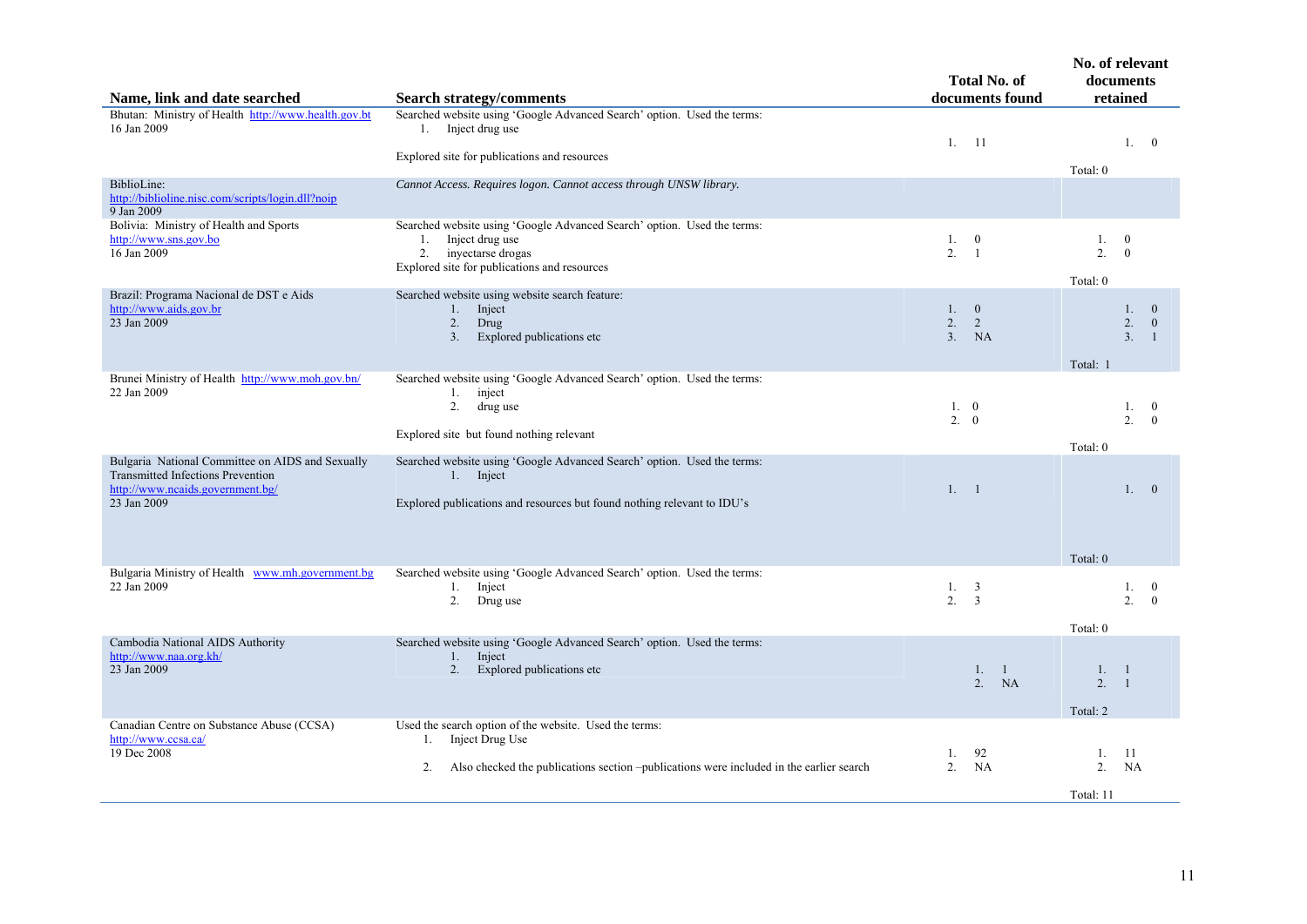| Name, link and date searched                                                                                                                               | <b>Search strategy/comments</b>                                                                                                                                                                                                                                                                                                                                                                                                                                              | Total No. of<br>documents found | No. of relevant<br>documents<br>retained |
|------------------------------------------------------------------------------------------------------------------------------------------------------------|------------------------------------------------------------------------------------------------------------------------------------------------------------------------------------------------------------------------------------------------------------------------------------------------------------------------------------------------------------------------------------------------------------------------------------------------------------------------------|---------------------------------|------------------------------------------|
| Canadian Community Epidemiology Network on Drug<br>Use (CCENDU)<br>http://www.ccsa.ca/ENG/PRIORITIES/RESEARCH/C<br>CENDU/Pages/default.aspx<br>19 Dec 2008 | CCENDU documents were included in the above search. This section of the website was double<br>checked.<br>All Partners International Monitoring Systems included in our list.                                                                                                                                                                                                                                                                                                | NA                              | NA                                       |
| Canadian Harm Reduction Network<br>http://www.canadianharmreduction.com/s<br>15/16 Dec 2008                                                                | Searched the website using 'Google Advanced Search' option. Used the terms:<br>Inject Drug Use and (OST OR Opioid Substitution Treatment)<br>Inject Drug Use and (Methadone OR Buprenorphine OR Harm Reduction)<br>∠<br>Inject Drug Use and (NSP OR Needle Syringe Program OR Syringe Exchange Program OR<br>SEP)<br>Inject Drug Use and (ART OR Anti Retroviral Therapy OR HAART)<br>4.<br>Inject Drug Use and (Condom Program OR VCT OR voluntary Counselling and Testing) | 77<br>13                        | $5(1$ doc<br>contains<br>projects)       |

|                                                                                                                                                                                                                                          |                                                                                                                                                                                                                                                                                                                                                                                                                                                                       |                                                          | Total: 5                                           |
|------------------------------------------------------------------------------------------------------------------------------------------------------------------------------------------------------------------------------------------|-----------------------------------------------------------------------------------------------------------------------------------------------------------------------------------------------------------------------------------------------------------------------------------------------------------------------------------------------------------------------------------------------------------------------------------------------------------------------|----------------------------------------------------------|----------------------------------------------------|
| Caribbean Epidemiology Centre<br>http://www.carec.org/<br>28 Nov 2008<br>[Caribbean Drug Information Network (CARIDIN)<br>http://www.carec.org/projects/caridin daess/caridin da<br>ess.htm<br>Couldn't find any documents at this link] | Used "Google Advanced Search" to search the website<br>Used the following combination:<br>Inject Drug Use<br>Inject Drug Use AND (OST OR Opioid Substitution Treatment OR Methadone OR<br>Buprenorphine OR Harm Reduction)<br>Inject Drug Use AND (NSP OR Needle Syringe Program OR Syringe Exchange Program OR<br>3.<br>SEP)<br>Inject Drug Use AND (ART OR Anti Retroviral Therapy OR HAART OR Condom Program<br>4.<br>OR VCT OR Voluntary Counselling and Testing) | 9<br>2.<br>$\mathbf{0}$<br>3.<br>$\mathbf{0}$<br>4.<br>3 | $\overline{4}$ .<br>Total: 2                       |
| CDC Behavioural Risk Factor Surveillance System<br>(BRFSS)<br>http://www.cdc.gov/brfss/<br>8 Jan 2009                                                                                                                                    | Used website search option to search for:<br>Inject Drug Use and (OST OR Opioid Substitution Treatment OR Methadone OR<br>Buprenorphine OR Harm Reduction)<br>Inject Drug Use and (NSP OR Needle Syringe Program OR Syringe Exchange Program OR<br>SEP)<br>3.<br>Inject Drug Use and (ART OR Anti Retroviral Therapy OR HAART OR Condom Program<br>OR VCT OR Voluntary Counselling and Testing)                                                                       | $\overline{4}$<br>2.<br>48<br>3 <sub>1</sub><br>11       | 2.<br>$\overline{3}$ .<br>$\Omega$<br>Total: 2     |
| CDC Centre for Disease Control (US - Atlanta)<br>http://www.cdc.gov/<br>$9/10$ Dec 2008                                                                                                                                                  | Searched the website using 'Google Advanced Search'<br>Used the following terms:<br>Inject Drug Use and (OST OR Opioid Substitution Treatment)<br>Inject Drug Use and (Methadone OR Buprenorphine OR Harm Reduction)<br>Inject Drug Use and (NSP OR Needle Syringe Program OR Syringe Exchange Program OR<br>3.<br>SEP)<br>Inject Drug Use and (ART OR Anti Retroviral Therapy OR HAART OR Condom Program<br>OR VCT OR voluntary Counselling and Testing)             | 11<br>286<br>3.<br>144<br>109<br>4.                      | 2.<br>9<br>3.<br>$\overline{2}$<br>4.<br>Total: 15 |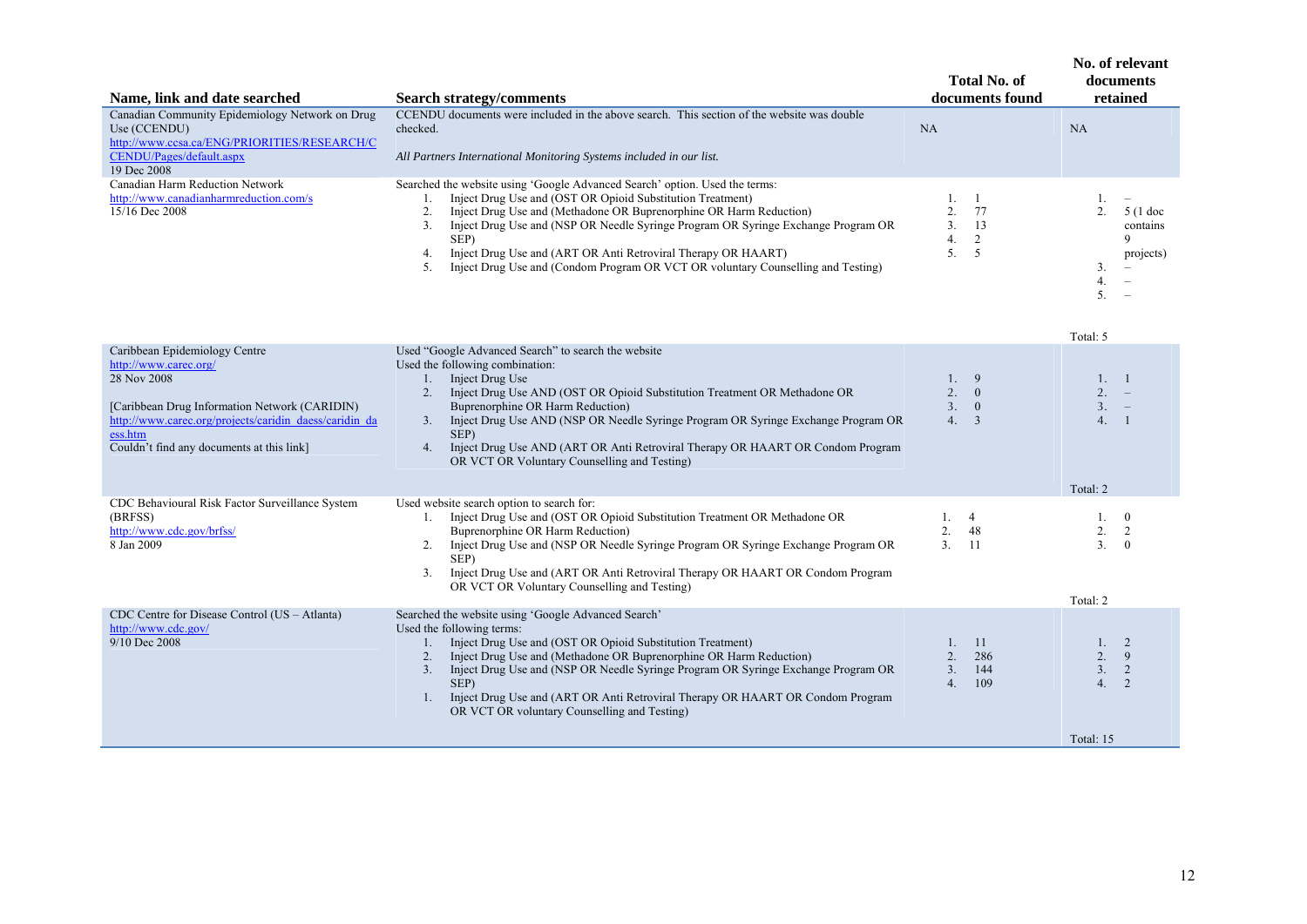| Name, link and date searched                                                                                                                                                                  | <b>Search strategy/comments</b>                                                                                                                                 | <b>Total No. of</b><br>documents found   | No. of relevant<br>documents<br>retained                             |
|-----------------------------------------------------------------------------------------------------------------------------------------------------------------------------------------------|-----------------------------------------------------------------------------------------------------------------------------------------------------------------|------------------------------------------|----------------------------------------------------------------------|
| Central and Eastern European and Central Asian Harm<br><b>Reduction Network</b><br>http://www.ceehrn.org/ (All that comes up from this<br>link is a page in Japanese about consumer finance.) | Searched website using website search feature. Used the term:<br>1. Inject drug use                                                                             | 1.<br>27                                 | 1.<br>$\overline{2}$                                                 |
| NOTE: Changed their name to Eurasian Harm<br><b>Reduction Network</b><br>www.harm-reduction.org<br>15 Jan 2009                                                                                |                                                                                                                                                                 |                                          | Total: 2                                                             |
| Central Asia Epidemiology Work Group<br>http://www.unodc.org/unodc/drug_demand_gap_activit<br>ies candsw-asia.html                                                                            | Unable to find                                                                                                                                                  |                                          |                                                                      |
| Centre for Drug Misuse Research, University of<br>Glasgow<br>http://www.gla.ac.uk/departments/drug<br>misuse/<br>8 Jan 2009                                                                   | Used website search feature to search for the term:<br>Inject Drug Use<br>1.<br>2.<br>Explored publication list                                                 | 1.<br>70<br>$\overline{2}$ .<br>NA       | 1.<br>$\bf{0}$<br>2.<br>$\overline{1}$<br>Total: 1                   |
| Centre For Drug Research (CDR) (Germany)<br>http://www.cdr-uni-frankfurt.de<br>8 Jan 2009                                                                                                     | Used the search option of the web site as well as 'Google Advanced Search'. Searched for the term:<br>Inject Drug Use<br>1.<br>Followed publication links<br>2. | 1.<br>$\overline{\mathbf{0}}$<br>2.<br>2 | $\overline{0}$<br>$1_{\cdot}$<br>2.<br>$\overline{1}$<br>Total: 1    |
| Centre for Drug Research, University of Amsterdam,<br>the Netherlands<br>http://www.cedro-uva.org/index.html<br>8 Jan 2009                                                                    | Used website search feature to search for the term:<br>1. Inject Drug Use                                                                                       | 30<br>1.                                 | $1_{\cdot}$<br>$\theta$<br>Total: 0                                  |
| Chile Ministry of Health http://www.minsal.cl/<br>22 Jan 2009                                                                                                                                 | Searched website using 'Google Advanced Search' option. Used the terms:<br>Drug use<br>1.<br>2.<br>inyectarse drogas                                            | 1.<br>15<br>2.<br>11                     | $\overline{0}$<br>1.<br>2 <sup>1</sup><br>$\overline{0}$<br>Total: 0 |
| China AIDS<br>http://www.china-aids.org/<br>9 Jan 2009                                                                                                                                        | Searched website using website search feature. Used the term:<br>1. Inject drug use                                                                             | 18<br>1.                                 | 1.0<br>Total: 0                                                      |
| CHRC - Caribbean Harm Reduction Coalition<br>www.caribbeanharmreductioncoalition.htmlplanet.com<br>15 Dec 2008                                                                                | No documents on this website. The website only provides links to drug 'Demand Reduction' websites.                                                              | NA                                       | NA                                                                   |
| <b>CINAHL</b><br>http://www.cinahl.com/<br>9 Jan 2009                                                                                                                                         | Cumulative Index to Nursing and Allied Health Literature.<br>Searches peer-reviewed literature. Can filter by journal.                                          |                                          |                                                                      |
| Cochrane HIV/AIDS Group<br>http://www.igh.org/Cochrane/AboutUs.htm<br>16 Jan 2009                                                                                                             | Searched website using google advanced:<br>1. Inject drug use<br>Explored site for publications and resources                                                   | 1.42                                     | 1. 1<br>Total: 1                                                     |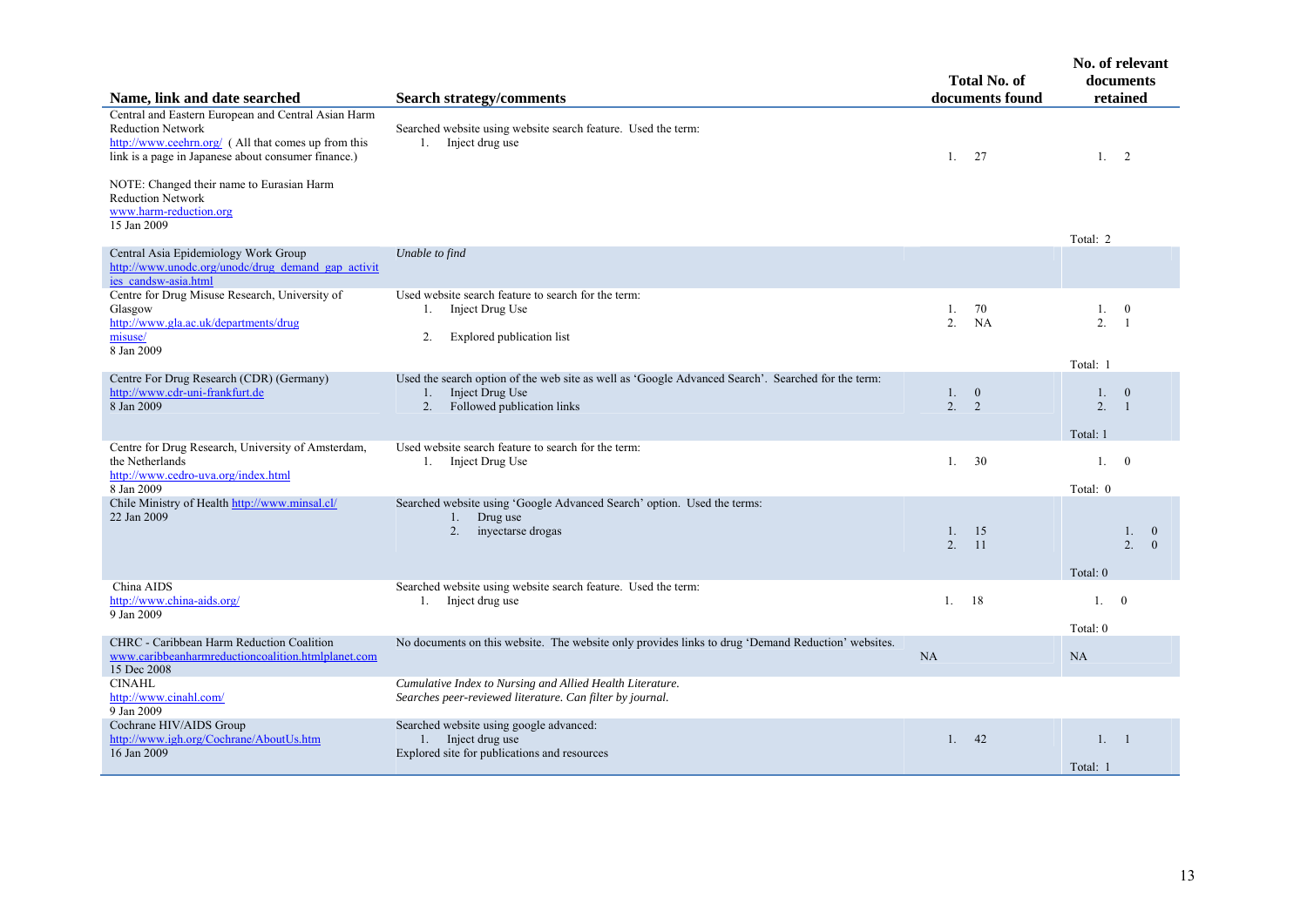| Name, link and date searched                                                                                                                                                                 | <b>Search strategy/comments</b>                                                                                                                                                                                                                                                                                                                                                                                      | <b>Total No. of</b><br>documents found               | No. of relevant<br>documents<br>retained                                               |
|----------------------------------------------------------------------------------------------------------------------------------------------------------------------------------------------|----------------------------------------------------------------------------------------------------------------------------------------------------------------------------------------------------------------------------------------------------------------------------------------------------------------------------------------------------------------------------------------------------------------------|------------------------------------------------------|----------------------------------------------------------------------------------------|
| Community Epidemiology Work Group (CEWG) (part<br>of the National Institute on Drug Abuse - NIDA)<br>http://www.drugabuse.gov/about/organization/CEWG/<br><b>CEWGHome.html</b><br>8 Jan 2009 | Used website search option to search for:<br>1. Inject Drug Use and (OST OR Opioid Substitution Treatment OR Methadone OR<br>Buprenorphine OR Harm Reduction)<br>Inject Drug Use and (NSP OR Needle Syringe Program OR Syringe Exchange Program OR<br>2.<br>SEP)<br>Inject Drug Use and (ART OR Anti Retroviral Therapy OR HAART OR Condom Program<br>3 <sub>1</sub><br>OR VCT OR Voluntary Counselling and Testing) | 1. 17<br>2.<br>47<br>3.<br>$\overline{1}$            | $\mathbf{0}$<br>1.<br>2.<br>-1<br>3 <sub>1</sub><br>$\theta$<br>Total: 1               |
| Community of Scholars                                                                                                                                                                        | Searchable database of Scholar Profiles. Can search using UNSW library subscription - Peer reviewed                                                                                                                                                                                                                                                                                                                  |                                                      |                                                                                        |
| http://www.csa.com<br><b>CONNECTIONS Project</b><br>http://www.connectionsproject.eu/digest-of-<br>research/index.php?option=com xmlproc<br>16 Jan 2009                                      | literature<br>Searched website using website search feature. Used the terms:<br>1. Inject drug use<br>Explored site for publications and resources                                                                                                                                                                                                                                                                   | $1.$ ?                                               | 1.0<br>Total: 0                                                                        |
| Consejo Nacional de Atención Integral al VIH-SIDA<br>http://www.ministeriodesalud.go.cr/conasida/<br>23 Jan 2009                                                                             | Searched website using 'Google Advanced Search' option. Used the terms:<br>1. Inject<br>2. Droga                                                                                                                                                                                                                                                                                                                     | 1. 0<br>2 <sup>1</sup><br>$\overline{2}$             | 1.<br>$\mathbf{0}$<br>2 <sup>1</sup><br>$\overline{1}$<br>Total: 1                     |
| Cote d'Ivoire Ministère de lutte contre le SIDA<br>http://www.sida.gouv.ci<br>23 Jan 2009                                                                                                    | Site under construction3rd Feb, 2009                                                                                                                                                                                                                                                                                                                                                                                 |                                                      |                                                                                        |
| <b>Cranstoun Drug Services</b><br>http://www.cranstoun.org/index.htm<br>28 Nov 2008                                                                                                          | No reports or documents. The website shows details and locations of the treatment and rehabilitation<br>services in UK.                                                                                                                                                                                                                                                                                              | <b>NA</b>                                            | NA                                                                                     |
| Croatia Ministry of Health and Social Welfare<br>http://www.mzss.hr/<br>22 Jan 2009                                                                                                          | Searched website using 'Google Advanced Search' option. Used the terms:<br>1.<br>Drug use<br>2.<br>droga                                                                                                                                                                                                                                                                                                             | 1, 7<br>2 <sub>1</sub><br>2                          | 1.<br>$\bf{0}$<br>2 <sup>1</sup><br>$\theta$<br>Total: 0                               |
| Cuba Centro Nacional de Prevención ITS/VIH/SIDA<br>http://www.sld.cu/servicios/sida/<br>23 Jan 2009                                                                                          | Searched website using 'Google Advanced Search' option. Used the terms:<br>Inject<br>$1_{\cdot}$<br>2. Droga                                                                                                                                                                                                                                                                                                         | 1. 0<br>2 <sup>1</sup><br>$\overline{0}$             | 1.0<br>2.0<br>Total: 0                                                                 |
| Cyprus: Ministry of Health http://www.moh.gov.cy<br>9 Jan 2009                                                                                                                               | Searched website using website search feature. Used the terms:<br>1. Inject drug use<br>Explored list of publications and research but did not find anything useful                                                                                                                                                                                                                                                  | 1.0                                                  | 1.0<br>Total: 0                                                                        |
| Czech Republic Ministry of Health<br>http://www.mzcr.cz/<br>22 Jan 2009                                                                                                                      | Searched website using 'Google Advanced Search' option. Used the terms:<br>Drug use<br>$1_{\cdot}$<br>2.<br>vstříkněte užívání drog<br>užívání drog<br>3 <sub>1</sub>                                                                                                                                                                                                                                                | 1, 7<br>2.<br>$\overline{0}$<br>3 <sub>1</sub><br>43 | 1.<br>$\mathbf{0}$<br>2.<br>$\mathbf{0}$<br>3 <sub>1</sub><br>$\mathbf{0}$<br>Total: 0 |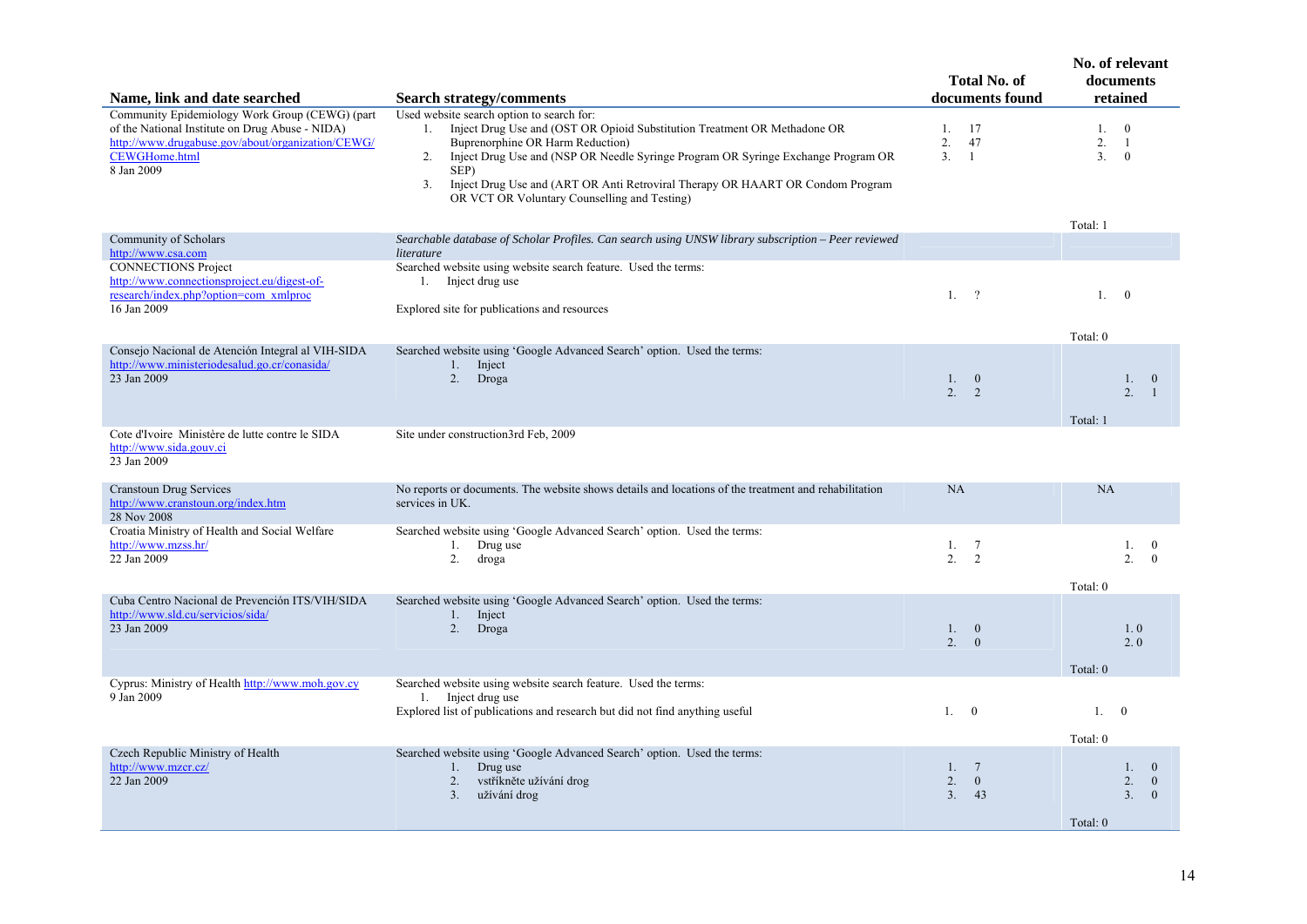| Name, link and date searched                                                                                                       | <b>Search strategy/comments</b>                                                                                                                                                                                                                                                                                                                                                                                                                                                                                                                                                                                                                                                                                              | <b>Total No. of</b><br>documents found                                                                                                                                                                                                        | No. of relevant<br>documents<br>retained                                                                                                                                                                                                        |
|------------------------------------------------------------------------------------------------------------------------------------|------------------------------------------------------------------------------------------------------------------------------------------------------------------------------------------------------------------------------------------------------------------------------------------------------------------------------------------------------------------------------------------------------------------------------------------------------------------------------------------------------------------------------------------------------------------------------------------------------------------------------------------------------------------------------------------------------------------------------|-----------------------------------------------------------------------------------------------------------------------------------------------------------------------------------------------------------------------------------------------|-------------------------------------------------------------------------------------------------------------------------------------------------------------------------------------------------------------------------------------------------|
| Czech Republic: National Institute of Public Health<br>http://www.szu.cz<br>9 Jan 2009                                             | Searched website using website search feature. Used the terms:<br>1. Inject drug use                                                                                                                                                                                                                                                                                                                                                                                                                                                                                                                                                                                                                                         | 1.<br>-1                                                                                                                                                                                                                                      | 1. 0                                                                                                                                                                                                                                            |
|                                                                                                                                    | Explored list of publications and research but did not find anything useful                                                                                                                                                                                                                                                                                                                                                                                                                                                                                                                                                                                                                                                  |                                                                                                                                                                                                                                               | Total: 0                                                                                                                                                                                                                                        |
| Dangerous Drugs Board: Philippines<br>http://www.ddb.gov.ph/dl.asp<br>15 Jan 2009                                                  | Searched website using 'Google Advanced Search' option. Used the terms:<br>1. Inject drug use<br>Explored site for reports and publications, but found nothing relevant<br>Are statistics on Drug abuse in Philippines in Annual Report (2004)                                                                                                                                                                                                                                                                                                                                                                                                                                                                               | 10<br>$1_{-}$                                                                                                                                                                                                                                 | 1. 0<br>Total: 0                                                                                                                                                                                                                                |
| DAWN: Drug Abuse Warning Network (US)<br>http://dawninfo.samhsa.gov/<br>15 Jan 2009                                                | Searched site and publications list and found no relevant information                                                                                                                                                                                                                                                                                                                                                                                                                                                                                                                                                                                                                                                        |                                                                                                                                                                                                                                               |                                                                                                                                                                                                                                                 |
| Denmark Ministry of Health and Prevention<br>http://www.sum.dk<br>23 Jan 2009                                                      | Searched website using website search feature:<br>1. Inject<br>Explored publications etc<br>2.                                                                                                                                                                                                                                                                                                                                                                                                                                                                                                                                                                                                                               | 1. 1<br>2.<br><b>NA</b>                                                                                                                                                                                                                       | 1.<br>$\bf{0}$<br>2.<br>$\overline{1}$<br>Total: 1                                                                                                                                                                                              |
| Denmark: Statens Serum Institute http://www.ssi.dk<br>9 Jan 2009                                                                   | Searched website using 'Google Advanced Search' option. Used the terms:<br>Inject drug use<br>1.<br>2.<br>injicere narkotika OR narkotika or nark*<br>Focus on Infectious diseases                                                                                                                                                                                                                                                                                                                                                                                                                                                                                                                                           | 1.<br>9<br>2 <sub>1</sub><br>$\theta$                                                                                                                                                                                                         | 1.<br>$\overline{0}$<br>2.<br>$\theta$<br>Total: 0                                                                                                                                                                                              |
| Department of Health, England<br>http://www.dh.gov.uk/en/index.htm<br>11 Dec 2008                                                  | Searched the website using 'Google Advanced Search'. Used the following terms:<br>Injecting Drug Use AND OST<br>1.<br>Injecting Drug Use AND Opioid Substitution Treatment<br>2.<br>Injecting Drug Use AND Methadone<br>3.<br>Injecting Drug Use AND Buprenorphine<br>4.<br>Injecting Drug Use AND Harm Reduction<br>5.<br>Injecting Drug Use AND NSP<br>6.<br>Injecting Drug Use AND Needle Syringe Program<br>7.<br>Injecting Drug Use AND Syringe Exchange Program<br>8.<br>Injecting Drug Use AND Anti Retroviral Therapy<br>9.<br>Injecting Drug Use AND HAART<br>10.<br>Injecting Drug Use AND Condom Program<br>11.<br>12. Injecting Drug Use AND VCT<br>13. Injecting Drug Use AND Voluntary Counselling and Testing | $1_{-}$<br>$\bf{0}$<br>2.<br>$\mathbf{0}$<br>3 <sub>1</sub><br>$7\phantom{.0}$<br>$\overline{1}$<br>4.<br>5.<br><sup>10</sup><br>6.<br>$\mathbf{0}$<br>7.<br>6<br>8.<br>$\overline{3}$<br>9.<br>$\mathbf{0}$<br>10. 0<br>11.2<br>12.0<br>13.1 | $1_{\cdot}$<br>2.<br>3.<br>$\mathbf{1}$<br>4.<br>$\overline{\phantom{a}}$<br>5.<br>-1<br>6.<br>$\equiv$<br>7 <sup>1</sup><br>$\equiv$<br>8.<br>$\overline{\phantom{0}}$<br>9.<br>$\sim$<br>$10. -$<br>$11. -$<br>$12. -$<br>$13. -$<br>Total: 2 |
| Dominican Republic<br>Consejo Presidencial del SIDA<br>http://copresida.gob.do/<br>23 Jan 2009                                     | Searched website using 'Google Advanced Search' option. Used the terms:<br>Inject<br>1.<br>2.<br>Droga                                                                                                                                                                                                                                                                                                                                                                                                                                                                                                                                                                                                                       | 1.<br>$\overline{0}$<br>$\overline{2}$ .<br>5                                                                                                                                                                                                 | 1.<br>$\overline{0}$<br>2.<br>$\overline{1}$<br>Total: 1                                                                                                                                                                                        |
| Drug and Alcohol Service South Australia (DASSA)<br>http://triserver03.trimagic.com.au/dasc/dassainternetcat<br>.htm<br>8 Jan 2009 | Searched using website search feature. Used the term:<br>1. Inject drug use                                                                                                                                                                                                                                                                                                                                                                                                                                                                                                                                                                                                                                                  | 1.<br>21                                                                                                                                                                                                                                      | 1. 1<br>Total: 1                                                                                                                                                                                                                                |
| Drug Misuse Information, Scotland<br>www.drugmisuse.isdscotland.org<br>12 Dec 2008                                                 | Searched the website using 'Google Advanced Search' option. Used the term:<br>1. Inject Drug Use                                                                                                                                                                                                                                                                                                                                                                                                                                                                                                                                                                                                                             | 104<br>1.                                                                                                                                                                                                                                     | 8<br>1.<br>Total: 8                                                                                                                                                                                                                             |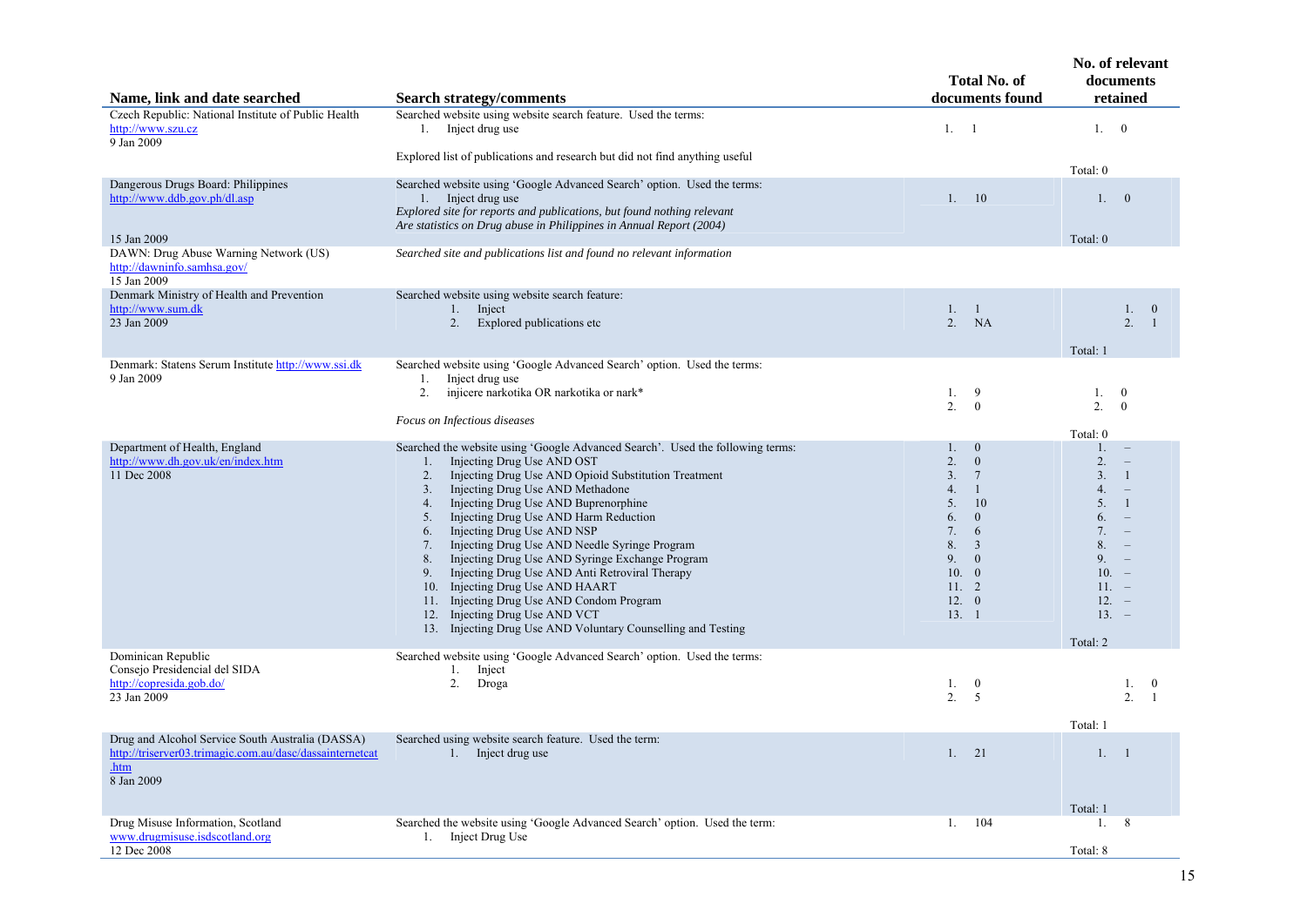| Name, link and date searched                                                                                                                                                                                                                                         | <b>Search strategy/comments</b>                                                                                                                                                                                                                                                                                                                                                                                                                                                                                                                                                                                                                                                                                                                                                                              | <b>Total No. of</b><br>documents found                                                                                                                                                                                                                                      | No. of relevant<br>documents<br>retained                                                                                                                                                                                                                                                        |
|----------------------------------------------------------------------------------------------------------------------------------------------------------------------------------------------------------------------------------------------------------------------|--------------------------------------------------------------------------------------------------------------------------------------------------------------------------------------------------------------------------------------------------------------------------------------------------------------------------------------------------------------------------------------------------------------------------------------------------------------------------------------------------------------------------------------------------------------------------------------------------------------------------------------------------------------------------------------------------------------------------------------------------------------------------------------------------------------|-----------------------------------------------------------------------------------------------------------------------------------------------------------------------------------------------------------------------------------------------------------------------------|-------------------------------------------------------------------------------------------------------------------------------------------------------------------------------------------------------------------------------------------------------------------------------------------------|
| Drug Policy Modelling Program (DPMP)                                                                                                                                                                                                                                 | 1.                                                                                                                                                                                                                                                                                                                                                                                                                                                                                                                                                                                                                                                                                                                                                                                                           |                                                                                                                                                                                                                                                                             | 1, 2                                                                                                                                                                                                                                                                                            |
| http://www.dpmp.unsw.edu.au/DPMPWeb.nsf/page/Bi<br>bliography<br>16 Jan 2009                                                                                                                                                                                         | Explored publications and resources                                                                                                                                                                                                                                                                                                                                                                                                                                                                                                                                                                                                                                                                                                                                                                          |                                                                                                                                                                                                                                                                             | Total: 2                                                                                                                                                                                                                                                                                        |
| DrugInfo Clearinghouse<br>http://www.druginfo.adf.org.au/libsearch.asp<br>8 Jan 2009                                                                                                                                                                                 | Searched using website search feature. Used the term:<br>1. Inject drug use                                                                                                                                                                                                                                                                                                                                                                                                                                                                                                                                                                                                                                                                                                                                  | $1$ .<br>-64                                                                                                                                                                                                                                                                | 1.0                                                                                                                                                                                                                                                                                             |
|                                                                                                                                                                                                                                                                      |                                                                                                                                                                                                                                                                                                                                                                                                                                                                                                                                                                                                                                                                                                                                                                                                              |                                                                                                                                                                                                                                                                             | Total: 0                                                                                                                                                                                                                                                                                        |
| Drugscope UK<br>http://www.drugscope.org.uk/<br>10 Dec 2008<br><b>COMMENTS:</b><br>A service finder is available in DrugScope at the link:<br>http://drugscope.soutron.com/helpfinder.asp<br>DrugData Library Search<br>http://drugscope.soutron.com/<br>10 Dec 2008 | Searched the website using 'Google Advanced Search'<br>Used the following terms:<br>Inject Drug Use and (OST OR Opioid Substitution Treatment OR Methadone OR<br>1.<br>Buprenorphine OR Harm Reduction)<br>Inject Drug Use and (NSP OR Needle Syringe Program OR Syringe Exchange Program OR<br>2.<br>SEP)<br>Inject Drug Use and (ART OR Anti Retroviral Therapy OR HAART OR Condom Program<br>3.<br>OR VCT OR voluntary Counselling and Testing)<br>Checked the "Publications" section of the website<br>4.<br>Checked the "Resources" section of the website<br>5.<br>Searched the DrugData Library Search at Drug Scope but did not find anything for 'Inject<br>6.<br>Drug Use', 'Injecting Drug Use', 'IDU' or 'Inject' as a Keyword<br>Searched the DrugData for 'Inject Drug Use' in the title<br>7. | 8<br>$1_{-}$<br>2.<br>2<br>$\overline{0}$<br>3 <sub>1</sub><br>4.<br><b>NA</b><br>5.<br><b>NA</b><br>6.<br>$\mathbf{0}$<br>7.<br>109<br>(Only bibliographic)<br>information given $-$<br>Searched the relevant docs<br>using Google/Google<br>Scholar & then added<br>them) | 1.<br>(including further<br>links)<br>$\overline{2}$ .<br>(A relevant further<br>link was found $&$<br>added)<br>3 <sub>1</sub><br>4.<br>$\overline{1}$<br>5 <sub>1</sub><br>$\sim$<br>6.<br>$\hspace{0.1mm}-\hspace{0.1mm}$<br>8<br>7.<br>All white literature<br>added to endnote<br>Total: 9 |
| East African Drug Information System (EADIS)<br>10 Dec 2008                                                                                                                                                                                                          | Cannot find this information system online.                                                                                                                                                                                                                                                                                                                                                                                                                                                                                                                                                                                                                                                                                                                                                                  |                                                                                                                                                                                                                                                                             |                                                                                                                                                                                                                                                                                                 |
| Ecuador<br>Programa Nacional del VIH SIDA<br>http://www.msp.gov.ec<br>23 Jan 2009                                                                                                                                                                                    | Searched website using 'Google Advanced Search' option. Used the terms:<br>1. Inject<br>2. Droga                                                                                                                                                                                                                                                                                                                                                                                                                                                                                                                                                                                                                                                                                                             | $\mathbf{0}$<br>$1_{\cdot}$<br>2.<br>$\overline{3}$                                                                                                                                                                                                                         | 1.<br>$\overline{0}$<br>2 <sup>1</sup><br>$\overline{0}$<br>Total: 0                                                                                                                                                                                                                            |
| Egypt<br>Ministry of Health and Population<br>http://www.mohp.gov.eg/<br>23 Jan 2009                                                                                                                                                                                 | Searched website using 'Google Advanced Search' option. Used the terms:<br>1.<br>Inject<br>2. Drug use                                                                                                                                                                                                                                                                                                                                                                                                                                                                                                                                                                                                                                                                                                       | 1.<br>-1<br>2.<br>36                                                                                                                                                                                                                                                        | 1.<br>$\overline{0}$<br>2.<br>$\theta$<br>Total: 0                                                                                                                                                                                                                                              |
| El Salvador<br>Ministerio de Salud Publica y Asistencia Social<br>http://www.mspas.gob.sv/p its vih sida menu.asp<br>23 Jan 2009                                                                                                                                     | Searched website using 'Google Advanced Search' option. Used the terms:<br>1.<br>Inject<br>2. Drug use<br>Explored publications and resources but found nothing relevant to IDU                                                                                                                                                                                                                                                                                                                                                                                                                                                                                                                                                                                                                              | $\mathbf{0}$<br>1.<br>2.<br>5                                                                                                                                                                                                                                               | 1.<br>$\overline{0}$<br>2 <sup>1</sup><br>$\theta$                                                                                                                                                                                                                                              |
|                                                                                                                                                                                                                                                                      |                                                                                                                                                                                                                                                                                                                                                                                                                                                                                                                                                                                                                                                                                                                                                                                                              |                                                                                                                                                                                                                                                                             | Total: 0                                                                                                                                                                                                                                                                                        |
| ELISAD Gateway - European gateway on alcohol,<br>drugs and addictions<br>http://www.addictionsinfo.eu/<br>15 Jan 2009                                                                                                                                                | Searched website using website search feature for keywords which provided links to other websites<br>Harm reduction<br>1.<br>NOT EXPLORED FULLY. Useful later to find more links.                                                                                                                                                                                                                                                                                                                                                                                                                                                                                                                                                                                                                            |                                                                                                                                                                                                                                                                             |                                                                                                                                                                                                                                                                                                 |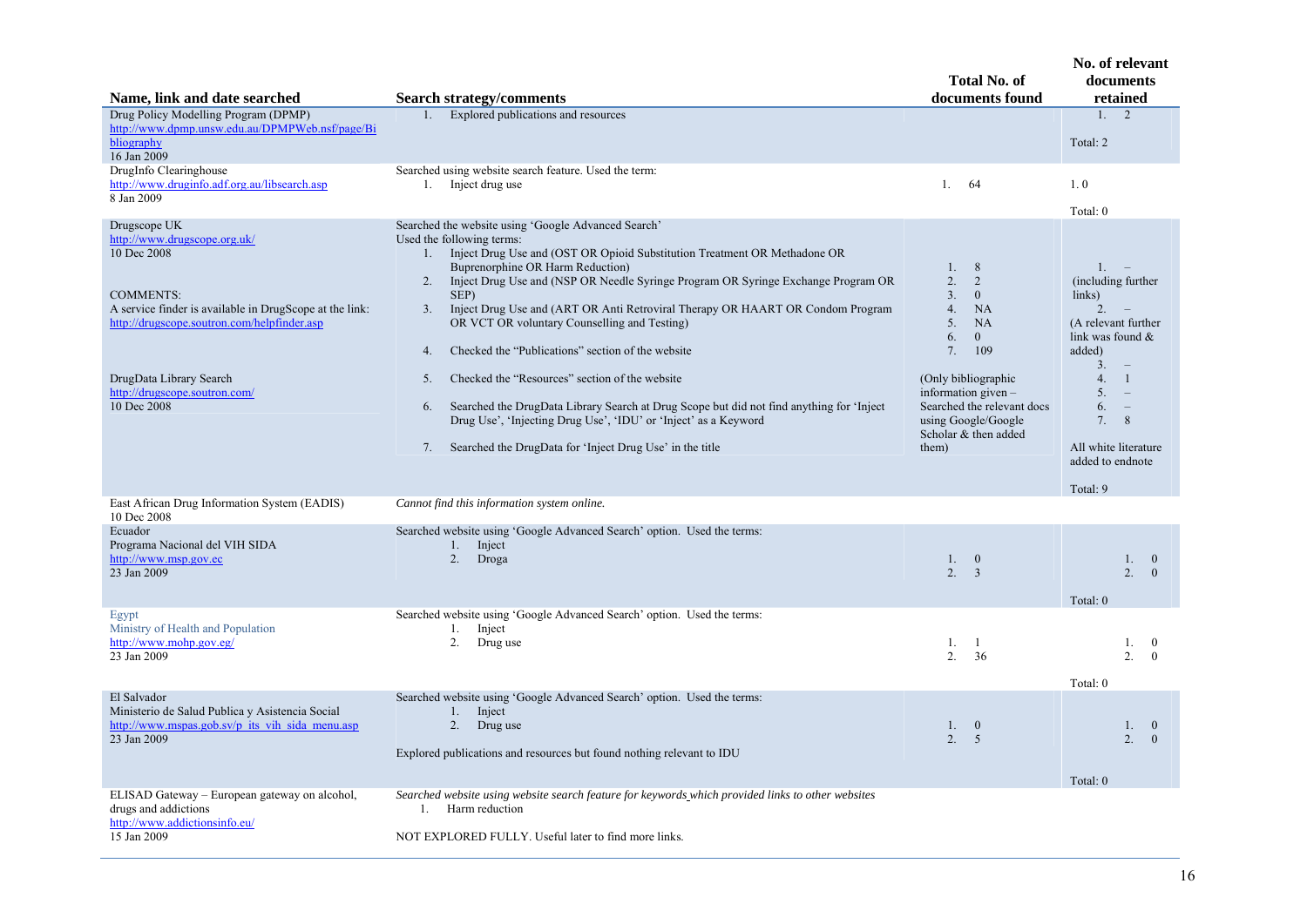| Name, link and date searched                                                                                                                                                                                                                                                                    | <b>Search strategy/comments</b>                                                                                                                                                                                                                                                                                               | <b>Total No. of</b><br>documents found                                                                                                    | No. of relevant<br>documents<br>retained                                                                                                                         |
|-------------------------------------------------------------------------------------------------------------------------------------------------------------------------------------------------------------------------------------------------------------------------------------------------|-------------------------------------------------------------------------------------------------------------------------------------------------------------------------------------------------------------------------------------------------------------------------------------------------------------------------------|-------------------------------------------------------------------------------------------------------------------------------------------|------------------------------------------------------------------------------------------------------------------------------------------------------------------|
| <b>ENDIPP</b><br>http://www.endipp.net/index.php?option=com_content<br>&task=view&id=32&Itemid=49<br>16 Dec 2008                                                                                                                                                                                | ENDIPP is no longer active as an organization.                                                                                                                                                                                                                                                                                | NA                                                                                                                                        | <b>NA</b>                                                                                                                                                        |
| Estonia                                                                                                                                                                                                                                                                                         | Searched website using 'Google Advanced Search' option. Used the terms:<br>1. Inject drug use                                                                                                                                                                                                                                 | 14<br>$1$ .                                                                                                                               | 1.5                                                                                                                                                              |
| National Institute for Health Development                                                                                                                                                                                                                                                       | Explored publications and resources                                                                                                                                                                                                                                                                                           |                                                                                                                                           |                                                                                                                                                                  |
| http://www.tai.ee/?lang=en<br>23 Jan 2009                                                                                                                                                                                                                                                       |                                                                                                                                                                                                                                                                                                                               |                                                                                                                                           | Total: 5                                                                                                                                                         |
| Estonia: Health Protection Inspectorate<br>http://www.tervisekaitse.ee/?lang=3<br>9 Jan 2009                                                                                                                                                                                                    | Searched website using 'Google Advanced Search' option. Used the terms:<br>1. Inject drug use                                                                                                                                                                                                                                 | 1. 0                                                                                                                                      | 1. 0                                                                                                                                                             |
|                                                                                                                                                                                                                                                                                                 |                                                                                                                                                                                                                                                                                                                               |                                                                                                                                           | Total: 0                                                                                                                                                         |
| Ethiopia<br>Federal HIV/AIDS Prevention & Control Office<br>http://hapco.gov.et/<br>23 Jan 2009                                                                                                                                                                                                 | Searched website using 'Google Advanced Search' option. Used the terms:<br>$1.$ drug<br>Explored publications and resources but found nothing relevant to IDU                                                                                                                                                                 | 1. 2                                                                                                                                      | 1. 0<br>Total: 0                                                                                                                                                 |
| Eurasian Harm Reduction Network<br>http://www.harm-reduction.org<br>15 Dec 2008                                                                                                                                                                                                                 | Searched the web site using the web site "Search" Option. Used the terms:<br>Injecting Drug Use<br>1.<br>Opioid substitution<br>2.<br>Needle and syringe<br>3.<br>Voluntary counselling<br>4.<br><b>VCT</b><br>5.<br>Voluntary testing<br>6.<br>7.<br>Anti retroviral therapy (NB: ART = ARV)<br>8.<br>IDU AND Condom program | 16<br>1.<br>2.<br>8<br>3.<br>$7\phantom{.0}$<br>4.<br>-1<br>5.<br>$\overline{1}$<br>2<br>6.<br>7.<br>$\overline{4}$<br>8.<br>$\mathbf{0}$ | 3<br>1.<br>2.<br>$\overline{3}$<br>3.<br>-1<br>2.<br>3 <sub>1</sub><br>$\hspace{0.1mm}-\hspace{0.1mm}$<br>4.<br>-1<br>5.<br>$\overline{\phantom{a}}$<br>Total: 8 |
| European Collaborating Centres in Addiction Studies<br>(ECCAS)<br>http://www.sgul.ac.uk/depts/icdp/our-<br>programmes/eccas.cfm<br>see also:<br>http://www.asl.bergamo.it/web/intsert.nsf/c125630700<br>55842d85255d7c00545af7/132ee1aa9e7363c9c12564f<br>200406917?OpenDocument<br>16 Jan 2009 | Explored site for publications and resources but found nothing relevant                                                                                                                                                                                                                                                       |                                                                                                                                           |                                                                                                                                                                  |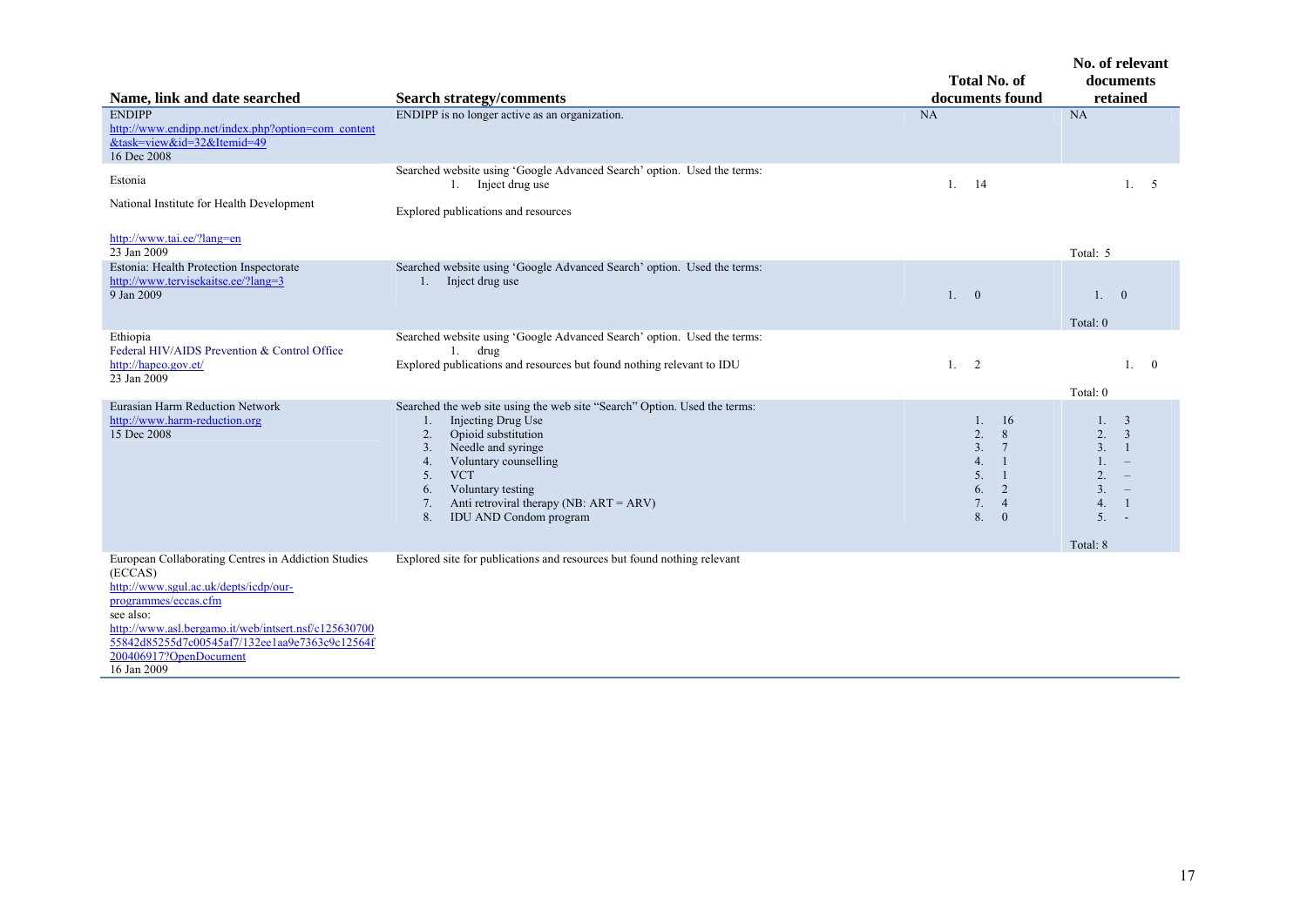|                                                                                                                                                                                                 |                                                                                                                                                                                                                                                                                                                                                                                                                                                                                                                                                                                                                                                                                                                                                                                                                                                                                                                                                                                                                                                                                                |                                                                                                                         | No. of relevant                                                                                                                                                                                                                                                                                                                                                                                                                                           |
|-------------------------------------------------------------------------------------------------------------------------------------------------------------------------------------------------|------------------------------------------------------------------------------------------------------------------------------------------------------------------------------------------------------------------------------------------------------------------------------------------------------------------------------------------------------------------------------------------------------------------------------------------------------------------------------------------------------------------------------------------------------------------------------------------------------------------------------------------------------------------------------------------------------------------------------------------------------------------------------------------------------------------------------------------------------------------------------------------------------------------------------------------------------------------------------------------------------------------------------------------------------------------------------------------------|-------------------------------------------------------------------------------------------------------------------------|-----------------------------------------------------------------------------------------------------------------------------------------------------------------------------------------------------------------------------------------------------------------------------------------------------------------------------------------------------------------------------------------------------------------------------------------------------------|
| Name, link and date searched                                                                                                                                                                    | <b>Search strategy/comments</b>                                                                                                                                                                                                                                                                                                                                                                                                                                                                                                                                                                                                                                                                                                                                                                                                                                                                                                                                                                                                                                                                | <b>Total No. of</b><br>documents found                                                                                  | documents<br>retained                                                                                                                                                                                                                                                                                                                                                                                                                                     |
| European Monitoring Centre for Drugs and Drug<br>Addiction (EMCDDA)<br>http://www.emcdda.europa.eu/                                                                                             | Searched the website using 'Google Advanced Search'<br>Used the following terms:<br>2. Inject Drug Use and (OST OR Opioid Substitution Treatment OR Methadone OR<br>Buprenorphine OR Harm Reduction)<br>Inject Drug Use and (NSP OR Needle Syringe Program OR Syringe Exchange Program OR<br>3.<br>SEP)<br>4.<br>Inject Drug Use and (ART OR Anti Retroviral Therapy OR HAART OR Condom Program<br>OR VCT OR voluntary Counselling and Testing)                                                                                                                                                                                                                                                                                                                                                                                                                                                                                                                                                                                                                                                | Country Overviews - 34<br>countries<br>107<br>1.<br>2.<br>26<br>3.<br>14                                                | Added both Country<br>Summary & Data<br>Sheet $-34$<br>22<br>1.<br>2.<br>$\overline{1}$<br>3.<br>5                                                                                                                                                                                                                                                                                                                                                        |
| <b>EMCDDA</b> Reitox reports<br>http://www.emcdda.europa.eu/html.cfm/index403EN.ht<br>m <sub>l</sub><br>8 Dec 2008                                                                              | <b>National Reports</b>                                                                                                                                                                                                                                                                                                                                                                                                                                                                                                                                                                                                                                                                                                                                                                                                                                                                                                                                                                                                                                                                        | 28 National Reports in<br>2007                                                                                          | 28 National reports<br>added<br>Total: 90                                                                                                                                                                                                                                                                                                                                                                                                                 |
| European Network of Social Inclusion and Health<br>http://www.correlation-net.org<br>15 Dec 2008                                                                                                | Search the "Documents Centre" of the web site. Searched using terms suggested on web site:<br>1.<br>IDU                                                                                                                                                                                                                                                                                                                                                                                                                                                                                                                                                                                                                                                                                                                                                                                                                                                                                                                                                                                        | 1.<br>5                                                                                                                 | 2<br>1.<br>Total: 2                                                                                                                                                                                                                                                                                                                                                                                                                                       |
| Extensible Metadata CATalog (EMCAT)<br>http://www.emro.who.int/cgi-<br>bin/wxis.exe/iah/?IsisScript=iah/iah.xic&base=emcat&<br>$lang = i$<br>8 Jan 2009                                         | Page does not load. Cannot find online.<br>Searched www.emro.who.int for' Inject drug use', but no relevant information found.                                                                                                                                                                                                                                                                                                                                                                                                                                                                                                                                                                                                                                                                                                                                                                                                                                                                                                                                                                 | NA                                                                                                                      | NA                                                                                                                                                                                                                                                                                                                                                                                                                                                        |
| Family Health International<br>http://www.fhi.org/en/index.htm<br>3 Dec 2008<br>Lot of HIV/AIDS treatment guidelines/other treatment<br>documents/guides $&$ training manuals etc<br>4 Dec 2008 | Searched the website using 'Google Advanced Search ' option. Used the following terms:<br>Inject Drug Use AND OST<br>1.<br>Inject Drug Use AND Opioid Substitution Treatment<br>2.<br>Inject Drug Use AND Methadone<br>3.<br>Inject Drug Use AND Buprenorphine<br>4.<br>Inject Drug Use AND Harm Reduction<br>5.<br>Inject Drug Use AND NSP<br>6.<br>Inject Drug Use AND Needle Syringe Program<br>7.<br>Inject Drug Use AND Syringe Exchange Program<br>8.<br>Inject Drug Use and (ART OR Anti Retroviral Therapy OR HAART OR Condom Program<br>9.<br>OR VCT OR Voluntary Counselling and Testing)<br>(Results were duplicates and in large numbers so merged the last search)<br>Searched the Countries section of FHI Web Site in order to include any country specific documents that<br>the overall search might have missed<br>10. Brazil<br>11. Dominican Republic<br>12. El Salvador<br>13. Guatemala<br>14. Guyana<br>15. Haiti<br>16. Honduras<br>17. Jamaica<br>18. Mexico<br>19.<br>Burundi<br>Côte d'Ivoire<br>20.<br>21. DR Congo<br>22.<br>Eritrea<br>23. Ethiopia<br>24. Ghana | 1.<br>28<br>2.<br>32<br>3.<br>70<br>21<br>4.<br>5.<br>177<br>6.<br>$\overline{4}$<br>7.<br>194<br>8.<br>115<br>9.<br>75 | 1.<br>-1<br>2.<br>$\overline{4}$<br>3.<br>15<br>4.<br>5.<br>10<br>6.<br>$\overline{\phantom{a}}$<br>7.<br>$\overline{4}$<br>8.<br>-1<br>9.<br>2<br>10 <sub>1</sub><br>$\equiv$<br>$11. -$<br>12.<br>$\overline{a}$<br>$13. -$<br>$14. -$<br>$15. -$<br>$16. -$<br>17.1<br>$18. -$<br>$19. -$<br>$20. -$<br>21.1<br>$22 -$<br>23.1<br>$24 -$<br>$25. -$<br>$26. -$<br>$27. -$<br>28.<br>$\hspace{0.1mm}-\hspace{0.1mm}$<br>29.<br>$\overline{\phantom{a}}$ |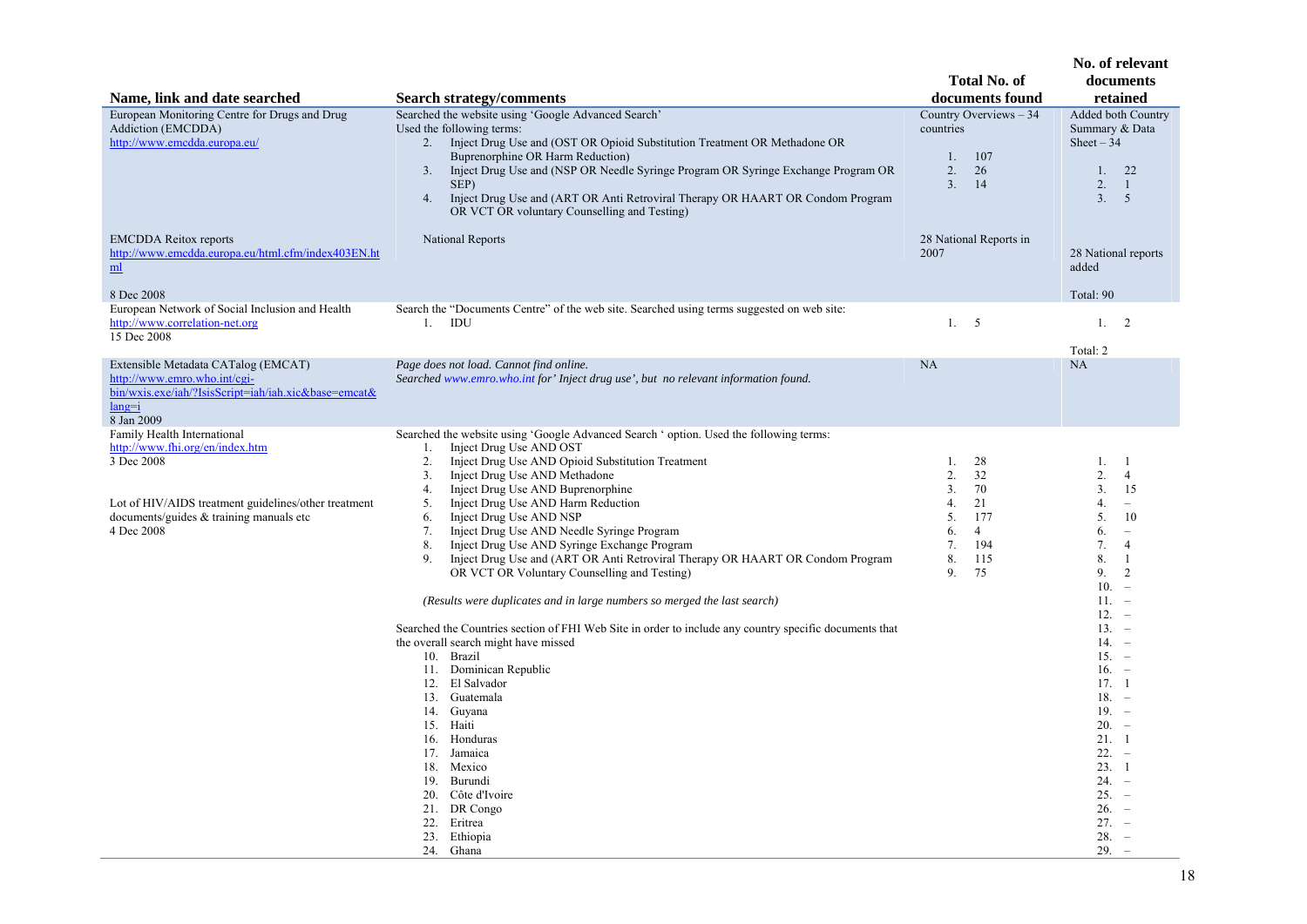|                                           |                                                                                               |                     | No. of relevant       |
|-------------------------------------------|-----------------------------------------------------------------------------------------------|---------------------|-----------------------|
|                                           |                                                                                               | <b>Total No. of</b> | documents             |
| Name, link and date searched              | <b>Search strategy/comments</b>                                                               | documents found     | retained              |
|                                           | 25. Guinea                                                                                    |                     | $\overline{30}$ –     |
|                                           | 26. Kenya                                                                                     |                     | $31. -$               |
|                                           | 27. Madagascar                                                                                |                     | $32. -$               |
|                                           | 28. Malawi                                                                                    |                     | $33. -$               |
|                                           | Mozambique<br>29.                                                                             |                     | $34. -$               |
|                                           | 30. Namibia                                                                                   |                     | $35. -$               |
|                                           | 31. Nigeria                                                                                   |                     | $36. -$               |
|                                           | Rwanda<br>32.                                                                                 |                     | $37. -$               |
|                                           | 33.<br>Senegal                                                                                |                     | $38. -$               |
|                                           | 34. South Africa                                                                              |                     | $39. -$               |
|                                           | 35. Tanzania                                                                                  |                     | $40. -$               |
|                                           | 36. Uganda                                                                                    |                     | $41. -$               |
|                                           | 37. Zambia                                                                                    |                     | $42. -$               |
|                                           | 38.<br>Egypt                                                                                  |                     | $43. -$               |
|                                           | 39.<br>Jordan                                                                                 |                     | $44. -$               |
|                                           | <b>Russian Federation</b><br>40.                                                              |                     | $45. -$               |
|                                           | Ukraine<br>41.                                                                                |                     | $46. -$               |
|                                           | 42.<br>Bangladesh                                                                             |                     | $47. -$               |
|                                           | Cambodia<br>43.                                                                               |                     | $48. -$               |
|                                           | 44.<br>China                                                                                  |                     | $49. -$               |
|                                           | East Timor<br>45.                                                                             |                     | $50 -$                |
|                                           | 46. India                                                                                     |                     | $51. -$               |
|                                           | 47. Indonesia                                                                                 |                     | $52. -$<br>$53. -$    |
|                                           | Laos<br>48.<br>Nepal                                                                          |                     | $54. -$               |
|                                           | 49.<br>Pakistan<br>50.                                                                        |                     |                       |
|                                           | 51. Papua New Guinea                                                                          |                     |                       |
|                                           | 52.<br>Philippines                                                                            |                     | <b>IMPACT</b> reports |
|                                           | 53.<br>Thailand                                                                               |                     | from all countries    |
|                                           | 54. Vietnam                                                                                   |                     | have been             |
|                                           |                                                                                               |                     | $added/included - 54$ |
|                                           |                                                                                               |                     | in total              |
|                                           |                                                                                               |                     |                       |
|                                           |                                                                                               |                     | Total: 94             |
| Fiji                                      | Searched website using 'Google Advanced Search' option. Used the terms:                       |                     |                       |
| Ministry of Health                        | 1. Inject drug use                                                                            |                     |                       |
| http://www.health.gov.fj/                 | Explored publications and resources but found nothing relevant to IDU                         | 1.5                 | 1.0                   |
| 23 Jan 2009                               |                                                                                               |                     |                       |
|                                           |                                                                                               |                     | Total: 0              |
| Finland                                   | Searched website using 'Google Advanced Search' option. Used the terms:                       |                     |                       |
| Ministry of Social Affairs and Health     | Inject drug use<br>1.                                                                         |                     |                       |
| http://www.stm.fi/                        | 2.<br>pistää huumeiden                                                                        | 1.<br>$\mathbf{0}$  | 1.<br>$\bf{0}$        |
| 23 Jan 2009                               | Explored publications and resources but found nothing relevant to IDU                         | 2.<br>6             | 2.<br>$\mathbf{0}$    |
|                                           |                                                                                               |                     |                       |
| Finland: National Public Health Institute | Searched website using website search feature. Used the terms:                                |                     | Total: 0              |
| http://www.ktl.fi                         | Inject drug use<br>1.                                                                         |                     |                       |
| 9 Jan 2009                                | 2.<br>pistää huumeiden                                                                        | 90<br>1.            | 2<br>$1_{-}$          |
|                                           |                                                                                               | 2.<br>72            | 2.<br>$\overline{0}$  |
|                                           | Explored list of publications but did not find anything that hadn't already come up in search |                     |                       |
|                                           |                                                                                               |                     |                       |
|                                           |                                                                                               |                     | Total: 2              |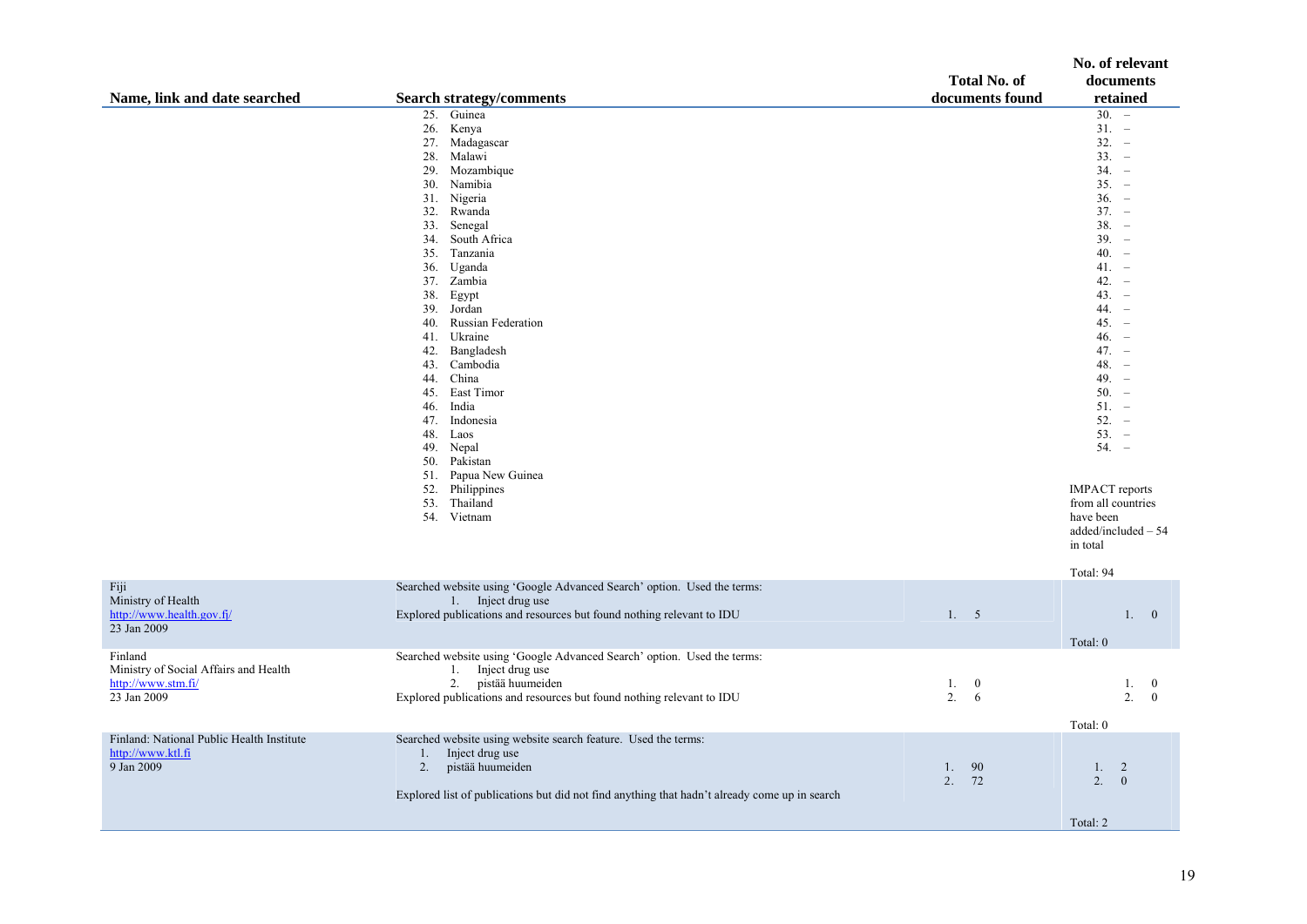| Name, link and date searched                                                                                                                                                                   | <b>Search strategy/comments</b>                                                                                        | <b>Total No. of</b><br>documents found | No. of relevant<br>documents<br>retained                       |  |  |
|------------------------------------------------------------------------------------------------------------------------------------------------------------------------------------------------|------------------------------------------------------------------------------------------------------------------------|----------------------------------------|----------------------------------------------------------------|--|--|
| France<br>Conseil national du sida http://www.cns.sante.fr/<br>23 Jan 2009                                                                                                                     | Searched website using 'Google Advanced Search' option. Used the terms:<br>1. Inject drug use                          | 1.4                                    | 1. 1                                                           |  |  |
| France: Institut de veille sanitaire<br>http://www.invs.sante.fr<br>9 Jan 2009                                                                                                                 | Searched website using 'Google Advanced Search' option. Used the terms:<br>1. Inject drug use                          | 1.71                                   | Total: 1<br>1. 1                                               |  |  |
| French Monitoring Centre for Drugs and Drug<br>Addiction ("Observatoire Français des Drogues et des<br>Toxicomanies": OFDT)<br>http://www.ofdt.fr/ofdtdev/live/english-tab.html<br>12 Dec 2008 | Checked the whole English version of the web site including the 'Publications' section.<br>1.                          | NA<br>1.                               | Total: 1<br>2.5                                                |  |  |
| Georgia<br>Ministry of Health http://www.moh.gov.ge/news.php<br>23 Jan 2009                                                                                                                    | Searched website using 'Google Advanced Search' option. Used the terms:<br>1. Inject drug use                          | 1. 2                                   | Total: 5<br>1. 0                                               |  |  |
| Georgia: AIDS & Clinical Immunology Research<br>Centre<br>http://aids.gol.ge<br>9 Jan 2009                                                                                                     | Searched website using 'Google Advanced Search' option. Used the terms:<br>1.<br>Inject drug use<br>Publications<br>2. | 1.<br>$\mathbf{0}$<br>2.<br>NA         | Total: 0<br>1.<br>$\bf{0}$<br>2.<br>$\overline{1}$<br>Total: 1 |  |  |
| Germany<br>Bundesministerium für Gesundheit<br>http://www.bmg.bund.de/cln 110/nn 1168252/Shared<br>Docs/Standardartikel/DE/AZ/A/Glossarbegriff-AIDS-<br>HIV.html<br>23 Jan 2009                | Searched website using 'Google Advanced Search' option. Used the terms:<br>1. Inject drug use                          | $\overline{0}$<br>1.                   | $\overline{0}$<br>1 <sup>1</sup>                               |  |  |
| Germany: Robert Koch-Institut<br>http://www.rki.de<br>9 Jan 2009                                                                                                                               | Searched website using website search feature:<br>1. Inject drug use                                                   | 1.60                                   | Total: 0<br>1. 0                                               |  |  |
| Ghana<br>Ghana AIDS Commission<br>http://www.ghanaids.gov.gh/gac/index.php<br>23 Jan 2009, 9 Feb 2009                                                                                          | Website is still under construction                                                                                    |                                        |                                                                |  |  |
| Global Health<br>Available through:<br>CAB Direct, Ovid, ISI, EBSCO, DataStar and Dialog,<br>DIMDI<br>Database home page:<br>http://www.cabi.org/datapage.asp?iDocID=169<br>8 Jan 2009         | Searched the website using website search feature/database. Used the term:<br>1. Inject drug use                       | 1. 0                                   | 1. 0<br>Total: 0                                               |  |  |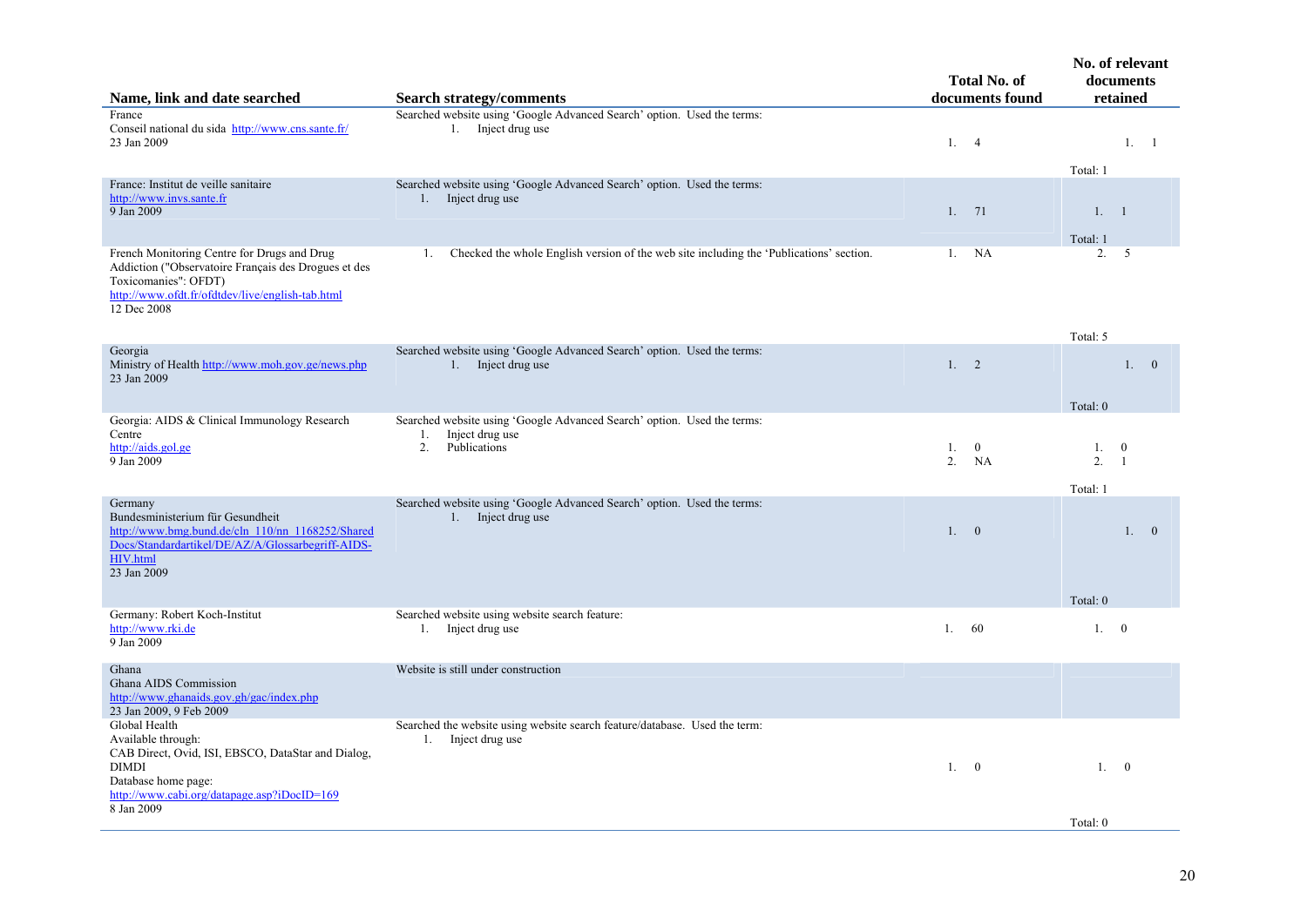| Name, link and date searched                                                                                                                                                                          | <b>Search strategy/comments</b>                                                                                      | <b>Total No. of</b><br>documents found  | No. of relevant<br>documents<br>retained                       |
|-------------------------------------------------------------------------------------------------------------------------------------------------------------------------------------------------------|----------------------------------------------------------------------------------------------------------------------|-----------------------------------------|----------------------------------------------------------------|
| Global HIV M&E info<br>http://www.globalhivmeinfo.org/Pages/HomePage.asp<br>$\underline{\mathbf{X}}$<br>11 Dec 2008                                                                                   | Searched the Digital Library at the website using term:<br>1. Injecting Drug Use                                     | 1. 11                                   | $1. -$<br>Total: 0                                             |
| Global Network of People Living with HIV/AIDS<br>http://www.gnpplus.net/component/option.com_docma<br>n/task.cat_view/gid.88/Itemid.53/<br>http://www.gnpplus.net/<br>22 Jan 2009                     | Searched website using website search feature. Used the terms:<br>Inject drug use<br>1.<br>Publications list<br>2.   | NA<br>1.<br>2.<br>60                    | 1.<br>2.<br>$\overline{1}$                                     |
| Greece: Hellenic Centre for Disease Prevention and<br>Control http://www.keel.org.gr<br>9 Jan 2009                                                                                                    | Searched website using 'Google Advanced Search' option. Used the terms:<br>1. Inject drug use                        | 1.4                                     | Total: 1<br>1.0<br>Total: 0                                    |
| Grey Lit<br>http://graylit.osti.gov/<br>15 Jan 2009                                                                                                                                                   | Discontinued Oct 31 2007                                                                                             |                                         |                                                                |
| Grey Net<br>http://www.greynet.org/<br>15 Jan 2009                                                                                                                                                    | Explored website. Could not find anything relevant                                                                   |                                         |                                                                |
| Guatemala<br>Ministerio de Salud Pública y Asistencia Social<br>http://http//www.mspas.gob.gt/index.html<br>23 Jan 2009                                                                               | Link does not work                                                                                                   |                                         |                                                                |
| Guide to Drug Abuse Epidemiology, 2000<br>http://whqlibdoc.who.int/hq/2000/a58352_PartA.pdf<br>http://whqlibdoc.who.int/hq/2000/a58352_PartB.pdf<br>http://whqlibdoc.who.int/hq/2000/a58352 PartC.pdf | No specific information regarding treatment services                                                                 |                                         |                                                                |
| Guinea<br>Comité National de Lutte Contre le SIDA<br>http://cnlsguinee.org/<br>23 Jan 2009                                                                                                            | Searched website using 'Google Advanced Search' option. Used the terms:<br>drug<br>1.<br>2.<br>Explored publications | 1.<br>$\overline{0}$<br>2.<br><b>NA</b> | 1.<br>$\bf{0}$<br>2 <sup>1</sup><br>$\overline{1}$<br>Total: 1 |
| Guyana<br>National HIV/AIDS Programme<br>http://www.hiv.gov.gy/<br>23 Jan 2009                                                                                                                        | Searched using website search feature.<br>1. Inject<br>Explored site but found nothing relevant to IDU               | 1. 10                                   | 1.0                                                            |
| Health Behaviour in School aged children<br>http://www.hbsc.org/<br>16 Jan 2009                                                                                                                       | Searched website using 'Google Advanced Search' option. Used the terms:<br>1. Inject drug use                        | 1.<br>$\overline{0}$                    | Total: 0<br>1.<br>$\overline{0}$                               |
|                                                                                                                                                                                                       | Explored publications but found nothing relevant                                                                     |                                         | Total: 0                                                       |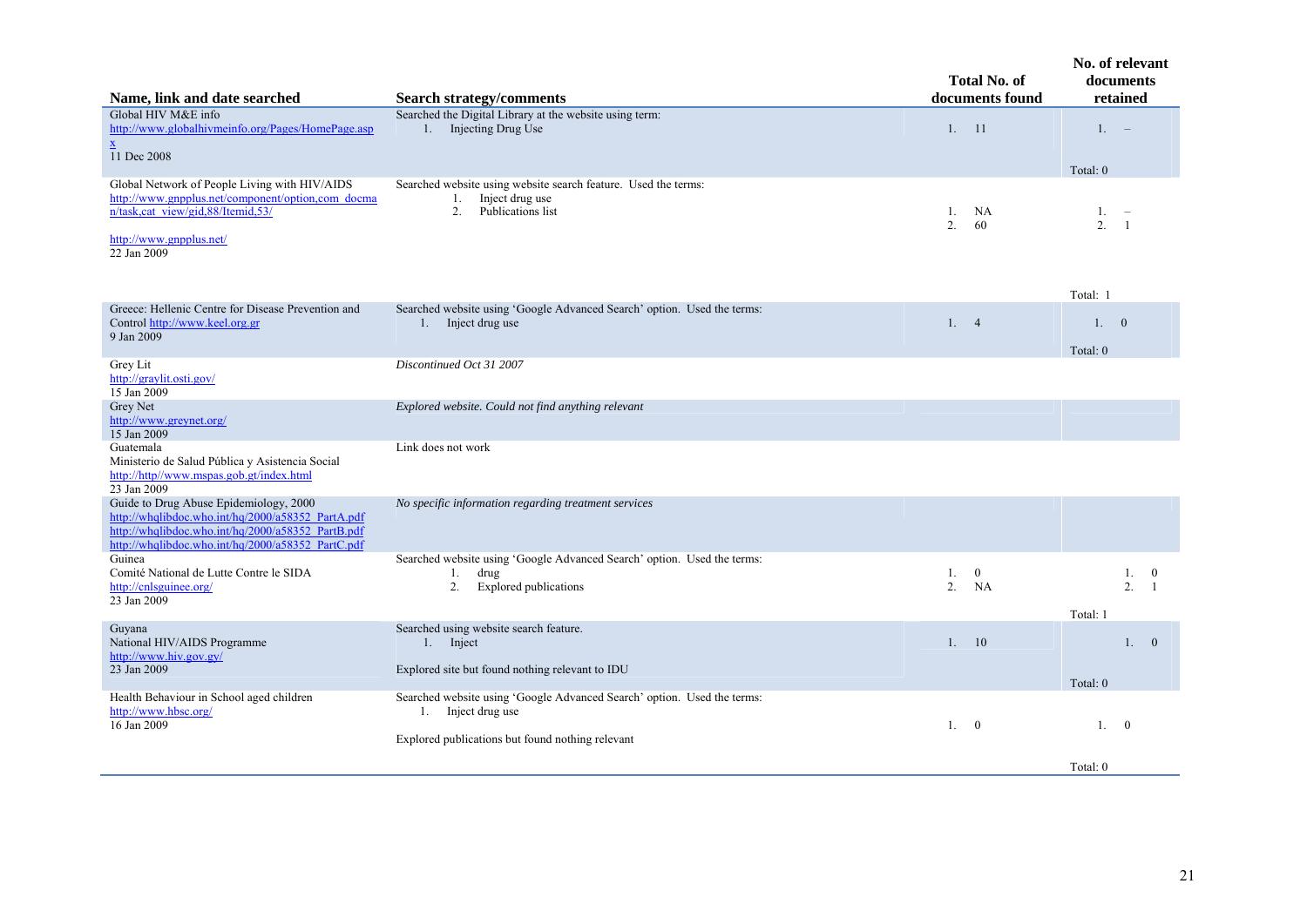|                                                                                                           |                                                                                                                                                                                                                                                                                                                                                                                                                                   | <b>Total No. of</b>                                                                                                                                       | No. of relevant<br>documents                                                                                                      |
|-----------------------------------------------------------------------------------------------------------|-----------------------------------------------------------------------------------------------------------------------------------------------------------------------------------------------------------------------------------------------------------------------------------------------------------------------------------------------------------------------------------------------------------------------------------|-----------------------------------------------------------------------------------------------------------------------------------------------------------|-----------------------------------------------------------------------------------------------------------------------------------|
| Name, link and date searched                                                                              | <b>Search strategy/comments</b>                                                                                                                                                                                                                                                                                                                                                                                                   | documents found                                                                                                                                           | retained                                                                                                                          |
| Health on the net 'HON'<br>http://www.hon.ch/<br>9 Jan 2009                                               | Searched website using website search feature:<br>Inject drug use AND "Opioid Substitution Treatment"<br>1.<br>Inject drug use AND Methadone OR Buprenorphine OR "Harm Reduction"<br>2.<br>Inject Drug Use and (NSP OR Needle Syringe Program OR Syringe Exchange Program OR<br>3.<br>SEP)<br>Inject Drug Use and (ART OR Anti Retroviral Therapy OR HAART OR Condom Program<br>4.<br>OR VCT OR Voluntary Counselling and Testing | 23.<br>1.<br>2.<br>353<br>213<br>3 <sub>1</sub><br>140<br>4.                                                                                              | 1. 2<br>2.<br>$\theta$<br>3.<br>$\overline{0}$<br>4.1<br>Total: 3                                                                 |
| High Wire Press @ Stanford University                                                                     | Searches Peer-reviewed journals                                                                                                                                                                                                                                                                                                                                                                                                   |                                                                                                                                                           |                                                                                                                                   |
| http://highwire.stanford.edu/                                                                             | Eg. 2897 results for "inject drug use" (all words) limited from year 2000 - No documents saved at this<br>stage.                                                                                                                                                                                                                                                                                                                  |                                                                                                                                                           |                                                                                                                                   |
| HIV in the Arab World<br>http://arabhiv.blogspot.com/<br>17 Feb 2009                                      | Searched website using 'Google Advanced Search' option. Used the terms:<br>Inject OR drug use OR IDU<br>1.<br>Needle OR syringe OR NSP<br>2.<br>Opioid OR methadone OR substitution therapy<br>3.<br>Voluntary counselling OR voluntary testing OR VCT<br>4.<br>ART OR HAART OR antiretroviral<br>5.<br>Condom<br>6.                                                                                                              | $1_{-}$<br>$\overline{0}$<br>2.<br>$\overline{1}$<br>3 <sub>1</sub><br>$\overline{0}$<br>4.<br>$\overline{1}$<br>5.<br>$\overline{1}$<br>Many links<br>6. | $\mathbf{0}$<br>1.<br>2.<br>$\Omega$<br>3.<br>$\overline{0}$<br>4.<br>$\overline{0}$<br>5.<br>$\mathbf{0}$<br>2<br>6.<br>Total: 2 |
| HIV/AIDS Asia Regional Program<br>http://www.haarp-online.org/www/html/7-home-<br>page.asp<br>22 Jan 2009 | Searched website using 'Google Advanced Search' option. Used the terms:<br>1. Inject drug use                                                                                                                                                                                                                                                                                                                                     | 1.<br>98                                                                                                                                                  | 1.<br>8                                                                                                                           |
|                                                                                                           |                                                                                                                                                                                                                                                                                                                                                                                                                                   |                                                                                                                                                           | Total: 8                                                                                                                          |
| hivpolicy.org<br>http://www.hivpolicy.org/<br>16 Jan 2009                                                 | Searched website using 'Google Advanced Search' option. Used the terms:<br>1. Inject drug use<br>List of publications by country<br>2.                                                                                                                                                                                                                                                                                            | 381<br>1.<br><b>NA</b><br>2.                                                                                                                              | 2<br>1.<br>2.<br>$\overline{5}$<br>Total: 7                                                                                       |
| Honduras                                                                                                  | Searched website using 'Google Advanced Search' option. Used the terms:                                                                                                                                                                                                                                                                                                                                                           |                                                                                                                                                           |                                                                                                                                   |
| Secretaría de Salud<br>http://www.salud.gob.hn/<br>23 Jan 2009                                            | drug<br>1.<br>2.<br>droga<br>Explored site but found nothing relevant to IDU                                                                                                                                                                                                                                                                                                                                                      | $\overline{0}$<br>1.<br>2 <sup>1</sup><br>$\overline{0}$                                                                                                  | 1.<br>$\bf{0}$<br>2<br>$\theta$<br>Total: 0                                                                                       |
| Hong Kong AIDS Information Network<br>http://www.csu.med.cuhk.edu.hk/hkaids/eindex.htm<br>22 Jan 2009     | Searched website using 'Google Advanced Search' option. Used the terms:<br>1. Inject drug use<br>Explored publications and resources but found nothing relevant                                                                                                                                                                                                                                                                   | 1.0                                                                                                                                                       | 1.<br>$\overline{0}$                                                                                                              |
|                                                                                                           |                                                                                                                                                                                                                                                                                                                                                                                                                                   |                                                                                                                                                           | Total: 0                                                                                                                          |
| Hong Kong Dept of Health<br>http://www.dh.gov.hk<br>15 Jan 2009                                           | Searched publications<br>1.                                                                                                                                                                                                                                                                                                                                                                                                       | 1. 1                                                                                                                                                      | $1_{-}$<br>-1                                                                                                                     |
| http://www.aidsknowledgehub.org/                                                                          | Searched website using 'Google Advanced Search' option. Used the terms:                                                                                                                                                                                                                                                                                                                                                           |                                                                                                                                                           |                                                                                                                                   |
| 16 Jan 2009                                                                                               | Inject drug use<br>1.                                                                                                                                                                                                                                                                                                                                                                                                             | 1.<br>35                                                                                                                                                  | 1.<br>$\bf{0}$<br>Total: 0                                                                                                        |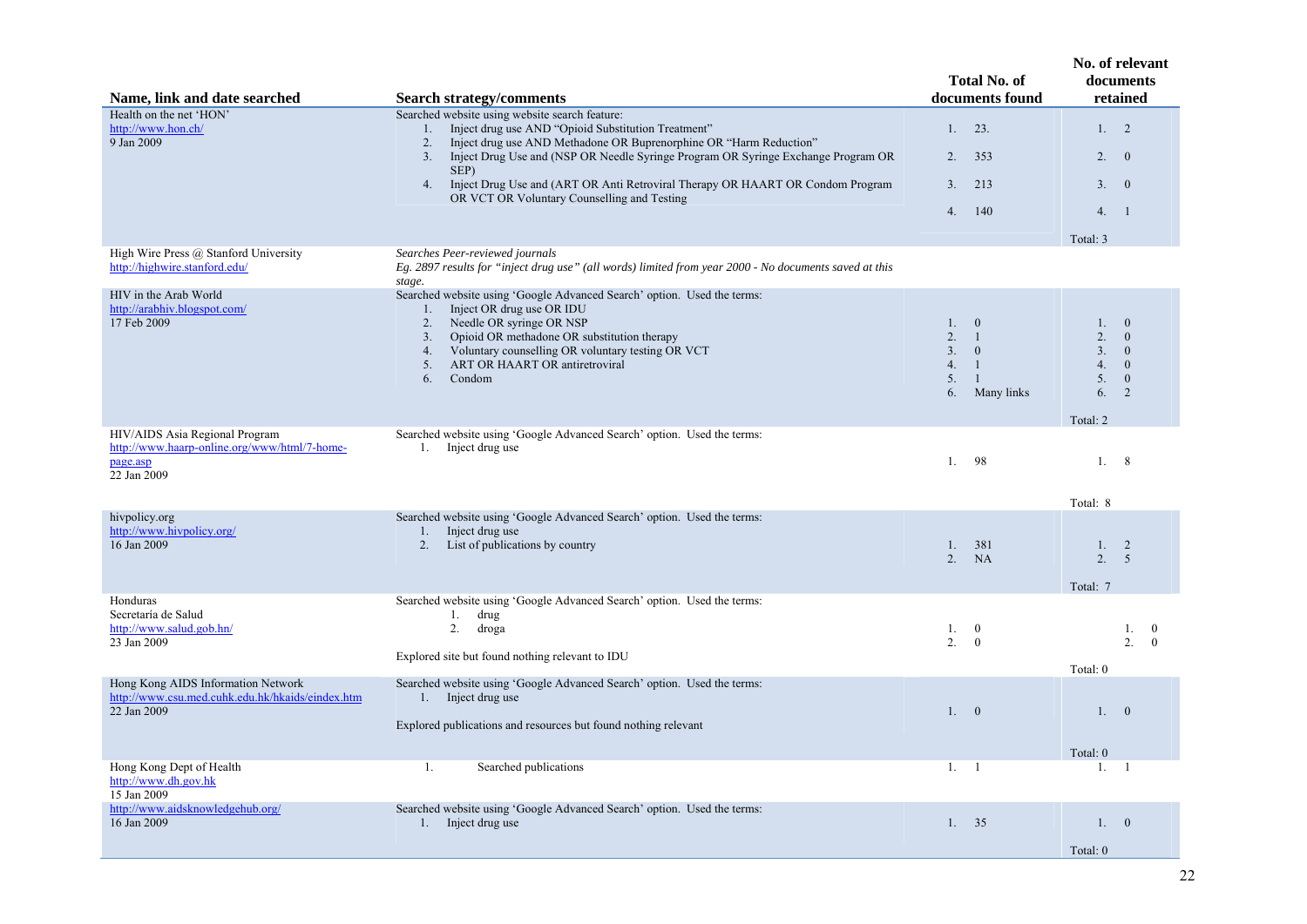|                                                                                                                                                                                                       |                                                                                                                                                                                                                                                                                                                                                                                                                                                                                                                                                                                                                                                                                    | <b>Total No. of</b>                                                                                                                                     | No. of relevant<br>documents                                                                                                                                                                                 |
|-------------------------------------------------------------------------------------------------------------------------------------------------------------------------------------------------------|------------------------------------------------------------------------------------------------------------------------------------------------------------------------------------------------------------------------------------------------------------------------------------------------------------------------------------------------------------------------------------------------------------------------------------------------------------------------------------------------------------------------------------------------------------------------------------------------------------------------------------------------------------------------------------|---------------------------------------------------------------------------------------------------------------------------------------------------------|--------------------------------------------------------------------------------------------------------------------------------------------------------------------------------------------------------------|
| Name, link and date searched<br>Human Rights Watch<br>www.HRW.org<br>30 Nov 2008<br>1 Dec 2008 (7 onwards)                                                                                            | <b>Search strategy/comments</b><br>Searched the website using 'Google Advanced Search' option. Used the following terms:<br>Injecting Drug Use AND OST<br>1.<br>Injecting Drug Use AND Opioid Substitution Treatment<br>2.<br>Injecting Drug Use AND (Methadone OR Buprenorphine)<br>3 <sub>1</sub><br>Injecting Drug Use AND Harm Reduction<br>4.<br>Injecting Drug Use AND Needle Syringe Program<br>5.<br>Injecting Drug Use AND Syringe Exchange Program<br>6.<br>Injecting Drug Use AND Anti Retroviral Therapy<br>7.<br>8.<br>Injecting Drug Use AND HAART<br>Injecting Drug Use AND Condom Program<br>9.<br>Injecting Drug Use AND Voluntary Counselling and Testing<br>10. | documents found<br>$\mathbf{0}$<br>1.<br>2.<br>$\mathbf{1}$<br>3.<br>20<br>19<br>4.<br>5.<br>52<br>6.<br>49<br>7.<br>36<br>8.<br>9<br>9.<br>40<br>10.13 | retained<br>1.<br>$\equiv$<br>2.<br>$\mathfrak{Z}$<br>3 <sub>1</sub><br>$\mathfrak{Z}$<br>4.<br>6<br>5.<br>8<br>6.<br>$\equiv$<br>7.<br>-1<br>8.<br>$\overline{\phantom{a}}$<br>9.<br>2<br>10.1<br>Total: 24 |
| Hungary<br>Egészségügyi Minisztérium http://www.eum.hu/<br>23 Jan 2009                                                                                                                                | Searched website using 'Google Advanced Search' option. Used the terms:<br>drug<br>1.<br>Site in Hungarian                                                                                                                                                                                                                                                                                                                                                                                                                                                                                                                                                                         | 1.0                                                                                                                                                     | 1.0<br>Total: 0                                                                                                                                                                                              |
| IAS-AIDS conference proceedings<br>http://www.iasociety.org/<br>16 Dec 2008                                                                                                                           | Best way to search the abstracts:<br>Use the following term in search:<br>Inject IDU<br>For each of following 2 conferences:<br>1. AIDS 2008<br>2. AIDS 2006                                                                                                                                                                                                                                                                                                                                                                                                                                                                                                                       | 1.<br>529<br>2.<br>452                                                                                                                                  | Yet to decide                                                                                                                                                                                                |
| Iceland: Directorate of Health<br>http://www.landlaeknir.is/<br>Ministry of Health<br>http://eng.heilbrigdisraduneyti.is/<br>National Centre of Addiction Medicine<br>http://www.saa.is<br>9 Jan 2009 | Searched website using 'Google Advanced Search' option. Used the terms:<br>Inject drug use<br>1.<br>Vímuefni<br>2.<br>sprautufiklar<br>3.<br>Also searched other websites listed, but found nothing of use.                                                                                                                                                                                                                                                                                                                                                                                                                                                                        | $\mathbf{0}$<br>$1_{-}$<br>2.<br>15<br>$\overline{5}$<br>3 <sub>1</sub>                                                                                 | 1. 0<br>2.<br>$\overline{0}$<br>3.<br>$\mathbf{0}$<br>Total: 0                                                                                                                                               |
| <b>IHRA-Conference Proceedings</b><br>http://www.ihra.net/Thailand/PreviousConferences<br>16 Dec 2008                                                                                                 | 2006 Vancouver conference<br>1.<br>2.<br>2007 Warsaw conference<br>Have to check the Abstract Books of $1 \& 2$<br>3.<br>2008 Barcelona conference – can search for abstracts at this link:<br>http://www.ihraconferences.com/abstracts/2008/ConfrontPresentations.html<br>Abstracts can be printed or copy/pasted but are not downloadable.                                                                                                                                                                                                                                                                                                                                       | 1 & 2. Conference abstract<br>books downloaded and<br>saved.<br>3. Search for terms:<br>IDU & Inject                                                    | Total: 2                                                                                                                                                                                                     |
| India<br>National AIDS Control Organisation<br>http://www.nacoonline.org/<br>23 Jan 2009                                                                                                              | Searched website using 'Google Advanced Search' option. Used the terms:<br>1.<br>drug<br>2.<br>Publications                                                                                                                                                                                                                                                                                                                                                                                                                                                                                                                                                                        | $\mathbf{0}$<br>$1_{\cdot}$<br>2.<br>NA                                                                                                                 | 1.<br>$\bf{0}$<br>$2 \quad 1$<br>Total: 1                                                                                                                                                                    |
| Indonesia<br>National AIDS Commission<br>http://www.aidsindonesia.or.id/index.php?lang=en<br>23 Jan 2009                                                                                              | Searched website using 'Google Advanced Search' option. Used the terms:<br>drug<br>1.<br>2.<br>narkoba<br>Explored site for publications etc<br>3 <sub>1</sub>                                                                                                                                                                                                                                                                                                                                                                                                                                                                                                                     | $\mathbf{0}$<br>1.<br>2.<br>$\overline{0}$<br>3 <sub>1</sub><br>NA                                                                                      | 1.<br>$\mathbf{0}$<br>2.<br>$\mathbf{0}$<br>3 <sub>1</sub><br>$\overline{1}$<br>Total: 1                                                                                                                     |
| Indonesian Harm Reduction (Needle and Syringe<br>Programme Research Database)<br>www.harmreduction-indonesia.org<br>16 Dec 2008                                                                       | Link did not work on $16^{th}$ December 2008.<br>Tried the link through IHRA web site but did not work.<br>Unable to find the website online with regular Google search.                                                                                                                                                                                                                                                                                                                                                                                                                                                                                                           | NA                                                                                                                                                      | NA                                                                                                                                                                                                           |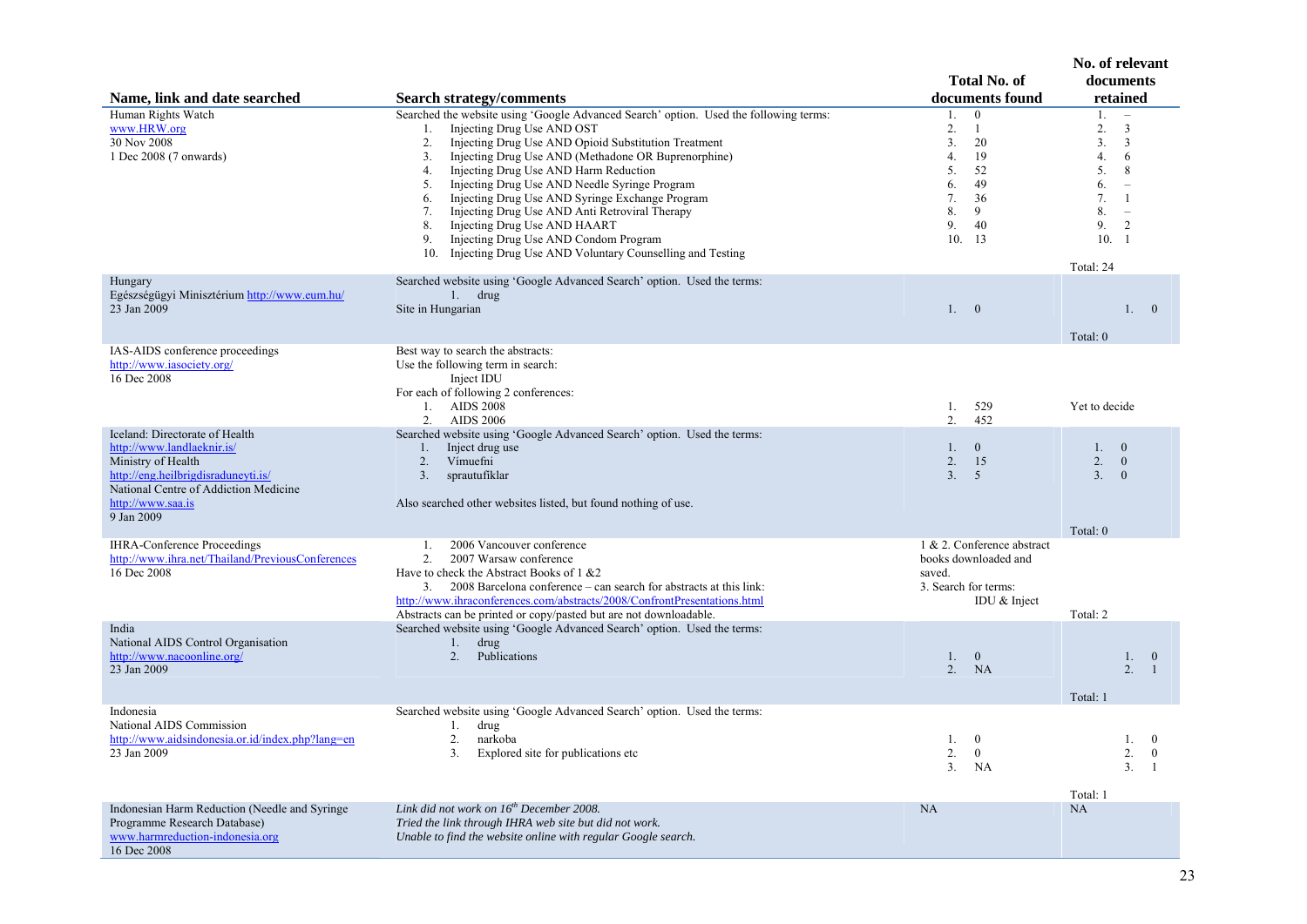| Name, link and date searched                                                                                                                                                                                                                       | <b>Search strategy/comments</b>                                                                                                                                                                                                                                                                                                                                                                                                                                                                                                                                                                                                                                                                                                                                                                   | <b>Total No. of</b><br>documents found                                                                                                                                                          | No. of relevant<br>documents<br>retained                                                                                                                                                                                                                                  |
|----------------------------------------------------------------------------------------------------------------------------------------------------------------------------------------------------------------------------------------------------|---------------------------------------------------------------------------------------------------------------------------------------------------------------------------------------------------------------------------------------------------------------------------------------------------------------------------------------------------------------------------------------------------------------------------------------------------------------------------------------------------------------------------------------------------------------------------------------------------------------------------------------------------------------------------------------------------------------------------------------------------------------------------------------------------|-------------------------------------------------------------------------------------------------------------------------------------------------------------------------------------------------|---------------------------------------------------------------------------------------------------------------------------------------------------------------------------------------------------------------------------------------------------------------------------|
| Inter-American Drug Abuse Control<br>Commission (CICAD)<br>http://www.cicad.oas.org/en/default.asp<br>28 Nov 2008<br>Inter-American Observatory on Drugs<br>http://www.cicad.oas.org/OID/<br>http://www.cicad.oas.org/oid/Estadisticas/default.htm | Simple website search<br>1.<br>2.<br>Annual Reports<br>3.<br><b>Basic Documents</b><br>Used "Google Advanced Search" to search the website<br>Inject Drug Use and (OST OR Opioid Substitution Treatment OR Methadone OR<br>4.<br>Buprenorphine OR Harm Reduction)<br>Inject Drug Use and (NSP OR Needle Syringe Program OR Syringe Exchange Program OR<br>5.<br>SEP)<br>Inject Drug Use and (ART OR Anti Retroviral Therapy OR HAART OR Condom Program<br>6.<br>OR VCT OR Voluntary Counselling and Testing)<br>7.<br>Searched website – Inject Drug Use<br>Searched the publications section<br>8.                                                                                                                                                                                               | <b>NA</b><br>1.<br>2.<br>NA<br>3.<br>NA<br>4.<br>$\overline{3}$<br>$\overline{2}$<br>5.<br>$\theta$<br>6.<br>7.<br>$\mathbf{0}$<br>8.<br>NA                                                     | 1.<br>1<br>2.<br>$\mathbf{1}$<br>3.<br>$\sim$<br>4.<br>1<br>5.<br>$\overline{\phantom{a}}$<br>6.<br>$\overline{\phantom{a}}$<br>7.<br>$\overline{\phantom{a}}$<br>8.<br>$\overline{\phantom{a}}$<br>Total: 3                                                              |
| International Centre for Prison Studies - Kings College<br>http://www.prisonstudies.org/<br>15 Dec 2008                                                                                                                                            | Searched the web site using the web site "Search" Option. Used the term:<br>Injecting Drug Use<br>1.<br>Used Google to search the IoP Website. Used the terms:<br>2.<br>Inject Drug Use<br>Injecting Drug Use<br>3.                                                                                                                                                                                                                                                                                                                                                                                                                                                                                                                                                                               | 84<br>1.<br>2.<br>$\mathbf{0}$<br>3 <sub>1</sub><br>$\overline{0}$                                                                                                                              | 2<br>6.<br>7.<br>$\equiv$<br>8.<br>Total: 2                                                                                                                                                                                                                               |
| <b>International Harm Reduction</b><br>Development Program<br>http://www.soros.org/initiatives/health/focus/ihrd<br>1 Dec 2008                                                                                                                     | Used the search option on the website $\&$ used "Search Site" to get all material.<br>Injecting Drug Use AND OST<br>1.<br>Injecting Drug Use AND Opioid Substitution Treatment<br>2.<br>Injecting Drug Use AND Methadone<br>3.<br>Injecting Drug Use AND Buprenorphine<br>4.<br>Injecting Drug Use AND Harm Reduction<br>5.<br>Injecting Drug Use AND NSP<br>6.<br>Injecting Drug Use AND Needle Syringe Program<br>7.<br>Injecting Drug Use AND Syringe Exchange Program<br>8.<br>Injecting Drug Use AND SEP<br>9.<br>Injecting Drug Use AND ART<br>10.<br>11. Injecting Drug Use AND Anti Retroviral Therapy<br>12. Injecting Drug Use AND HAART<br>13. Injecting Drug Use AND Condom Program<br>14. Injecting Drug Use AND VCT<br>15. Injecting Drug Use AND Voluntary Counselling and Testing | 1. 1<br>2.<br>$\mathbf{1}$<br>21<br>3 <sub>1</sub><br>4.<br>10<br>5.<br>34<br>6.<br>$\mathbf{0}$<br>5<br>7.<br>8.<br>5<br>9.<br>$\mathbf{0}$<br>10. 0<br>11. 1<br>12.0<br>13.2<br>14.0<br>15. 0 | 1.<br>-1<br>2.<br>-1<br>3 <sub>1</sub><br>14<br>4.<br>1<br>5.<br>10<br>6.<br>$\overline{\phantom{a}}$<br>7.<br>$\overline{\phantom{a}}$<br>8.<br>$\overline{\phantom{a}}$<br>9.<br>$\equiv$<br>$10 -$<br>$11. -$<br>$12. -$<br>$13. -$<br>$14. -$<br>$15. -$<br>Total: 27 |
| <b>International Narcotics Control Board</b><br>(INCB)<br>http://www.incb.org/incb/index.html<br>19 Nov 2008                                                                                                                                       | Checked Annual Reports & added the latest 2007 report<br>Checked other documents/reports on the site                                                                                                                                                                                                                                                                                                                                                                                                                                                                                                                                                                                                                                                                                              | All                                                                                                                                                                                             | Total: 1                                                                                                                                                                                                                                                                  |
| Iran Harm Reduction Organisation<br>http://www.iranharmreduction.net/<br>22 Jan 2009                                                                                                                                                               | Explored site, saved copy of website text explaining background of NGO programme                                                                                                                                                                                                                                                                                                                                                                                                                                                                                                                                                                                                                                                                                                                  |                                                                                                                                                                                                 | Total: 1                                                                                                                                                                                                                                                                  |
| Iran, Islamic Republic of<br>Ministry of Health and Medical Education<br>http://www.mohme.gov.ir/<br>23 Jan 2009                                                                                                                                   | Searched website using 'Google Advanced Search' option. Used the terms:<br>1.<br>drug<br>Explored site for publications etc but found nothing relevant                                                                                                                                                                                                                                                                                                                                                                                                                                                                                                                                                                                                                                            | 1.0                                                                                                                                                                                             | 1.0<br>Total: $0$                                                                                                                                                                                                                                                         |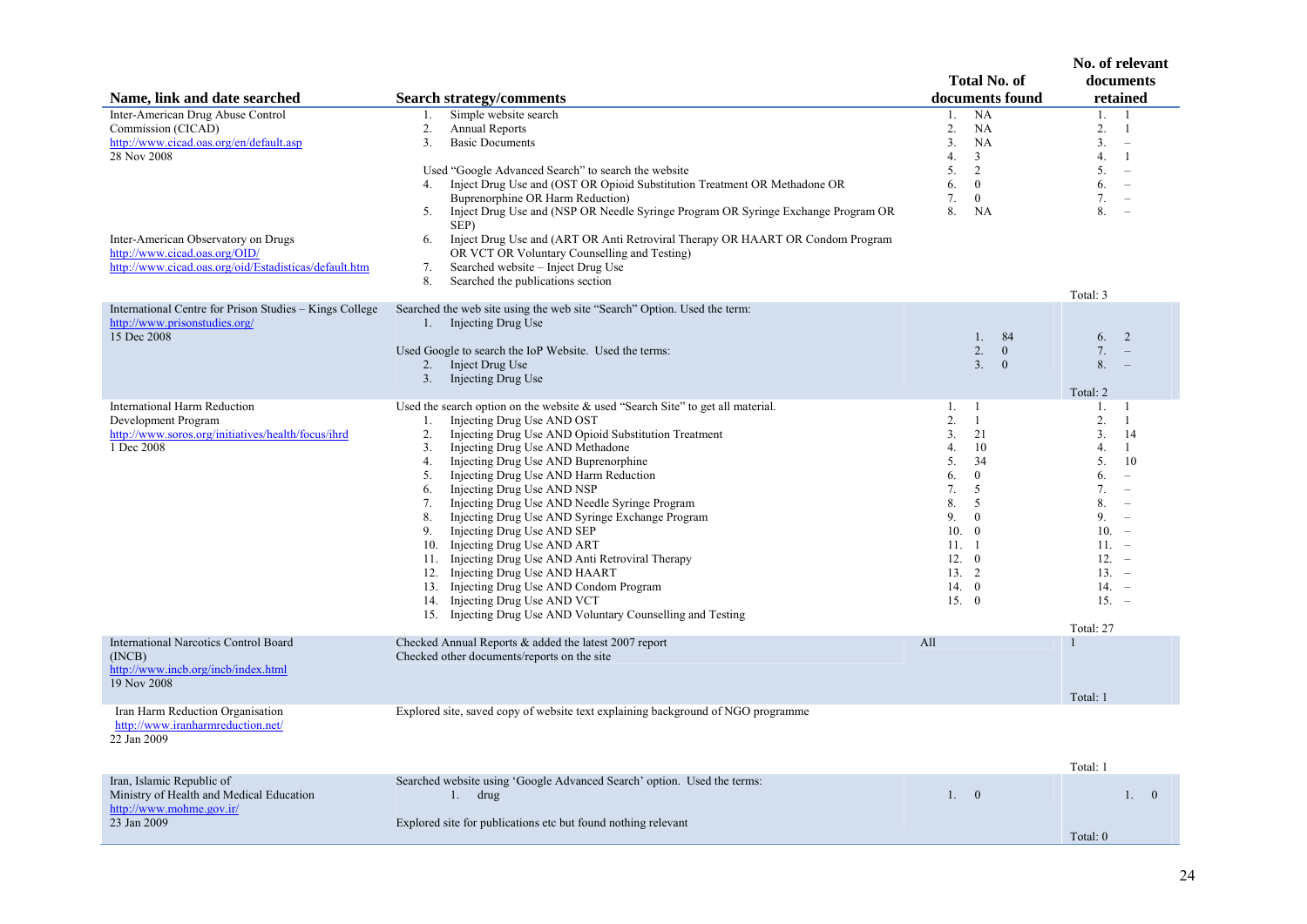|                                                                                                                                                                                                                       |                                                                                                                                                                                                                                                                                                                                                                                                                                                   | <b>Total No. of</b>                                              | No. of relevant<br>documents                                                                                                         |
|-----------------------------------------------------------------------------------------------------------------------------------------------------------------------------------------------------------------------|---------------------------------------------------------------------------------------------------------------------------------------------------------------------------------------------------------------------------------------------------------------------------------------------------------------------------------------------------------------------------------------------------------------------------------------------------|------------------------------------------------------------------|--------------------------------------------------------------------------------------------------------------------------------------|
| Name, link and date searched                                                                                                                                                                                          | <b>Search strategy/comments</b>                                                                                                                                                                                                                                                                                                                                                                                                                   | documents found                                                  | retained                                                                                                                             |
| Iranian National Centre for Addiction Studies (INCAS)<br>http://incas.tums.ac.ir/<br>17 Feb 2009                                                                                                                      | Searched website using 'Google Advanced Search' option. Used the terms:<br>Injecting drug use OR inject OR IDU<br>1.<br>Needle OR syringe OR NSP<br>2.<br>Methadone maintenance OR opioid substitution therapy<br>3.<br>Voluntary counselling OR voluntary testing OR VCT<br>4.<br>ART OR HAART OR antiretroviral<br>5.<br>Condom<br>6.<br>(some of the links within these sites were not functioning properly – must check back at a later date) | -7<br>1.<br>5<br>2.<br>3.<br>8<br>4.<br>8<br>5.<br>2<br>-1<br>6. | 1.<br>-1<br>2.<br>$\overline{1}$<br>3 <sub>1</sub><br>$\overline{1}$<br>4.<br>$\overline{1}$<br>5.<br>$\mathbf{0}$<br>6.<br>$\theta$ |
| Ireland                                                                                                                                                                                                               | Searched website using website search feature. Used the terms:                                                                                                                                                                                                                                                                                                                                                                                    |                                                                  | Total: 4                                                                                                                             |
| Department of Health and Children<br>http://www.dohc.ie/<br>23 Jan 2009                                                                                                                                               | Inject<br>1.<br>Explored site for publications etc but found nothing relevant                                                                                                                                                                                                                                                                                                                                                                     | 1. 0                                                             | 1.0<br>Total: 0                                                                                                                      |
| Ireland: Health Protection Surveillance Centre                                                                                                                                                                        | Searched website using 'Google Advanced Search' option. Used the terms:                                                                                                                                                                                                                                                                                                                                                                           |                                                                  |                                                                                                                                      |
| http://www.ndsc.ie<br>15 Jan 2009                                                                                                                                                                                     | 1. Inject drug use<br>Explored publication section, but nothing relevant                                                                                                                                                                                                                                                                                                                                                                          | 52<br>1.                                                         | 1.<br>$\overline{0}$                                                                                                                 |
| <b>ISI</b> Proceedings                                                                                                                                                                                                | Now searched through Web of Science Conference Proceedings                                                                                                                                                                                                                                                                                                                                                                                        |                                                                  | Total: 0                                                                                                                             |
| Available via Web of Science<br>http://apps.isiknowledge.com/ISIP GeneralSearch inp<br>ut.do?highlighted tab=ISIP&product=ISIP&last prod=<br>ISIP&search_mode=GeneralSearch&SID=1Fc4m4KEi<br>@@7Kc1NofM<br>9 Jan 2009 |                                                                                                                                                                                                                                                                                                                                                                                                                                                   |                                                                  |                                                                                                                                      |
| Israel: Ministry of Health http://www.health.gov.il<br>15 Jan 2009                                                                                                                                                    | Searched website using 'Google Advanced Search' option. Used the terms:<br>1. Inject drug use                                                                                                                                                                                                                                                                                                                                                     | 324<br>1.                                                        | 1. 1<br>Total: 1                                                                                                                     |
| Italy<br>Ministero della Salute<br>http://www.ministerosalute.it/hiv/hiv.jsp<br>23 Jan 2009                                                                                                                           | Searched website using 'Google Advanced Search' option. Used the terms:<br>1.<br>drug<br>2.<br>iniettare<br>Explored site for publications etc but found nothing relevant                                                                                                                                                                                                                                                                         | 1.<br>$\overline{1}$<br>2 <sup>1</sup><br>$\overline{0}$         | 1.<br>$\mathbf{0}$<br>2 <sup>1</sup><br>$\Omega$<br>Total: 0                                                                         |
| Italy: Istituto Superiore di Sanità http://www.iss.it<br>15 Jan 2009                                                                                                                                                  | Searched website using 'Google Advanced Search' option. Used the terms:<br>1.<br>Inject drug use<br>2.<br>iniezione di droga                                                                                                                                                                                                                                                                                                                      | 164<br>1.<br>2.<br>65                                            | $\overline{0}$<br>1.<br>2.<br>$\theta$                                                                                               |
| Jamaica                                                                                                                                                                                                               | Searched website using 'Google Advanced Search' option. Used the terms:                                                                                                                                                                                                                                                                                                                                                                           |                                                                  | Total: 0                                                                                                                             |
| National AIDS Committee<br>http://www.nacjamaica.com/<br>23 Jan 2009                                                                                                                                                  | drug<br>1.<br>Explored site for publications etc but found nothing relevant                                                                                                                                                                                                                                                                                                                                                                       | 1. 0                                                             | 1. 0<br>Total: 0                                                                                                                     |
| Japan<br>Ministry of Health, Labour and Welfare<br>http://www.mhlw.go.jp/index.html<br>23 Jan 2009                                                                                                                    | Searched website using 'Google Advanced Search' option. Used the terms:<br>1.<br>drug<br>薬物 (drug)<br>2.<br>Explored site for publications etc but found nothing relevant                                                                                                                                                                                                                                                                         | 1.<br>$\mathbf{0}$<br>2.<br>$\overline{0}$                       | 1.<br>$\bf{0}$<br>2.<br>$\theta$                                                                                                     |
|                                                                                                                                                                                                                       |                                                                                                                                                                                                                                                                                                                                                                                                                                                   |                                                                  | Total: 0                                                                                                                             |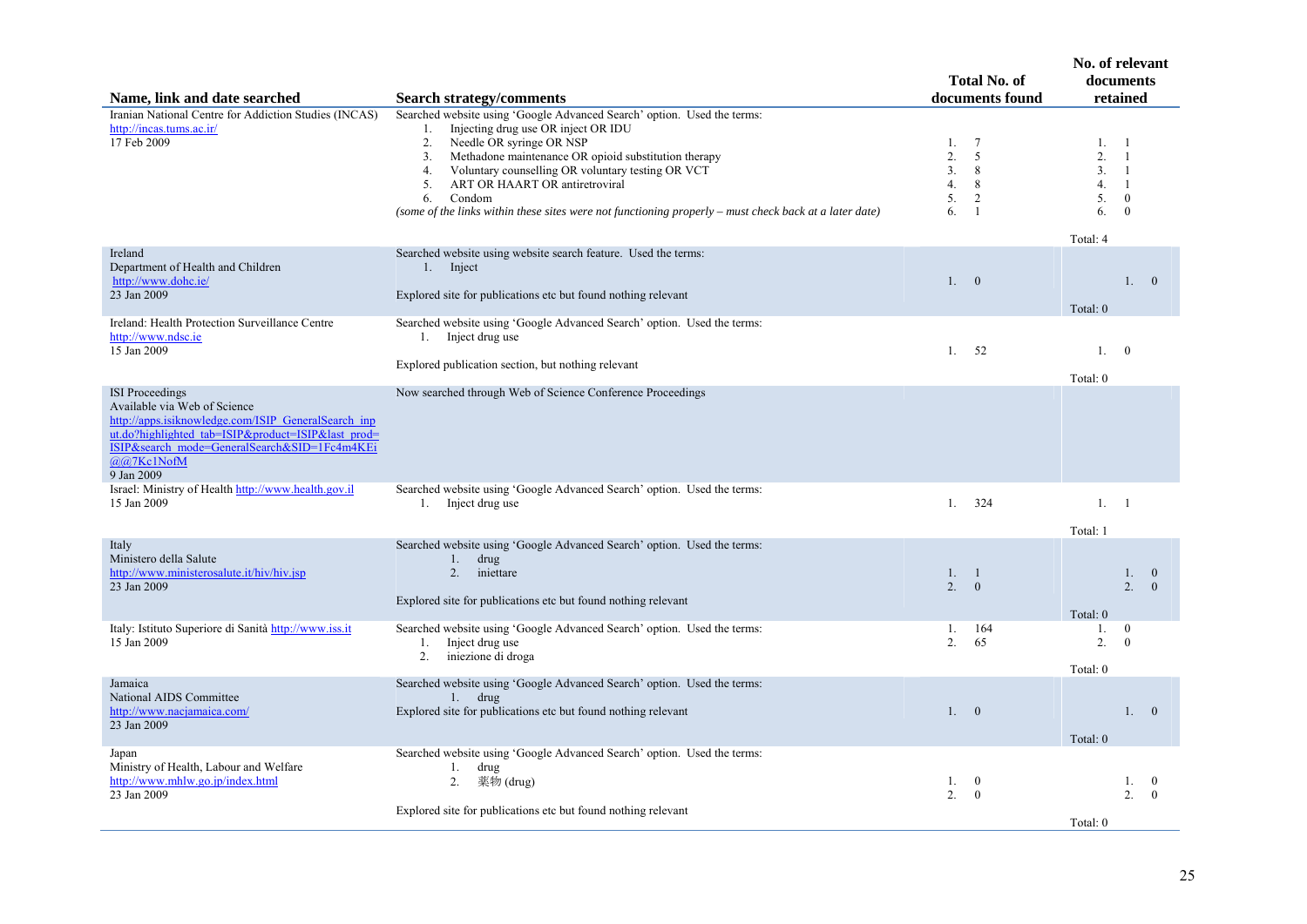| Name, link and date searched                                                                                                               | <b>Search strategy/comments</b>                                                                                                                                                       |               | <b>Total No. of</b><br>documents found  | No. of relevant<br>documents | retained                   |                          |
|--------------------------------------------------------------------------------------------------------------------------------------------|---------------------------------------------------------------------------------------------------------------------------------------------------------------------------------------|---------------|-----------------------------------------|------------------------------|----------------------------|--------------------------|
| Jordan<br>National AIDS Program http://www.jordannap.net/<br>23 Jan 2009                                                                   | Searched website using 'Google Advanced Search' option. Used the terms:<br>$1.$ drug<br>(drug) المخدر ات) . 2<br>Explored site for publications etc but found nothing relevant on IDU | 1.<br>2.      | $\overline{\mathbf{0}}$<br>$\mathbf{0}$ | Total: 0                     | 1.<br>2.                   | $\bf{0}$<br>$\mathbf{0}$ |
| Kazakhstan<br>Ministry of Public Health http://www.mz.gov.kz/<br>23 Jan 2009                                                               | Searched website using 'Google Advanced Search' option. Used the terms:<br>1. drug<br>Explored site for publications etc but found nothing relevant on IDU                            | 1. 0          |                                         | Total: 0                     | 1. 0                       |                          |
| Korsang (Cambodia Harm Reduction)<br>http://www.korsangkhmer.org/<br>22 Jan 2009                                                           | Explored site, saved copy of website text explaining background of Korsang Harm Red Program in<br>Phnom Peng                                                                          |               |                                         | Total: 1                     |                            |                          |
| Kyrgyzstan<br>Unit for Coordinating and Monitoring in HIV/AIDS<br>Area http://www.aids.gov.kg/eng/<br>3 Feb 2009                           | Website is under reconstruction                                                                                                                                                       |               |                                         |                              |                            |                          |
| Latin American and Caribbean of Health Sciences<br>Information System (LILACS)<br>http://www.bireme.br/php/index.php?lang=en<br>8 Jan 2009 | Searched using website search feature. Limited search to International agencies and Cochrane Library<br>(as would search MEDLINE). Used the term:<br>1. Inject drug use               | 1.            | 26                                      | 1.<br>Total: 0               | $\overline{0}$             |                          |
| Latvia<br>Public Health Agency http://www.sva.gov.lv/<br>3 Feb 2009                                                                        | Website does not provide any information via searches or when links are pressed.                                                                                                      |               |                                         |                              |                            |                          |
| Latvia: AIDS Prevention Centre http://www.aids-<br>latvija.lv/<br>15 Jan 2009                                                              | Searched website using website search feature. Used the terms:<br>Inject drug use<br>$1_{\cdot}$<br>Publications list<br>2.                                                           | $1_{-}$<br>2. | $\mathbf{1}$<br><b>NA</b>               | 1.<br>2.<br>Total: 0         | $\bf{0}$<br>$\overline{1}$ |                          |
| Lebanon<br>National AIDS Control Program<br>http://cms1.omsar.gov.lb/en/HealthPrevention/AIDS/<br>3 Feb 2009                               | Link does not work                                                                                                                                                                    |               |                                         |                              |                            |                          |
| Lesotho<br>National AIDS Commission<br>http://www.nas.org.ls/home<br>3 Feb 2009                                                            | All of website explored. Only small amount of information available on ART and mothers                                                                                                | 1. 1          |                                         | Total: 1                     | 1.                         | - 1                      |
| <b>LEYES</b><br>Access via Virtual Health Library<br>http://www.bireme.br/php/index.php?lang=en                                            | Searchable database, including medline, Cochrane Library etc.                                                                                                                         |               |                                         |                              |                            |                          |
| Liberia<br>National AIDS Commission<br>http://nacliberia.com/default.aspx<br>3 Feb 2009                                                    | All of website explored. Small amount of information on access to ART.                                                                                                                | 1. 1          |                                         | Total: 1                     | 1, 1                       |                          |
| Life Quality Improvement Organisation (LET) Croatia<br>http://www.udruga-let.h<br>15 Jan 2009                                              | Searched publications<br>1.                                                                                                                                                           | 1.            | NA                                      | 1.<br>Total: 1               | -1                         |                          |

26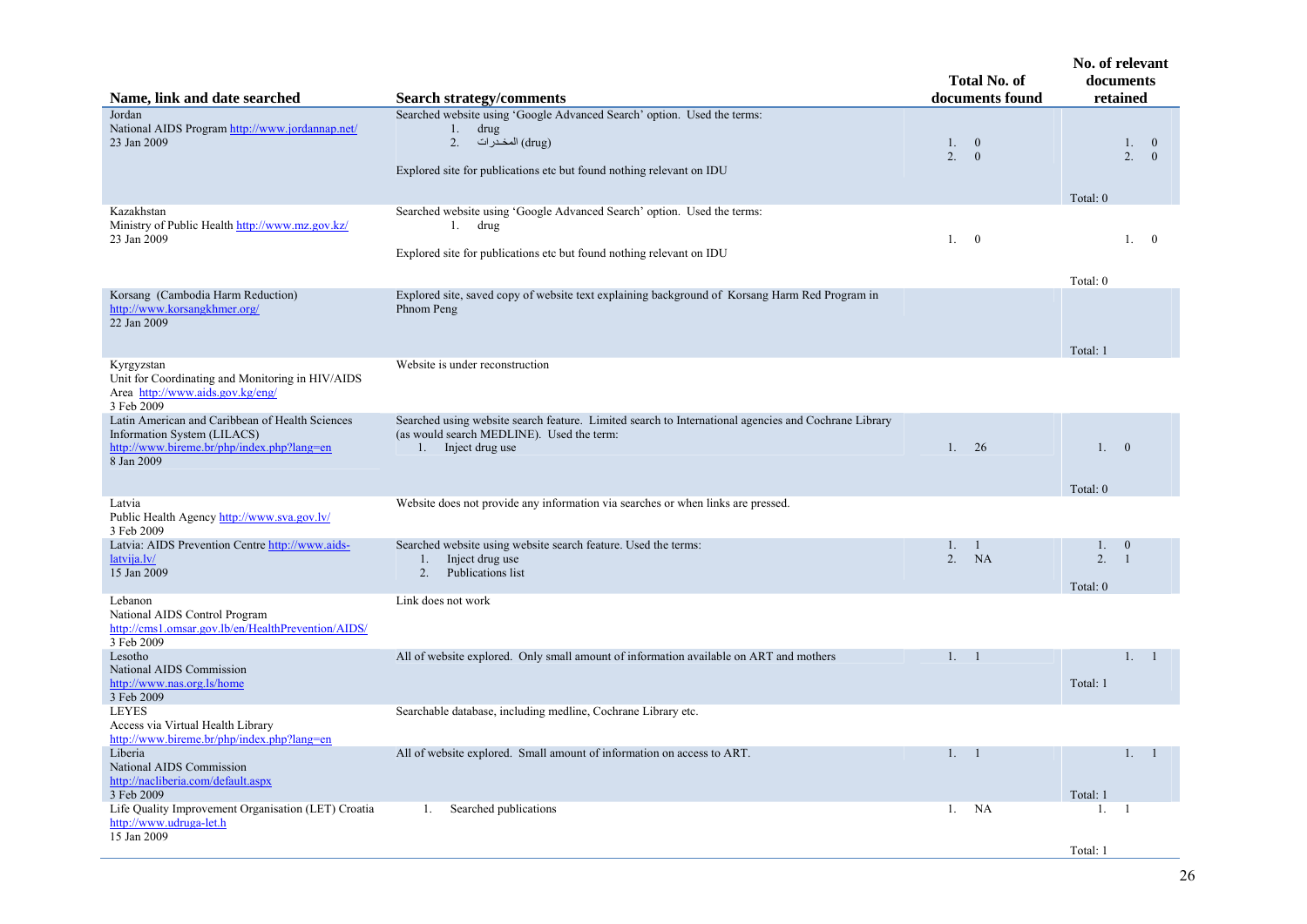| Name, link and date searched                                                            | <b>Search strategy/comments</b>                                                                                                                                                                                                                                                                                                                             |                                                                                                   | No. of relevant<br>documents<br>retained                                                                        |  |  |
|-----------------------------------------------------------------------------------------|-------------------------------------------------------------------------------------------------------------------------------------------------------------------------------------------------------------------------------------------------------------------------------------------------------------------------------------------------------------|---------------------------------------------------------------------------------------------------|-----------------------------------------------------------------------------------------------------------------|--|--|
| Lindesmith Library<br>http://library.soros.org/lindesmith.html<br>8 Jan 2009            | Searched using website search feature. Used the term:<br>Inject drug use<br>1.<br>2. Inject                                                                                                                                                                                                                                                                 | 1. 0<br>2.<br>8                                                                                   | 1.<br>$\mathbf{0}$<br>2.<br>$\theta$<br>Total: 0                                                                |  |  |
| Lithuania<br>Ministry of Health http://www.sam.lt/lt<br>3 Feb 2009                      | Searched website using 'Google Advanced Search' option. Translated the website using 'Google<br>Translate'. Used the terms:<br>Adata AND Narkomanija OR narkotikai OR narkotikas (needle AND drug)<br>1.<br>2.<br>Opioid AND surogatas OR pakaitinis narys (opioid and replacement)<br>Savanoriskas AND egzaminas OR egzaminuoti (voluntary AND test)<br>3. | -10<br>1.<br>2.<br>$\mathbf{0}$<br>3 <sub>1</sub><br>$\mathbf{0}$                                 | 1.<br>2<br>2.<br>$\boldsymbol{0}$<br>3 <sub>1</sub><br>$\theta$                                                 |  |  |
| Lithuania: AIDS Centre http://www.aids.lt<br>15 Jan 2009                                | Searched website using 'Google Advanced Search' option. Used the terms:<br>1. Inject drug use<br>Also on page are links to HIV and IDU statistics in Lithuania, Estonia, Latvia, St Petersburg and<br>Kalingrad                                                                                                                                             | 1.9                                                                                               | Total: 2<br>1.<br>$\overline{2}$<br>Total: 2                                                                    |  |  |
| Luxembourg: Direction de la Santé<br>http://www.ms.etat.lu<br>15 Jan 2009               | Searched website using 'Google Advanced Search' option. Used the terms:<br>1. Inject drug use                                                                                                                                                                                                                                                               | 1. 1                                                                                              | $\overline{0}$<br>1.<br>Total: 0                                                                                |  |  |
| Malawi<br>National AIDS Commission<br>http://www.aidsmalawi.org/<br>3 Feb 2009          | Searched the website using the website search feature. Found nothing of relevance on IDU.<br>1. Injecting drug use<br>$2.$ IDU<br>Explored the website and found nothing of relevance.                                                                                                                                                                      | 9<br>1.<br>10<br>2.                                                                               | 1.0<br>2.<br>$\mathbf{0}$<br>Total: 0                                                                           |  |  |
| Malaysia<br>Malaysian AIDS Council<br>http://www.mac.org.my/<br>3 Feb 2009              | Searched website using 'Google Advanced Search' option. Used the terms:<br>Injecting drug use<br>1.<br>2.<br>Opioid substitution OR opioid maintenance OR OST<br>VCT OR voluntary testing OR voluntary counselling<br>3.<br>ART OR HAART OR antiretroviral<br>4.<br>5.<br>Explored the publications page:                                                   | 1.<br>- 1<br>2.<br>$\theta$<br>3 <sub>1</sub><br>$\overline{0}$<br>4.<br>$\mathbf{0}$<br>5.<br>-1 | 1.<br>-1<br>$\overline{2}$ .<br>$\theta$<br>3.<br>$\mathbf{0}$<br>4.<br>$\overline{0}$<br>5.<br>- 1<br>Total: 2 |  |  |
| Maldives<br>Department of Public Health<br>http://www.dph.gov.mv/<br>3 Feb 2009         | Searched website using 'Google Advanced Search' option. Used the terms:<br>Injecting drug use OR IDU OR inject<br>1.<br>2. HIV OR AIDS                                                                                                                                                                                                                      | 1.0<br>2.<br>$\overline{0}$                                                                       | 1.<br>$\overline{0}$<br>2 <sup>1</sup><br>$\theta$<br>Total: 0                                                  |  |  |
| Malta: Department of Public Health<br>http://www.sahha.gov.mt/pages.aspx<br>15 Jan 2009 | Searched website using 'Google Advanced Search' option. Used the terms:<br>1. Inject drug use<br>Explored publications and Annual reports, but did not find anything relevant                                                                                                                                                                               | 38<br>1.                                                                                          | 1.<br>$\overline{0}$                                                                                            |  |  |
|                                                                                         |                                                                                                                                                                                                                                                                                                                                                             |                                                                                                   | Total: 0                                                                                                        |  |  |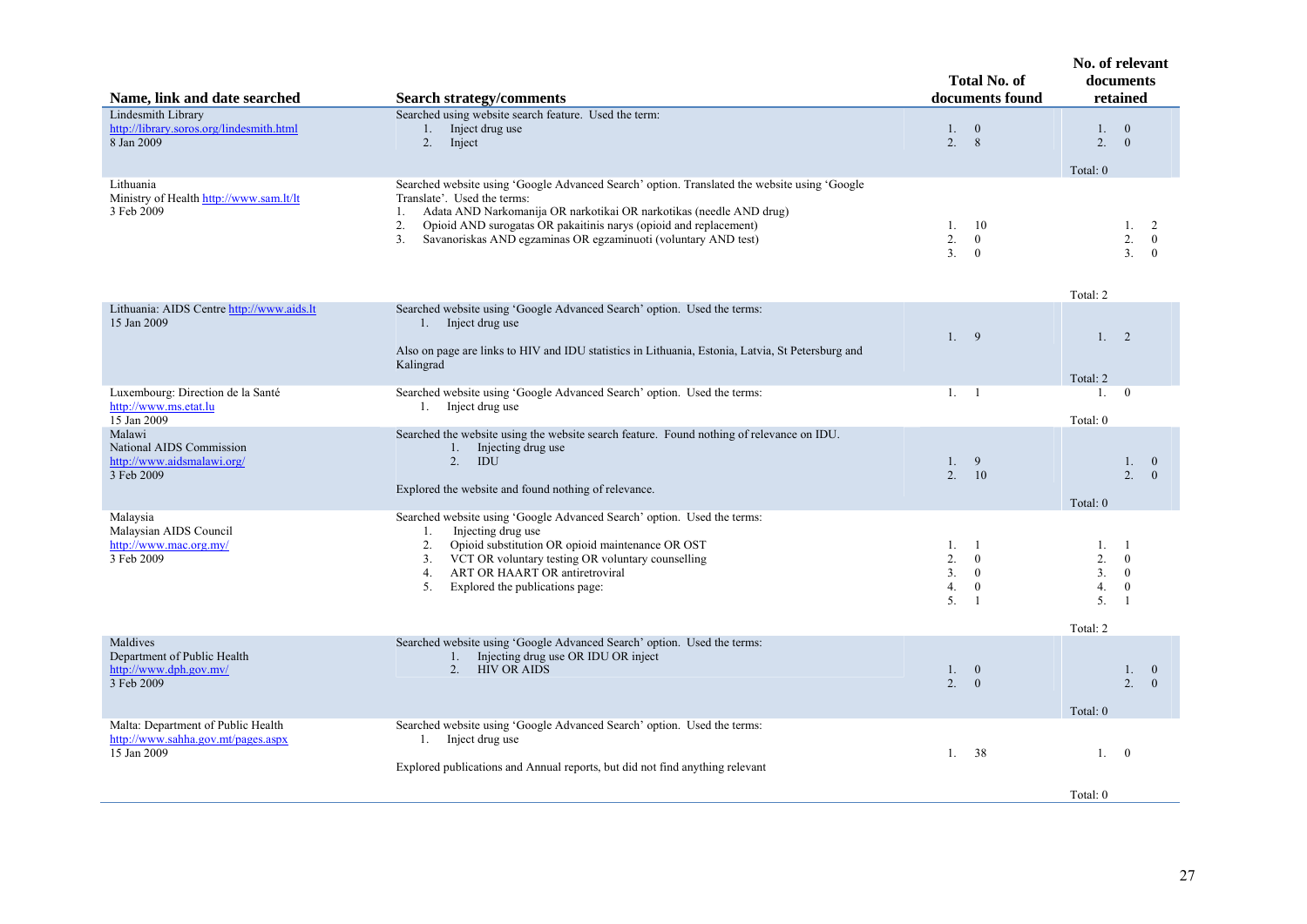| Name, link and date searched                                                                                                                                                                                                                            | <b>Search strategy/comments</b>                                                                                                                                                                                                                | <b>Total No. of</b><br>documents found | No. of relevant<br>documents<br>retained                                                |
|---------------------------------------------------------------------------------------------------------------------------------------------------------------------------------------------------------------------------------------------------------|------------------------------------------------------------------------------------------------------------------------------------------------------------------------------------------------------------------------------------------------|----------------------------------------|-----------------------------------------------------------------------------------------|
| Mauritius Epidemiology Network in Drug Use<br>(MENDU)<br>http://www.gov.mu/portal/site/natresa/menuitem.5cb48<br>1f336943380945e9f6248a521ca/<br>Use the MENDU tab from the links on the left hand<br>side of the page to access reports and other data | Website was unavailable on 12 <sup>th</sup> December 2008. Website searched on 16 <sup>th</sup> January 2009.<br>Searched publications section<br>1.                                                                                           | NA<br>1.                               | 1. 1                                                                                    |
| Mauritius<br>Ministry of Health and Quality of Life<br>(VIH/SICDA)<br>http://www.gov.mu/portal/site/mohsite<br>3 Feb 2009                                                                                                                               | Searched website using 'Google Advanced Search' option. Used the terms:<br>Injecting drug use OR IDU OR inject<br>1.<br>Explored the websites 'what's new?' publications page:<br>Explored the AIDS/HIV link from the homepage: NOT IN ENGLISH | 1.0<br>2.<br>$\overline{1}$<br>3.<br>5 | Total: 1<br>1.<br>$\mathbf{0}$<br>2.<br>$\mathbf{1}$<br>3 <sub>1</sub><br>3<br>Total: 4 |
| <b>MEASURE DHS</b><br>http://www.measuredhs.com/<br>http://www.measuredhs.com/topics/hiv/start.cfm<br>11 Dec 2008                                                                                                                                       | Searched the publications section of the website using the terms:<br>Injecting drug use<br>1.<br>Inject drug use<br>2.<br>Also searched HIV Publications                                                                                       | 1.0<br>2.<br>$\theta$                  | 1.<br>2.<br>Total: 0                                                                    |
| <b>MEASURE</b> Evaluation<br>http://www.cpc.unc.edu/measure<br>11 Dec 2008                                                                                                                                                                              | Searched the publications section of the website using the terms:<br>1. Injecting drug use (in Title, Abstract, Key Word)                                                                                                                      | 1.<br>18                               | 1.5<br>Total: 5                                                                         |
| <b>MEDCARIB</b><br>http://bases.bireme.br/cgi-<br>bin/wxislind.exe/iah/online/?IsisScript=iah/iah.xis&bas<br>e=MedCarib⟨=i<br>8 Jan 2009                                                                                                                | Searched using website search feature. Used the term:<br>Inject drug use<br>1.                                                                                                                                                                 | 1, 1                                   | 1.0<br>Total: 0                                                                         |
| Ministerio de Salud Argentina<br>http://www.msal.gov.ar/htm/Site/default.asp<br>16 Jan 2009                                                                                                                                                             | Searched website using 'Google Advanced Search' option. Used the terms:<br>1. Inject drug use<br>Explored site for publications and resources                                                                                                  | 1. 5                                   | $1 \quad 0$<br>Total: 0                                                                 |
| Ministry of Healthcare Armenia http://www.moh.am<br>16 Jan 2009                                                                                                                                                                                         | Searched website using 'Google Advanced Search' option. Used the terms:<br>1. Inject drug use<br>Explored site for publications and resources                                                                                                  | 1.0                                    | 1.0<br>Total: 0                                                                         |
| Ministry of Public Health of Afghanistan<br>http://www.moph.gov.af/<br>16 Jan 2009                                                                                                                                                                      | Searched website using 'Google Advanced Search' option. Used the terms:<br>1. Inject drug use<br>Explored site for publications and resources                                                                                                  | 1.6                                    | 1.<br>$\overline{0}$<br>Total: 0                                                        |
| Monaco<br>Département des Affaires Sociales et de la Santé<br>http://www.gouv.mc/devwww/wwwnew.nsf/1909\$/154<br>b43cc4548b197c1256f8d004ffbf8fr?OpenDocument&<br>4Fr<br>3 Feb 2009                                                                     | Searched the English version of the website using 'Google Advanced Search' option:<br>Injecting drug use OR inject OR IDU<br>1.<br>Drug OR HIV OR AIDS<br>2.                                                                                   | 1.0<br>2.<br>$\mathbf{0}$              | $\overline{0}$<br>1.<br>2.<br>$\mathbf{0}$<br>Total: 0                                  |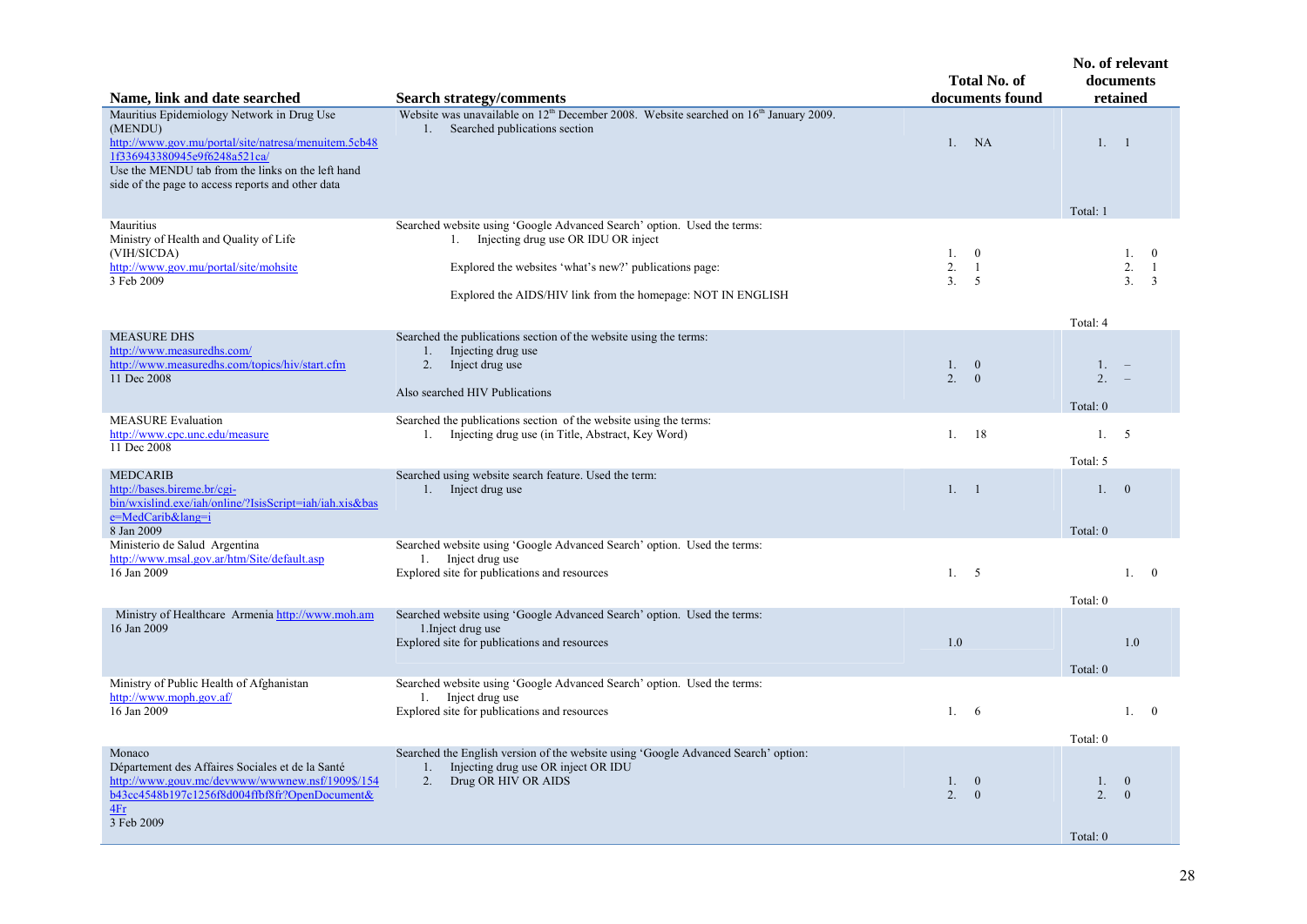| Name, link and date searched                                                                               | <b>Search strategy/comments</b>                                                                                                                                                                                                                                                                                                                                                | Total No. of<br>documents found                                                                                                                        | No. of relevant<br>documents<br>retained                                                                                                                                         |
|------------------------------------------------------------------------------------------------------------|--------------------------------------------------------------------------------------------------------------------------------------------------------------------------------------------------------------------------------------------------------------------------------------------------------------------------------------------------------------------------------|--------------------------------------------------------------------------------------------------------------------------------------------------------|----------------------------------------------------------------------------------------------------------------------------------------------------------------------------------|
| Monar Na Bajzlu Magazine<br>www.mnb.krakow.pl<br>9 Feb 2009                                                | Searched website using 'Google Advanced Search' option. Used the terms:<br>Injecting OR drug use OR IDU<br>1.<br>2.<br>Needle exchange<br>Opioid substitution therapy OR methadone<br>3 <sub>1</sub><br>voluntary counselling and testing<br>4.<br>voluntary counselling OR voluntary testing OR VCT<br>5.<br>HAART OR ART OR antiretroviral<br>6.<br>7.<br><b>AIDS OR HIV</b> | $\overline{0}$<br>1.<br>2.<br>$\mathbf{0}$<br>3.<br>$\mathbf{0}$<br>4.<br>$\overline{0}$<br>5.<br>$\bf{0}$<br>6.<br>$\mathbf{0}$<br>7.<br>$\mathbf{0}$ | $\overline{0}$<br>1.<br>2.<br>$\overline{0}$<br>3.<br>$\overline{0}$<br>4.<br>$\overline{0}$<br>5.<br>$\overline{0}$<br>6.<br>$\overline{0}$<br>7.<br>$\overline{0}$<br>Total: 0 |
| Mongolia<br>Ministry of Health<br>http://www.moh.mn/<br>4 Feb 2009                                         | Website not in English. Searched website using 'Google Advanced Search' option. Used the terms:<br>Injecting drug use OR AIDS OR HIV<br>1.<br>2.<br>Condoms<br>3 <sub>1</sub><br>Opioid maintenance OR OST OR methadone                                                                                                                                                        | 1.4<br>2.<br>$\overline{1}$<br>3 <sub>1</sub><br>$\overline{0}$                                                                                        | 1.<br>$\overline{1}$<br>2.<br>$\sim$<br>3 <sub>1</sub><br>$\overline{0}$<br>Total: 1                                                                                             |
| Monitoring the Future<br>http://monitoringthefuture.org/<br>15 Jan 2009                                    | Prevalence data, and information on attitudes towards drug use. Nothing relating to treatment etc.                                                                                                                                                                                                                                                                             |                                                                                                                                                        |                                                                                                                                                                                  |
| Montenegro<br>Ministry of Health, Labour and Social Welfare<br>http://www.gov.me/eng/minzdr/<br>4 Feb 2009 | Searched website using 'Google Advanced Search' option. Used the terms:<br>1. Injecting drug use OR IDU<br>2.<br><b>AIDS OR HIV</b><br>3.<br>Antiretroviral OR ART<br>4.<br>Condom<br>VCT OR voluntary testing<br>5.<br>Publications<br>6.                                                                                                                                     | 1. 0<br>2.<br>$\mathbf{0}$<br>3 <sub>1</sub><br>$\overline{0}$<br>4.<br>$\bf{0}$<br>5.<br>$\overline{0}$<br>$\mathbf{0}$<br>6.                         | $\overline{0}$<br>1.<br>2.<br>$\theta$<br>3 <sub>1</sub><br>$\bf{0}$<br>4.<br>$\overline{0}$<br>5.<br>$\overline{0}$<br>6.<br>$\overline{0}$<br>Total: 0                         |
| Morocco<br>Ministère de la Santé http://www.sante.gov.ma/<br>4 Feb 2009                                    | Searched website using 'Google Advanced Search' option. Used the terms:<br>Needle AND syringe AND exchange<br>1.<br>Opioid substitution therapy OR methadone maintenance OR methadone<br>2.<br>3.<br>Voluntary counselling OR voluntary testing OR VCT<br>Antiretroviral<br>4.                                                                                                 | 1.<br>$\overline{\mathbf{3}}$<br>2.<br>- 6<br>3 <sub>1</sub><br>5<br>4.<br>8                                                                           | 1.<br>$\bf{0}$<br>2.<br>$\overline{0}$<br>2<br>3.<br>4.<br>-1<br>Total: 3                                                                                                        |
| Municipal Aids Program of the City of Rosario,<br>Argentina. http://www.pmsida.gov.ar/<br>9 Feb 2009       | Searched website using 'Google Advanced Search' option. Used the terms:<br>Injecting drug users<br>$1_{-}$<br>Needle OR syringe OR exchange<br>2.<br>Opioid OR substitution OR methadone<br>3.<br>Voluntary counselling and testing<br>4.<br>5.<br>Voluntary OR counselling OR testing OR VCT<br><b>ART HAART Antiretroviral</b><br>6.                                         | 1. 1<br>2.<br>$\overline{1}$<br>3.<br>$\overline{\phantom{0}}$<br>4.<br>$\overline{\mathbf{0}}$<br>5.<br>$\mathbf{0}$<br>6.<br>11                      | $1_{\cdot}$<br>-1<br>2.<br>3 <sub>1</sub><br>$\overline{0}$<br>4.<br>$\overline{0}$<br>5.<br>$\overline{0}$<br>6.<br>$\overline{1}$<br>Total: 2                                  |
| Myanmar<br>Ministry of Health http://www.moh.gov.mm/<br>4 Feb 2009                                         | Connection to the server was not established 9th February, 2009. Will attempt to connect at a later date.                                                                                                                                                                                                                                                                      |                                                                                                                                                        |                                                                                                                                                                                  |
| Nai Zindagi Trust Pakistan<br>http://www.naizindagi.com<br>22 Jan 2009                                     | <b>Explored Publications</b><br>$1_{-}$                                                                                                                                                                                                                                                                                                                                        | 1. NA                                                                                                                                                  | 2. 2<br>Total: 2                                                                                                                                                                 |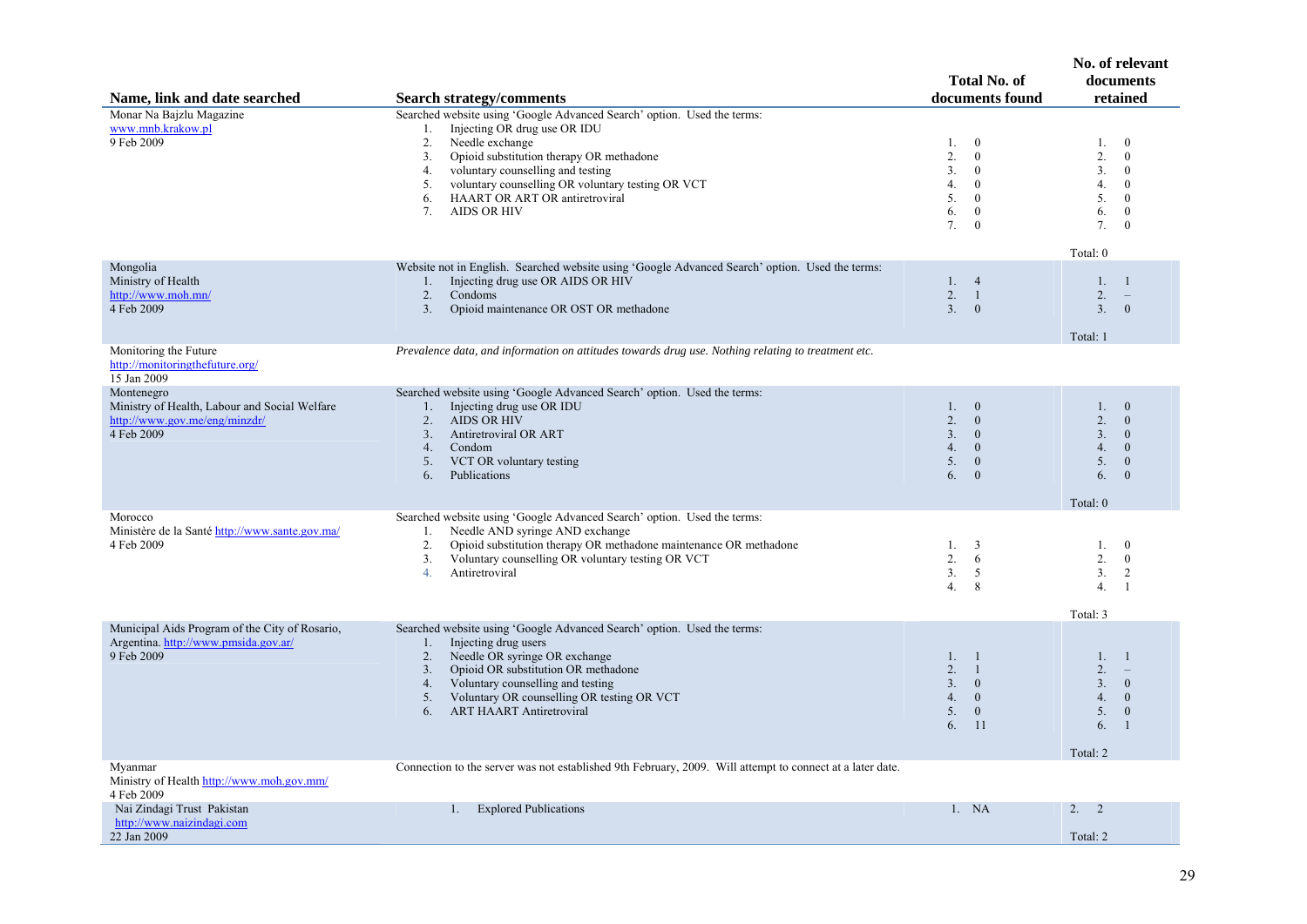| Name, link and date searched                                                                                                    | <b>Search strategy/comments</b>                                                                                                                                                                          | <b>Total No. of</b><br>documents found                                        | No. of relevant<br>documents<br>retained                                          |
|---------------------------------------------------------------------------------------------------------------------------------|----------------------------------------------------------------------------------------------------------------------------------------------------------------------------------------------------------|-------------------------------------------------------------------------------|-----------------------------------------------------------------------------------|
| Narcotics Division, Security Bureau<br>Hong Kong<br>http://www.nd.gov.hk/whatnews.htm<br>15 Jan 2009                            | Has a listing on website of treatment and rehabilitation services in Hong Kong (Methadone,<br>counselling) Better source found at HK Dept of Health                                                      |                                                                               |                                                                                   |
| National AIDS Control Council Kenya<br>http://www.nacc.or.ke<br>23 Jan 2009                                                     | Searched website using website search feature:<br>1. Inject<br>2.<br>Explored publications and resources                                                                                                 | 1.<br>11<br>2.<br><b>NA</b>                                                   | 1.<br>$\mathbf{0}$<br>2 <sup>1</sup><br>$\overline{2}$                            |
| National AIDS Council PNG<br>http://staging.nacs.org.pg/www/html/7-home-page.asp<br>23 Jan 2009                                 | Searched website using 'Google Advanced Search' option. Used the terms:<br>Drug use<br>1.<br><b>Publications and Resources</b><br>2.                                                                     | 1.<br>23<br>2.<br>NA                                                          | Total: 2<br>1.1<br>$2^{2}$                                                        |
| National AIDS Council Zimbabwe                                                                                                  |                                                                                                                                                                                                          |                                                                               | Total: 3                                                                          |
| http://www.nac.org.zw/<br>23 Jan 2009                                                                                           | Searched website using website search feature:<br>1. Inject<br>2.<br>Drug use<br>Explored publications and resources. Mentions general Treatment & Prevention<br>3.<br>Services.                         | 1.<br>$\overline{1}$<br>$\overline{2}$ .<br>16<br>3 <sub>1</sub><br><b>NA</b> | $1 \quad 0$<br>2.<br>$\mathbf{0}$<br>3 <sub>1</sub><br>$\overline{1}$<br>Total: 1 |
| National Center for AIDS/STD Control<br>and Prevention, China CDC<br>http://www.chinaids.org.cn<br>23 Jan 2009                  | Searched website using 'Google Advanced Search' option. Used the terms:<br>Inject<br>1.<br>Explored publications and resources but found nothing relevant to IDU's                                       | 1. 2                                                                          | 1.0                                                                               |
|                                                                                                                                 |                                                                                                                                                                                                          |                                                                               | Total: 0                                                                          |
| National Centre for Health Statistics (NCHS)<br>http://www.cdc.gov/nchs/fastats/druguse.htm<br>12 Dec 2008                      | No Data on Coverage<br>Also searched NCHS Publications using terms:<br>Injecting Drug Use<br>1.<br>2.<br>Inject Drug Use                                                                                 | 1.<br>NA<br>2 <sup>1</sup><br>NA                                              | 1.<br>2 <sup>1</sup><br>Total: $0$                                                |
| National Centre in HIV Epidemiology and Clinical<br>Research<br>http://www.nchecr.unsw.edu.au/NCHECRweb.nsf<br>16 Dec 2008      | Searched the Research Studies/Publications section of the web site.<br>1.<br>2 <sup>1</sup><br>Also checked other sections of the web site                                                               | <b>NA</b><br>1.<br>2 <sup>1</sup><br>NA                                       | 1.<br>$\overline{4}$<br>2.<br>$\sim$                                              |
| National Centre on addiction and Substance Abuse at<br>Columbia University (CASA)<br>http://www.casacolumbia.org<br>12 Dec 2008 | Searched the website using 'Google Advanced Search'. Used the term:<br>Inject Drug Use<br>1.<br>2.<br>Also checked the reports section<br>Also checked the Books, Field Guides and Reports Section<br>3. | 1.<br>5<br>$\overline{2}$ .<br>NA<br>3 <sub>1</sub><br>NA                     | Total: 4<br>1. 1<br>2.<br>$\equiv$<br>3 <sub>1</sub><br>$\sim$<br>Total: 1        |
| National Council on Substance Abuse, Barbados<br>http://ncsa.org.bb                                                             | Web Site under construction<br>11 December 2008 - $9th$ February 2009. Check again at a later date.                                                                                                      |                                                                               |                                                                                   |
| National Documentation Centre on Drug Use, Ireland<br>http://www.ndc.hrb.ie/index.php?msel=1<br>12 Dec 2008                     | Used the NDC Database Search Option of the Library and searched for the term:<br>1. Inject Drug Use                                                                                                      | 126<br>1 <sup>1</sup>                                                         | 1.4<br>Total: 4                                                                   |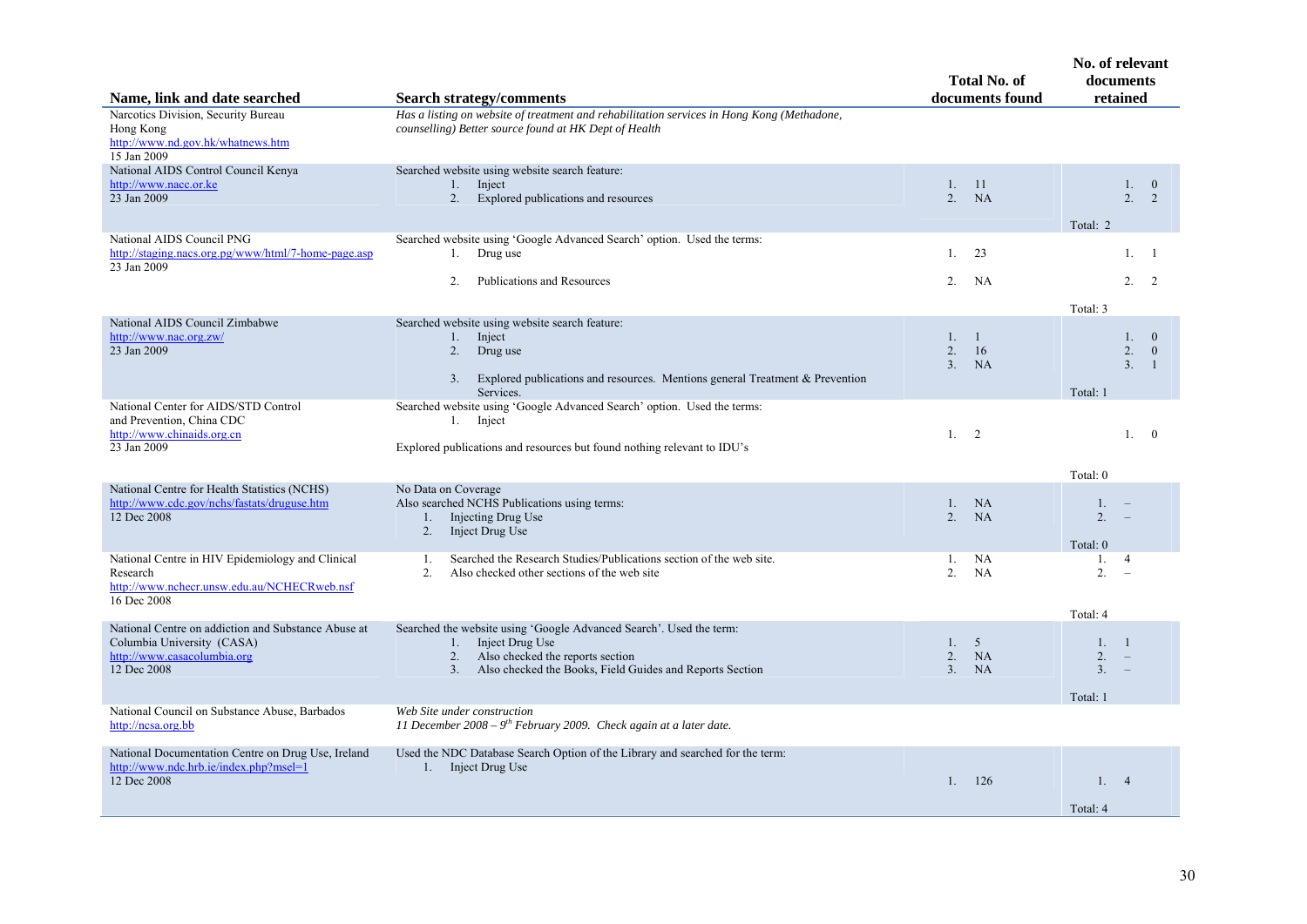| Name, link and date searched                                                                                                                   | <b>Search strategy/comments</b>                                                                                                                                                                                                                                                                                                                                                              | <b>Total No. of</b><br>documents found |         | No. of relevant<br>documents<br>retained |                                              |
|------------------------------------------------------------------------------------------------------------------------------------------------|----------------------------------------------------------------------------------------------------------------------------------------------------------------------------------------------------------------------------------------------------------------------------------------------------------------------------------------------------------------------------------------------|----------------------------------------|---------|------------------------------------------|----------------------------------------------|
| National Institute on Alcohol Abuse and Alcoholism<br>http://etoh.niaaa.nih.gov/ncadidatabases.htm<br>8 Jan 2009                               | Searched using website search feature. Used the term<br>1. Inject drug use                                                                                                                                                                                                                                                                                                                   |                                        | 1. 0    | 1.0                                      |                                              |
| National Library of Medicine (NLM)                                                                                                             | Searched using website search feature. Used the term:                                                                                                                                                                                                                                                                                                                                        |                                        |         | Total: 0                                 |                                              |
| http://www.nlm.nih.gov/<br>8 Jan 2009                                                                                                          | 1. Inject drug use                                                                                                                                                                                                                                                                                                                                                                           | 1.                                     | 112     | 1. 0<br>Total: 0                         |                                              |
| National Prevention Information Network (formerly<br>CDC AIDS clearinghouse)<br>http://www.cdcnpin.org/scripts/index.asp<br>9 Jan 2009         | Searched website using website search feature:<br>Inject drug use<br>1.                                                                                                                                                                                                                                                                                                                      | 1.6                                    |         | 1.                                       | $\Omega$                                     |
|                                                                                                                                                |                                                                                                                                                                                                                                                                                                                                                                                              |                                        |         | Total: 0                                 |                                              |
| National Statistical Institutes in Africa<br>http://www.stat.fi/tup/tilvir/julkaisijat afrikka tilastovi<br>rastot en.html                     | Links to National Statistics Institute WebPages throughout Africa. Each Country website was searched<br>using Google Advanced search using the term<br>1. Inject Drug Use                                                                                                                                                                                                                    | 1.0                                    |         | 1.                                       | $\theta$                                     |
| 8 Jan 2009                                                                                                                                     | No relevant documents were found.                                                                                                                                                                                                                                                                                                                                                            |                                        |         | Total: 0                                 |                                              |
| National Statistical Institutes in Asia<br>http://www.stat.fi/tup/tilvir/julkaisijat aasia tilastovira<br>stot en.html<br>16 Jan 2009          | Links to National Statistics Institute WebPages throughout Asia. Each Country website was searched<br>using Google Advanced search using the term: Inject Drug Use and publications were also investigated.<br>No useful information found regarding IDU and treatment services.                                                                                                             |                                        |         |                                          |                                              |
| National Statistics Institutes in Europe<br>http://www.stat.fi/tup/tilvir/julkaisijat eurooppa tilasto<br>virastot en.html<br>8 Jan 2009       | Links to National Statistics Institute WebPages throughout Europe. Website of each country searched<br>using 'Google Advanced Search'. Used terms: Inject Drug Use<br>Only countries with results are listed below:<br>Statistics Denmark (http://www.dst.dk)<br>1.<br>Statistics Sweden (http://www.scb.se/)<br>2.<br>UK Office for National Statistics http://www.statistics.gov.uk/<br>3. | 1. 3<br>2.<br>3.                       | 2<br>62 | $1_{\cdot}$<br>2.<br>3.<br>Total: 0      | $\overline{0}$<br>$\overline{0}$<br>$\theta$ |
| National Statistics Institutes in Oceania<br>http://www.stat.fi/tup/tilvir/julkaisijat oseania tilastovi<br>rastot en.html<br>15 Jan 2009      | Links to National Statistics Institute WebPages throughout Oceania. Each Country website was<br>searched using Google Advanced search using the term: Inject Drug Use and publications were also<br>investigated. No useful information found regarding IDU and treatment services.                                                                                                          |                                        |         |                                          |                                              |
| National Statistics Institutes in the Americas<br>http://www.stat.fi/tup/tilvir/julkaisijat amerikka tilasto<br>virastot en.html<br>8 Jan 2009 | Links to National Statistics Institute WebPages throughout Africa. Each Country website was searched<br>using Google Advanced search using the term<br>Inject Drug Use<br>Only countries with results are listed below:<br><b>Statistics Canada</b><br>1.                                                                                                                                    |                                        | 1. 10   | 1. 1<br>Total: 1                         |                                              |
| NATRESA: National Agency for the Treatment and<br>Rehabilitation of Substance Abusers<br>http://www.gov.mu/portal/site/natresa/<br>9 Jan 2009  | Searched website using 'Google Advanced Search' option. Used the terms:<br>Inject drug use<br>1.                                                                                                                                                                                                                                                                                             | 1.                                     | -10     | 1. 1                                     |                                              |
|                                                                                                                                                |                                                                                                                                                                                                                                                                                                                                                                                              |                                        |         |                                          |                                              |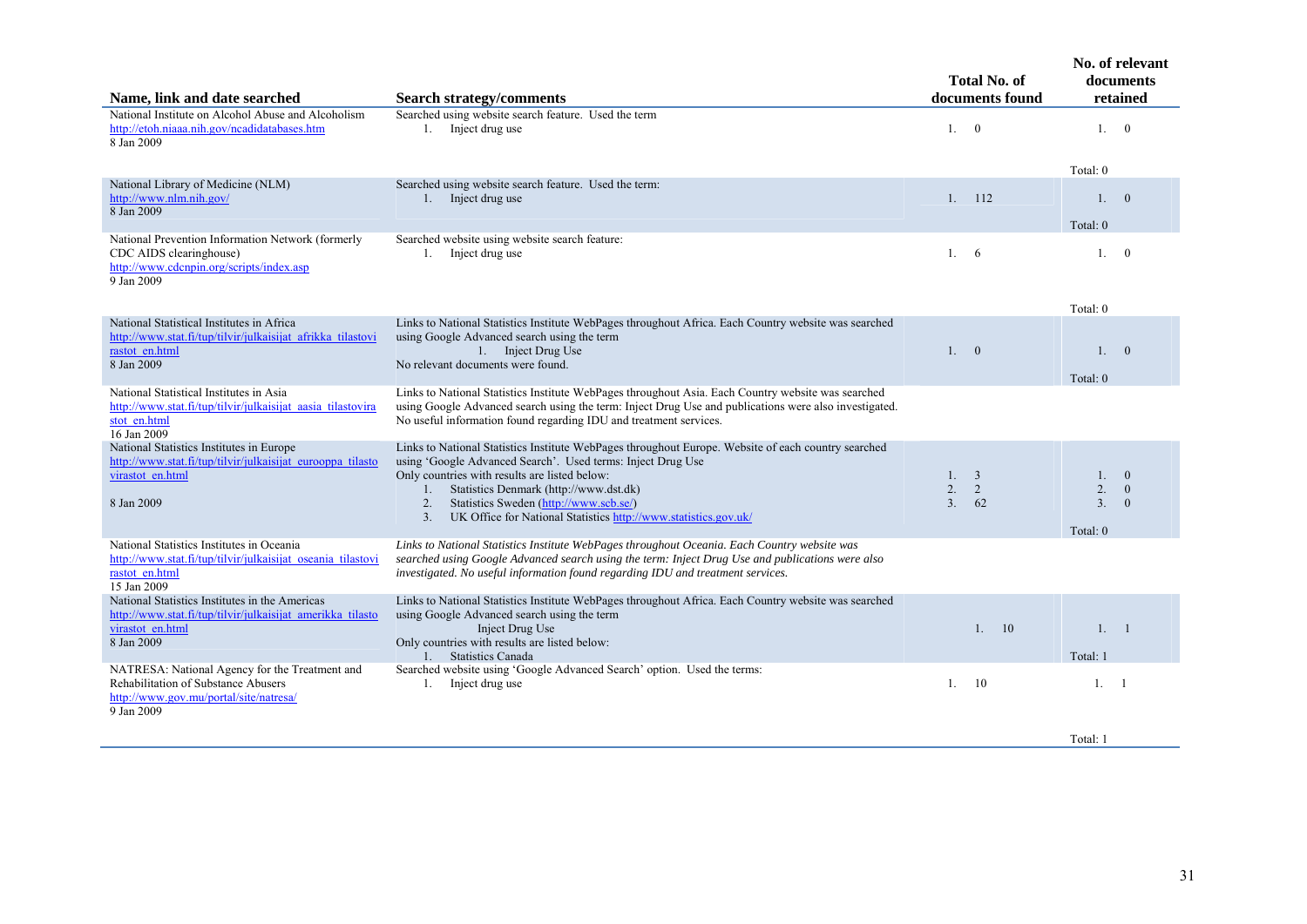| Name, link and date searched                                                              | <b>Search strategy/comments</b>                                                                                                                                                 | <b>Total No. of</b><br>documents found                                         | No. of relevant<br>documents<br>retained                                                                                     |
|-------------------------------------------------------------------------------------------|---------------------------------------------------------------------------------------------------------------------------------------------------------------------------------|--------------------------------------------------------------------------------|------------------------------------------------------------------------------------------------------------------------------|
| Nepal<br>National Center for AIDS and STD Control<br>http://www.ncasc.gov.np/             | Searched website using 'Google Advanced Search' option. Used the terms:<br>Injecting drug use<br>1.<br>Needle OR syringe<br>2.                                                  | $\overline{7}$<br>$1_{\cdot}$                                                  | 1.<br>$\overline{4}$                                                                                                         |
| 4 Feb 2009                                                                                | Opioid substitution OR methadone OR opioid maintenance<br>3.<br>Voluntary testing OR voluntary counselling OR VCT<br>4.<br>ART OR HAART OR antiretroviral<br>5.<br>Condom<br>6. | 2.<br>$\overline{3}$<br>3.<br>2<br>4.<br>$\overline{4}$<br>5.<br>10<br>6.<br>6 | 2.<br>$\overline{\phantom{m}}$<br>3 <sub>1</sub><br>4.<br>$\equiv$<br>5.<br>$\overline{3}$<br>6.<br>$\overline{\phantom{a}}$ |
| Netherlands                                                                               | Searched the website STI section:                                                                                                                                               |                                                                                | Total: 7                                                                                                                     |
| Ministry of Health, Welfare and Sport<br>http://www.minvws.nl/                            | 1.<br>External website link:<br>2.                                                                                                                                              | $7\phantom{.0}$<br>1.<br>2.<br>3                                               | 2<br>1.<br>2.<br>$\mathbf{0}$                                                                                                |
| 4 Feb 2009                                                                                | Internal website links<br>Searched website using 'Google Advanced Search' option. Used the terms:                                                                               | 2<br>3.                                                                        | 3.<br>-1                                                                                                                     |
|                                                                                           | Needle OR syringe<br>3.<br>Opioid maintenance OR methadone OR substitution<br>4.                                                                                                | $\overline{3}$<br>4.<br>5.<br>$\boldsymbol{0}$                                 | 4.<br>-1<br>5.<br>$\mathbf{0}$                                                                                               |
|                                                                                           | VCT OR voluntary testing OR voluntary counselling<br>5.<br>ART OR HAART OR antiretroviral<br>6.                                                                                 | 6.<br>3<br>7.<br>$\mathbf{0}$                                                  | 6.<br>$\sim$<br>7.<br>$\boldsymbol{0}$                                                                                       |
|                                                                                           | Condom<br>7.                                                                                                                                                                    |                                                                                | Total: 4                                                                                                                     |
| Netherlands: National Institute for Public Health & the<br>Environment http://www.rivm.nl | Searched website using 'Google Advanced Search' option. Used the terms:<br>Inject drug use<br>1.                                                                                | $1_{-}$<br>61                                                                  | 1.<br>$\overline{0}$                                                                                                         |
| 15 Jan 2009                                                                               | Harm reduction<br>2.                                                                                                                                                            | 2.<br>65                                                                       | 2.<br>$\overline{0}$                                                                                                         |
|                                                                                           | 3.<br>injecteren drugsgebruik                                                                                                                                                   | 3 <sub>1</sub><br>28                                                           | 3.<br>$\mathbf{0}$                                                                                                           |
|                                                                                           | Explored publications and other links but found nothing relevant                                                                                                                |                                                                                | Total: 0                                                                                                                     |
| New South Wales Office of Drug Policy<br>http://www.druginfo.nsw.gov.au/                  | Searched website using website search feature. Used the terms:<br>1. Inject drug use                                                                                            |                                                                                |                                                                                                                              |
| 9 Jan 2009                                                                                | Explored publications section. Most publications already retrieved from other sources.                                                                                          | 106<br>1.                                                                      | 2.<br>$\bf{0}$                                                                                                               |
| New York Academy of Medicine (Grey Literature                                             | Searched using website search feature. Used the term:                                                                                                                           |                                                                                | Total: 0                                                                                                                     |
| Report)<br>http://www.nyam.org/library/<br>8 Jan 2009                                     | 1. Inject drug use                                                                                                                                                              | 1.<br>26                                                                       | 1.<br>$\overline{0}$<br>Total: 0                                                                                             |
| New Zealand<br>Ministry of Health http://www.moh.govt.nz/aids                             | Used the search function on the website ("find all words"):<br>Needle syringe exchange programme<br>1.                                                                          | -10<br>1.                                                                      | 1.<br>2                                                                                                                      |
| 4 Feb 2009                                                                                | 2.<br>Opioid substitution therapy                                                                                                                                               | 2.<br>8                                                                        | 2.<br>$\overline{1}$                                                                                                         |
|                                                                                           | Voluntary AND counselling AND testing AND HIV<br>3.<br>Antiretroviral therapy IDU<br>4.                                                                                         | 3 <sub>1</sub><br>6<br>4.<br>-1                                                | 3.<br>-1<br>4.<br>-1                                                                                                         |
|                                                                                           |                                                                                                                                                                                 |                                                                                | Total: 5                                                                                                                     |
| Nicaragua<br>Ministerio de Salud                                                          | Searched website using 'Google Advanced Search' option. Used the terms<br>Injecting drug user<br>1.                                                                             |                                                                                |                                                                                                                              |
| http://www.minsa.gob.ni/<br>4 Feb 2009                                                    | Needle syringe exchange<br>2.<br>Needle OR syringe<br>3 <sub>1</sub>                                                                                                            | 1.<br>$\overline{1}$<br>2.<br>$\mathbf{0}$                                     | 1.<br>$\mathbf{0}$<br>2.<br>$\overline{0}$                                                                                   |
|                                                                                           | HIV AND opioid substitution therapy OR methadone<br>4.                                                                                                                          | 3 <sub>1</sub><br>9                                                            | 3.<br>$\mathbf{0}$                                                                                                           |
|                                                                                           | 5.<br>Antiretroviral therapy                                                                                                                                                    | 2<br>4.<br>5.<br>$7\phantom{.0}$                                               | 4.<br>$\mathbf{0}$<br>5.<br>$\mathbf{0}$                                                                                     |
|                                                                                           |                                                                                                                                                                                 |                                                                                | Total: 0                                                                                                                     |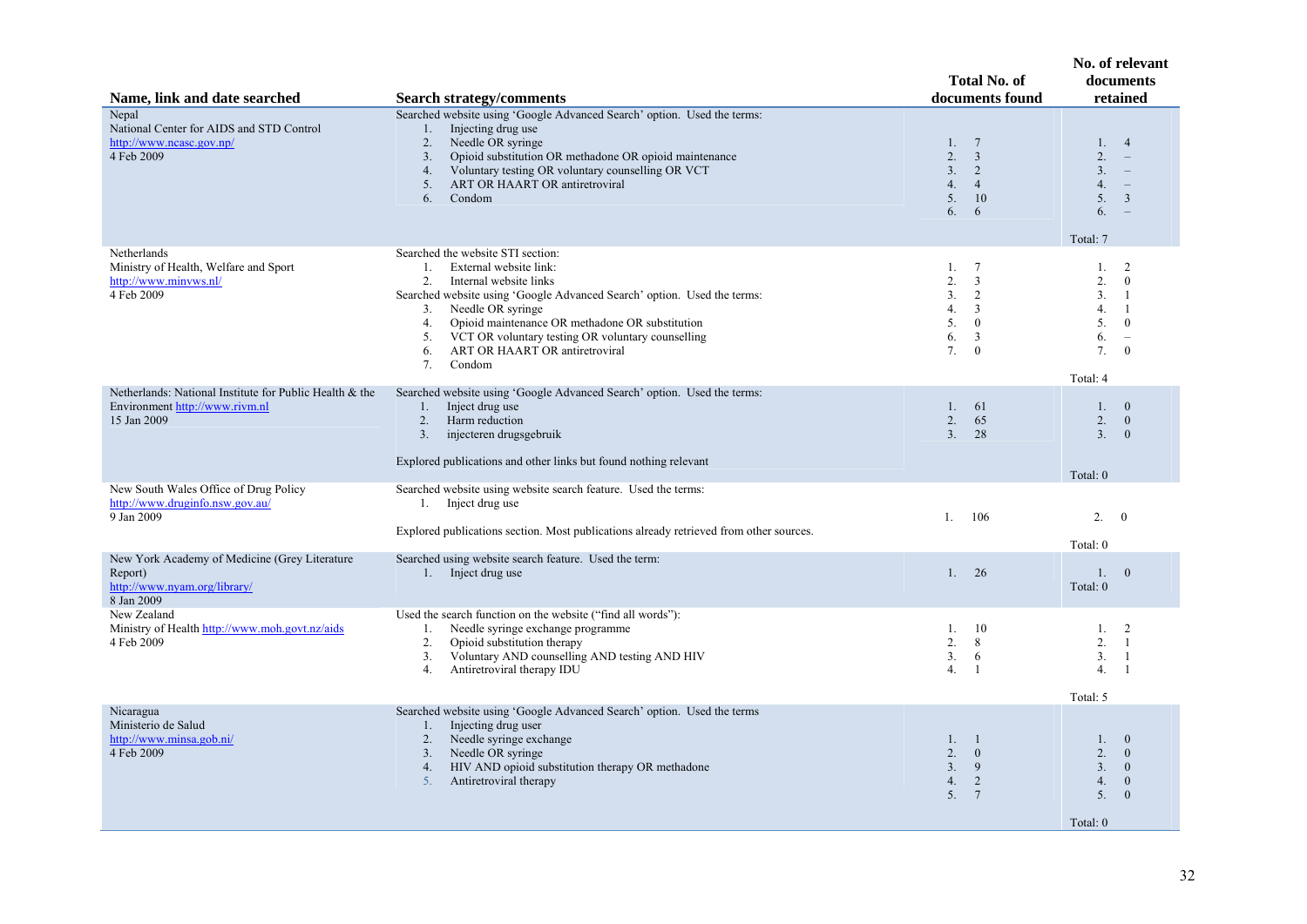| Name, link and date searched                                                                                      | <b>Search strategy/comments</b>                                                                                                                                                                                                                                                                                                                                                                                                                                                                                        | <b>Total No. of</b><br>documents found                                                                                          | No. of relevant<br>documents<br>retained                                                                                                          |
|-------------------------------------------------------------------------------------------------------------------|------------------------------------------------------------------------------------------------------------------------------------------------------------------------------------------------------------------------------------------------------------------------------------------------------------------------------------------------------------------------------------------------------------------------------------------------------------------------------------------------------------------------|---------------------------------------------------------------------------------------------------------------------------------|---------------------------------------------------------------------------------------------------------------------------------------------------|
| Nigeria<br>National Agency for the Control of HIV/AIDS<br>http://www.naca.gov.ng/<br>4 Feb 2009                   | Searched website using 'Google Advanced Search' option. Used the terms:<br>Injecting drug use<br>1.<br>Exchange AND needle OR syringe<br>2.<br>Methadone OR opioid replacement OR substitution<br>3.<br>Voluntary testing OR voluntary counselling OR VCT<br>4.<br>ART OR Anti retroviral therapy OR antiretroviral therapy<br>5.                                                                                                                                                                                      | $\overline{7}$<br>1.<br>2.<br>3<br>3 <sub>1</sub><br>2<br>$\overline{4}$<br>4.<br>5.<br>-10                                     | 1.<br>-1<br>2.<br>$\mathbf{0}$<br>3 <sub>1</sub><br>$\mathbf{0}$<br>4.<br>-1<br>5 <sub>1</sub><br>$\overline{4}$<br>Total: 6                      |
| Nordic Centre for Alcohol and Drug Research<br>http://www.nad.fi/index.php?lang=en&id=publications<br>15 Jan 2009 | Searched website using 'Google Advanced Search' option. Used the terms:<br>1. Inject drug use<br>Searched through publications but did not find anything relevant                                                                                                                                                                                                                                                                                                                                                      | 29<br>1.                                                                                                                        | 1. 1<br>Total: 1                                                                                                                                  |
| Norway<br>Directorate of Health http://www.shdir.no/<br>5 Feb 2009                                                | Used the website search function:<br>Needle OR syringe<br>1.<br>Methadone OR Opioid replacement OR opioid maintenance<br>2.<br>Voluntary counselling OR voluntary testing OR VCT<br>3.<br>Antiretroviral therapy OR ART OR HAART<br>4.                                                                                                                                                                                                                                                                                 | $\mathbf{0}$<br>1.<br>2.<br>$\theta$<br>3.<br>$\overline{4}$<br>4.<br>5                                                         | $\mathbf{0}$<br>$\mathbf{1}$ .<br>2.<br>$\overline{0}$<br>3.<br>$\bf{0}$<br>4.<br>$\theta$<br>Total: 0                                            |
| Norway: Institute of Public Health http://www.fhi.no<br>15 Jan 2009                                               | Searched website using 'Google Advanced Search' option. Used the terms:<br>Inject drug use<br>1.<br>Harm reduction<br>2.<br>injisere narkotika<br>3 <sub>1</sub><br>Explored publications and other links but found nothing relevant                                                                                                                                                                                                                                                                                   | <sup>10</sup><br>1.<br>$\overline{2}$ .<br>2<br>3.<br>$7\phantom{.0}$                                                           | 1.<br>$\overline{0}$<br>2.<br>-1<br>3.<br>$\overline{0}$<br>Total: 1                                                                              |
| Office of National Drug Control Policy (ONDCP)<br>http://www.whitehousedrugpolicy.gov/<br>12 Dec 2008             | Searched the website using 'Google Advanced Search'<br>Used the following terms:<br>1. Inject Drug Use and (OST OR Opioid Substitution Treatment OR Methadone OR<br>Buprenorphine OR Harm Reduction)<br>2. Inject Drug Use and (NSP OR Needle Syringe Program OR Syringe Exchange Program OR<br>SEP)<br>Inject Drug Use and (ART OR Anti Retroviral Therapy OR HAART OR Condom Program<br>3.<br>OR VCT OR voluntary Counselling and Testing)<br>Also checked the publications section of the web site separately<br>4. | $\overline{4}$<br>1.<br>2.<br>$\mathbf{0}$<br>3.<br>$\mathbf{0}$<br>4.<br><b>NA</b>                                             | 1. 1<br>2.<br>$\overline{\phantom{a}}$<br>3.<br>$\overline{\phantom{a}}$<br>4.<br>$\overline{\phantom{a}}$                                        |
| Oman<br>Ministry of Health http://www.moh.gov.om/<br>5 Feb 2009                                                   | Searched website using 'Google Advanced Search' option. Used the terms<br>Injecting drug use AND needle OR syringe.<br>1.<br>Injecting drug use AND methadone OR buprenorphine OR substitution<br>2.<br>Injecting drug use AND antiretroviral therapy OR ART OR HAART<br>3.<br>Injecting drug use and AIDS OR HIV<br>4.<br>Injecting drug use and condoms<br>5.                                                                                                                                                        | $\overline{0}$<br>$1_{-}$<br>2.<br>$\overline{0}$<br>3 <sub>1</sub><br>$\mathbf{0}$<br>4.<br>$\mathbf{0}$<br>5.<br>$\mathbf{0}$ | Total: 1<br>$\overline{0}$<br>$1_{\cdot}$<br>2.<br>$\overline{0}$<br>3.<br>$\mathbf{0}$<br>4.<br>$\mathbf{0}$<br>5.<br>$\overline{0}$<br>Total: 0 |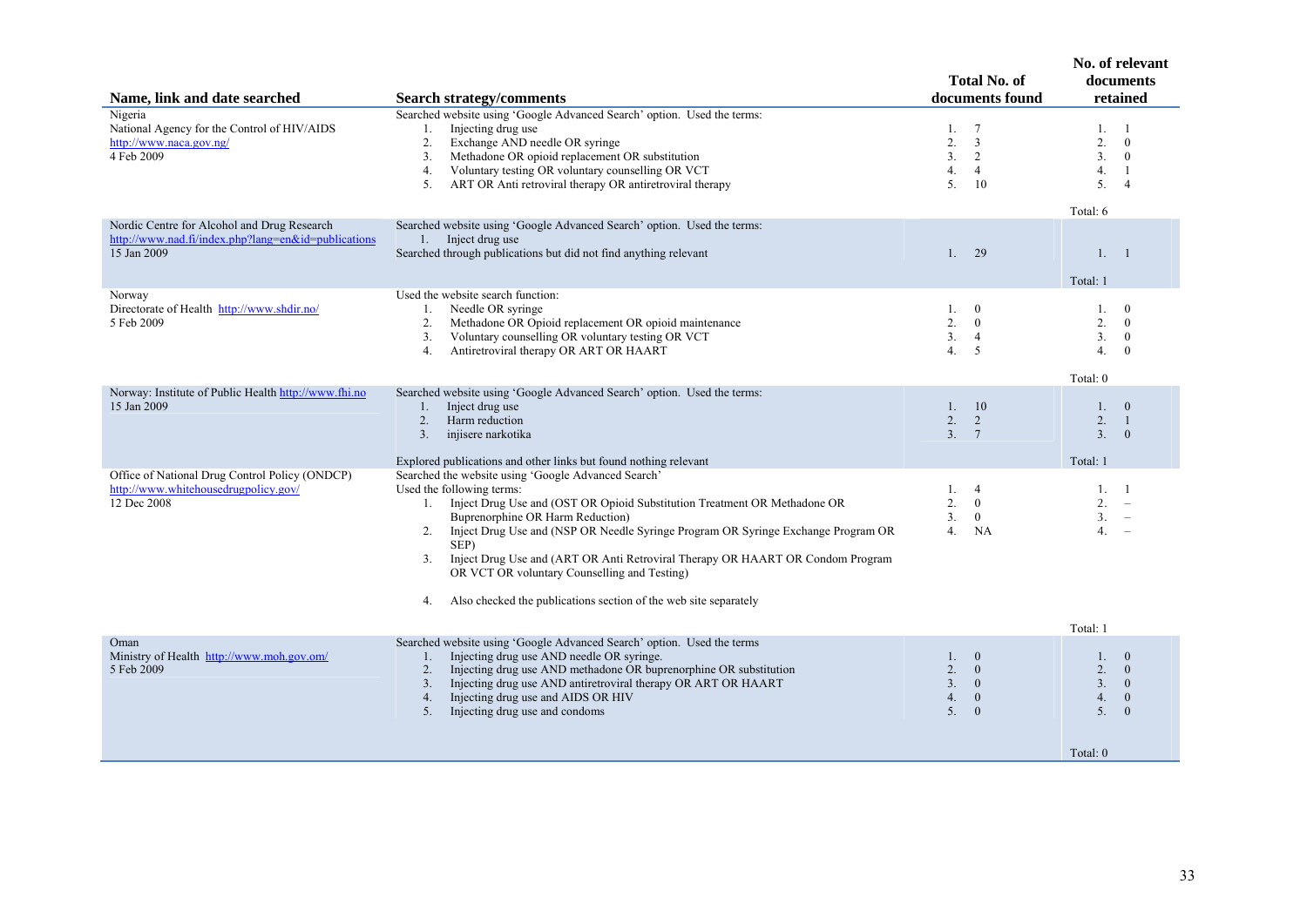|                                                                                                      |                                                                                                                                                                                                                                                                                                                                                                                                                                                                                                                                   |                                              | <b>Total No. of</b><br>documents found                |                                                          | No. of relevant<br>documents<br>retained       |
|------------------------------------------------------------------------------------------------------|-----------------------------------------------------------------------------------------------------------------------------------------------------------------------------------------------------------------------------------------------------------------------------------------------------------------------------------------------------------------------------------------------------------------------------------------------------------------------------------------------------------------------------------|----------------------------------------------|-------------------------------------------------------|----------------------------------------------------------|------------------------------------------------|
| Name, link and date searched                                                                         | <b>Search strategy/comments</b>                                                                                                                                                                                                                                                                                                                                                                                                                                                                                                   |                                              |                                                       |                                                          |                                                |
| <b>PAIS</b> International<br>http://www.csa.com/factsheets/pais-set-c.php                            | Searchable database. Run through ProQuest, CSA.                                                                                                                                                                                                                                                                                                                                                                                                                                                                                   |                                              |                                                       |                                                          |                                                |
| 8 Jan 2009                                                                                           | Searched through UNSW Library subscription. Limited to government documents, books and<br>monographs (did NOT search peer-reviewed journals)<br>Used search terms:<br>1. Inject Drug Use and (OST OR Opioid Substitution Treatment OR Methadone OR<br>Buprenorphine OR Harm Reduction)<br>Inject Drug Use and (NSP OR Needle Syringe Program OR Syringe Exchange Program OR<br>2.<br>SEP)<br>Inject Drug Use and (ART OR Anti Retroviral Therapy OR HAART OR Condom Program<br>3.<br>OR VCT OR Voluntary Counselling and Testing) | 1.<br>2.<br>3 <sub>1</sub>                   | -15<br>$\mathbf{0}$<br>$\mathbf{0}$                   | 1.<br>2.<br>$\overline{3}$ .<br>Total: 3                 | $\overline{0}$<br>$\Omega$                     |
| Pakistan<br>National AIDS Control Programme<br>http://www.nacp.com.pk/                               | Cannot find the internet server or the proxy server for this website $3rd$ February, 2009.                                                                                                                                                                                                                                                                                                                                                                                                                                        |                                              |                                                       |                                                          |                                                |
| 5 Feb 2009                                                                                           |                                                                                                                                                                                                                                                                                                                                                                                                                                                                                                                                   |                                              |                                                       |                                                          |                                                |
| Panama<br>Ministerio de Salud http://www.minsa.gob.pa/<br>5 Feb 2009                                 | There is no English version of this website. Spanish search strings were tried through 'Google<br>Advanced Search' but results were too large to condense without an appropriate translation. English<br>search strings were unsuccessful.                                                                                                                                                                                                                                                                                        |                                              |                                                       |                                                          |                                                |
| Paraguay<br>Ministerio de Salud Pública y Bienestar Social<br>http://www.mspbs.gov.py/<br>5 Feb 2009 | Unable to find the internet server or proxy server for this site, $3rd$ February, 2009.                                                                                                                                                                                                                                                                                                                                                                                                                                           |                                              |                                                       |                                                          |                                                |
| Peru<br>Coordinadora Nacional Multisectorial en Salud<br>http://www.conamusa.org.pe/<br>5 Feb 2009   | There is no English version of this website. Searched website using 'Google Advanced Search' option.<br>Used the terms<br>Needle OR syringe<br>1.<br>2.<br>Methadone OR opioid substitution OR opioid replacement<br>Voluntary counselling OR voluntary testing OR VCT<br>3.<br>Antiretroviral therapy OR ART HAART<br>4.                                                                                                                                                                                                         | 1.<br>2.<br>3 <sub>1</sub><br>4 <sup>1</sup> | $\bf{0}$<br>$\boldsymbol{0}$<br>$\boldsymbol{0}$<br>8 | 1.<br>2.<br>3 <sub>1</sub><br>4 <sup>1</sup><br>Total: 1 | $\mathbf{0}$<br>$\mathbf{0}$<br>$\overline{1}$ |
|                                                                                                      |                                                                                                                                                                                                                                                                                                                                                                                                                                                                                                                                   |                                              |                                                       |                                                          |                                                |
| Philippine National AIDS Council<br>http://doh.gov.ph/aids/index.htm<br>23 Jan 2009                  | Searched website using website search feature:<br>1. Inject<br>Explored publications and resources but found nothing relevant                                                                                                                                                                                                                                                                                                                                                                                                     | 1.                                           | -11                                                   | $1 \quad 0$                                              |                                                |
|                                                                                                      |                                                                                                                                                                                                                                                                                                                                                                                                                                                                                                                                   |                                              |                                                       | Total: 0                                                 |                                                |
| Poland<br>National AIDS Centre http://aids.gov.pl/<br>5 Feb 2009                                     | English version of website explored:<br>1.                                                                                                                                                                                                                                                                                                                                                                                                                                                                                        | $1_{-}$                                      | <b>NA</b>                                             | $1_{-}$<br>Total: 3                                      | $\overline{\mathbf{3}}$                        |
| Poland: National Institute of Hygiene                                                                | Searched website using 'Google Advanced Search' option. Used the terms:                                                                                                                                                                                                                                                                                                                                                                                                                                                           | 1.                                           | $\bf{0}$                                              | 1.                                                       | $\overline{0}$                                 |
| http://www.medstat.waw.pl<br>15 Jan 2009                                                             | Inject drug use<br>1.<br>2.<br>narkotyków                                                                                                                                                                                                                                                                                                                                                                                                                                                                                         | 2.                                           | $\overline{1}$                                        | 2 <sup>1</sup>                                           | $\Omega$                                       |
|                                                                                                      |                                                                                                                                                                                                                                                                                                                                                                                                                                                                                                                                   |                                              |                                                       | Total: 0                                                 |                                                |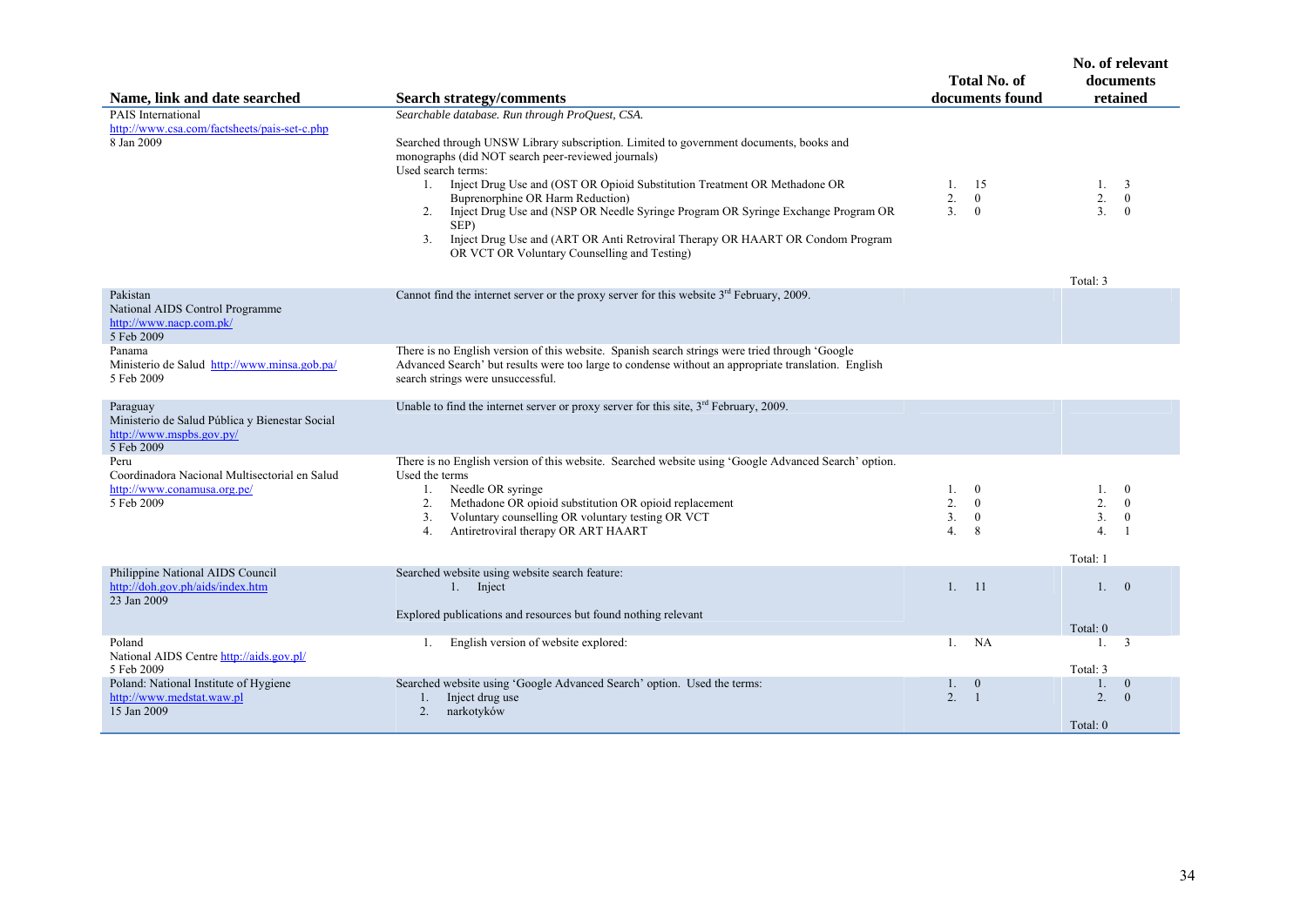| Name, link and date searched                                                                                                                                                                                                  | <b>Search strategy/comments</b>                                                                                                                                                                                                                                                                                                                                                                         | <b>Total No. of</b><br>documents found                                                                                                                                                                         | No. of relevant<br>documents<br>retained                                                                                                                                                                                 |
|-------------------------------------------------------------------------------------------------------------------------------------------------------------------------------------------------------------------------------|---------------------------------------------------------------------------------------------------------------------------------------------------------------------------------------------------------------------------------------------------------------------------------------------------------------------------------------------------------------------------------------------------------|----------------------------------------------------------------------------------------------------------------------------------------------------------------------------------------------------------------|--------------------------------------------------------------------------------------------------------------------------------------------------------------------------------------------------------------------------|
| <b>Policy Information Exchange</b><br>http://mimh200.mimh.edu/mimhweb/pie/<br>8 Jan 2009                                                                                                                                      | Used website search feature to search for the terms:<br>1.<br>Inject<br>2.<br>Methadone<br>3.<br>Opioid substitution<br>4.<br>Buprenorphine<br>Harm reduction<br>5.<br>Needle<br>6.<br>7.<br>Syringe<br>8.<br>Retroviral                                                                                                                                                                                | 1.<br>-16<br>2.<br>17<br>3.<br>$\mathbf{0}$<br>4.<br>$\overline{0}$<br>5.<br>20<br><sup>11</sup><br>6.<br>7.<br>13<br>8.<br>$\overline{0}$                                                                     | 2<br>1.<br>$\overline{2}$<br>2.<br>3 <sub>1</sub><br>$\mathbf{0}$<br>4.<br>$\mathbf{0}$<br>5.<br>-1<br>2<br>6.<br>7.<br>$\mathbf{0}$<br>8.<br>$\overline{0}$<br>Total: 7                                                 |
| Portugal<br>Coordenação Nacional para a Infecção VIH/sida<br>http://www.sida.pt/<br>5 Feb 2009                                                                                                                                | English version of the website explored:<br>1.                                                                                                                                                                                                                                                                                                                                                          | <b>NA</b><br>$1_{-}$                                                                                                                                                                                           | 2<br>1.<br>Total: 2                                                                                                                                                                                                      |
| Portugal: National Institute of Health Dr Ricardo Jorge<br>http://www.insarj.pt<br>15 Jan 2009                                                                                                                                | Cannot access page<br>Cannot find other link                                                                                                                                                                                                                                                                                                                                                            |                                                                                                                                                                                                                |                                                                                                                                                                                                                          |
| Project CORK<br>http://www.projectcork.org/<br>8 Jan 2009                                                                                                                                                                     | Searchable database on information relating to substance abuse.<br>Searched database (keyword search) using term:<br>Inject drug use<br>1.<br>2.<br>Inject drug use and Harm reduction                                                                                                                                                                                                                  | 24<br>$1_{-}$<br>2.<br>440                                                                                                                                                                                     | $\mathbf{0}$<br>1.<br>2.<br>$\equiv$<br>Total: 0                                                                                                                                                                         |
| PsycEXTRA<br>http://www.apa.org/psycextra/<br>9 Jan 2009                                                                                                                                                                      | Searched database (keyword search) using term:<br>Inject drug<br>1.<br>2.<br>Harm reduction<br>3.<br>Needle Syringe Program OR Syringe Exchange Program                                                                                                                                                                                                                                                 | 24<br>1.<br>2.<br>74<br>3 <sub>1</sub><br>2                                                                                                                                                                    | $\mathbf{0}$<br>1.<br>2.<br>$\mathbf{0}$<br>3 <sub>1</sub><br>$\overline{0}$<br>Total: 0                                                                                                                                 |
| Public Health Agency of Canada<br>http://www.phac-<br>aspc.gc.ca/canada/regions/atlantic/about/index.html<br>http://www.phac-<br>aspc.gc.ca/canada/regions/atlantic/Publications/Scan in<br>jection/index.html<br>16 Jan 2009 | Searched website using website search feature. Used the terms:<br>Inject drug use<br>1.<br>Explored sites for publications and resources. Saved one report (that was linked to here)<br>2.                                                                                                                                                                                                              | 1.<br>42<br><b>NA</b><br>2 <sup>1</sup>                                                                                                                                                                        | 1.<br>$\mathbf{0}$<br>2.<br>$\overline{1}$<br>Total: 1                                                                                                                                                                   |
| Oatar<br>National Health Authority<br>http://www.nha.org.qa/index.jsp<br>6 Feb 2009                                                                                                                                           | Searched website using 'Google Advanced Search' option. Used the terms:<br>Drug users<br>1.<br>2.<br>Injecting drug use<br>Inject<br>3.<br>Needle OR syringe<br>4.<br>Opioid substitution OR methadone OR opioid maintenance<br>5.<br>Inpatient OR outpatient OR mental health<br>6.<br>Voluntary counselling OR voluntary testing OR VCT<br>7.<br>ART OR HAART OR antiretroviral<br>8.<br>9.<br>condom | $\mathbf{0}$<br>1.<br>2.<br>$\overline{0}$<br>3 <sub>1</sub><br>$\overline{0}$<br>$\bf{0}$<br>4.<br>5.<br>$\mathbf{0}$<br>$\mathbf{0}$<br>6.<br>7.<br>$\mathbf{0}$<br>8.<br>$\mathbf{0}$<br>9.<br>$\mathbf{0}$ | 1.<br>$\boldsymbol{0}$<br>2.<br>$\mathbf{0}$<br>3 <sub>1</sub><br>$\mathbf{0}$<br>$\mathbf{0}$<br>4.<br>5.<br>$\theta$<br>$\mathbf{0}$<br>6.<br>7.<br>$\overline{0}$<br>8.<br>$\mathbf{0}$<br>9.<br>$\Omega$<br>Total: 0 |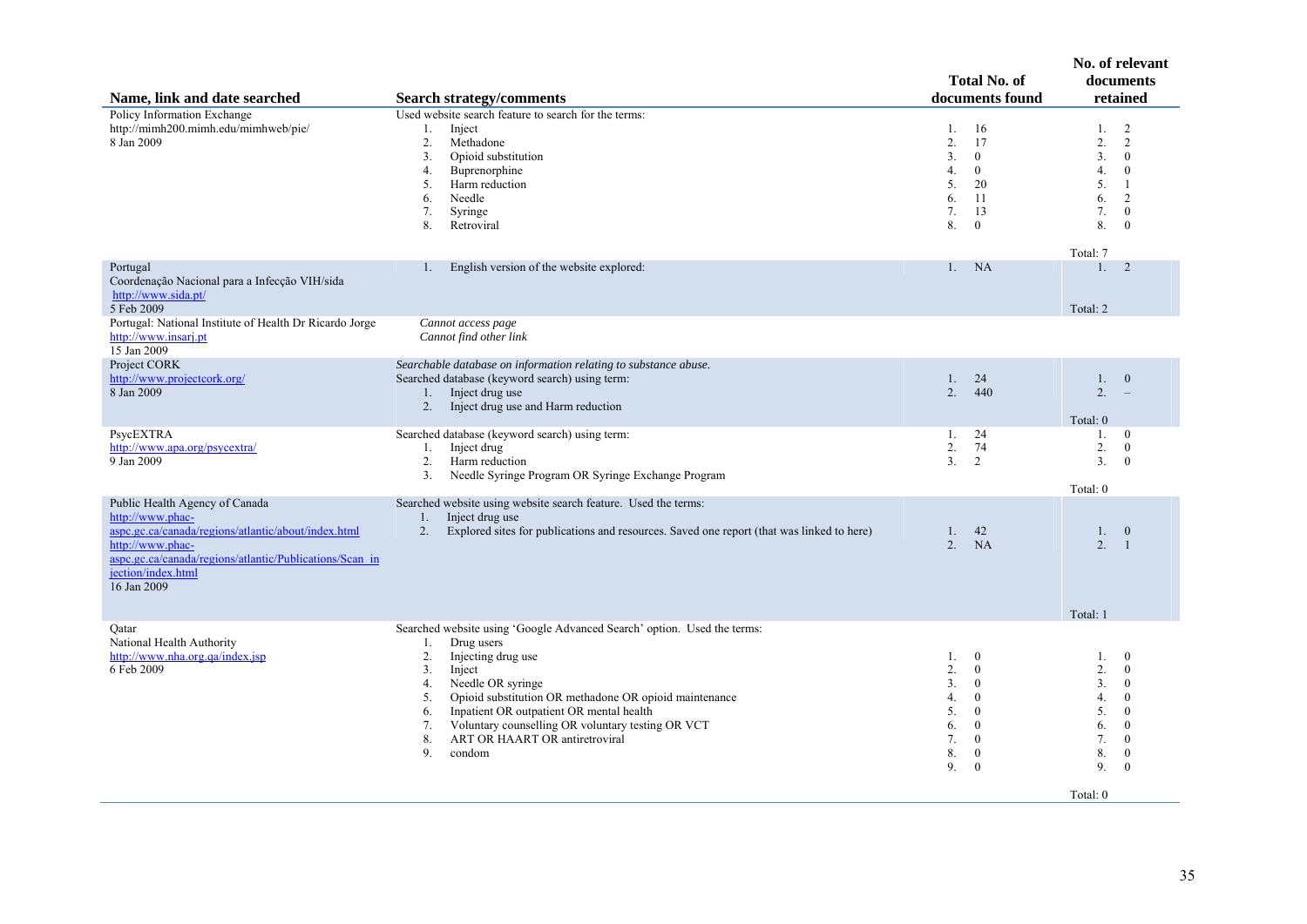| Name, link and date searched                                                                                       | <b>Search strategy/comments</b>                                                                                                                                                                                                                                                                                                                                                            | <b>Total No. of</b><br>documents found                                                                                                                                                                | No. of relevant<br>documents<br>retained                                                                                                                                                                                                  |
|--------------------------------------------------------------------------------------------------------------------|--------------------------------------------------------------------------------------------------------------------------------------------------------------------------------------------------------------------------------------------------------------------------------------------------------------------------------------------------------------------------------------------|-------------------------------------------------------------------------------------------------------------------------------------------------------------------------------------------------------|-------------------------------------------------------------------------------------------------------------------------------------------------------------------------------------------------------------------------------------------|
| Recovering Nepal http://www.recoveringnepal.org.np/<br>22 Jan 2009                                                 | Searched website using 'Google Advanced Search' option. Used the terms:<br>1. Inject drug use                                                                                                                                                                                                                                                                                              | 1.2                                                                                                                                                                                                   | 1. 0<br>Total: 0                                                                                                                                                                                                                          |
| Reduc - The Brazilian Harm Reduction Network<br>www.reduc.org.br<br>16 Dec 2008                                    | Link did not work on the $16^{th}$ December 2008.<br>Tried the link through IHRA web site but did not work.<br>Unable to find the website online with regular Google search.                                                                                                                                                                                                               | <b>NA</b>                                                                                                                                                                                             | NA                                                                                                                                                                                                                                        |
| Republic of Korea<br>Centers for Disease Control and Prevention<br>http://www.cdc.go.kr/<br>6 Feb 2009             | Searched website using 'Google Advanced Search' option. Used the terms:<br>Drug<br>$1_{\cdot}$<br>2.<br>Inject<br>3.<br>Injecting drug users<br>Needle OR syringe<br>4.<br>Opioid OR substitution OR methadone<br>5.<br>Buprenorphine<br>6.<br>Inpatient OR outpatient<br>7.<br>Voluntary counselling OR voluntary testing OR VCT<br>8.<br>ART OR HAART OR antiretroviral<br>9.<br>10. ARV | 1. 0<br>2.<br>$\overline{0}$<br>3.<br>$\mathbf{0}$<br>4.<br>$\mathbf{0}$<br>5.<br>$\overline{0}$<br>6.<br>$\overline{0}$<br>7.<br>$\overline{0}$<br>8.<br>$\mathbf{0}$<br>9.<br>$\mathbf{0}$<br>10. 0 | $\mathbf{0}$<br>1.<br>2.<br>$\mathbf{0}$<br>3.<br>$\mathbf{0}$<br>4.<br>$\overline{0}$<br>5.<br>$\mathbf{0}$<br>6.<br>$\mathbf{0}$<br>7.<br>$\mathbf{0}$<br>8.<br>$\mathbf{0}$<br>9.<br>$\mathbf{0}$<br>10.<br>$\overline{0}$<br>Total: 0 |
| Republic of Moldova<br>National Coordination Council on HIV/AIDS and TB<br>http://www.ccm.md/<br>6 Feb 2009        | Searched website using 'Google Advanced Search' option. Used the terms:<br>Injecting drug users<br>1.<br>Needle OR syringe OR intravenous<br>2.<br>Substitution OR methadone OR buprenorphine.<br>3 <sub>1</sub><br>Voluntary counselling OR voluntary testing OR VCT<br>4.<br>HIV AND ART OR HAART OR antiretroviral<br>5.<br>6.<br>Drug use AND ARV                                      | 1, 1<br>$\overline{2}$ .<br>$\overline{1}$<br>3.<br>$\overline{2}$<br>4.<br>3<br>5.<br>6<br>6.<br>3                                                                                                   | $\mathbf{0}$<br>1.<br>2.<br>$\theta$<br>3 <sub>1</sub><br>$\mathbf{0}$<br>4.<br>$\mathbf{0}$<br>5.<br>-1<br>6.<br>$\mathbf{0}$<br>Total: 1                                                                                                |
| Romania<br>Comisia Nationala de Lupta Anti-SIDA<br>http://www.cnlas.ro/<br>6 Feb 2009                              | Searched website using 'Google Advanced Search' option. Used the terms:<br>Injecting drug users<br>1.<br>2.<br>Needle OR syringe OR exchange<br>Methadone OR opioid substitution therapy<br>3.<br>Inpatient OR outpatient OR mental health<br>4.<br>5.<br>Voluntary counselling OR voluntary testing OR VCT<br>Antiretroviral OR ART OR HAART<br>6.<br>Condom<br>7.                        | 1. 1<br>2. 2<br>3.<br>2<br>$\overline{1}$<br>4.<br>5.<br>$\mathbf{0}$<br>6.<br>5<br>7.<br>2                                                                                                           | 1.<br>$\overline{1}$<br>2.<br>$\overline{1}$<br>3 <sub>1</sub><br>$\overline{\phantom{a}}$<br>4.<br>$\equiv$<br>$\mathbf{0}$<br>5.<br>6.<br>$\mathbf{0}$<br>$\Omega$<br>7.<br>Total: 2                                                    |
| Romania: Matei Bals Institute of Infectious Diseases,<br>Bucharest http://www.hivromania.ro/<br>15 Jan 2009        | Searched website using 'Google Advanced Search' option. Used the terms:<br>Inject drug use<br>1.<br>2.<br>Harm reduction<br>3.<br>injectarea de droguri                                                                                                                                                                                                                                    | 1. 2<br>2.<br>8<br>3 <sub>1</sub><br>$7\phantom{.0}$                                                                                                                                                  | 1.<br>$\bf{0}$<br>2.<br>$\mathbf{0}$<br>3.<br>$\overline{1}$<br>Total: 1                                                                                                                                                                  |
| <b>Russian Federation</b><br>Ministry of Health and Social Development<br>http://www.mednet.ru/main/<br>6 Feb 2009 | Site would not load 9 <sup>th</sup> February, 2009. Check will be performed at a later date.                                                                                                                                                                                                                                                                                               |                                                                                                                                                                                                       |                                                                                                                                                                                                                                           |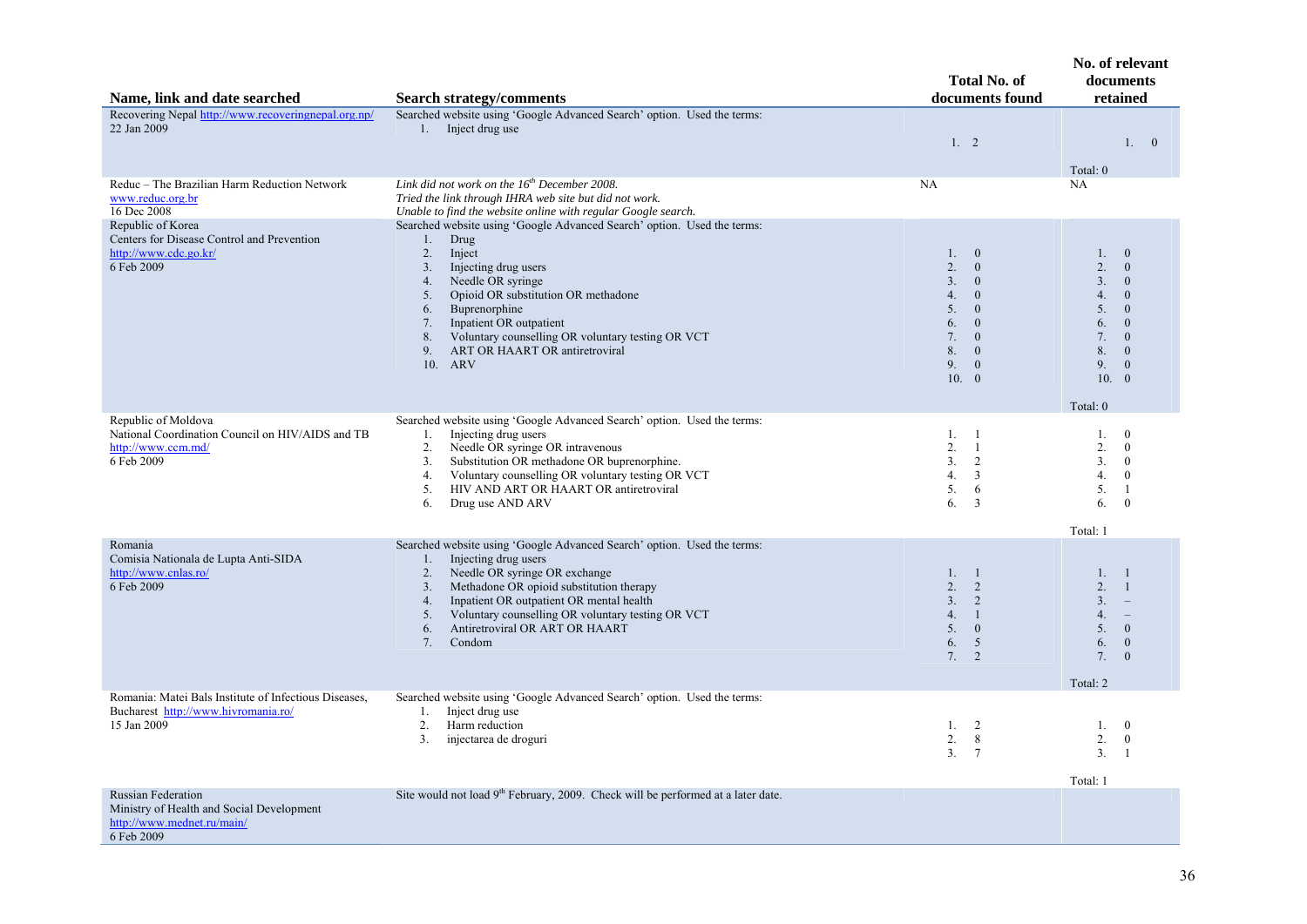| Name, link and date searched                                                                                                                                                                                                                      | <b>Search strategy/comments</b>                                                                                                                                                                                                                                                                                                                                                                                                                                                                                                                                                                                                                                                                                                                                                                                                                                                                                                                                                                                                                                                                                                  | <b>Total No. of</b><br>documents found                                                                                                                                   | No. of relevant<br>documents<br>retained                                                                                                                                                                                                          |
|---------------------------------------------------------------------------------------------------------------------------------------------------------------------------------------------------------------------------------------------------|----------------------------------------------------------------------------------------------------------------------------------------------------------------------------------------------------------------------------------------------------------------------------------------------------------------------------------------------------------------------------------------------------------------------------------------------------------------------------------------------------------------------------------------------------------------------------------------------------------------------------------------------------------------------------------------------------------------------------------------------------------------------------------------------------------------------------------------------------------------------------------------------------------------------------------------------------------------------------------------------------------------------------------------------------------------------------------------------------------------------------------|--------------------------------------------------------------------------------------------------------------------------------------------------------------------------|---------------------------------------------------------------------------------------------------------------------------------------------------------------------------------------------------------------------------------------------------|
| SALIS - International Association of Substance Abuse<br>Librarians & Information Specialists<br>http://www.salis.org/                                                                                                                             | Used website search feature to search for the term:<br>1. Inject Drug Use                                                                                                                                                                                                                                                                                                                                                                                                                                                                                                                                                                                                                                                                                                                                                                                                                                                                                                                                                                                                                                                        | 1. 1                                                                                                                                                                     | 1. 0                                                                                                                                                                                                                                              |
| 8 Jan 2009                                                                                                                                                                                                                                        | Also explored publications and resources that were listed on the site. Found further website to explore                                                                                                                                                                                                                                                                                                                                                                                                                                                                                                                                                                                                                                                                                                                                                                                                                                                                                                                                                                                                                          |                                                                                                                                                                          | Total: 0                                                                                                                                                                                                                                          |
| SAMHSA Office of Applied Studies: DASIS (Drug<br>and Alcohol Services Information System)<br>http://www.oas.samhsa.gov/DASIS.htm#Reports<br>8 Jan 2009                                                                                            | Did not search site as SAMHSA already been searched.<br>1. Explored DASIS publications, relevant articles were saved.                                                                                                                                                                                                                                                                                                                                                                                                                                                                                                                                                                                                                                                                                                                                                                                                                                                                                                                                                                                                            | NA<br>1.                                                                                                                                                                 | 1. 3                                                                                                                                                                                                                                              |
|                                                                                                                                                                                                                                                   |                                                                                                                                                                                                                                                                                                                                                                                                                                                                                                                                                                                                                                                                                                                                                                                                                                                                                                                                                                                                                                                                                                                                  |                                                                                                                                                                          | Total: 3                                                                                                                                                                                                                                          |
| SAMHSA's National Clearinghouse for<br>Alcohol and Drug information<br>(Substance Abuse and Mental Health<br>Administration - US)<br>http://ncadi.samhsa.gov/<br>28 Nov 2008<br>Data Archive<br>http://www.icpsr.umich.edu/SAMHDA/<br>28 Nov 2008 | Searched the publications using Search option (publications):<br>Inject Drug Use and (OST OR Opioid Substitution Treatment OR Methadone OR<br>1.<br>Buprenorphine OR Harm Reduction)<br>Inject Drug Use and (NSP OR Needle Syringe Program OR Syringe Exchange Program OR<br>2.<br>SEP)<br>3 <sub>1</sub><br>Inject Drug Use and (ART OR Anti Retroviral Therapy OR HAART OR Condom Program<br>OR VCT OR Voluntary Counselling and Testing)<br>Inject drug use<br>4.<br>Searched the publications in series menu<br>5.<br>Also searched the site SAMHSA's National Registry of Evidence-based Programs & Practices<br>Searched Inject Drug Use<br>6.<br>Searched HIV/AIDS<br>7.<br>Searched the website using Google Advanced Search<br>Used the following terms<br>Inject Drug Use and (OST OR Opioid Substitution Treatment OR Methadone OR<br>8.<br>Buprenorphine OR Harm Reduction)<br>9.<br>Inject Drug Use and (NSP OR Needle Syringe Program OR Syringe Exchange Program OR<br>SEP)<br>10. Inject Drug Use and (ART OR Anti Retroviral Therapy OR HAART OR Condom Program<br>OR VCT OR Voluntary Counselling and Testing) | 1. 1<br>2.<br>$\overline{1}$<br>3.<br>$\mathbf{0}$<br>4.<br>21<br>5.<br>NA<br>6.<br>$\mathbf{0}$<br>7.<br>3<br>8.<br>$\mathbf{1}$<br>9.<br>$\overline{4}$<br>10. 0       | 1 <sub>1</sub><br>2.<br>3.<br>$\overline{\phantom{a}}$<br>4.<br>$\overline{\phantom{a}}$<br>5.<br>$\overline{\phantom{a}}$<br>6.<br>$\overline{\phantom{a}}$<br>7.<br>8.<br>$\overline{\phantom{a}}$<br>9.<br>$\overline{\phantom{a}}$<br>$10. -$ |
|                                                                                                                                                                                                                                                   |                                                                                                                                                                                                                                                                                                                                                                                                                                                                                                                                                                                                                                                                                                                                                                                                                                                                                                                                                                                                                                                                                                                                  |                                                                                                                                                                          | Total: 0                                                                                                                                                                                                                                          |
| Samoa<br>Ministry of Health http://www.health.gov.ws/<br>6 Feb 2009                                                                                                                                                                               | Explored the website manually:<br>1.                                                                                                                                                                                                                                                                                                                                                                                                                                                                                                                                                                                                                                                                                                                                                                                                                                                                                                                                                                                                                                                                                             | <b>NA</b><br>1.                                                                                                                                                          | 1.<br>-1<br>Total: 1                                                                                                                                                                                                                              |
| San Marino<br>Segreteria della Sanita http://www.sanita.segreteria.sm/<br>6 Feb 2009                                                                                                                                                              | Site undergoing maintenance 5 <sup>th</sup> February, 2009. Check will be performed at a later date.                                                                                                                                                                                                                                                                                                                                                                                                                                                                                                                                                                                                                                                                                                                                                                                                                                                                                                                                                                                                                             |                                                                                                                                                                          |                                                                                                                                                                                                                                                   |
| Saudi Arabia<br>Ministry of Health<br>http://www.moh.gov.sa/en/index.php<br>6 Feb 2009                                                                                                                                                            | Searched website using 'Google Advanced Search' option. Used the terms:<br>Injecting drug use<br>1.<br>2.<br>Inject<br>Needle OR syringe OR exchange program<br>3 <sub>1</sub><br>Methadone OR opioid substitution therapy OR maintenance<br>4.<br>5.<br>Voluntary counselling OR voluntary testing OR VCT<br>Antiretroviral OR ART OR HAART<br>6.<br>condom<br>7.                                                                                                                                                                                                                                                                                                                                                                                                                                                                                                                                                                                                                                                                                                                                                               | 1.<br>$\mathbf{0}$<br>2.<br>$\overline{0}$<br>3.<br>$\overline{0}$<br>4.<br>$\mathbf{0}$<br>5 <sub>1</sub><br>$\overline{0}$<br>6.<br>$\mathbf{0}$<br>7.<br>$\mathbf{0}$ | 1.<br>$\mathbf{0}$<br>2.<br>$\Omega$<br>3.<br>$\theta$<br>4.<br>$\mathbf{0}$<br>5.<br>$\mathbf{0}$<br>6.<br>$\mathbf{0}$<br>7.<br>$\mathbf{0}$<br>Total: 0                                                                                        |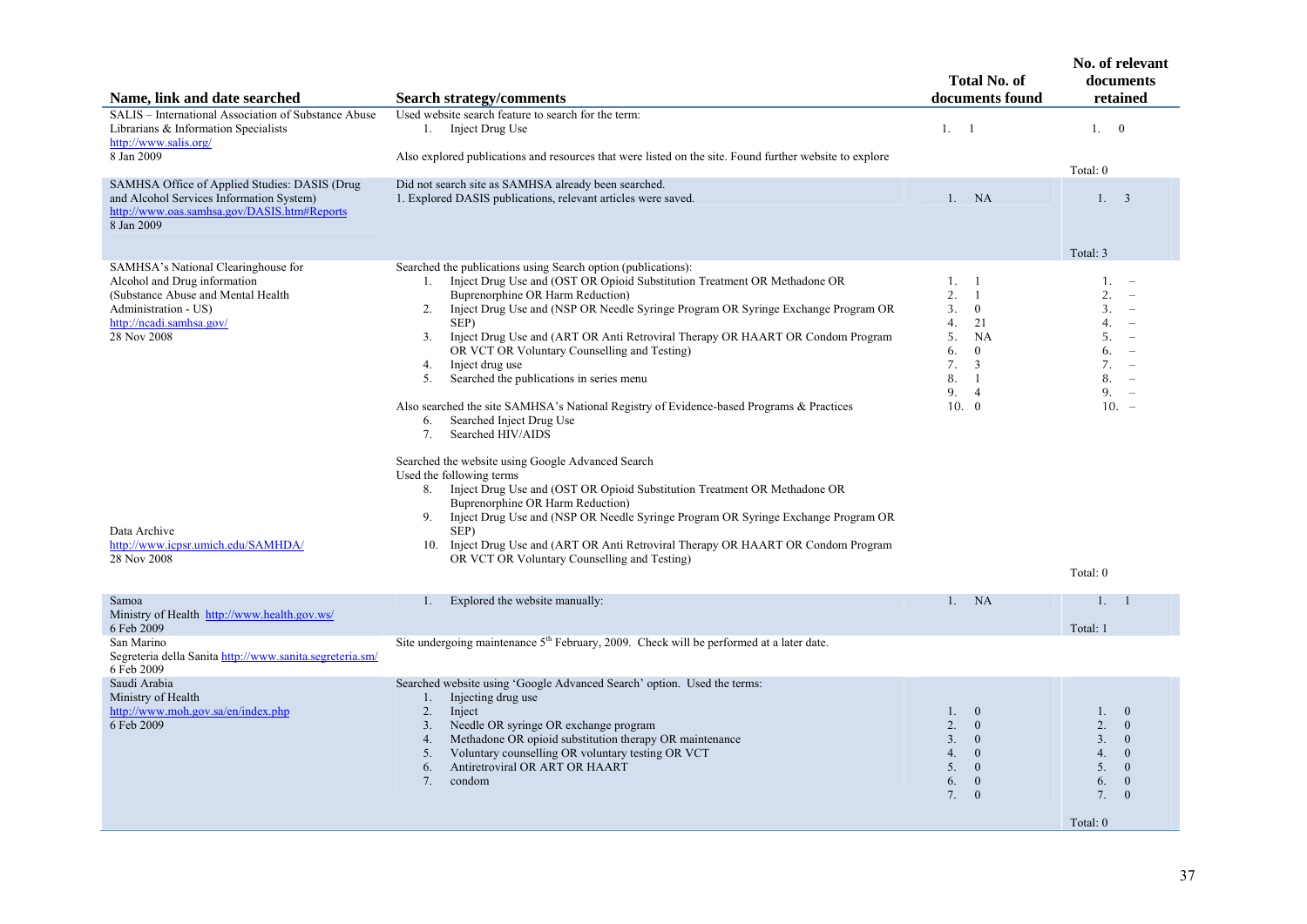| Name, link and date searched                                                                                                            | <b>Search strategy/comments</b>                                                                                                                                                                                                                                                                                                                                  | <b>Total No. of</b><br>documents found                                                                                                                                   | No. of relevant<br>documents<br>retained                                                                                                                                     |
|-----------------------------------------------------------------------------------------------------------------------------------------|------------------------------------------------------------------------------------------------------------------------------------------------------------------------------------------------------------------------------------------------------------------------------------------------------------------------------------------------------------------|--------------------------------------------------------------------------------------------------------------------------------------------------------------------------|------------------------------------------------------------------------------------------------------------------------------------------------------------------------------|
| Schaffer Library of Drug Policy:<br>http://www.druglibrary.org/schaffer/index.htm<br>9 Jan 2009                                         | Searched website using website search feature:<br>Inject drug use<br>1.                                                                                                                                                                                                                                                                                          | 315<br>1.                                                                                                                                                                | $\bf{0}$<br>1.<br>Total: 0                                                                                                                                                   |
| Science Accelerator<br>http://www.scienceaccelerator.gov/<br>9 Jan 2009                                                                 | Searched for Inject drug use. Nothing useful found.                                                                                                                                                                                                                                                                                                              |                                                                                                                                                                          |                                                                                                                                                                              |
| Science.gov<br>http://science.gov/                                                                                                      | Searches PubMed, Medline PLUS and National Sciences Digital Library (NSDL)                                                                                                                                                                                                                                                                                       |                                                                                                                                                                          |                                                                                                                                                                              |
| <b>SCOPUS</b><br>http://www.scopus.com/                                                                                                 | Searchable database of science journals. Can filter by journal if needed.                                                                                                                                                                                                                                                                                        |                                                                                                                                                                          |                                                                                                                                                                              |
| <b>SEA-AIDS</b> eForums<br>http://www.healthdev.org/eforums/sea-aids/<br>9 Jan 2009                                                     | Searched website using 'Google Advanced Search' option. Used the terms:<br>1. Inject drug use                                                                                                                                                                                                                                                                    | 172<br>1.                                                                                                                                                                | 2.<br>$\overline{0}$<br>Total: 0                                                                                                                                             |
| Senegal<br>Conseil National de Lutte contre le SIDA<br>http://www.cnls-senegal.org/<br>6 Feb 2009                                       | It was only possible to search the website homepage as none of the other pages were operational, $5th$<br>February, 2009. Check for information on other pages will be performed at a later date.                                                                                                                                                                | Homepage<br>1.<br>searched                                                                                                                                               | 1.<br>-1<br>Total: 1                                                                                                                                                         |
| Serbia<br>Ministry of Health<br>http://www.zdravlje.sr.gov.yu/index.php<br>6 Feb 2009                                                   | Searched website using 'Google Advanced Search' option. Used the terms:<br>Injecting drug users<br>1.<br>2.<br>Drug OR inject<br>Needle OR syringe OR exchange program<br>3.<br>Voluntary counselling OR voluntary testing OR VCT<br>4.<br>Antiretroviral OR ART OR HAART<br>5.<br>Condom OR HIV OR AIDS<br>6.<br>7.<br>Publication OR publications OR media     | 1.<br>$\overline{0}$<br>2.<br>$\mathbf{0}$<br>3.<br>$\theta$<br>$\overline{4}$ .<br>$\theta$<br>5.<br>$\mathbf{0}$<br>6.<br>$\mathbf{0}$<br>7.<br>$\mathbf{0}$           | $\overline{0}$<br>1.<br>2.<br>$\overline{0}$<br>3.<br>$\theta$<br>4.<br>$\Omega$<br>5.<br>$\mathbf{0}$<br>6.<br>$\mathbf{0}$<br>7.<br>$\theta$<br>Total: 0                   |
| Singapore<br>Ministry of Health<br>http://www.moh.gov.sg/<br>6 Feb 2009                                                                 | Searched website using 'Google Advanced Search' option. Used the terms:<br>Injecting drug users<br>1.<br>2.<br>Drug OR inject<br>3.<br>Needle OR syringe OR exchange program<br>Voluntary counselling OR voluntary testing OR VCT<br>4.<br>Antiretroviral OR ART OR HAART<br>5.<br>Condom OR HIV OR AIDS<br>6.<br>Searched the publications page of the website: | $\overline{0}$<br>$1_{-}$<br>$\overline{2}$ .<br>$\mathbf{0}$<br>3.<br>$\mathbf{0}$<br>4.<br>$\mathbf{0}$<br>5.<br>$\mathbf{0}$<br>6.<br>$\mathbf{0}$<br>7.<br><b>NA</b> | $\Omega$<br>1.<br>$\overline{2}$ .<br>$\mathbf{0}$<br>3.<br>$\overline{0}$<br>4.<br>$\overline{0}$<br>5.<br>$\mathbf{0}$<br>6.<br>$\mathbf{0}$<br>7.<br>$\theta$<br>Total: 0 |
| SIRUS – Norwegian Institute for Alcohol and Drug<br>Research<br>http://www.sirus.no/internett/narkotika/article/108.html<br>16 Jan 2009 | Searched website using 'Google Advanced Search' option. Used the terms:<br>Inject drug use<br>1.<br>2.<br>List of publications                                                                                                                                                                                                                                   | 1.<br>16<br>2.<br><b>NA</b>                                                                                                                                              | -1<br>1.<br>2.<br>$\overline{1}$                                                                                                                                             |
| Sistema de Vigilancia Epidemiológica de las<br>Adicciones [Spanish]<br>http://www.dgepi.salud.gob.mx/sis/descrip.htm<br>16 Jan 2009     | Searched website using google advanced:<br>Inject drug use<br>1.<br>2.<br>inyectarse drogas                                                                                                                                                                                                                                                                      | 1. 0<br>2.<br>$\overline{3}$                                                                                                                                             | Total: 2<br>$\mathbf{0}$<br>1.<br>2.<br>$\mathbf{0}$                                                                                                                         |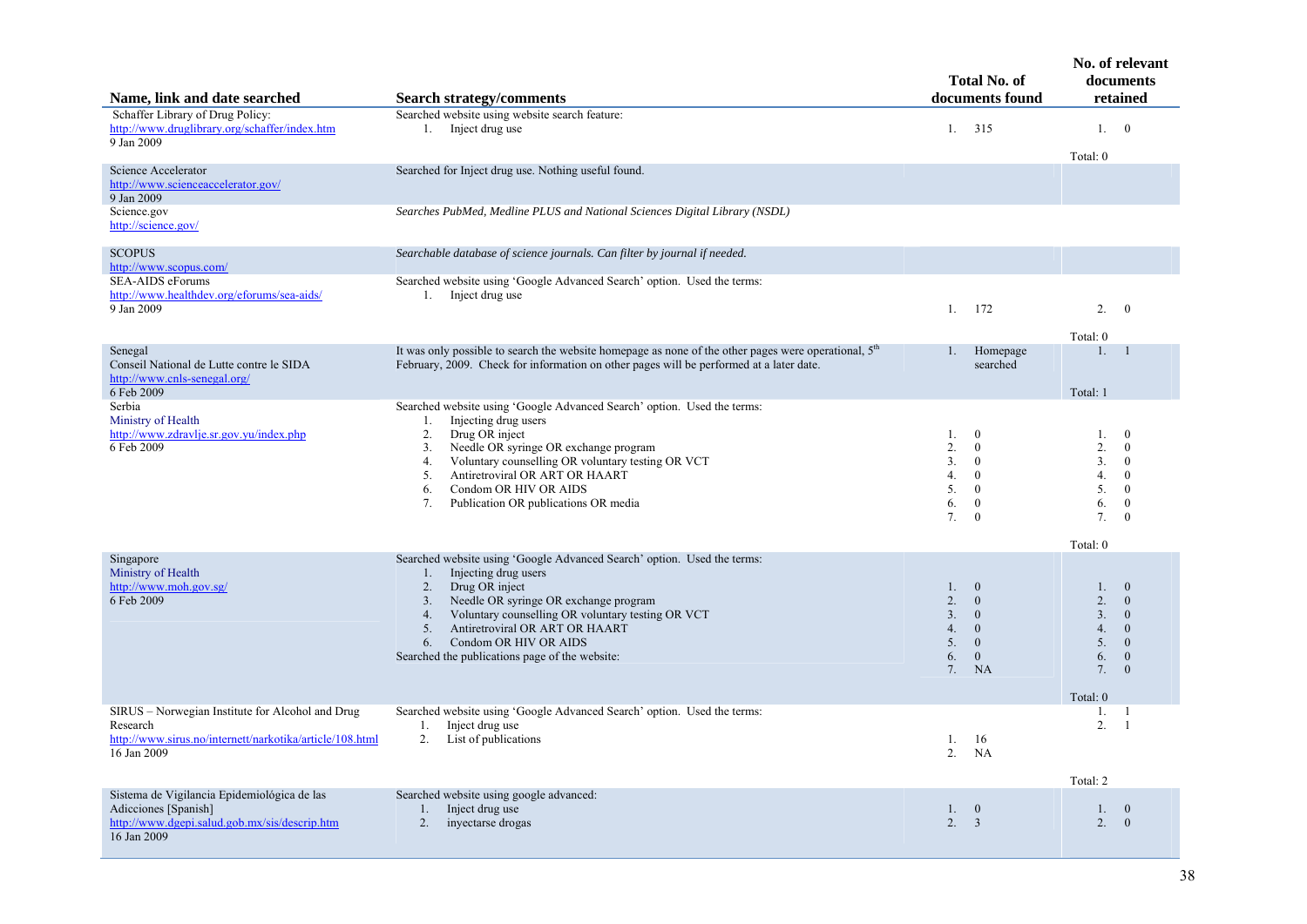| Name, link and date searched                                                                                                                                                                                                                                                                                                                                                                         | <b>Search strategy/comments</b>                                                                                                                                                                                                                                                                                                                                                                                                                                                                     | <b>Total No. of</b><br>documents found                                                                                                     | No. of relevant<br>documents<br>retained                                                                                                                                           |
|------------------------------------------------------------------------------------------------------------------------------------------------------------------------------------------------------------------------------------------------------------------------------------------------------------------------------------------------------------------------------------------------------|-----------------------------------------------------------------------------------------------------------------------------------------------------------------------------------------------------------------------------------------------------------------------------------------------------------------------------------------------------------------------------------------------------------------------------------------------------------------------------------------------------|--------------------------------------------------------------------------------------------------------------------------------------------|------------------------------------------------------------------------------------------------------------------------------------------------------------------------------------|
| Slovakia<br>Ministerstvo zdravotníctva<br>http://www.health.gov.sk/<br>6 Feb 2009                                                                                                                                                                                                                                                                                                                    | Searched website using 'Google Advanced Search' option. Used the terms:<br>Injecting drug users<br>1.<br>2.<br>Drug OR inject<br>Needle OR syringe OR exchange program<br>3.<br>Voluntary counselling OR voluntary testing OR VCT<br>4.<br>Antiretroviral OR ART OR HAART<br>5.<br>Condom OR HIV OR AIDS<br>6.                                                                                                                                                                                      | $\overline{0}$<br>1.<br>2.<br>$\boldsymbol{0}$<br>3.<br>$\overline{0}$<br>$\overline{0}$<br>4.<br>5.<br>$\mathbf{0}$<br>$\mathbf{0}$<br>6. | $\overline{0}$<br>$1_{-}$<br>2.<br>$\boldsymbol{0}$<br>3.<br>$\overline{0}$<br>4.<br>$\theta$<br>5.<br>$\mathbf{0}$<br>6.<br>$\Omega$                                              |
| Slovenia<br>Ministrstvo za zdravje http://www.mz.gov.si/<br>6 Feb 2009                                                                                                                                                                                                                                                                                                                               | Searched website using 'Google Advanced Search' option. Used the terms:<br>Inject OR Drug OR Intravenous<br>1.<br>Needle OR syringe OR exchange program<br>2.<br>Opioid substitution OR methadone OR methadone maintenance.<br>3.<br>Voluntary counselling OR voluntary testing OR VCT<br>4.<br><b>HAART OR antiretroviral</b><br>5.                                                                                                                                                                | 1.<br>$\overline{1}$<br>2.<br>$\overline{3}$<br>3 <sub>1</sub><br>$\mathbf{0}$<br>4.<br>$\mathbf{0}$<br>5 <sub>1</sub><br>2                | Total: 0<br>$\overline{0}$<br>$\mathbf{1}$ .<br>2.<br>$\overline{0}$<br>3 <sub>1</sub><br>$\overline{0}$<br>4.<br>$\boldsymbol{0}$<br>5 <sub>1</sub><br>$\overline{1}$<br>Total: 1 |
| South Africa Health Info<br>http://www.sahealthinfo.org/<br>[South African Community Epidemiology Network on<br>Drug Use (SACENDU)<br>http://www.sahealthinfo.org/admodule/aboutsacendu.ht<br>http://www.sahealthinfo.org/admodule/sacendu.htm<br>South African Development Community Epidemiology<br>Network on Drug Abuse (SENDU)<br>http://www.sahealthinfo.org/admodule/sendu.htm<br>28 Nov 2008 | Used "Google Advanced Search" to search the website http://www.sahealthinfo.org/<br>Inject Drug Use and (OST OR Opioid Substitution Treatment OR Methadone OR<br>1.<br>Buprenorphine OR Harm Reduction)<br>Inject Drug Use and (NSP OR Needle Syringe Program OR Syringe Exchange Program OR<br>2.<br>SEP)<br>Inject Drug Use and (ART OR Anti Retroviral Therapy OR HAART OR Condom Program<br>3.<br>OR VCT OR Voluntary Counselling and Testing)                                                  | 1.4<br>2.<br>$\overline{1}$<br>3.<br>$\overline{1}$                                                                                        | 1. 2<br>2.<br>$\overline{\phantom{0}}$<br>$3. -$<br><b>Final SENDU</b><br>Report 2004<br>(latest report)<br>available)<br>Total: 3                                                 |
| South African Ministries of Health<br>http://www.doh.gov.za<br>12 Dec 2008                                                                                                                                                                                                                                                                                                                           | Searched the website using 'Google Advanced Search'.<br>Used the terms:<br>Inject Drug Use and (OST OR Opioid Substitution Treatment OR Methadone OR<br>1.<br>Buprenorphine OR Harm Reduction)<br>Inject Drug Use and (NSP OR Needle Syringe Program OR Syringe Exchange Program OR<br>2.<br>SEP)<br>Inject Drug Use and (ART OR Anti Retroviral Therapy OR HAART OR Condom Program<br>3.<br>OR VCT OR voluntary Counselling and Testing)<br>Also checked the reports section of the web site<br>4. | $\overline{4}$<br>$1_{-}$<br>2<br>2.<br>3 <sub>1</sub><br>$7\phantom{.0}$<br>NA<br>4 <sup>1</sup>                                          | 1.<br>2.<br>$\overline{\phantom{a}}$<br>3. 1<br>4 <sup>1</sup><br>$\overline{1}$<br>Total: 2                                                                                       |
| South African National AIDS Council<br>http://www.sanac.org.za/<br>23 Jan 2009                                                                                                                                                                                                                                                                                                                       | Searched website using 'Google Advanced Search' option. Used the terms:<br>1.<br>Inject<br>Explored publications and resources<br>2.                                                                                                                                                                                                                                                                                                                                                                | $\overline{0}$<br>1.                                                                                                                       | 1. 0<br>$\mathcal{D}$<br>$\overline{1}$                                                                                                                                            |

Total: 1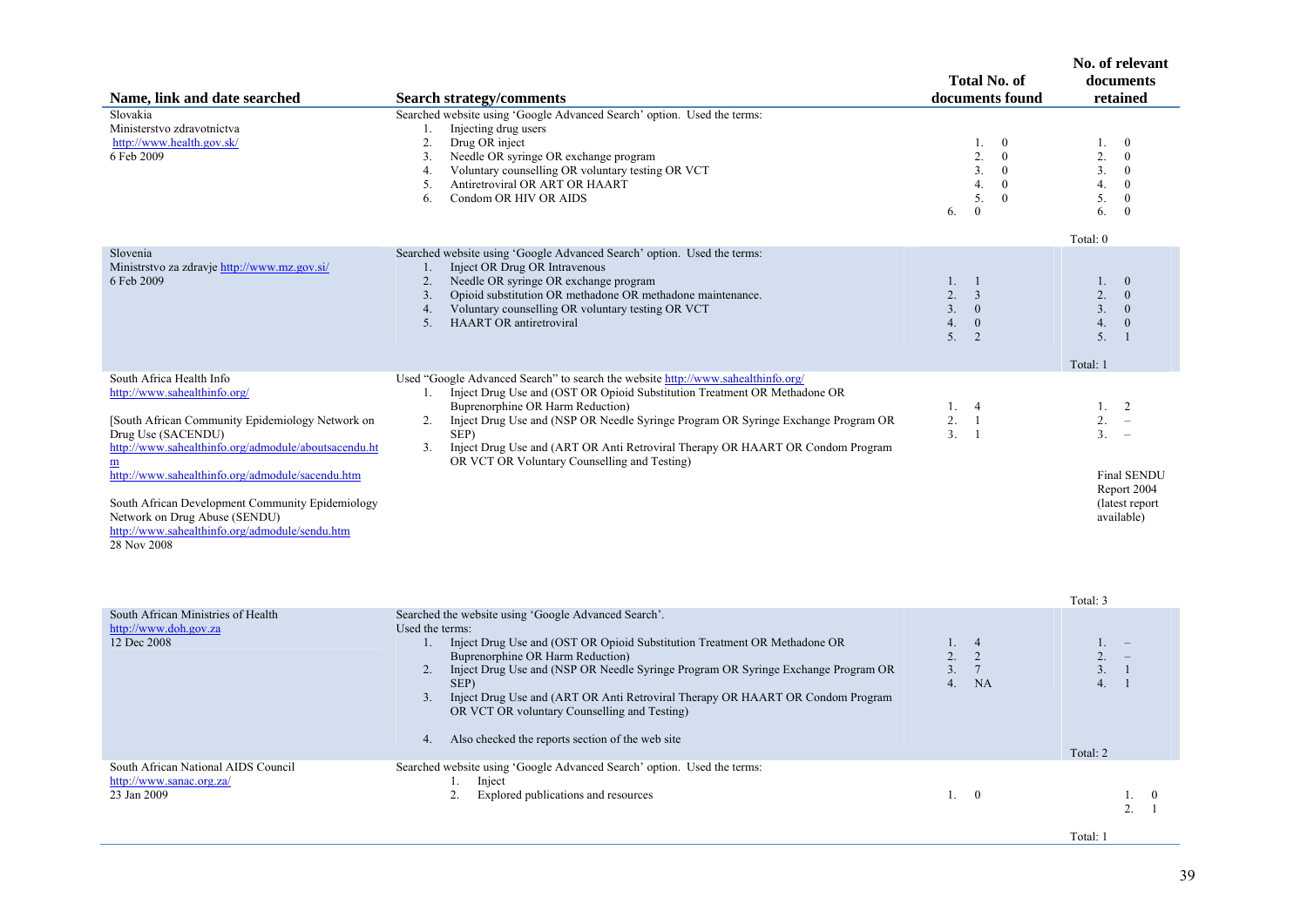| Name, link and date searched                                                                                                                                             | <b>Search strategy/comments</b>                                                                                                                                                                                                                                                                                                                                                                                                                                                                                            | <b>Total No. of</b><br>documents found                                                                                              | No. of relevant<br>documents<br>retained                                                                                                       |
|--------------------------------------------------------------------------------------------------------------------------------------------------------------------------|----------------------------------------------------------------------------------------------------------------------------------------------------------------------------------------------------------------------------------------------------------------------------------------------------------------------------------------------------------------------------------------------------------------------------------------------------------------------------------------------------------------------------|-------------------------------------------------------------------------------------------------------------------------------------|------------------------------------------------------------------------------------------------------------------------------------------------|
| Spain<br>Coordinadora Estatal de VIH-SIDA<br>http://www.cesida.org/<br>6 Feb 2009                                                                                        | Searched website using 'Google Advanced Search' option. Used the terms:<br>Inject OR Drug OR Intravenous<br>$1_{\cdot}$<br>Needle OR syringe OR exchange program<br>2.<br>Opioid substitution OR methadone OR methadone maintenance.<br>3.<br>Voluntary counselling OR voluntary testing OR VCT<br>4.<br><b>HAART OR antiretroviral</b><br>5.                                                                                                                                                                              | 1.<br>$\overline{0}$<br>2.<br>$\mathbf{0}$<br>3.<br>$\overline{0}$<br>4.<br>$\mathbf{0}$<br>5.<br>$\mathbf{0}$                      | $\overline{0}$<br>1.<br>2.<br>$\mathbf{0}$<br>3 <sub>1</sub><br>$\mathbf{0}$<br>4.<br>$\mathbf{0}$<br>5.<br>$\mathbf{0}$<br>Total: 0           |
| Spain: Instituto de Salud "Carlos III"<br>http://www.isciii.es<br>15 Jan 2009                                                                                            | Searched website using 'Google Advanced Search' option. Used the terms:<br>Inject drug use<br>1.<br>2.<br>Harm reduction<br>inyectarse drogas<br>3.                                                                                                                                                                                                                                                                                                                                                                        | 1.<br>-11<br>2.<br>$7\phantom{.0}$<br>3.<br>27                                                                                      | $\theta$<br>1.<br>2.<br>$\mathbf{0}$<br>3 <sub>1</sub><br>$\overline{0}$<br>Total: 0                                                           |
| Sri Lanka<br>National STD/AIDS Control Programme<br>http://www.aidscontrol.gov.lk/<br>6 Feb 2009                                                                         | Searched website using 'Google Advanced Search' option. Used the terms:<br>Injecting Drug users AND needle OR syringe<br>1.<br>Injecting drug users AND methadone OR opioid OR substitution<br>2.<br>Injecting drug use AND Voluntary Counselling OR voluntary testing OR VCT<br>3.<br>Injecting drug use AND ART OR HAART OR antiretroviral<br>4.<br>5.<br>Injecting drug use AND condom                                                                                                                                  | 1, 1<br>2.<br>$\overline{1}$<br>3.<br>$\overline{1}$<br>4.<br>$\overline{3}$<br>5.4                                                 | $\mathbf{1}$ .<br>$\theta$<br>2.<br>$\overline{0}$<br>3.<br>$\mathbf{1}$<br>4.<br>2<br>5 <sub>1</sub><br>$\theta$<br>Total: 3                  |
| Substance Abuse & Mental Health<br>Services Administration (SAMHSA)<br>http://www.samhsa.gov/<br>http://prevention.samhsa.gov/<br>http://csat.samhsa.gov/<br>28 Nov 2008 | Searched the website http://www.samhsa.gov/<br>using Advanced Search Option:<br>1. Inject Drug Use and (OST OR Opioid Substitution Treatment OR Methadone OR<br>Buprenorphine OR Harm Reduction)<br>2. Inject Drug Use and (NSP OR Needle Syringe Program OR Syringe Exchange Program OR<br>SEP)<br>Inject Drug Use and (ART OR Anti Retroviral Therapy OR HAART OR Condom Program<br>3.<br>OR VCT OR Voluntary Counselling and Testing)<br>Also Checked<br>http://prevention.samhsa.gov/<br>4.<br>http://csat.samhsa.gov/ | 1.7<br>2.<br>9<br>3.1<br>4.<br>$\mathbf{0}$                                                                                         | $1. -$<br>2.<br>-1<br>3.<br>4.<br>$\overline{\phantom{a}}$<br>Total: 1                                                                         |
| Substance Abuse Information Database (SAID)<br>http://www.dol.gov/asp/programs/drugs/said/<br>9 Jan 2009                                                                 | Searched database (keyword search) using term:<br>1. Inject drug use<br>Nothing seems useful                                                                                                                                                                                                                                                                                                                                                                                                                               | 1, 2                                                                                                                                | 1.0<br>Total: 0                                                                                                                                |
| Sudan<br>Ministry of Health http://www.fmoh.gov.sd/<br>6 Feb 2009                                                                                                        | Searched website using 'Google Advanced Search' option. Used the terms:<br>Inject OR Drug OR Intravenous<br>1.<br>Needle OR syringe OR exchange program<br>2.<br>Opioid OR methadone OR substitution.<br>3.<br>Voluntary counselling OR voluntary testing OR VCT<br>4.<br><b>HAART OR antiretroviral</b><br>5.<br>counselling OR testing<br>6.                                                                                                                                                                             | 1.<br>$\mathbf{0}$<br>2.<br>$\mathbf{0}$<br>3 <sub>1</sub><br>$\mathbf{0}$<br>4.<br>$\mathbf{0}$<br>5.<br>$\overline{0}$<br>2<br>6. | 1.<br>$\mathbf{0}$<br>2.<br>$\mathbf{0}$<br>3 <sub>1</sub><br>$\mathbf{0}$<br>4.<br>$\mathbf{0}$<br>5.<br>$\mathbf{0}$<br>6.<br>$\overline{2}$ |

Total: 2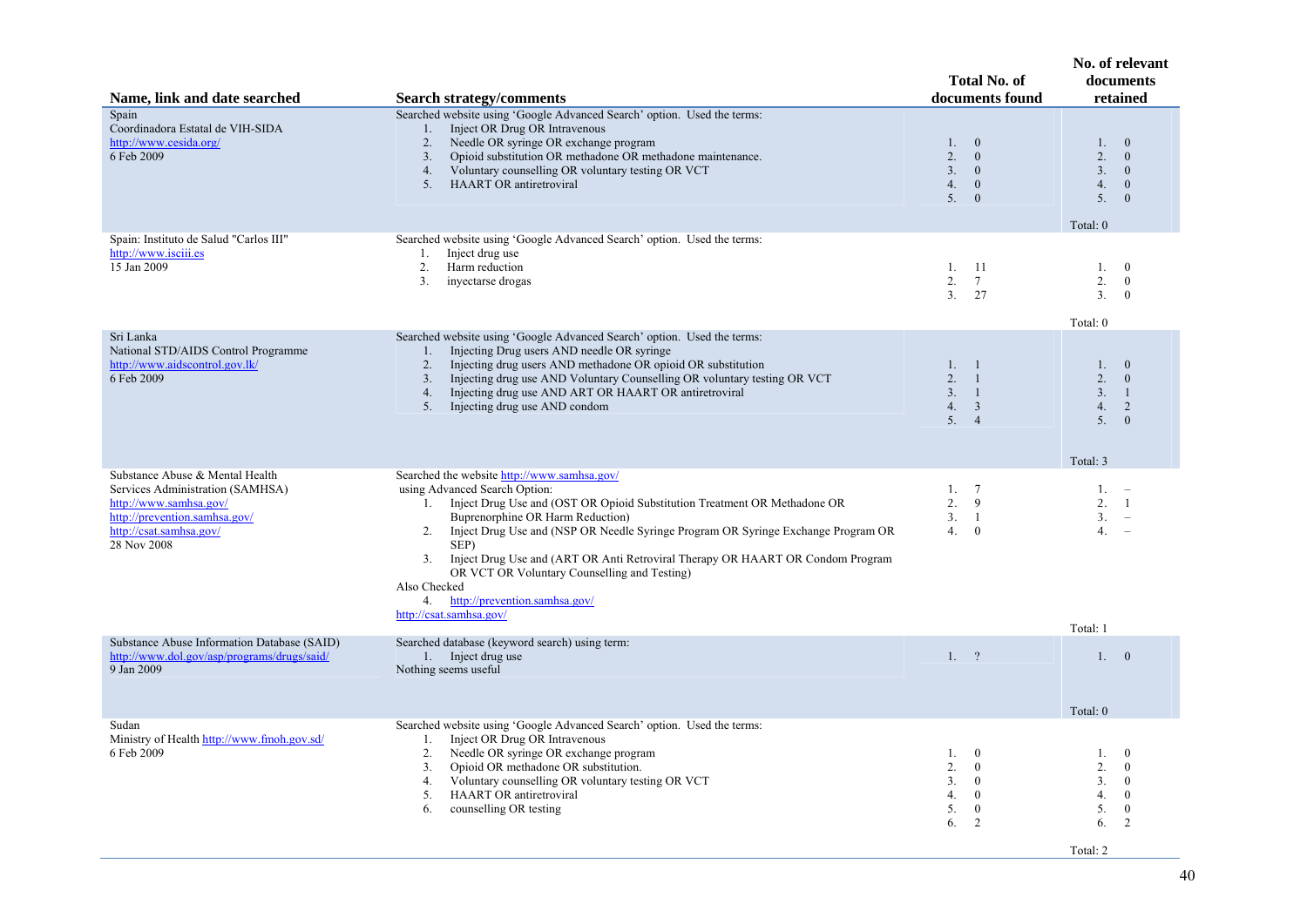| Name, link and date searched                                                                           | <b>Search strategy/comments</b>                                                                                                                                                                                                                                                                                                                                                                                           | <b>Total No. of</b><br>documents found                                                                                                | No. of relevant<br>documents<br>retained                                                                                                                        |
|--------------------------------------------------------------------------------------------------------|---------------------------------------------------------------------------------------------------------------------------------------------------------------------------------------------------------------------------------------------------------------------------------------------------------------------------------------------------------------------------------------------------------------------------|---------------------------------------------------------------------------------------------------------------------------------------|-----------------------------------------------------------------------------------------------------------------------------------------------------------------|
| Suriname<br>Ministerie van Volksgezondheid<br>http://www.volksgezondheid.gov.sr/<br>6 Feb 2009         | Website not in English: Searched website using 'Google Advanced Search' option. Used the terms:<br>Injecting Drug Use OR IDU<br>1.<br>Injecting AND needle OR syringe<br>2.<br>HIV AND methadone OR opioid OR substitution<br>3.<br>Voluntary counselling OR voluntary testing OR VCT<br>4.<br>ART OR HAART OR antiretroviral<br>5.<br>Condom<br>6.                                                                       | 1. 1<br>2.<br>2<br>3.<br>12<br>4.<br>8<br>5.<br>19<br>8<br>6.                                                                         | 1, 1<br>$2. - -$<br>$3. -$<br>4.<br>$\overline{1}$<br>5. 1<br>6.<br>$\overline{1}$<br>Total: 4                                                                  |
| Sweden<br>Ministry of Health and Social Affairs<br>http://www.regeringen.se/sb/d/2061<br>6 Feb 2009    | Searched website using 'Google Advanced Search' option. Used the terms:<br>Inject OR Drug OR IDU<br>1.<br>Needle OR syringe OR exchange program<br>2.<br>Opioid OR methadone OR substitution.<br>3.<br>Voluntary counselling OR voluntary testing OR VCT<br>4.<br><b>HAART OR antiretroviral</b><br>5.<br><b>AIDS OR HIV</b><br>6.<br>Also searched the publications section using the same search strings. Same results. | $\mathbf{0}$<br>$1_{\cdot}$<br>2.<br>$\mathbf{0}$<br>3.<br>$\mathbf{0}$<br>$\mathbf{0}$<br>4.<br>5.<br>$\bf{0}$<br>$\mathbf{0}$<br>6. | 1.<br>$\overline{0}$<br>2.<br>$\overline{0}$<br>3 <sub>1</sub><br>$\theta$<br>4.<br>$\theta$<br>5.<br>$\overline{0}$<br>6.<br>$\theta$<br>Total: 0              |
| Sweden: Institute for Infectious Disease Control<br>http://www.smittskyddsinstitutet.se<br>15 Jan 2009 | Searched website using 'Google Advanced Search' option. Used the terms:<br>1. Inject drug use<br>2.<br>droger<br>Explored publications and other links but found nothing relevant                                                                                                                                                                                                                                         | 1. 5<br>2.<br>$\overline{4}$                                                                                                          | 1.<br>$\mathbf{0}$<br>2.<br>$\overline{0}$<br>Total: 0                                                                                                          |
| Switzerland: Federal Office of Public Health<br>http://www.bag.admin.ch<br>15 Jan 2009                 | Searched website using 'Google Advanced Search' option. Used the terms:<br>1. Inject drug use                                                                                                                                                                                                                                                                                                                             | 75<br>1.                                                                                                                              | $\overline{0}$<br>1.<br>Total: 0                                                                                                                                |
| Syrian Arab Republic<br>Ministry of Health http://www.moh.gov.sy/<br>6 Feb 2009                        | Searched website using 'Google Advanced Search' option. Used the terms:<br>Inject OR Drug OR IDU<br>$1_{\cdot}$<br>Needle OR syringe OR exchange program<br>2.<br>Opioid OR methadone OR substitution.<br>3.<br>Voluntary counselling OR voluntary testing OR VCT<br>4.<br><b>HAART OR antiretroviral</b><br>5.<br><b>AIDS OR HIV</b><br>6.                                                                               | $1_{\cdot}$<br>-1<br>2.<br>$\mathbf{1}$<br>3.<br>$\mathbf{0}$<br>$\mathbf{0}$<br>4.<br>$\boldsymbol{0}$<br>5.<br>9<br>6.              | $\overline{0}$<br>$1_{-}$<br>2.<br>$\mathbf{0}$<br>3 <sub>1</sub><br>$\mathbf{0}$<br>4.<br>$\mathbf{0}$<br>5.<br>$\mathbf{0}$<br>6.<br>$\mathbf{0}$<br>Total: 0 |
| Tajikistan<br>Ministry of Health<br>http://www.health.tj/<br>6 Feb 2009                                | No English version of the website available. Searched website using 'Google Advanced Search' option.<br>Used the terms:<br>Injecting OR drug use OR IDU<br>1.<br><b>AIDS OR HIV</b><br>2.<br>Needle OR syringe OR exchange program<br>3.<br>Opioid OR methadone OR substitution<br>4.<br>Voluntary counselling OR voluntary testing OR VCT<br>5.<br><b>HAART OR ART OR antiretroviral</b><br>6.                           | $\mathbf{0}$<br>1.<br>2.<br>3<br>3.<br>$\bf{0}$<br>$\bf{0}$<br>4.<br>$\mathbf{0}$<br>5.<br>$\mathbf{0}$<br>6.                         | 1.<br>$\mathbf{0}$<br>2.<br>$\theta$<br>3 <sub>1</sub><br>$\mathbf{0}$<br>4.<br>$\overline{0}$<br>5.<br>$\overline{0}$<br>6.<br>$\theta$<br>Total: 0            |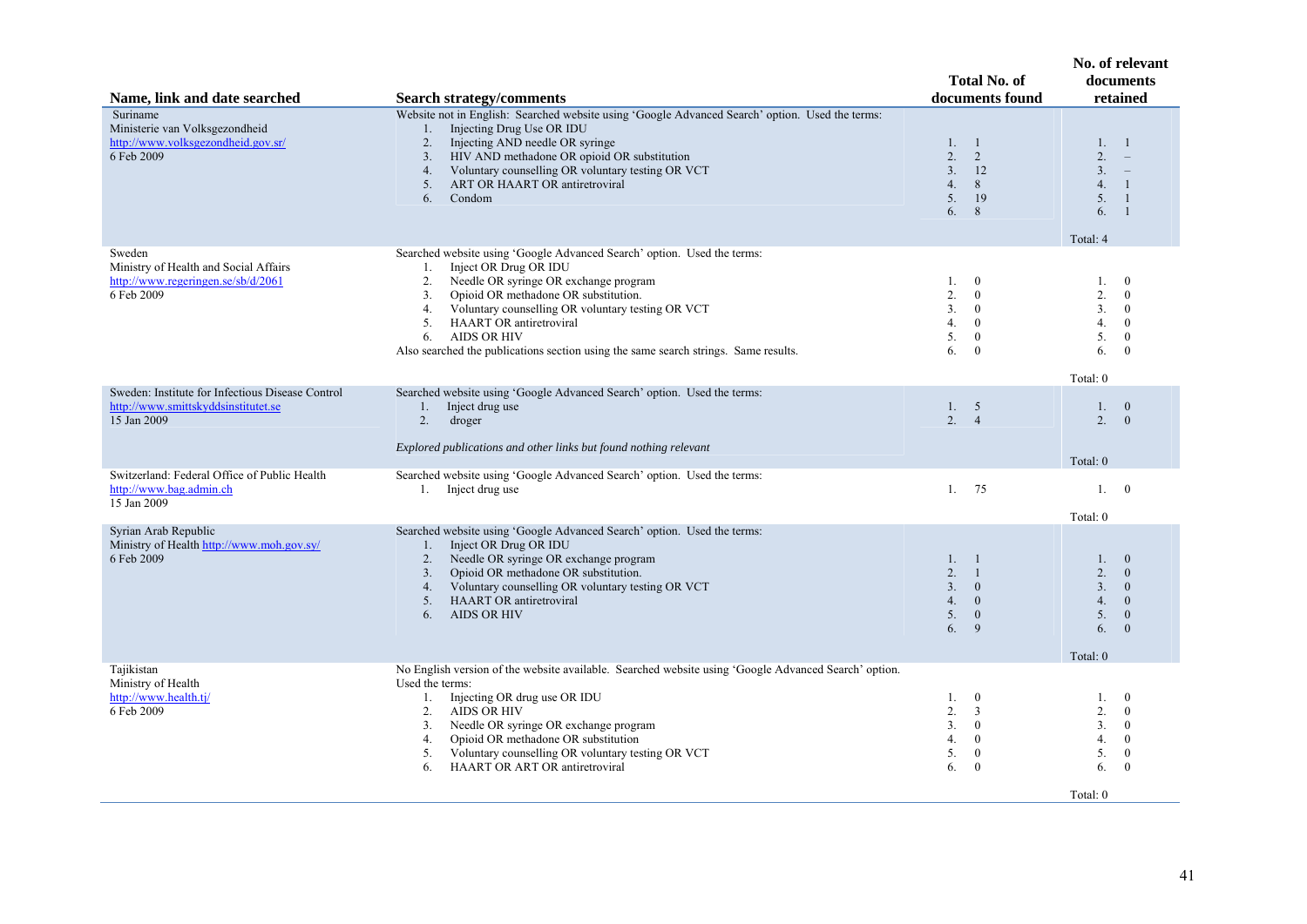|                                                                                                                                                                     |                                                                                                                                                                                                                                                                                                                                                                                                                                                                                                                                                                                                                                                                         | <b>Total No. of</b>                                                                                                         | No. of relevant<br>documents                                                                                                                                       |
|---------------------------------------------------------------------------------------------------------------------------------------------------------------------|-------------------------------------------------------------------------------------------------------------------------------------------------------------------------------------------------------------------------------------------------------------------------------------------------------------------------------------------------------------------------------------------------------------------------------------------------------------------------------------------------------------------------------------------------------------------------------------------------------------------------------------------------------------------------|-----------------------------------------------------------------------------------------------------------------------------|--------------------------------------------------------------------------------------------------------------------------------------------------------------------|
| Name, link and date searched                                                                                                                                        | <b>Search strategy/comments</b>                                                                                                                                                                                                                                                                                                                                                                                                                                                                                                                                                                                                                                         | documents found                                                                                                             | retained                                                                                                                                                           |
| Thailand<br>Ministry of Public Health http://www.moph.go.th/<br>9 Feb 2009                                                                                          | Searched website using 'Google Advanced Search' option. Used the terms:<br>Injecting OR drug use OR IDU<br>Needle exchange<br>2.<br>Opioid substitution therapy OR methadone<br>$\overline{3}$ .<br>voluntary counselling and testing<br>$\overline{4}$ .<br>voluntary counselling OR voluntary testing OR VCT<br>5.<br><b>HAART OR ART OR antiretroviral</b><br>6.<br>There were articles on needle exchange programs (search: needle exchange) from the Bangkok Post<br>newspaper. However, these would not load to allow viewing. Articles could not be located elsewhere<br>on the net, 3 <sup>rd</sup> February, 2009. This will be checked again at a later date. | 1. 3<br>$\overline{2}$ .<br>$\overline{4}$<br>3 <sub>1</sub><br>2<br>4.<br>$\overline{0}$<br>5.<br>$\mathbf{0}$<br>6.<br>20 | 1.<br>$\mathbf{1}$<br>$\overline{2}$ .<br>$\overline{0}$<br>3.<br>$\overline{0}$<br>4.<br>$\overline{0}$<br>5.<br>$\mathbf{0}$<br>6.<br>$\overline{3}$<br>Total: 4 |
| Thailand: Office of the Narcotics Control Board<br>(ONCB)<br>http://www.oncb.go.th/<br>16 Dec 2008                                                                  | Website in Thai.<br>1.<br>Also explored a further link to the "Narcotics Control Technology Centre"<br>http://nctc.oncb.go.th/new/varasan.php?language=2 Website mostly in Thai. Used the website search<br>option to search documents. Used the terms:<br>IDU<br>2.<br>Inject Drug Use<br>3.<br>Injecting Drug Use<br>4.                                                                                                                                                                                                                                                                                                                                               | <b>NA</b><br>1.<br>2.<br>$\overline{2}$<br>3 <sub>1</sub><br>$\mathbf{0}$<br>4.<br>$\theta$                                 | NA<br>1.<br>2.<br>$\overline{\phantom{m}}$<br>3.<br>4.<br>$\equiv$<br>Total: 0                                                                                     |
| The AIDS Education Global information System<br>(AEGiS)<br>http://www.aegis.com/<br>8 Jan 2009                                                                      | Used website search feature to search for the term:<br>1. Inject Drug Use<br>Also explored publications that were listed on the site, but found nothing relevant                                                                                                                                                                                                                                                                                                                                                                                                                                                                                                        | 1, 7                                                                                                                        | 1. 2<br>Total: 2                                                                                                                                                   |
| The Beckley Foundation - Drug Policy Programme<br>http://www.internationaldrugpolicy.net/<br>18/19 Nov 2008                                                         | Looked at Publications section of the website                                                                                                                                                                                                                                                                                                                                                                                                                                                                                                                                                                                                                           | All                                                                                                                         | 14<br>Total: 14                                                                                                                                                    |
| The Consortium for Social and Policy Research on<br>HIV, Hepatitis C and related diseases<br>http://nchsr.arts.unsw.edu.au/Clearinghouse/search.htm<br>16 Jan, 2009 | Error in this link                                                                                                                                                                                                                                                                                                                                                                                                                                                                                                                                                                                                                                                      |                                                                                                                             |                                                                                                                                                                    |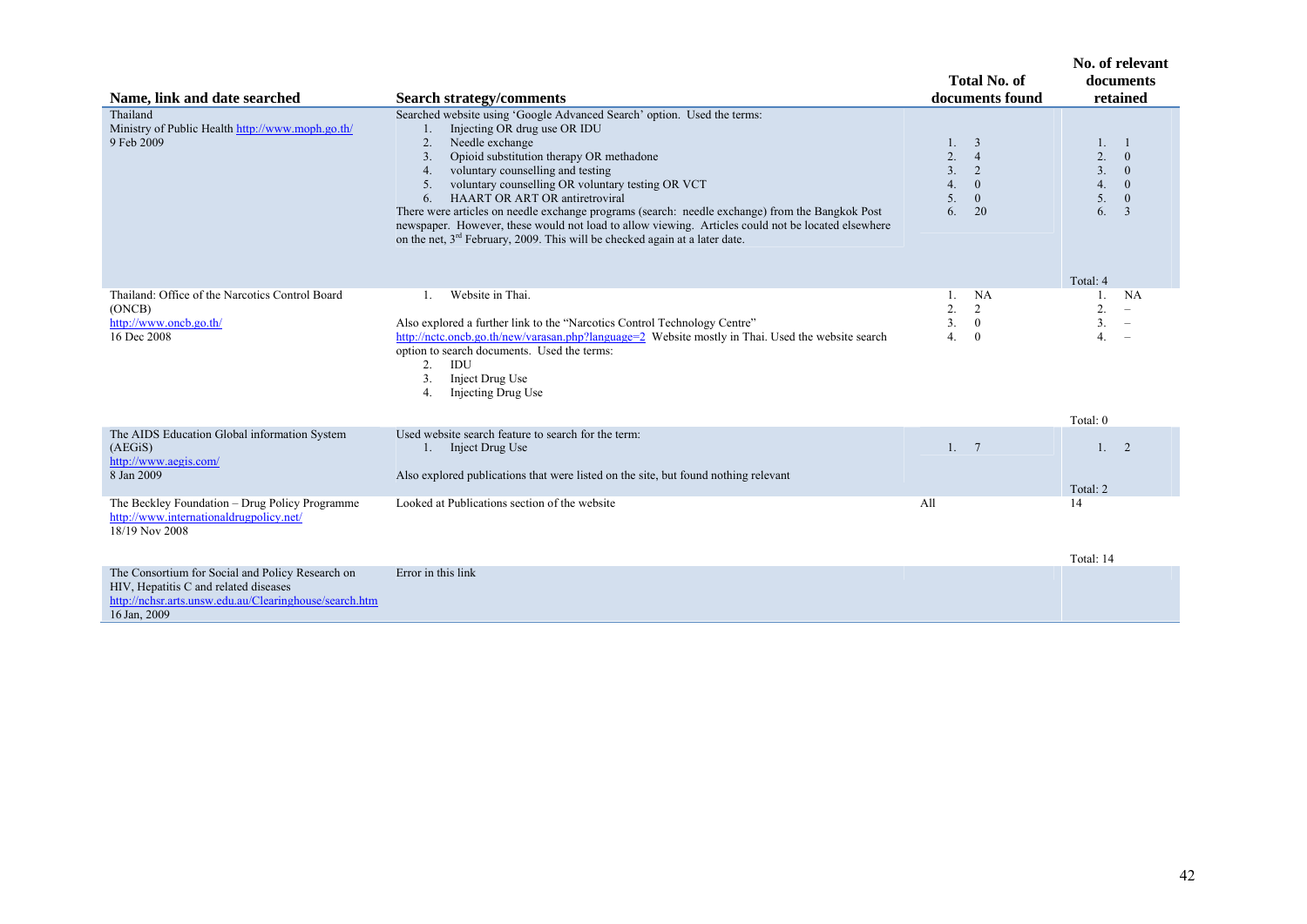| Name, link and date searched                                                                                                    | <b>Search strategy/comments</b>                                                                                                                                                                                                                                                                                                                                                                                                               | <b>Total No. of</b><br>documents found                                  | No. of relevant<br>documents<br>retained                                                                                                                                                |
|---------------------------------------------------------------------------------------------------------------------------------|-----------------------------------------------------------------------------------------------------------------------------------------------------------------------------------------------------------------------------------------------------------------------------------------------------------------------------------------------------------------------------------------------------------------------------------------------|-------------------------------------------------------------------------|-----------------------------------------------------------------------------------------------------------------------------------------------------------------------------------------|
| The Global Fund<br>(GFATM)<br>http://www.theglobalfund.org/en/<br>8/9 Dec 2008                                                  | Searched the website using 'Google Advanced Search'<br>Used the following terms:<br>Inject Drug Use and (OST OR Opioid Substitution Treatment)<br>1.<br>Inject Drug Use and (Methadone OR Buprenorphine OR Harm Reduction)<br>2.<br>Inject Drug Use and (NSP OR Needle Syringe Program OR Syringe Exchange Program OR<br>3 <sub>1</sub><br>SEP)<br>Inject Drug Use and (ART OR Anti Retroviral Therapy OR HAART)<br>4.                        | 5<br>1.<br>72<br>2.<br>3 <sub>1</sub><br>8<br>17<br>4.<br>5.<br>58      | 1. 1<br>2.<br>30<br>3 <sub>1</sub><br>$\equiv$<br>4.<br>-1<br>5 <sub>1</sub><br>5                                                                                                       |
|                                                                                                                                 | Inject Drug Use and (Condom Program OR VCT OR voluntary Counselling and Testing)<br>5.<br>Searched Grants Documents with the following search details:<br>All Regions<br>$\sim$<br>All countries<br>Components: HIV/AIDS, HIV/AIDS* and Integrated<br>Rounds: $7 & 8$<br>Documents: Original Proposal & Grant Performance Report                                                                                                              | All documents                                                           | Initially all HIV<br>grant applications<br>were added.<br>Subsequently it was<br>decided that only<br>post 2005<br>applications would<br>be added.<br>63 Original grant<br>applications |
|                                                                                                                                 |                                                                                                                                                                                                                                                                                                                                                                                                                                               |                                                                         | Total: 100                                                                                                                                                                              |
| The Harm Reduction Coalition (HRC)<br>www.harmreduction.org<br>15 Dec 2008                                                      | Searched the website using 'Google Advanced Search' option. Used the terms:<br>Inject Drug Use and (OST OR Opioid Substitution Treatment OR Methadone OR<br>1.<br>Buprenorphine OR Harm Reduction)<br>Inject Drug Use and (NSP OR Needle Syringe Program OR Syringe Exchange Program OR<br>2.<br>SEP)<br>Inject Drug Use and (ART OR Anti Retroviral Therapy OR HAART OR Condom Program<br>3.<br>OR VCT OR voluntary Counselling and Testing) | $7\phantom{.0}$<br>1.<br>83<br>2.<br>$\overline{3}$ .<br>$\overline{1}$ | 1. 1<br>2.<br>17<br>3 <sub>1</sub><br>$\overline{1}$<br>Total: 19                                                                                                                       |
| The International Treatment Preparedness Coalition<br>(ITPC)<br>http://www.aidstreatmentaccess.org<br>11 Dec 2008               | Searched the whole website<br>$\mathbf{1}$ .                                                                                                                                                                                                                                                                                                                                                                                                  |                                                                         | 2.<br>$\overline{2}$<br>Total: 2                                                                                                                                                        |
| The UK Harm Reduction Alliance (UKHRA)<br>www.ukhra.org<br>15 Dec 2008                                                          | Searched the website using 'Google Advanced Search' option. Used the term:<br>1. Inject Drug Use                                                                                                                                                                                                                                                                                                                                              | 27<br>1.                                                                | 1.3<br>Total: 3                                                                                                                                                                         |
| The World Wide Web Virtual Library: Public Health<br>Homepage<br>http://www.sphcm.med.unsw.edu.au/sphcmweb.nsf/pa<br>ge/wwwvlph | Provides links to websites with drug related information. Have checked that all relevant websites have<br>been searched.                                                                                                                                                                                                                                                                                                                      |                                                                         |                                                                                                                                                                                         |
| Thomas Land Health Publishers<br>http://thomasland.metapress.com/app/home/main.asp<br>9 Jan 2009                                | Searched website using website search feature. Used the term:<br>1. Inject drug use                                                                                                                                                                                                                                                                                                                                                           | 1. 145                                                                  | 1.0<br>Total: 0                                                                                                                                                                         |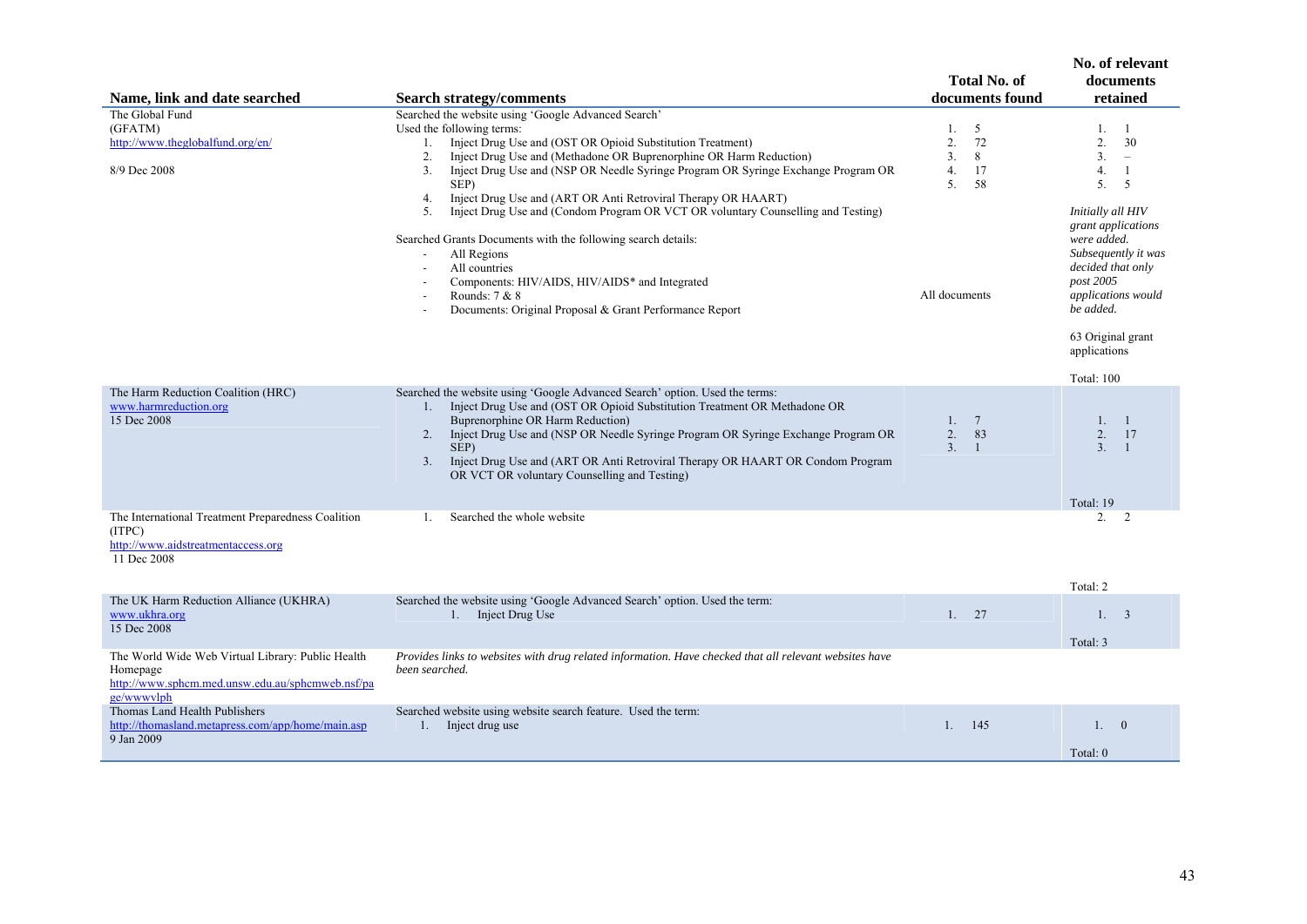| Name, link and date searched                                                                                | <b>Search strategy/comments</b>                                                                                                                                                                                                                                                                                                                                                                                                                                                     | <b>Total No. of</b><br>documents found                                                                                                                      | No. of relevant<br>documents<br>retained                                                                                                                                                            |
|-------------------------------------------------------------------------------------------------------------|-------------------------------------------------------------------------------------------------------------------------------------------------------------------------------------------------------------------------------------------------------------------------------------------------------------------------------------------------------------------------------------------------------------------------------------------------------------------------------------|-------------------------------------------------------------------------------------------------------------------------------------------------------------|-----------------------------------------------------------------------------------------------------------------------------------------------------------------------------------------------------|
| Timor-Leste<br>Ministério da Saúde<br>http://saude.radestech.com/index.php<br>9 Feb 2009                    | Searched website using 'Google Advanced Search' option. Used the terms:<br>1. Injecting OR drug use OR IDU<br>2.<br><b>AIDS OR HIV</b><br>Needle OR syringe OR exchange program<br>3.<br>Opioid OR methadone OR substitution<br>4.<br>Voluntary counselling OR voluntary testing OR VCT<br>5.<br>HAART OR ART OR antiretroviral<br>6.<br>English version of the site was not working $7th$ February, 2009. Will check the site later to perform a<br>manual search for information. | $\overline{0}$<br>1.<br>2.<br>$\overline{0}$<br>3 <sub>1</sub><br>$\mathbf{0}$<br>4.<br>$\overline{0}$<br>5.<br>$\mathbf{0}$<br>6.<br>$\overline{0}$        | $\mathbf{0}$<br>1.<br>2.<br>$\overline{0}$<br>3.<br>$\overline{0}$<br>4.<br>$\theta$<br>5.<br>$\mathbf{0}$<br>6.<br>$\overline{0}$<br>Total: 0                                                      |
| Trinidad and Tobago<br>National AIDS Coordinating Committee<br>http://www.nacctt.om/<br>9 Feb 2009          | Searched website using 'Google Advanced Search' option. Used the terms:<br>Injecting OR drug use OR IDU<br>1.<br><b>AIDS OR HIV</b><br>2.<br>Needle OR syringe OR exchange program<br>3 <sub>1</sub><br>Opioid OR methadone OR substitution<br>4.<br>Voluntary counselling OR voluntary testing OR VCT<br>5.<br><b>HAART OR ART OR antiretroviral</b><br>6.                                                                                                                         | $\bf{0}$<br>$1_{\cdot}$<br>2.<br>$\overline{0}$<br>3.<br>$\overline{0}$<br>4.<br>$\overline{0}$<br>5.<br>$\overline{2}$<br>2<br>6.                          | $\overline{0}$<br>1.<br>2.<br>$\theta$<br>3 <sub>1</sub><br>$\theta$<br>4.<br>$\theta$<br>5 <sub>1</sub><br>$\overline{1}$<br>6.<br>Total: 1                                                        |
| Tunisia<br>Ministère de la santé Publique<br>http://www.santetunisie.rns.tn/<br>9 Feb 2009                  | English version of the website is currently under construction, 5 <sup>th</sup> Feb, 2009. Check for information on<br>this site will be performed at a later date.                                                                                                                                                                                                                                                                                                                 |                                                                                                                                                             |                                                                                                                                                                                                     |
| Turkey: Ministry of Health http://www.saglik.gov.tr<br>15 Jan 2009                                          | Searched website using 'Google Advanced Search' option. Used the terms:<br>Inject drug use<br>$1_{\cdot}$<br>Harm reduction<br>2.                                                                                                                                                                                                                                                                                                                                                   | $1_{\cdot}$<br>2<br>2.<br>-6                                                                                                                                | $\overline{0}$<br>1.<br>2.<br>$\overline{1}$<br>Total: 1                                                                                                                                            |
| Uganda<br>Uganda AIDS Commission<br>http://www.aidsuganda.org/<br>9 Feb 2009                                | Searched website using 'Google Advanced Search' option. Used the terms:<br>Injecting OR drug use OR IDU<br>1.<br>Needle exchange<br>2.<br>Opioid OR methadone OR substitution<br>3.<br>Injecting drug use AND HIV AND voluntary counselling and testing<br>4.<br>5 <sub>1</sub><br>HAART OR ART OR antiretroviral                                                                                                                                                                   | 1. 8<br>2.<br>-1<br>3.<br>5<br>4.<br>13<br>5 <sub>1</sub><br>18                                                                                             | 1.<br>6<br>2.<br>-1<br>3.<br>$\overline{3}$<br>4.<br>$\overline{4}$<br>5 <sub>1</sub><br>$\overline{2}$                                                                                             |
| Ukraine<br>Ministry of Health Committee on HIV/AIDS<br>http://www.moz.gov.ua/en/main/comaids/<br>9 Feb 2009 | Searched website using 'Google Advanced Search' option. Used the terms:<br>Injecting OR drug use OR IDU<br>1.<br>Needle exchange<br>2.<br>Opioid OR methadone OR substitution<br>3 <sub>1</sub><br>voluntary counselling and testing<br>4.<br>voluntary counselling OR voluntary testing OR VCT<br>5.<br>6.<br><b>HAART OR ART OR antiretroviral</b><br>7 <sub>1</sub><br><b>HIV OR AIDS</b>                                                                                        | $\overline{0}$<br>1.<br>2.<br>$\mathbf{0}$<br>3 <sub>1</sub><br>$\overline{0}$<br>4.<br>$\mathbf{0}$<br>5.<br>$\mathbf{0}$<br>6.<br>$\mathbf{0}$<br>7.<br>5 | Total: 16<br>$\overline{0}$<br>1.<br>2.<br>$\theta$<br>3 <sub>1</sub><br>$\mathbf{0}$<br>4.<br>$\overline{0}$<br>5 <sub>1</sub><br>$\mathbf{0}$<br>6.<br>$\mathbf{0}$<br>7.<br>$\theta$<br>Total: 0 |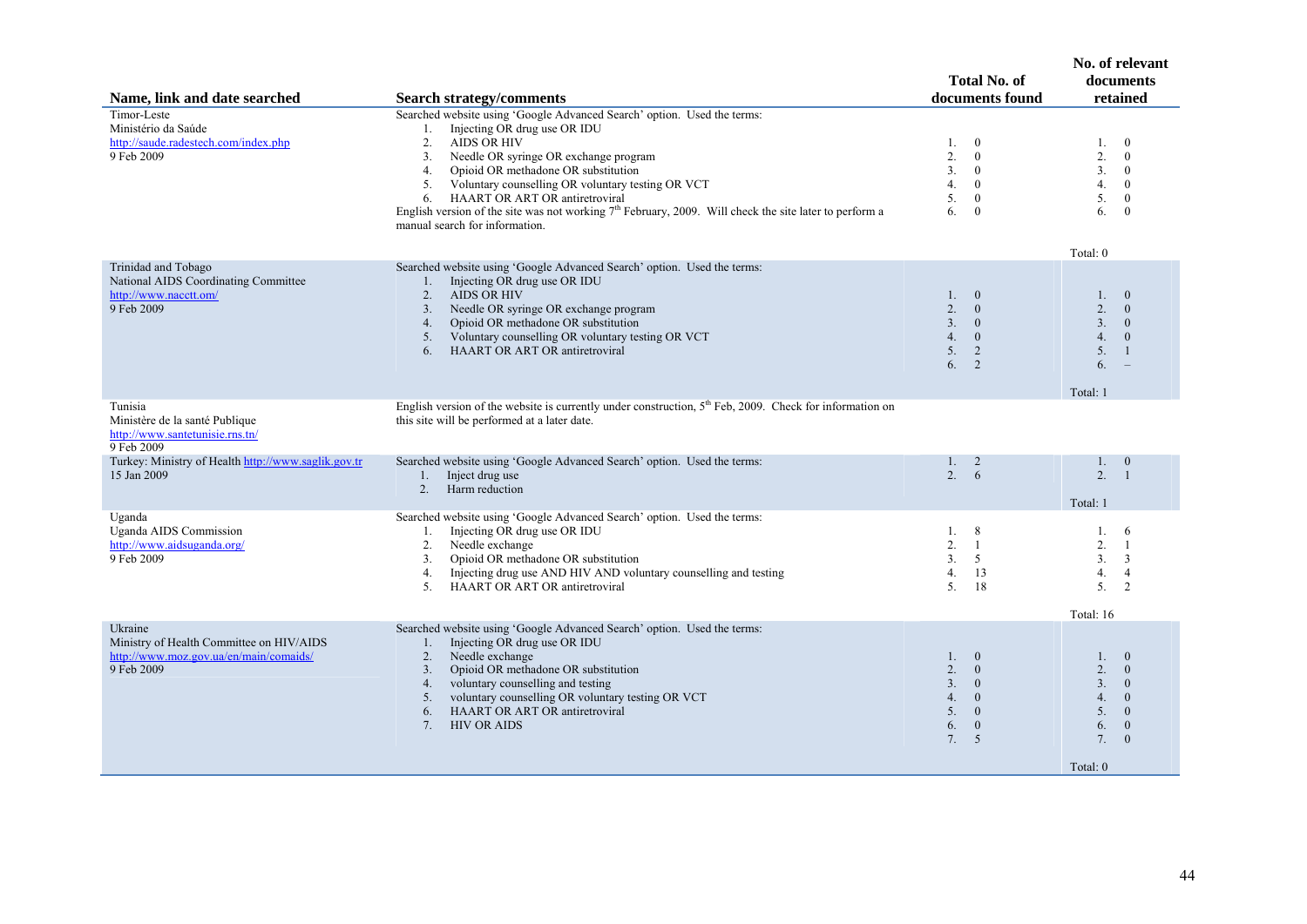|                                                                                                                                                        |                                                                                                                                                                                                                                                                                                                                                                                                                                                                                                                                                                                                                                                                                                                                     | <b>Total No. of</b>                                                                                                                                                                       | No. of relevant<br>documents                                                                                                                                                                                                                                     |
|--------------------------------------------------------------------------------------------------------------------------------------------------------|-------------------------------------------------------------------------------------------------------------------------------------------------------------------------------------------------------------------------------------------------------------------------------------------------------------------------------------------------------------------------------------------------------------------------------------------------------------------------------------------------------------------------------------------------------------------------------------------------------------------------------------------------------------------------------------------------------------------------------------|-------------------------------------------------------------------------------------------------------------------------------------------------------------------------------------------|------------------------------------------------------------------------------------------------------------------------------------------------------------------------------------------------------------------------------------------------------------------|
| Name, link and date searched                                                                                                                           | <b>Search strategy/comments</b>                                                                                                                                                                                                                                                                                                                                                                                                                                                                                                                                                                                                                                                                                                     | documents found                                                                                                                                                                           | retained                                                                                                                                                                                                                                                         |
| <b>UNAIDS</b><br>http://www.unaids.org/en/<br>1 Dec 2008                                                                                               | Searched the website using 'Google Advanced Search' option. Used the following terms:<br>Injecting Drug Use AND OST<br>1.<br>2.<br>Injecting Drug Use AND Opioid Substitution Treatment<br>Injecting Drug Use AND Methadone<br>3.<br>Injecting Drug Use AND Buprenorphine<br>4.<br>Injecting Drug Use AND Harm Reduction<br>5.<br>Injecting Drug Use AND NSP<br>6.<br>Injecting Drug Use AND Needle Syringe Program<br>7.<br>Injecting Drug Use AND Syringe Exchange Program<br>8.<br>Injecting Drug Use AND Anti Retroviral Therapy<br>9.<br>10. Injecting Drug Use AND HAART<br>11. Injecting Drug Use AND Condom Program<br>12. Injecting Drug Use AND VCT<br>13. Injecting Drug Use AND Voluntary Counselling and Testing       | -1<br>1.<br>2.<br>$\overline{4}$<br>3.<br>22<br>4.<br>$\mathbf{1}$<br>5.<br>64<br>6.<br>$\overline{2}$<br>7.<br>44<br>8.<br>29<br>9.<br>78<br>10.<br>10<br>11. 119<br>12.<br>26<br>13. 79 | 1.<br>$\overline{\phantom{a}}$<br>2.<br>2<br>3.<br>6<br>4.<br>$\overline{\phantom{a}}$<br>5.<br>$\overline{4}$<br>6.<br>$\overline{1}$<br>7.<br>2<br>8.<br>-1<br>9.<br>2<br>$10. -$<br>11.2<br>$12. -$<br>$13. -$<br>Total: 20                                   |
| <b>United Arab Emirates</b><br>Ministry of Health http://www.moh.gov.ae/<br>9 Feb 2009                                                                 | Searched website using 'Google Advanced Search' option. Used the terms:<br>Injecting OR drug use OR IDU<br>$1_{-}$<br>Needle exchange<br>2.<br>Opioid OR methadone OR substitution<br>3 <sub>1</sub><br>voluntary counselling and testing<br>4.<br>voluntary counselling OR voluntary testing OR VCT<br>5.<br>HAART OR ART OR antiretroviral<br>6.<br>7.<br><b>HIV OR AIDS</b>                                                                                                                                                                                                                                                                                                                                                      | $\overline{0}$<br>1.<br>2.<br>8<br>3 <sub>1</sub><br>$\overline{4}$<br>4.<br>$\mathbf{0}$<br>5 <sub>1</sub><br>$\mathbf{0}$<br>12<br>6.<br>7.<br>6                                        | 1.<br>$\overline{0}$<br>2.<br>$\overline{0}$<br>3 <sub>1</sub><br>$\overline{0}$<br>4.<br>$\mathbf{0}$<br>5 <sub>1</sub><br>$\overline{0}$<br>6.<br>-1<br>7.<br>$\theta$<br>Total: 1                                                                             |
| United Kingdom: Health Protection Agency & Health<br>Protection Scotland, Glasgow http://www.hpa.org.uk<br>& http://www.hps.scot.nhs.uk<br>15 Jan 2009 | Searched website using 'Google Advanced Search' option. Used the terms:<br>1. Inject drug use<br>Explored both sites for reports and publications, but found nothing relevant                                                                                                                                                                                                                                                                                                                                                                                                                                                                                                                                                       | 109<br>1.                                                                                                                                                                                 | 1.<br>$\overline{0}$                                                                                                                                                                                                                                             |
|                                                                                                                                                        |                                                                                                                                                                                                                                                                                                                                                                                                                                                                                                                                                                                                                                                                                                                                     |                                                                                                                                                                                           | Total: 0                                                                                                                                                                                                                                                         |
| United Nations Development Programme (UNDP)<br>http://www.undp.org/<br>1/2 Dec 2008                                                                    | Searched the website using 'Google Advanced Search' option. Used the following terms:<br>Injecting Drug Use AND OST<br>1.<br>Injecting Drug Use AND Opioid Substitution Treatment<br>2.<br>Injecting Drug Use AND Methadone<br>3.<br>Injecting Drug Use AND Buprenorphine<br>4.<br>Injecting Drug Use AND Harm Reduction<br>5.<br>Injecting Drug Use AND NSP<br>6.<br>Injecting Drug Use AND Needle Syringe Program<br>7.<br>Injecting Drug Use AND Syringe Exchange Program<br>8.<br>Injecting Drug Use AND Anti Retroviral Therapy<br>9.<br>Injecting Drug Use AND HAART<br>10.<br>Injecting Drug Use AND Condom Program<br>11.<br>12. Injecting Drug Use AND VCT<br>13. Injecting Drug Use AND Voluntary Counselling and Testing | 1.<br>$\overline{4}$<br>2.<br>$\overline{4}$<br>3.<br>9<br>4.<br>2<br>5.<br>62<br>$7\phantom{.0}$<br>6.<br>7.<br>40<br>8.<br>33<br>9.<br>44<br>10.6<br>11. 105<br>12.1<br>13. 88          | $1_{\cdot}$<br>-1<br>2.<br>$\mathbf{1}$<br>$\overline{3}$<br>3.<br>4.<br>$\equiv$<br>5.<br>6<br>6.<br>$\overline{\phantom{a}}$<br>7.<br>$\overline{3}$<br>8.<br>$\equiv$<br>$\overline{\mathbf{3}}$<br>9.<br>$10. -$<br>11. 1<br>$12. -$<br>$13. -$<br>Total: 18 |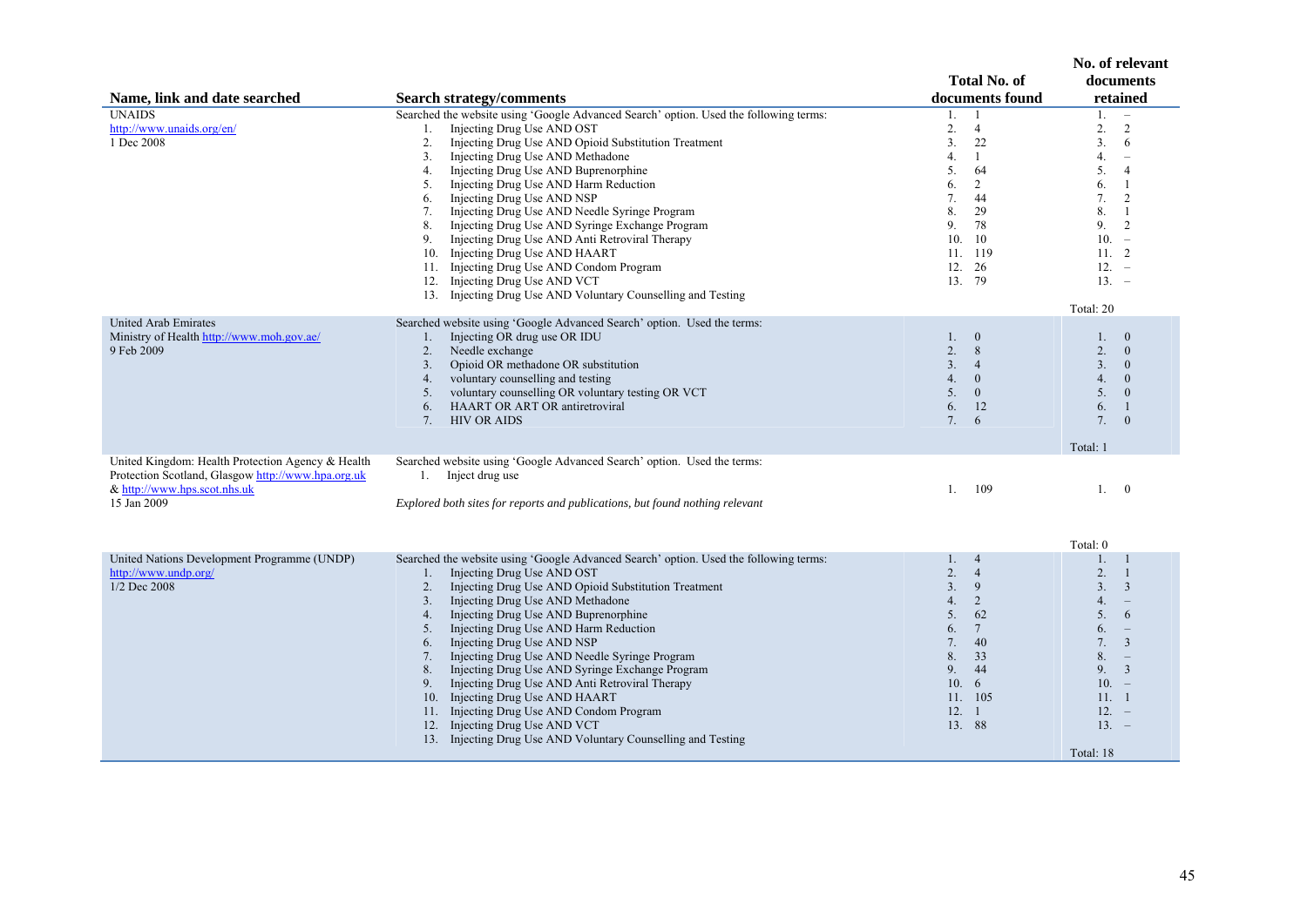|                                                                                                                                                                   |                                                                                                                                                                                                                                                                                                                                                                                                                                                                                                                                                                                                                                                                                                                                             | <b>Total No. of</b>                                                                                                                                                                                  | No. of relevant<br>documents                                                                                                                                                                                                                                         |
|-------------------------------------------------------------------------------------------------------------------------------------------------------------------|---------------------------------------------------------------------------------------------------------------------------------------------------------------------------------------------------------------------------------------------------------------------------------------------------------------------------------------------------------------------------------------------------------------------------------------------------------------------------------------------------------------------------------------------------------------------------------------------------------------------------------------------------------------------------------------------------------------------------------------------|------------------------------------------------------------------------------------------------------------------------------------------------------------------------------------------------------|----------------------------------------------------------------------------------------------------------------------------------------------------------------------------------------------------------------------------------------------------------------------|
| Name, link and date searched                                                                                                                                      | <b>Search strategy/comments</b>                                                                                                                                                                                                                                                                                                                                                                                                                                                                                                                                                                                                                                                                                                             | documents found                                                                                                                                                                                      | retained                                                                                                                                                                                                                                                             |
| United Nations Office on Drugs and Crime (UNODC)<br>http://www.unodc.org<br>4 Dec 2008<br>Second onwards<br>5 Dec 2008                                            | Searched the website using 'Google Advanced Search'.<br>Used the following terms:<br>Injecting Drug Use AND OST<br>1.<br>Inject Drug Use and (OST OR Opioid Substitution Treatment OR Methadone OR<br>2.<br>Buprenorphine OR Harm Reduction)<br>Inject Drug Use and (NSP OR Needle Syringe Program OR Syringe Exchange Program OR<br>3.<br>SEP)<br>4.<br>Inject Drug Use and (ART OR Anti Retroviral Therapy OR HAART OR Condom Program<br>OR VCT OR voluntary Counselling and Testing)                                                                                                                                                                                                                                                     | 21<br>1.<br>2.<br>93<br>3 <sub>1</sub><br>68<br>4.<br>24                                                                                                                                             | 13<br>1.<br>2.<br>18<br>3 <sub>1</sub><br>15<br>4.<br>$\equiv$                                                                                                                                                                                                       |
| International Network of Drug Dependence Treatment<br>& Rehabilitation Resource Centres<br><b>UNODC</b> Treatnet<br>http://www.unodc.org/treatment/<br>8 Dec 2008 | Checked the whole web site $\&$ the Virtual Library (UNODC Documents)                                                                                                                                                                                                                                                                                                                                                                                                                                                                                                                                                                                                                                                                       | NA                                                                                                                                                                                                   | No new documents.                                                                                                                                                                                                                                                    |
|                                                                                                                                                                   |                                                                                                                                                                                                                                                                                                                                                                                                                                                                                                                                                                                                                                                                                                                                             |                                                                                                                                                                                                      | Total: 46                                                                                                                                                                                                                                                            |
| United Nations Office on Drugs and Crime Regional<br>Office for Central Asia online databases<br>http://www.dbroca.uz/<br>9 Dec 2008                              | Whole web site checked. Both reports were checked.                                                                                                                                                                                                                                                                                                                                                                                                                                                                                                                                                                                                                                                                                          | Nothing relevant to<br>coverage found                                                                                                                                                                |                                                                                                                                                                                                                                                                      |
| United Nations Population Fund<br>http://www.unfpa.org/<br>2 Dec 2008                                                                                             | Searched the website using 'Google Advanced Search' option. Used the following terms:<br>Injecting Drug Use AND OST<br>$1_{-}$<br>Injecting Drug Use AND Opioid Substitution Treatment<br>2.<br>Injecting Drug Use AND Methadone<br>3.<br>Injecting Drug Use AND Buprenorphine<br>4.<br>Injecting Drug Use AND Harm Reduction<br>5.<br>Injecting Drug Use AND NSP<br>6.<br>Injecting Drug Use AND Needle Syringe Program<br>7.<br>Injecting Drug Use AND Syringe Exchange Program<br>8.<br>Injecting Drug Use AND Anti Retroviral Therapy<br>9.<br>Injecting Drug Use AND HAART<br>10.<br>Injecting Drug Use AND Condom Program<br>11.<br>Injecting Drug Use AND VCT<br>12.<br>13. Injecting Drug Use AND Voluntary Counselling and Testing | $\overline{3}$<br>1.<br>2.<br>2<br>3 <sub>1</sub><br>10<br>4.<br>$\mathbf{1}$<br>5.<br>78<br>$\mathfrak{Z}$<br>6.<br>7.<br>3<br>8.<br>18<br>9.<br>73<br>10.<br>13<br>11. 191<br>73<br>12.<br>13. 138 | 1, 1<br>2.<br>$\overline{\phantom{a}}$<br>3.<br>-1<br>4.<br>$\equiv$<br>5.<br>12<br>6.<br>$\hspace{1.0cm} - \hspace{1.0cm}$<br>7.<br>$\overline{\phantom{a}}$<br>8.<br>$\overline{\phantom{a}}$<br>9.<br>-1<br>$10. -$<br>$11. -$<br>$12. -$<br>$13. -$<br>Total: 15 |
| United Republic of Tanzania<br>Tanzania Commission for AIDS<br>http://www.tacaids.go.tz/<br>9 Feb 2009                                                            | Searched website using 'Google Advanced Search' option. Used the terms:<br>Injecting drug users OR IDU<br>1.<br>2.<br>Needle exchange<br>Opioid OR methadone OR substitution<br>3.<br>voluntary counselling and testing<br>4.<br>(all these words)Antiretroviral treatment<br>5.                                                                                                                                                                                                                                                                                                                                                                                                                                                            | $\bf{0}$<br>1.<br>2.<br>2<br>3 <sub>1</sub><br>$\mathbf{0}$<br>4.<br>$\overline{1}$<br>5.<br>9                                                                                                       | 1. 0<br>2.<br>$\overline{0}$<br>3.<br>$\mathbf{0}$<br>4.<br>$\mathbf{1}$<br>5.<br>$\overline{3}$<br>Total: 4                                                                                                                                                         |
| Uruguay<br>Ministerio de Salud Pública http://www.msp.gub.uy/<br>9 Feb 2009                                                                                       | Searched website using 'Google Advanced Search' option. Used the terms:<br>Injecting OR drug use OR IDU<br>1.<br>2.<br>Needle exchange<br>Opioid OR methadone OR substitution<br>3.<br>voluntary counselling and testing<br>4.<br>voluntary counselling OR voluntary testing OR VCT<br>5.<br>HAART OR ART OR antiretroviral<br>6.<br><b>HIV OR AIDS</b><br>7.                                                                                                                                                                                                                                                                                                                                                                               | $\overline{0}$<br>1.<br>2.<br>$\bf{0}$<br>3 <sub>1</sub><br>$\mathbf{0}$<br>$\mathbf{0}$<br>4.<br>5.<br>$\bf{0}$<br>$\boldsymbol{0}$<br>6.<br>7.<br>$\mathbf{0}$                                     | $\overline{0}$<br>1.<br>2.<br>$\bf{0}$<br>3 <sub>1</sub><br>$\theta$<br>$\theta$<br>4.<br>5.<br>$\mathbf{0}$<br>6.<br>$\mathbf{0}$<br>7.<br>$\theta$                                                                                                                 |

Total: 0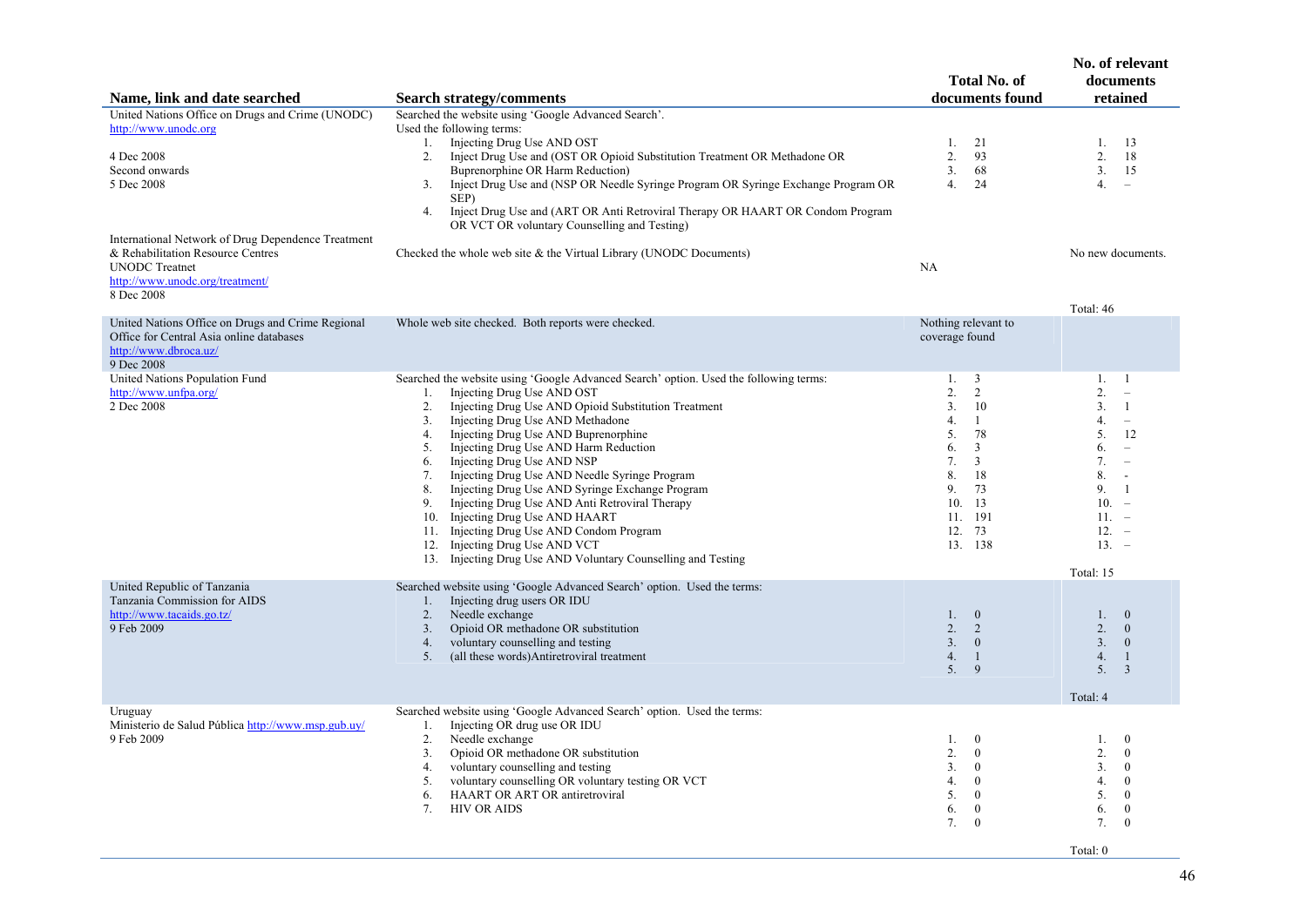|                                                                                                                                                                                                  |                                                                                                                                                                                                                                                                                                                                                                                                                     | <b>Total No. of</b><br>documents found                                                                                                         | No. of relevant<br>documents<br>retained                                                                                                                                           |
|--------------------------------------------------------------------------------------------------------------------------------------------------------------------------------------------------|---------------------------------------------------------------------------------------------------------------------------------------------------------------------------------------------------------------------------------------------------------------------------------------------------------------------------------------------------------------------------------------------------------------------|------------------------------------------------------------------------------------------------------------------------------------------------|------------------------------------------------------------------------------------------------------------------------------------------------------------------------------------|
| Name, link and date searched<br>Uzbekistan<br>Ministry of Public Health http://www.minzdr.uz/<br>9 Feb 2009                                                                                      | <b>Search strategy/comments</b><br>Searched website using 'Google Advanced Search' option. Used the terms:<br>Injecting OR drug use OR IDU<br>1.<br>Needle exchange<br>2.<br>Opioid OR methadone OR substitution<br>3.<br>voluntary counselling and testing<br>4.<br>voluntary counselling OR voluntary testing OR VCT<br>5.<br><b>HAART OR ART OR antiretroviral</b><br>6.<br><b>HIV OR AIDS</b><br>7 <sub>1</sub> | 1. 0<br>2.<br>$\overline{0}$<br>3.<br>$\mathbf{0}$<br>4.<br>$\mathbf{0}$<br>5.<br>$\overline{0}$<br>6.<br>$\mathbf{0}$<br>7.<br>$\overline{1}$ | $\overline{0}$<br>1.<br>2.<br>$\overline{0}$<br>3 <sub>1</sub><br>$\mathbf{0}$<br>4.<br>$\mathbf{0}$<br>5 <sub>1</sub><br>$\mathbf{0}$<br>$\mathbf{0}$<br>6.<br>7.<br>$\mathbf{0}$ |
| VI National conference on Drug Policies<br>http://www.intercambios.org.ar/english/marco.htm<br>9 Feb 2009                                                                                        | Searched website using 'Google Advanced Search' option. Used the terms:<br>Injecting OR drug use OR IDU<br>1.<br>Needle exchange<br>2.<br>Opioid substitution therapy OR methadone<br>3.<br>voluntary counselling and testing<br>4.<br>voluntary counselling OR voluntary testing OR VCT<br>5.<br>HAART OR ART OR antiretroviral<br>6.<br><b>AIDS OR HIV</b><br>7.                                                  | $\bf{0}$<br>1.<br>2.<br>$\bf{0}$<br>3.<br>$\bf{0}$<br>4.<br>$\mathbf{0}$<br>5.<br>$\mathbf{0}$<br>6.<br>$\mathbf{0}$<br>7.<br>$\mathbf{0}$     | Total: 0<br>$\mathbf{0}$<br>1.<br>2.<br>$\mathbf{0}$<br>3.<br>$\bf{0}$<br>4.<br>$\mathbf{0}$<br>5.<br>$\mathbf{0}$<br>6.<br>$\bf{0}$<br>7.<br>$\mathbf{0}$<br>Total: 0             |
| Viet Nam: Ministry of Health<br>http://www.moh.gov.vn/homebyt/en/portal/index.jsport<br>al/index.jsp<br>15 Jan 2009                                                                              | Searched website using 'Google Advanced Search' option. Used the terms:<br>1. Inject drug use<br>Further explored web site but found nothing relevant                                                                                                                                                                                                                                                               | 1. 1                                                                                                                                           | 1. 0<br>Total: 0                                                                                                                                                                   |
| Virtual AIDS Office of Hong Kong<br>http://www.info.gov.hk/aids/english/index.htm<br>22 Jan 2009                                                                                                 | Searched website using website search feature. Used the terms:<br>Inject drug use<br>1.<br>2.<br><b>Explored publications</b>                                                                                                                                                                                                                                                                                       | 20<br>1.<br>2.<br>NA                                                                                                                           | 1.<br>-1<br>2.<br>-1<br>Total: 2                                                                                                                                                   |
| Virtual Health Science Library: EMIAC<br>http://www.virtualhealthlibrary.org/php/index.php?lang<br>$=$ en<br>11 Dec 2008<br>SciELO<br>http://www.scielo.org/php/index.php?lang=en<br>11 Dec 2008 | Searched the library using the VHL Search (All white literature)<br>1.<br>Checked the international agencies - Both have been included separately<br>2.<br>This is also a white literature search library                                                                                                                                                                                                           | NA                                                                                                                                             | NA                                                                                                                                                                                 |
| Web of Science<br>http://scientific.thomson.com/products/wos/                                                                                                                                    | Searchable database of science journals                                                                                                                                                                                                                                                                                                                                                                             |                                                                                                                                                |                                                                                                                                                                                    |
| WHO Drug Injecting Study Phase II: Study<br>Questionnaire, 2001<br>WHO Drug Injecting Study Questionnaire [doc 231kb]                                                                            | NA                                                                                                                                                                                                                                                                                                                                                                                                                  |                                                                                                                                                |                                                                                                                                                                                    |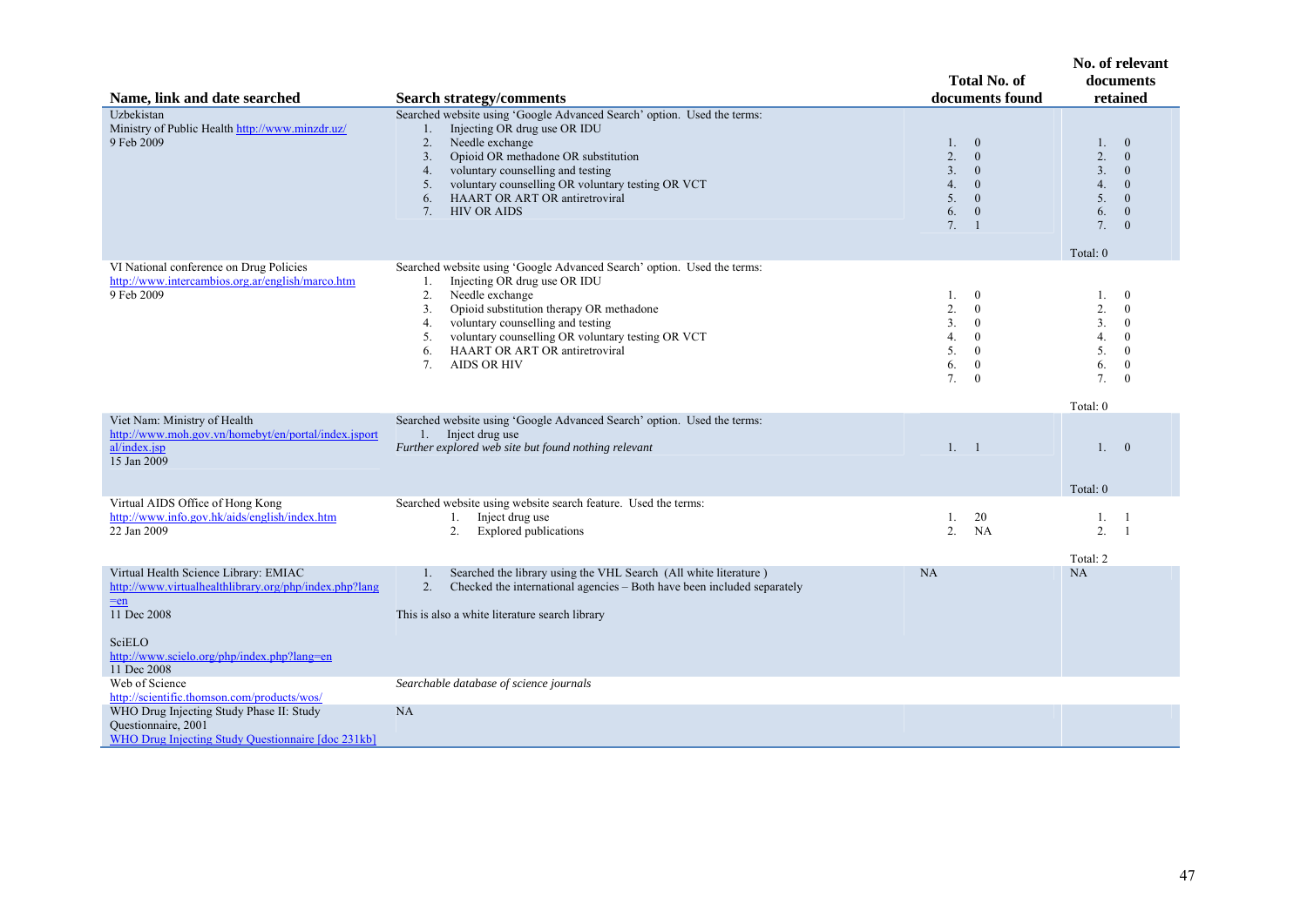| Name, link and date searched                                                                | <b>Search strategy/comments</b>                                                                                                                                                                                                                                                                                                                                                                                                                                                                          | <b>Total No. of</b><br>documents found                                                                                                                                                                                                                                | No. of relevant<br>documents<br>retained                                                                                                                                                                                                                                                                                                                         |
|---------------------------------------------------------------------------------------------|----------------------------------------------------------------------------------------------------------------------------------------------------------------------------------------------------------------------------------------------------------------------------------------------------------------------------------------------------------------------------------------------------------------------------------------------------------------------------------------------------------|-----------------------------------------------------------------------------------------------------------------------------------------------------------------------------------------------------------------------------------------------------------------------|------------------------------------------------------------------------------------------------------------------------------------------------------------------------------------------------------------------------------------------------------------------------------------------------------------------------------------------------------------------|
| WHO Regional Office for Africa<br>http://www.afro.who.int/<br>24 Nov 2008                   | Used Search Option on Web site (Terms searched for "All words")<br>IDU<br>1.<br>2.<br>Injecting Drug Use<br>3.<br><b>OST</b><br>Opioid Substitution Treatment<br>4.<br>Methadone<br>5.<br>Buprenorphine<br>6.<br>Harm Reduction<br>7.<br>8.<br><b>NSP</b><br>Needle Syringe Program<br>9.<br>Needle Syringe<br>10.<br>Syringe Exchange<br>11.<br>12. SEP<br><b>ART</b> Anti Retroviral Therapy<br>13.<br><b>HAART</b><br>14.<br>15. Condom Program/s<br>16. VCT<br>17. Voluntary Counselling and Testing | $\bf{0}$<br>1.<br>2.<br>$\mathbf{0}$<br>3.<br>$\bf{0}$<br>$\mathbf{0}$<br>4.<br>5.<br>$\mathbf{0}$<br>6.<br>$\bf{0}$<br>7.<br>$\bf{0}$<br>8.<br>$\mathbf{0}$<br>9.<br>$\mathbf{0}$<br>10.<br>$\overline{0}$<br>11.0<br>12.0<br>13.0<br>14.0<br>15. 0<br>16. 0<br>17.0 | $\mathbf{0}$<br>1.<br>2.<br>$\bf{0}$<br>3.<br>$\boldsymbol{0}$<br>$\Omega$<br>4.<br>5.<br>$\mathbf{0}$<br>6.<br>$\mathbf{0}$<br>7.<br>$\overline{0}$<br>8.<br>$\mathbf{0}$<br>$\mathbf{0}$<br>9.<br>10.<br>$\mathbf{0}$<br>11.<br>$\overline{0}$<br>12.<br>$\overline{0}$<br>13.0<br>14.<br>$\overline{0}$<br>15. 0<br>16.<br>$\overline{0}$<br>17.0<br>Total: 0 |
| Who Regional Office for Eastern Mediterranean<br>http://www.emro.who.int/<br>26/28 Nov 2008 | Used "Google Advanced Search" to search the website<br>Used the following combination:<br>1. Inject Drug Use AND (OST OR Opioid Substitution Treatment OR Methadone OR<br>Buprenorphine OR Harm Reduction)<br>Inject Drug Use AND (NSP OR Needle Syringe Program OR Syringe Exchange Program OR<br>2.<br>SEP)<br>Inject Drug Use AND (ART OR Anti Retroviral Therapy OR HAART OR Condom Program<br>3.<br>OR VCT OR Voluntary Counselling and Testing)                                                    | 18<br>1.<br>2.<br>28<br>3.<br>25                                                                                                                                                                                                                                      | 1.<br>8<br>2.<br>8<br>3.1<br>Total: 17                                                                                                                                                                                                                                                                                                                           |
| WHO Regional Office for Europe<br>http://www.euro.who.int/<br>26 Nov 2008                   | Used "Google Advanced Search" to search the website<br>Used the following combination:<br>1. Inject Drug Use AND (OST OR Opioid Substitution Treatment OR Methadone OR<br>Buprenorphine OR Harm Reduction)<br>Inject Drug Use AND (NSP OR Needle Syringe Program OR Syringe Exchange Program OR<br>2.<br>SEP)<br>Inject Drug Use AND (ART OR Anti Retroviral Therapy OR HAART OR Condom Program<br>3.<br>OR VCT OR Voluntary Counselling and Testing)                                                    | 1.<br>65<br>2.<br>26<br>3.<br>34                                                                                                                                                                                                                                      | $13 + 8$<br>$\mathbf{1}$ .<br>2.<br>3.<br>-4<br>Total: 25                                                                                                                                                                                                                                                                                                        |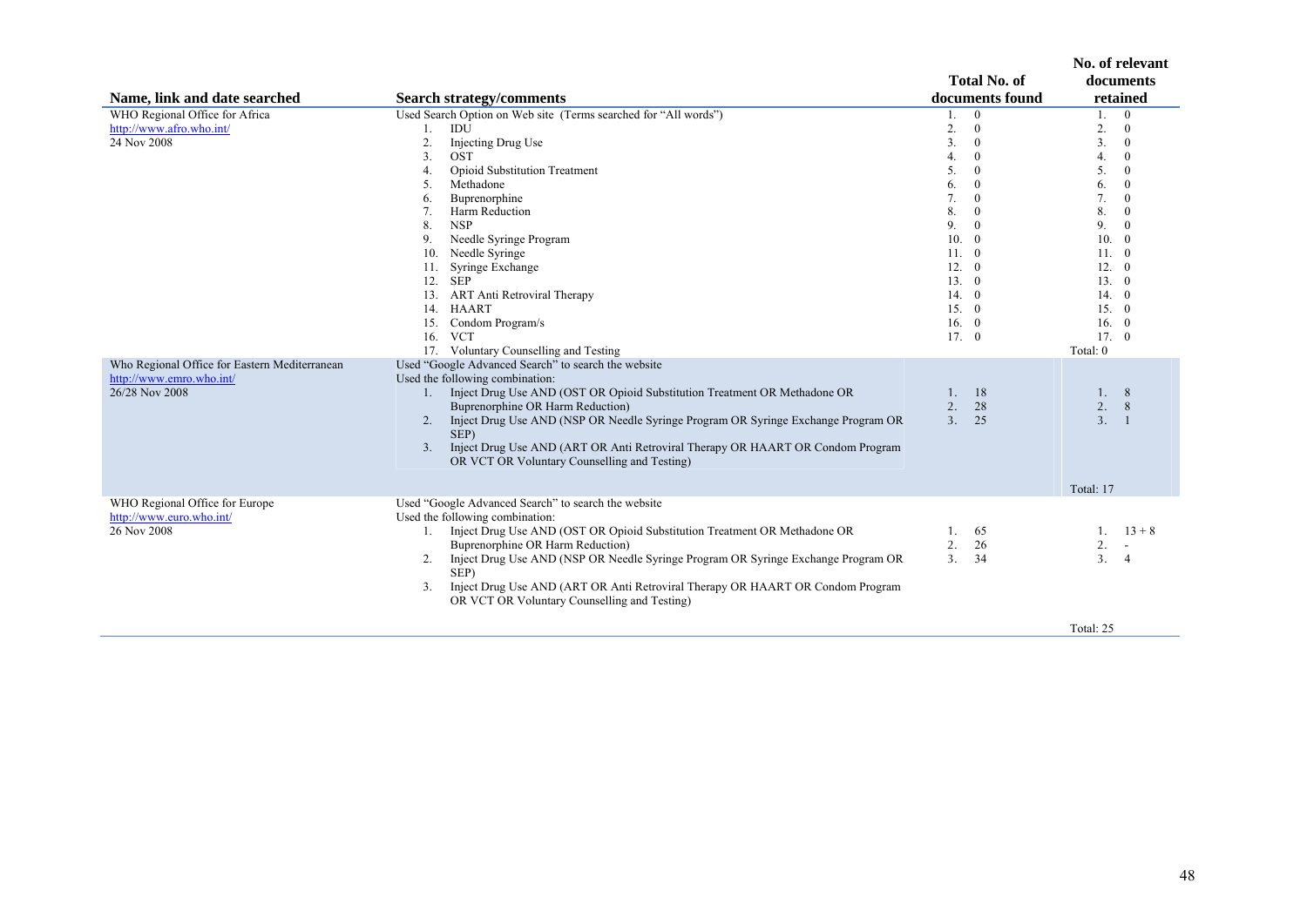| Name, link and date searched                                                       | <b>Search strategy/comments</b>                                                                        | <b>Total No. of</b><br>documents found | No. of relevant<br>documents<br>retained               |
|------------------------------------------------------------------------------------|--------------------------------------------------------------------------------------------------------|----------------------------------------|--------------------------------------------------------|
|                                                                                    |                                                                                                        |                                        |                                                        |
| WHO Regional Office for South-East Asia                                            | Used advanced search option on web site<br>- "Find results with All of the words"                      |                                        |                                                        |
| http://www.searo.who.int/                                                          |                                                                                                        | 1.4                                    | $1. -$                                                 |
| 25 Nov 2008                                                                        | Injecting Drug Use AND OST<br>1.                                                                       | 2.<br>5                                | 2.<br>$\hspace{0.1mm}-\hspace{0.1mm}$                  |
|                                                                                    | Injecting Drug Use AND Opioid Substitution Treatment<br>2.                                             | 3.<br>$\overline{3}$                   | 3.<br>$\sim$                                           |
|                                                                                    | Injecting Drug Use AND Methadone<br>3.                                                                 | 4.<br>2                                | 4.<br>$\equiv$                                         |
|                                                                                    | Injecting Drug Use AND Buprenorphine<br>4.                                                             | 5.<br>18                               | 5.                                                     |
|                                                                                    | Injecting Drug Use AND Harm Reduction<br>5.                                                            | 6.<br>$\overline{3}$                   | 6.                                                     |
|                                                                                    | Injecting Drug Use AND NSP<br>6.                                                                       | $\overline{2}$<br>7.<br>8.<br>2        | 7.<br>8.                                               |
|                                                                                    | Injecting Drug Use AND Needle Syringe Program<br>7.                                                    | $\overline{3}$                         |                                                        |
|                                                                                    | Injecting Drug Use AND Syringe Exchange Program<br>8.                                                  | 9.<br>10.13                            | 9.<br>$10. -$                                          |
|                                                                                    | Injecting Drug Use AND SEP<br>9.                                                                       |                                        |                                                        |
|                                                                                    | 10. Injecting Drug Use AND ART                                                                         | $11. \quad 3$                          | $11. -$                                                |
|                                                                                    | 11. Inject Drug Use AND Anti Retroviral Therapy                                                        | $12. \t2$                              | $12 = -$                                               |
|                                                                                    | Inject Drug Use AND HAART<br>12.                                                                       | 13.2                                   | $13. -$                                                |
|                                                                                    | 13. Inject Drug Use AND Condom Program                                                                 | 14. 2                                  | $14. -$                                                |
|                                                                                    | 14. Inject Drug Use AND VCT                                                                            | 15.4                                   | $15. -$                                                |
|                                                                                    | 15. Inject Drug Use AND Voluntary Counselling and Testing                                              |                                        |                                                        |
|                                                                                    | Also searched all publication on HIV/AIDS                                                              |                                        | Total: 0                                               |
| WHO Regional Office for the Americas                                               | Used search option on web site<br>1.                                                                   | 1.<br>$\overline{4}$<br>2.<br>5        | 1.<br>$\overline{\phantom{a}}$<br>2.<br>$\overline{1}$ |
| Pan American Health Organization<br>http://devserver.paho.org/hq/index.php?lang=en | Injecting Drug Use AND OST<br>2.                                                                       | 3.<br>23                               | 3 <sub>1</sub><br>6                                    |
| 24/25 Nov 2008                                                                     | Injecting Drug Use AND Opioid Substitution Treatment<br>3.<br>Injecting Drug Use AND Methadone         | 5<br>4.                                | 4.<br>$\overline{1}$                                   |
|                                                                                    |                                                                                                        | 5.<br>41                               | 5.<br>6                                                |
|                                                                                    | Injecting Drug Use AND Buprenorphine<br>4.<br>5.<br>Injecting Drug Use AND Harm Reduction              | 6.<br>$\mathfrak{Z}$                   | 6.                                                     |
|                                                                                    | Injecting Drug Use AND NSP                                                                             | 7.<br>17                               | $\overline{\phantom{a}}$<br>7.<br>2                    |
|                                                                                    | 6.                                                                                                     | 8.<br>29                               | 8.<br>2                                                |
|                                                                                    | Injecting Drug Use AND Needle Syringe Program<br>7.<br>Injecting Drug Use AND Syringe Exchange Program | 9.<br>35                               | 9.<br>$\overline{\phantom{a}}$                         |
|                                                                                    | 8.<br>Injecting Drug Use AND SEP<br>9.                                                                 | 37<br>10.                              | 10.<br>$\overline{1}$                                  |
|                                                                                    | Injecting Drug Use AND ART<br>10.                                                                      | 11.<br>60                              | $11. -$                                                |
|                                                                                    | 11. Injecting Drug Use AND Anti Retroviral Therapy                                                     | 12. 19                                 | $12. -$                                                |
|                                                                                    | Injecting Drug Use AND HAART<br>12.                                                                    | 13. 59                                 | $13. -$                                                |
|                                                                                    | 13. Injecting Drug Use AND Condom Program                                                              | 14.<br>29                              | $14. -$                                                |
|                                                                                    | 14. Injecting Drug Use AND VCT                                                                         | 15. 46                                 | $15. -$                                                |
|                                                                                    | 15. Injecting Drug Use AND Voluntary Counselling and Testing                                           |                                        | Total: 19                                              |
| WHO Regional Office for the Western Pacific                                        | Used "Google Advanced Search" to search the website                                                    |                                        |                                                        |
| http://www.wpro.who.int/                                                           | Used the following combination:                                                                        |                                        |                                                        |
| 28 Nov 2008                                                                        | Inject Drug Use AND (OST OR Opioid Substitution Treatment OR Methadone OR<br>1.                        | 24<br>1.                               | 1.5                                                    |
|                                                                                    | Buprenorphine OR Harm Reduction)                                                                       | 2.32                                   | 2.1                                                    |
|                                                                                    | Inject Drug Use AND (NSP OR Needle Syringe Program OR Syringe Exchange Program OR<br>2.                | 3.<br>12                               | 3.<br>$\overline{1}$                                   |
|                                                                                    | SEP)                                                                                                   | 4.<br>28                               | 4.<br>$\overline{1}$                                   |
|                                                                                    | Inject Drug Use AND (ART OR Anti Retroviral Therapy OR HAART OR Condom Program<br>3.                   |                                        |                                                        |
|                                                                                    | OR VCT OR Voluntary Counselling and Testing)                                                           |                                        |                                                        |
|                                                                                    | 4. Also Searched the following: Harm Reduction among Injecting Drug Users                              |                                        |                                                        |
|                                                                                    | http://www.wpro.who.int/health_topics/harm_reduction/publications.htm                                  |                                        |                                                        |
|                                                                                    |                                                                                                        |                                        |                                                        |
|                                                                                    |                                                                                                        |                                        |                                                        |
|                                                                                    |                                                                                                        |                                        |                                                        |
|                                                                                    |                                                                                                        |                                        | Total: 8                                               |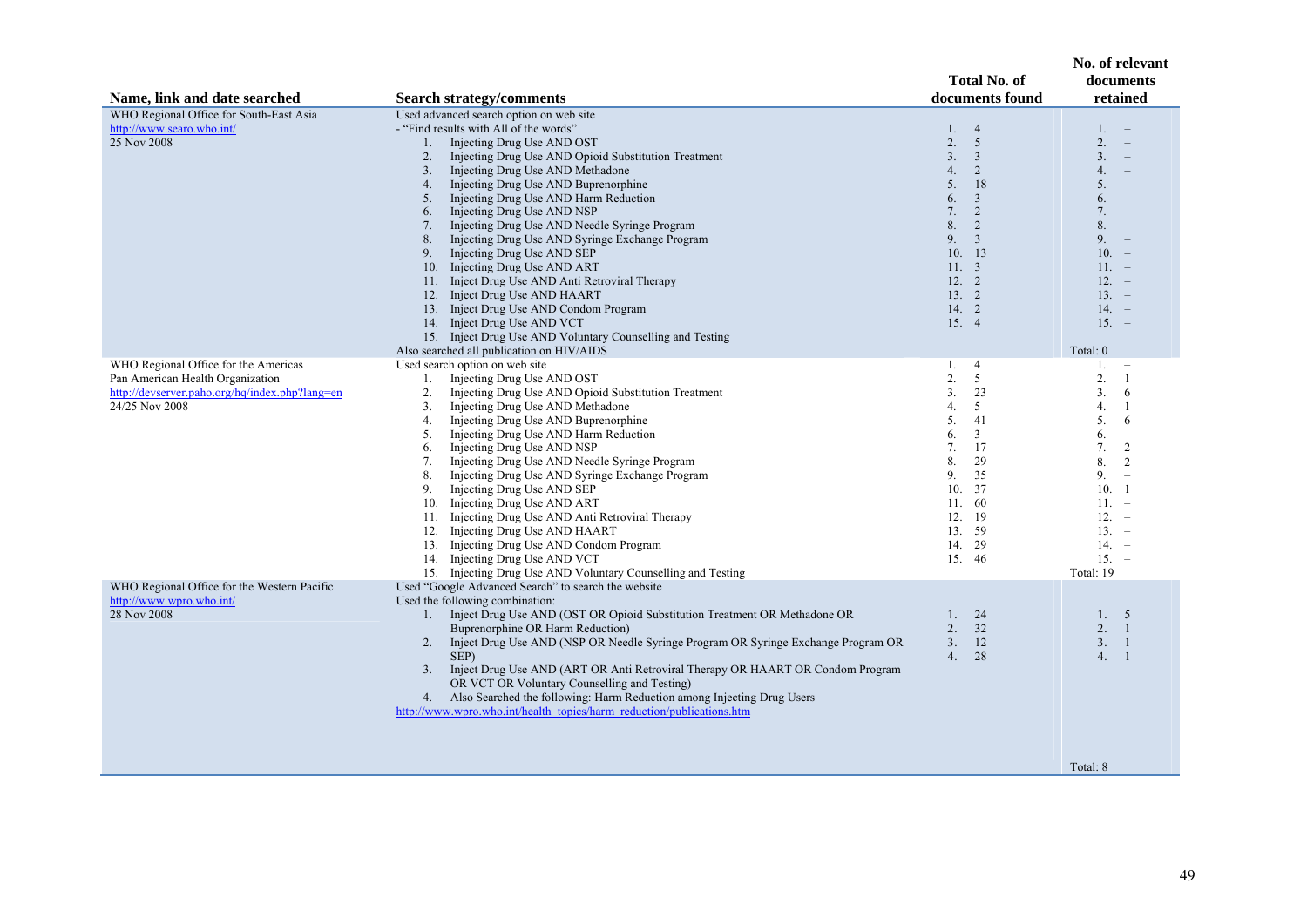|                                                                                                                                  |                                                                                                                                                                                                                                                                                                                                                                                                                                                                                                                                                                                                                                                                                                                                                                                                                                                           | <b>Total No. of</b>                                                                                                                                                                                                                                                            | No. of relevant<br>documents                                                                                                                                                                                                                                                                                                                                                  |
|----------------------------------------------------------------------------------------------------------------------------------|-----------------------------------------------------------------------------------------------------------------------------------------------------------------------------------------------------------------------------------------------------------------------------------------------------------------------------------------------------------------------------------------------------------------------------------------------------------------------------------------------------------------------------------------------------------------------------------------------------------------------------------------------------------------------------------------------------------------------------------------------------------------------------------------------------------------------------------------------------------|--------------------------------------------------------------------------------------------------------------------------------------------------------------------------------------------------------------------------------------------------------------------------------|-------------------------------------------------------------------------------------------------------------------------------------------------------------------------------------------------------------------------------------------------------------------------------------------------------------------------------------------------------------------------------|
| Name, link and date searched                                                                                                     | <b>Search strategy/comments</b>                                                                                                                                                                                                                                                                                                                                                                                                                                                                                                                                                                                                                                                                                                                                                                                                                           | documents found                                                                                                                                                                                                                                                                | retained                                                                                                                                                                                                                                                                                                                                                                      |
| World Bank<br>http://www.worldbank.org/<br>20/21 Nov 2008                                                                        | Used search option on the website. Searched by following Boolean terms:<br>Injecting Drug Use AND OST<br>1.<br>Injecting Drug Use AND Opioid Substitution Treatment<br>2.<br>Injecting Drug Use AND Methadone<br>3 <sub>1</sub><br>Injecting Drug Use AND Buprenorphine<br>4.<br>Buprenorphine<br>5.<br>Injecting Drug Use AND Harm Reduction<br>6.<br>Injecting Drug Use AND NSP<br>7.<br>Injecting Drug Use AND Needle Syringe Program<br>8.<br>Injecting Drug Use AND Needle<br>9.<br>10. Injecting Drug Use AND Syringe Exchange Program<br>11. Injecting Drug Use AND SEP<br>12. Injecting Drug Use AND ART<br>13. Injecting Drug Use AND Anti Retroviral Therapy<br>14. Injecting Drug Use AND HAART<br>15. Injecting Drug Use AND Condom Program<br>16. Injecting Drug Use AND VCT<br>17. Injecting Drug Use AND Voluntary Counselling and Testing | $\mathbf{0}$<br>$1_{-}$<br>2.<br>$\overline{0}$<br>3.<br>13<br>4.<br>$\overline{0}$<br>5.<br>$\overline{0}$<br>6.<br>44<br>7.<br>$\mathbf{0}$<br>8.<br>$\overline{0}$<br>9.<br>68<br>10.<br>$\overline{4}$<br>11.2<br>$12. \quad 3$<br>13.2<br>14.1<br>15. 0<br>16.1<br>17. 30 | $1. - -$<br>2.<br>$\overline{\phantom{a}}$<br>3.<br>10<br>4.<br>$\blacksquare$<br>5.<br>$\overline{\phantom{a}}$<br>6.<br>6<br>7.<br>$\overline{\phantom{a}}$<br>8.<br>$\overline{\phantom{a}}$<br>9.<br>$\ddot{\phantom{a}}$<br>$10. -$<br>$11. - -$<br>$12. -$<br>$13. -$<br>$14. -$<br>$15. -$<br>$16. -$<br>$17. -$<br>Total: 16                                          |
| <b>World Bank AIDS Economics</b><br>http://www.worldbank.org/aidsecon/<br>9 Jan 2009                                             | Search links do not work. Searched website using 'Google Advanced Search'. Used the term:<br>Inject drug use<br>1.                                                                                                                                                                                                                                                                                                                                                                                                                                                                                                                                                                                                                                                                                                                                        | 1.5                                                                                                                                                                                                                                                                            | 1. 1<br>Total: 1                                                                                                                                                                                                                                                                                                                                                              |
| World Health Organisation (WHO)<br>http://dosei.who.int/uhtbin/cgisirsi/Mon+Apr+28+04:0<br>8:45+MEST+2008/0/49<br>21/24 Nov 2008 | Used the search option on the website. Searched by following Boolean terms:<br>Injecting Drug Use AND OST<br>1.<br>Injecting Drug Use AND Opioid Substitution Treatment<br>2.<br>3 <sub>1</sub><br>Injecting Drug Use AND Methadone<br>Injecting Drug Use AND Buprenorphine<br>4.<br>Injecting Drug Use AND Harm Reduction<br>5.<br>Injecting Drug Use AND ART<br>6.<br>Injecting Drug Use AND Anti Retroviral Therapy<br>7.<br>Injecting Drug Use AND HAART<br>8.<br>9.<br>Injecting Drug Use AND Condom Program<br>10. Injecting Drug Use AND VCT<br>11. Injecting Drug Use AND Voluntary Counselling and Testing<br>12. Injecting Drug Use<br>13. IDU<br>14. Injecting Drug Use AND NSP<br>15. Injecting Drug Use AND Needle Syringe Program<br>16. Injecting Drug Use AND Syringe Exchange Program<br>17. Injecting Drug Use AND SEP                  | 1.<br>$\bf{0}$<br>2.<br>$\mathbf{0}$<br>3.<br>$\mathbf{0}$<br>4.<br>$\mathbf{0}$<br>5.<br>2<br>6.<br>$\mathbf{0}$<br>7.<br>$\mathbf{0}$<br>8.<br>$\overline{0}$<br>9.<br>$\overline{0}$<br>10. 0<br>11.0<br>12. 12<br>13.1<br>14.0<br>15. 0<br>16. 0<br>17. 0                  | 1.<br>$\overline{\phantom{a}}$<br>2.<br>$\overline{\phantom{a}}$<br>3 <sub>1</sub><br>$\overline{\phantom{a}}$<br>4.<br>$\overline{\phantom{a}}$<br>5.<br>$\overline{2}$<br>6.<br>$\sim$<br>7.<br>$\overline{\phantom{a}}$<br>8.<br>$\overline{\phantom{a}}$<br>9.<br>$\sim$<br>$10. -$<br>$11. -$<br>12.5<br>$13. -$<br>$14. -$<br>$15. -$<br>$16. -$<br>$17. -$<br>Total: 7 |
| www.aidsdatahub.org<br>16 Jan 2009                                                                                               | Searched website using 'Google Advanced Search' option. Used the terms:<br>1. Inject drug use<br>Explored site for publications and resources                                                                                                                                                                                                                                                                                                                                                                                                                                                                                                                                                                                                                                                                                                             | 103<br>1.                                                                                                                                                                                                                                                                      | 1.0<br>Total: 0                                                                                                                                                                                                                                                                                                                                                               |
| www.hivaidsclearinghouse.eu<br>22 Jan 2009                                                                                       | Searched website using website search feature. Used the terms:<br>Inject<br>1.<br>2.<br>Drug<br><b>Explored publications</b><br>3 <sub>1</sub>                                                                                                                                                                                                                                                                                                                                                                                                                                                                                                                                                                                                                                                                                                            | 23<br>1.<br>2.<br>47<br>3 <sub>1</sub><br>NA                                                                                                                                                                                                                                   | 1.<br>3<br>2.<br>3<br>3.<br>30<br>Total: 36                                                                                                                                                                                                                                                                                                                                   |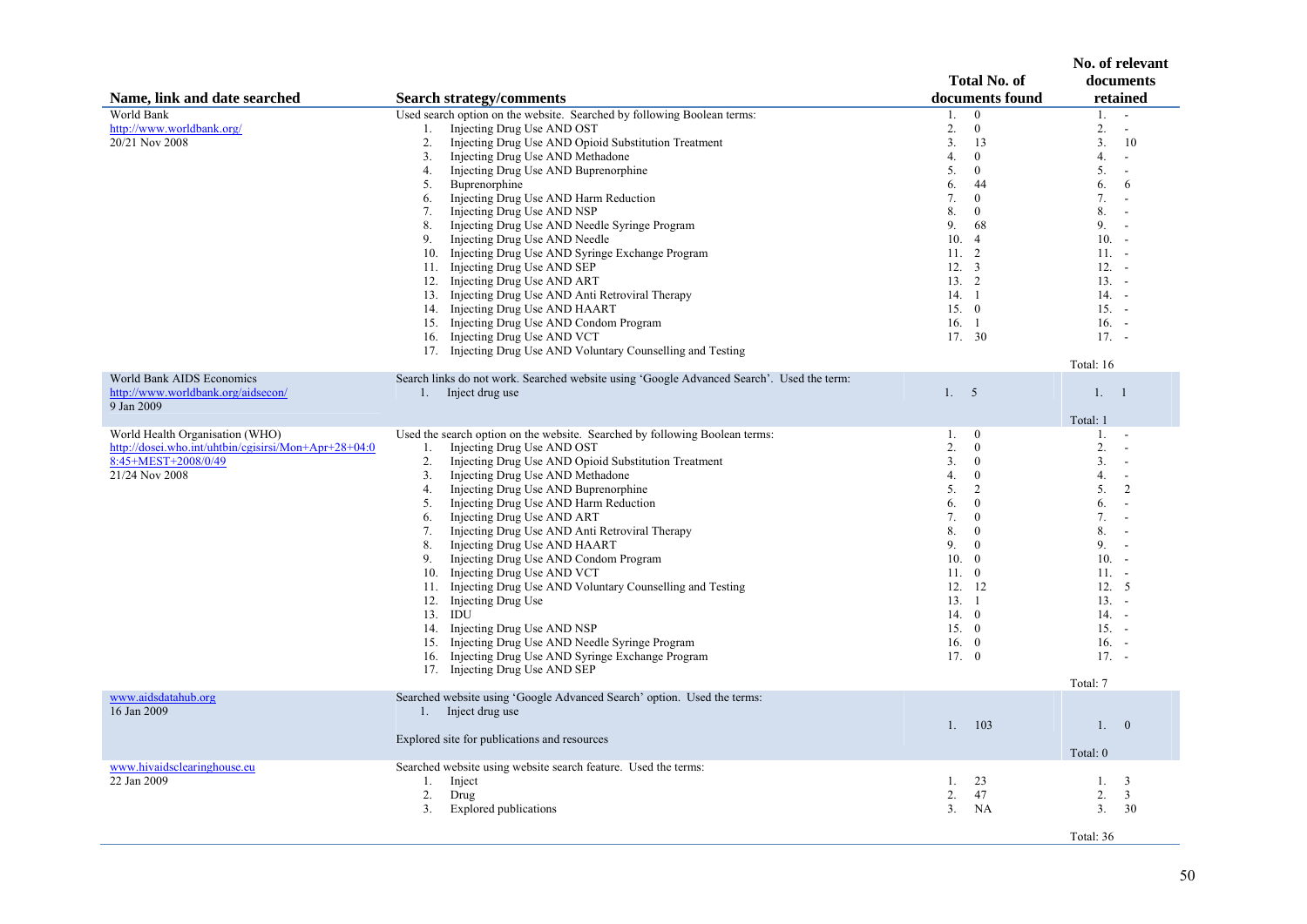| Name, link and date searched                                          | <b>Search strategy/comments</b>                                                                                                                                                                                                                                                                                                                                                                                         | Total No. of<br>documents found       | No. of relevant<br>documents<br>retained |
|-----------------------------------------------------------------------|-------------------------------------------------------------------------------------------------------------------------------------------------------------------------------------------------------------------------------------------------------------------------------------------------------------------------------------------------------------------------------------------------------------------------|---------------------------------------|------------------------------------------|
| You and AIDS<br>www.youandaids.org<br>15 Dec 2008                     | Searched the website using 'Google Advanced Search'.<br>Used the terms:<br>Inject Drug Use and (OST OR Opioid Substitution Treatment OR Methadone OR<br>Buprenorphine OR Harm Reduction)<br>Inject Drug Use and (NSP OR Needle Syringe Program OR Syringe Exchange Program OR<br>SEP)<br>Inject Drug Use and (ART OR Anti Retroviral Therapy OR HAART OR Condom Program<br>OR VCT OR voluntary Counselling and Testing) | 5<br>17<br>2.<br>3 <sub>1</sub><br>48 | 2.<br>$\overline{3}$ .                   |
|                                                                       |                                                                                                                                                                                                                                                                                                                                                                                                                         |                                       | Total: 15                                |
| Zambia National HIV/AIDS/STI/TB Council<br>http://zambia.jhuccp.org/  | Searched website using website search feature:<br>Inject                                                                                                                                                                                                                                                                                                                                                                | $\Omega$                              | $\Omega$                                 |
| Zambia National AIDS Network<br>http://www.znan.org.zm<br>23 Jan 2009 | Explored publications and resources but found nothing relevant to IDU's                                                                                                                                                                                                                                                                                                                                                 |                                       |                                          |
| <b>ZETOC</b>                                                          | Zetoc provides access to the British Library's Electronic Table of Contents of around 20,000 current                                                                                                                                                                                                                                                                                                                    |                                       | Total: 0                                 |
| http://zetoc.mimas.ac.uk/                                             | journals                                                                                                                                                                                                                                                                                                                                                                                                                |                                       |                                          |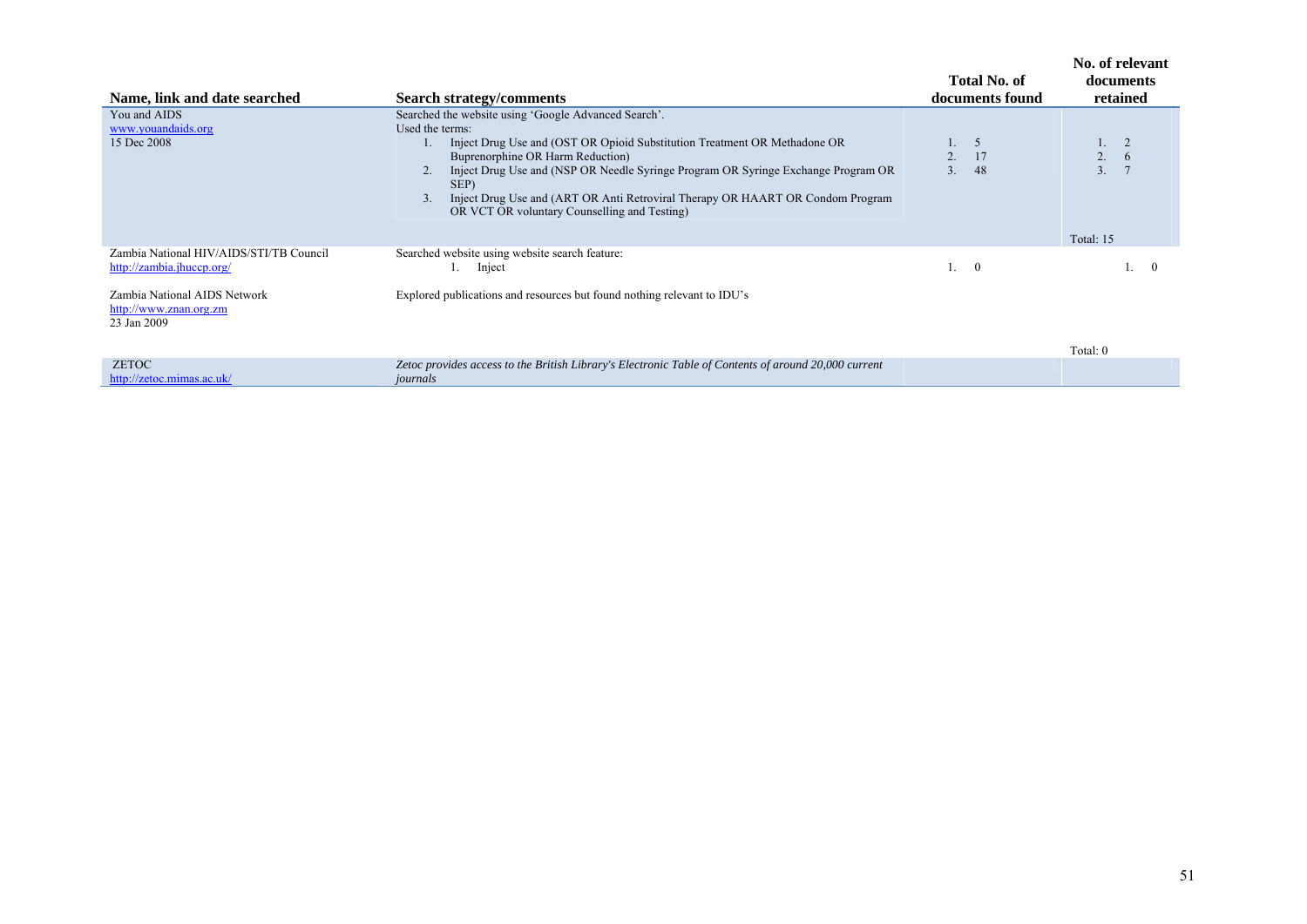# **Appendix 4: First round email requests for information - example email**

Dear colleague,

# **Reference Group to the UN on HIV and injecting drug use**

*Request for material on HIV prevention services for IDUs* 

The Reference Group to the UN on HIV and IDU recently published in The Lancet estimates on the prevalence of injecting drug use and HIV among IDUs around the world. (a copy of this article is attached or go to http://www.thelancet.com/journals/lancet/article/PIIS0140-6736(08)61311-2/fulltext ). Many of you very generously assisted with the production of these estimates by providing documents and information to the Reference Group.

Over the next few months the Reference Group will be developing estimates on the coverage of HIV prevention and care services for people who inject drugs. These estimates will be used by UN agencies, and others in the field, to assist with the development of evidence-informed policy, advocacy for effective and appropriate strategies in response to HIV among injectors and the planning of essential services for people who inject drugs.

We are again asking for your assistance: we would be very grateful if you could share us with any data or documents you may have on services for IDUs in your country or region.

In this first stage of data collection we are gathering documents and reports containing information on the following services for IDUs in all UN member states:

- Needle and syringe programmes
- Opioid substitution treatment
- Other drug dependency treatment
- Anti-retroviral therapy
- Counselling and testing for HIV
- Sexual health services and condom programmes
- Hepatitis C screening and treatment

We are looking for information that describes how these services are provided and how they are utilised. This would include the following information:

- The number of sites where these services are offered
- The number of people who use/receive these service
- Number of needles and syringes distributed
- Number of opioid substitution treatment slots and details of the treatment offered such as average dose and duration of treatment
- Number of IDU receiving antiretroviral treatment
- Number of IDU receiving hepatitis C treatment
- **and any other relevant information**

### **Any reports or documents - both published and unpublished - would be gratefully received, including those in languages other than English.**

Please forward any material you may be able to provide to the following address: **IDUreferencegroup@unsw.edu.au**

Also, **please circulate this email request** to any other colleagues or organisations who may have access to the type of information we are seeking.

We are working to a tight timeframe so would be very grateful to receive material before **15 December 2008** so that all the information received can be considered in this review.

We would be happy to answer any questions you may have about this request. For further information about the Reference Group please go to our website: **www.idurefgroup.com**

Thanks and all the best,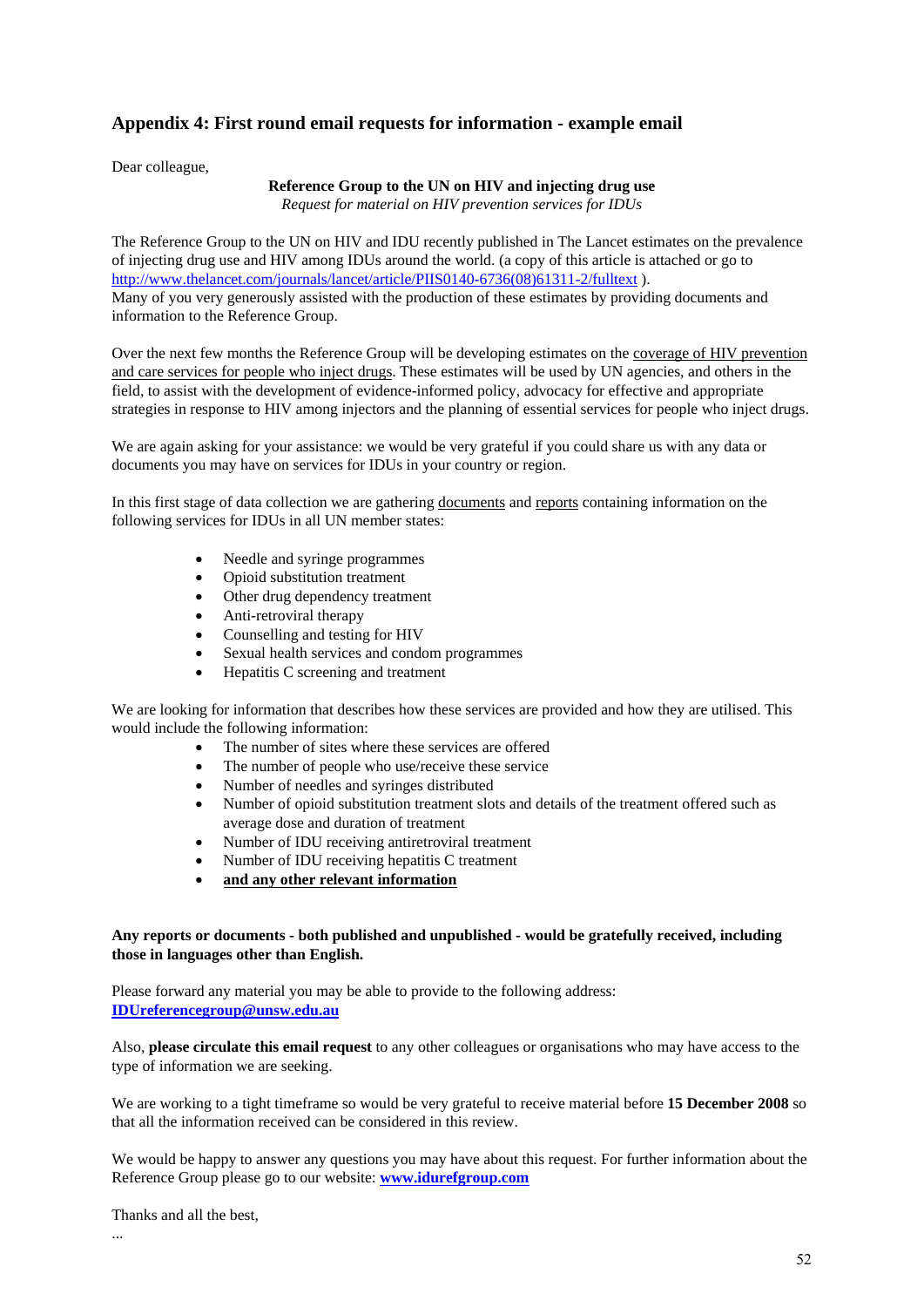# **Appendix 5: Data extraction guidelines**

# **1. Data to be extracted**

Data describing the following were extracted and entered into database:

### **Needle and syringe programs (NSP):**

- Number of NSP sites
- Number of pharmacy sites
- Number of Individual clients accessing NSP in defined time period
- Number of Individual male clients accessing NSP in defined time period
- Number of Individual female clients accessing NSP in defined time period
- Number of occasions of service accessing NSP in defined time period
- Number of occasions of service by male clients accessing NSP in defined time period
- Number of occasions of service by female clients accessing NSP in defined time period
- Frequency of contact of accessing the NSP
- Survey sample accessing NSP
- Number of needle and syringes distributed in a defined time period

### **Opioid substitution treatment (OST):**

- Number of methadone maintenance treatment(MMT) sites
- Number of buprenorphine maintenance treatment (BMT) sites
- Number of sites offering other forms of OST
- Number of sites offering Psycho-social support
- Number of individual clients on MMT/BMT/OST in defined time period/at single point in time
- Number of Individual male/female clients on MMT/BMT/OST in defined time period/at single point in time
- Number of occasions of service on MMT/BMT/OST in defined time period/at single point in time
- Number of occasions of service by male/female clients on MMT/BMT/OST in defined time period/at single point in time
- Survey sample of clients on MMT/BMT/OST
- Information on dose and duration MMT/BMT/OST

### **Drug treatment other than OST:**

- Type of drug treatment available
- Number of sites offering treatment
- Is treatment voluntary or compulsory
- Number of individual clients in treatment in defined time period/at single point in time (in each type of treatment)
- Number of Individual male/female clients in treatment in defined time period/at single point in time (in each type of treatment)
- Number of occasions of service in treatment in defined time period/at single point in time (in each type of treatment)
- Number of occasions of service by male/female clients in treatment in defined time period/at single point in time (in each type of treatment)
- Number of clients in compulsory treatment
- Survey sample of clients in treatment

# **HIV testing and counselling (T&C):**

- Number of sites offering T&C accessible to IDUs
- Number of sites offering T&C specifically for IDUs
- Number of clients receiving T&C in specific time period
- Number of male/female clients receiving T&C in specific time period
- $\bullet$  Number or percentage of clients receiving T&C who were provided with the result in specified time period
- Number or percentage of male/female clients receiving VCT who were provided with the result in specified time period
- Survey sample of clients receiving T&C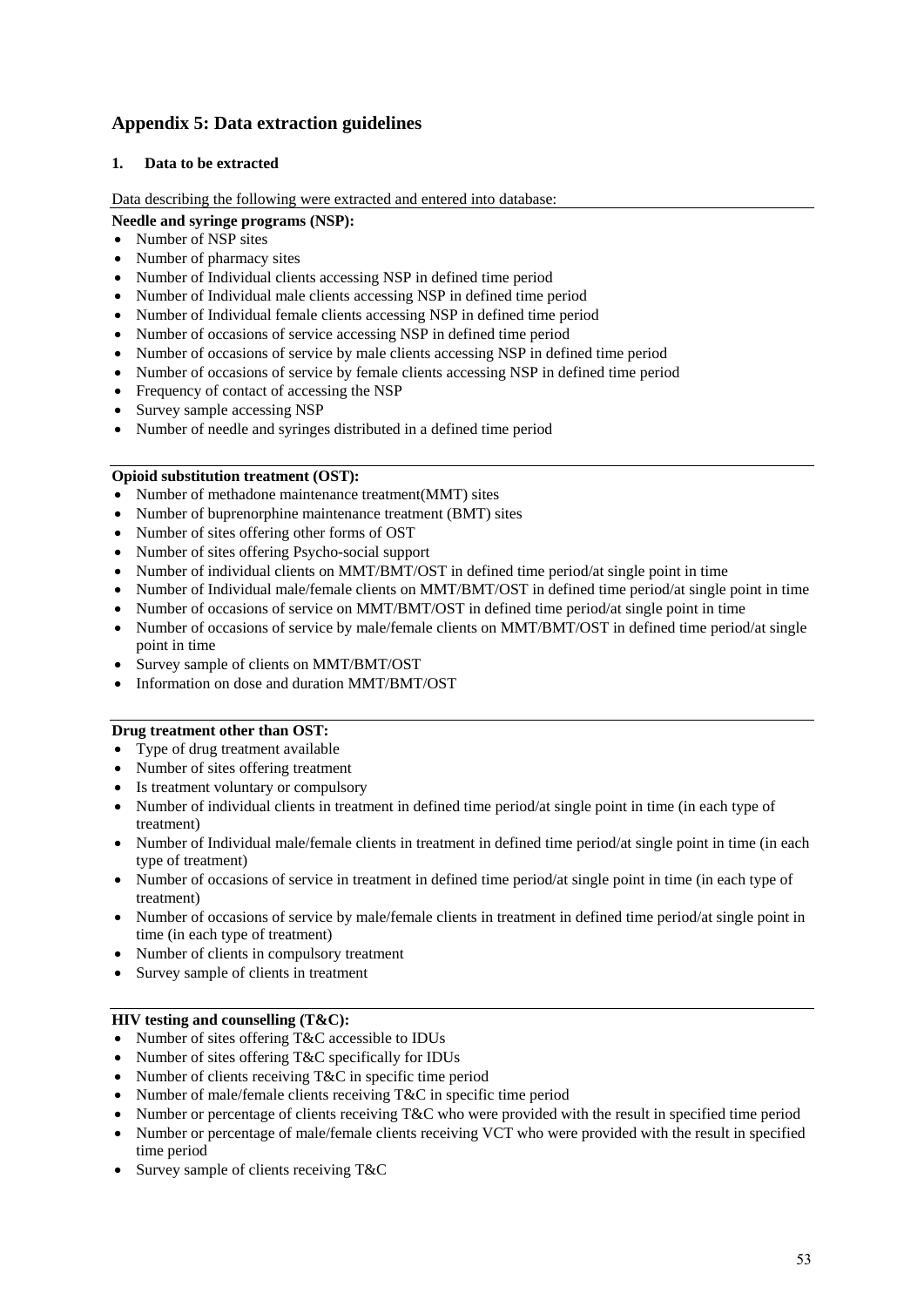## **Anti-retroviral treatment (ART)**

- Number of sites offering ART to IDUs
- Number of IDU clients on ART in specific time period
- Number of male/female IDU clients on ART in specific time period
- Survey sample of IDU clients on ART

# **Condom distribution programs:**

- Number of sites targeting IDU that offer condoms
- Number of IDU clients receiving condoms in specific time period
- Number of male/female IDU clients receiving condoms in specific time period
- Number of condoms distributed to IDUs in specific time period
- Survey sample of IDU clients receiving condoms

### **2. General extraction instructions**

# **2.1 Order of extraction**

Review and extract data from the most recent documents first

# **2.2 "One piece of data per entry"**

 Make a separate entry for every piece of data including each city, state/province and country. The only exception is if a combined data is given for more than one city/location. For example just make a single entry for "400 NSP sites in Sydney, Wollongong and Blue Mountains" as it not confirmed how many sites are in each city.

### **2.3 Entering numbers**

Enter all values in numeric rather than word form e.g. put 3,000,000 instead of 3 Million.

### **2.4 If data is given for multiple time periods**

- Enter the most recent data but also in the additional information field copy and paste the older data or make a note that data for early years/time periods are also available.
- For this review we will be trying to give estimates of coverage for 1 year periods.
- If data for shorter time periods only is given do include this.

e.g. 1000 clients accessed NSPs in Sydney between October and December 2008

 If for number of client contacts or volume of equipment distributed data is given in shorter time periods over the course of the year add up the most recent yearly total and enter this – but also include the different totals for the smaller time periods in the additional information box also.

E.g. 1000 clients Jan to March 2007; 1500 clients April to June 2007; 1500 clients July to September 2007; 1000 clients October to December 2007

Here you would enter 5000 clients accessed the NSP in 2007 but you would add the ¼ year breakdown in the additional information box

If data for longer time periods only is given do include this.

E.g. between January 2006 and December 2007 100,000 needles were distributed

### **2.5 Sub-national IDU population size estimates**

- When calculating national level coverage statistics we will be using the Reference Group estimates published last year. However if we have information on service delivery for sub-national areas only we will need to use estimates of the size of the IDU population if we want to estimate coverage in that subnational area.
- If data on service delivery is provided for a sub-national area and an estimate of the IDU population is also provided for that area include this estimate in the additional information field – but make sure that as much information on how this estimate was produced is included as we will need to assess the quality of the estimate and the method by which it was obtained.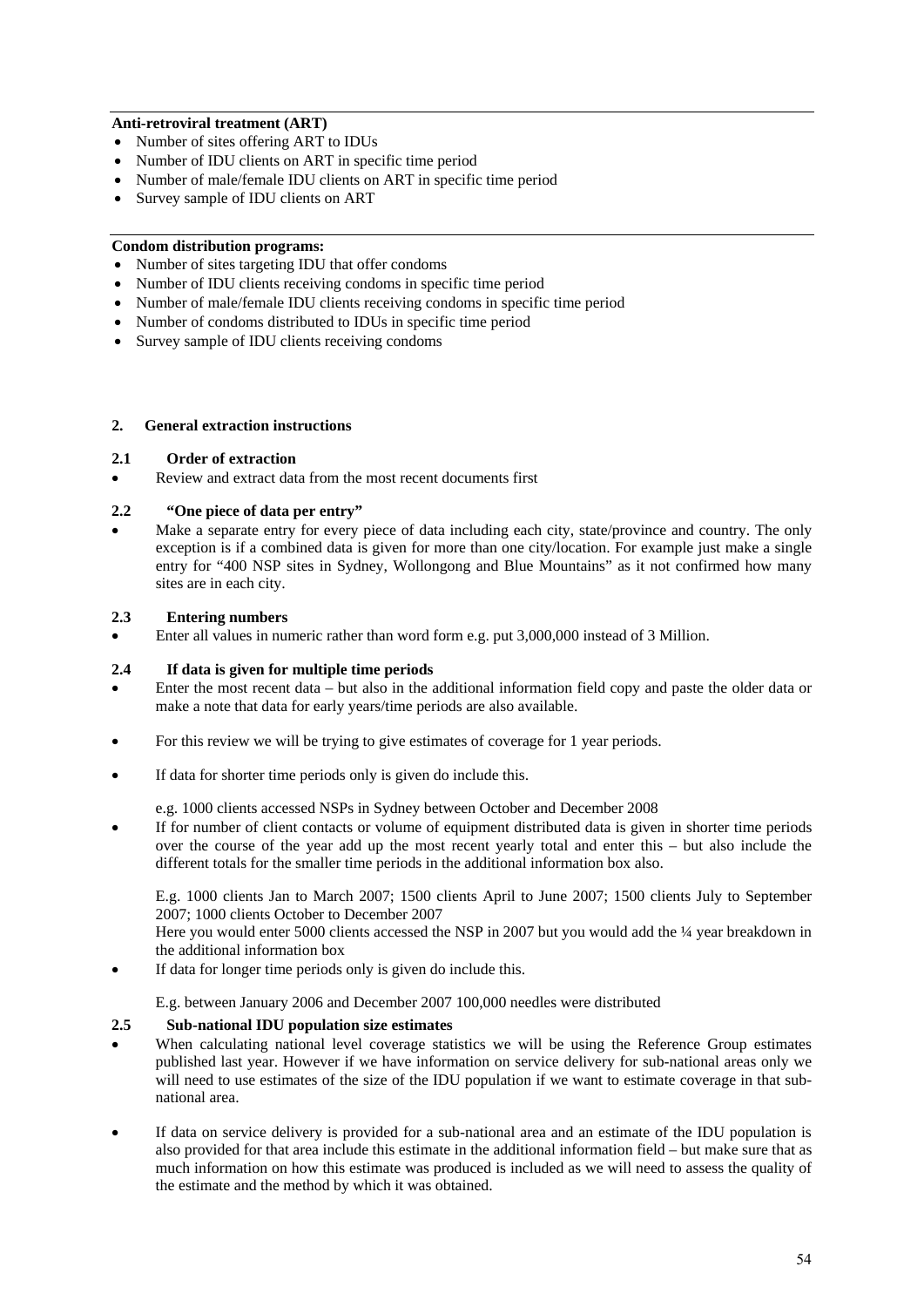### **2.6 "No programmes for IDUs exist"**

- If a document states "there are no programmes for IDU in country X" (or something similar) and if no programs or interventions are mentioned specifically enter into the NSP, VCT and condoms data forms that as these interventions are not available; also include the text from the document in the <additional information field>
- Also make entries for OST, Other Drug Treatment and ART if it is specifically mentioned that these are not available or that IDUs are excluded from or do not access these interventions.

#### **2.7 Similar pieces of data from different documents**

- We are interested in the most recent and most reliable data available. In some cases having multiple references for a piece of information may strengthen our findings.
- If you come across the same data or piece of information from different documents find the initial entry and enter this additional citation into the <citation> field. N.B. the piece of data must be the same.

#### **3. Specific instructions for each data field**

#### **3.1 Citation**

- Make sure endnote display reference preference is set to 'Author-Date'
- Copy the text for the reference from the Preview frame at the bottom of the Endnote window and paste this into the <Citation> field

## **3.2 Secondary citations**

- If data to be entered is cited in the document as having come from another source document make a note of this:
	- o Enter into the <Citation> field the reference of the document you are extracting from
	- o In the <Additional information> field state that this document cites another source for this data and enter the details of this original source document.

#### **3.3 Country**

- If country not listed type it in to the field (free text is accepted by this field)
- If a region or group or countries is referred to in the piece of data and not disaggregated by country then type the name of the region or the names of all the countries in the <Country> text field

### **3.4 Area**

- If the document doesn't specifically mention if the estimates are 'National' or "Sub-National":
	- o First: try to decide and label this keeping the rest of the report and other details in mind
	- o If still not clear: then categorize it as 'Not Specified' and explain in additional information box that though the data has not been specifically described as 'National' or 'Sub-National', it probably is.
- If the area referred to is sub-national list explicitly what the location(s) is. For example if it is a province of a state enter the name of that province or state.

#### **3.5 Year of estimate/figure:**

- If the year of estimate has not been specified in a paper, then use the year of publication and make a note of this in the additional information box.
- If there is no year given for the estimate AND no year of publication given either then enter 9999 in the year field.
- If the time frame for the estimate is presented as a range e.g. 2001-2007, then enter the most recent year as the "year of estimate" – this would be 2007 in the example given here.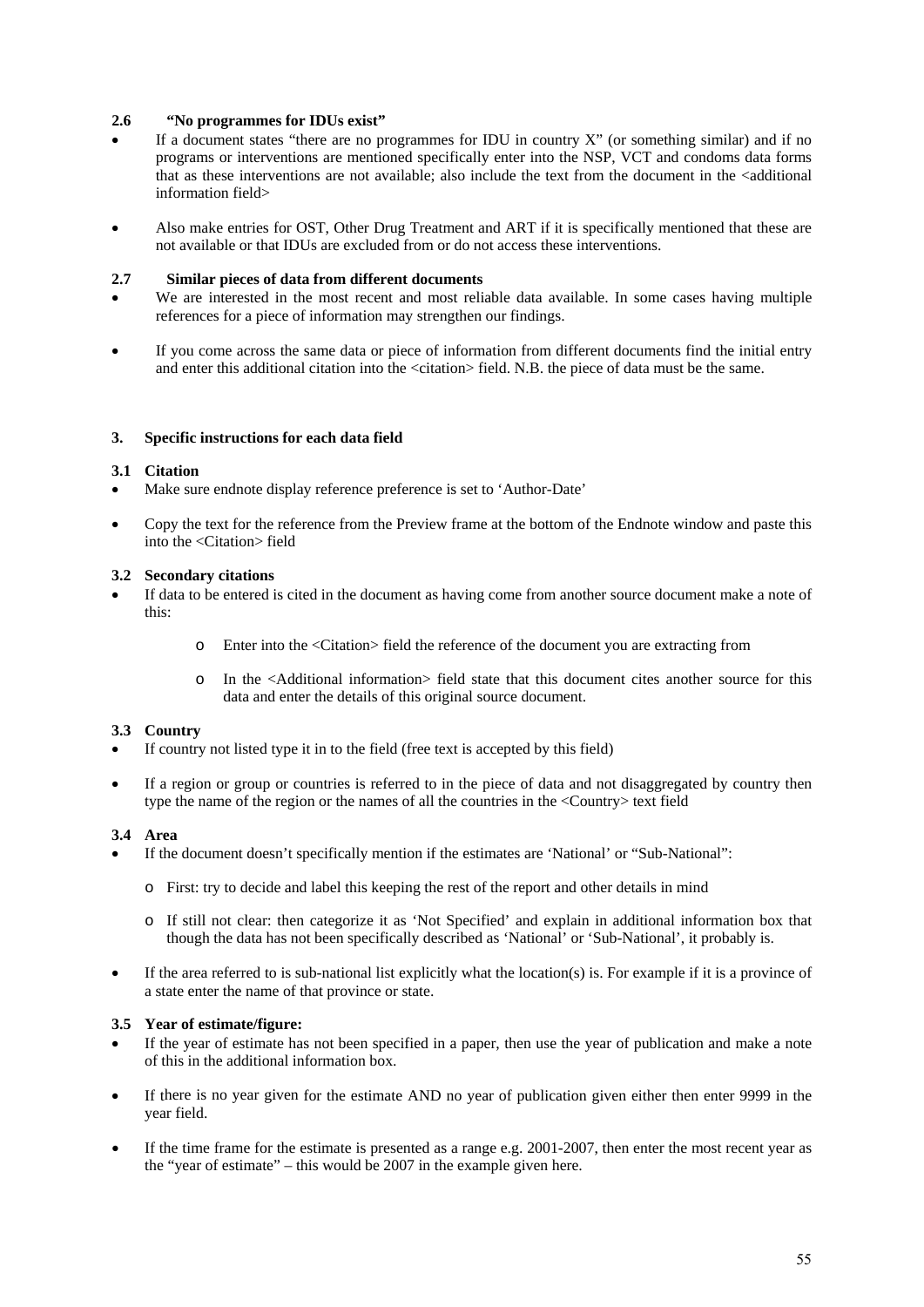• The actual range of years (e.g. 7 years time period – from 2001-2007) along with any relevant details will be entered in the additional information box.

# **3.6 Pieces of similar data from multiple locations**

- Data from various numbers of sites can be collated for a city/province/state/country.
- For example, if a document gives the number of syringes distributed at all NSP sites in a state determine the total number and enter this in as the state-wide figure but also include the individual site data in the <Additional information> field at the bottom of the form

### **3.7 Time Period**

- If the time period for the data refers to is a specific point in time or census date, for example the end of a year/month etc, then it will be categorized as "Single point in time".
- In such a case write the time frame given
- e.g. for "1000 people were given treatment at the end of 2007" enter "end of 2007" in the <Additional information> field at the bottom of the form

#### **3.8 Number of sites**

- Enter into this section whether or not an interventions available and if so how many sites offering this intervention have been established.
- If the intervention is stated as not being available enter '0' into the <Number of sites> field

#### **3.9 Sample Survey**

- This section is intended to capture data on service coverage determined by investigating a sample of IDUs from the total IDU population.
- Enter the total size of the sample in the field  $\langle \text{Total sample number (n)} \rangle$
- Enter the number of individuals from the sample exposed to/covered by/accessing/etc the intervention in the field <Number of people in contact with service.
- Enter as much detail as possible on the how, where and when the sample was gathered as well as inclusion criteria etc. in the <Sample method/characteristics> free-text field
- Describe the nature of the contact/event counting as having been in contact with a service for the purpose of the study concerned.
- Enter in the <Time period referred> field information on what period of time was the nature of the contact refers to. For example if the study asked whether people had accessed an NSP in the last 12 months enter 12 months or 1 year into the <Time period referred> field.

### **3.10 Calculating numbers**

- Wherever possible try and enter data in a form that is going to be most useful for us when reviewing the extracted data and reporting on the status of the provision of interventions across countries. This may involve making calculations to derive data to be entered based upon the data presented in a document.
- For example we want to try and obtain data on the number of people who have received a particular service and we want to then determine ourselves what level of coverage of the target population this is likely to represent. It is not necessary to determine this level of coverage when entering data into the database BUT it is important to try, if possible, to enter the data that would be required to make such a calculation. In some instances levels of coverage might be reported in a document – such as: in country X at the end of 2006 OST covered 50% of the IDU population. It may also say that there are 5000 IDUs in the country by their estimate – hence we can assume that at the end of 2006 there were 2500 people receiving OST – enter this data into the data entry form. From this we will be able to derive later what the coverage is likely to be using our own estimates of the size of the IDU population. In such cases enter all information and data relating to this into the <Additional information field>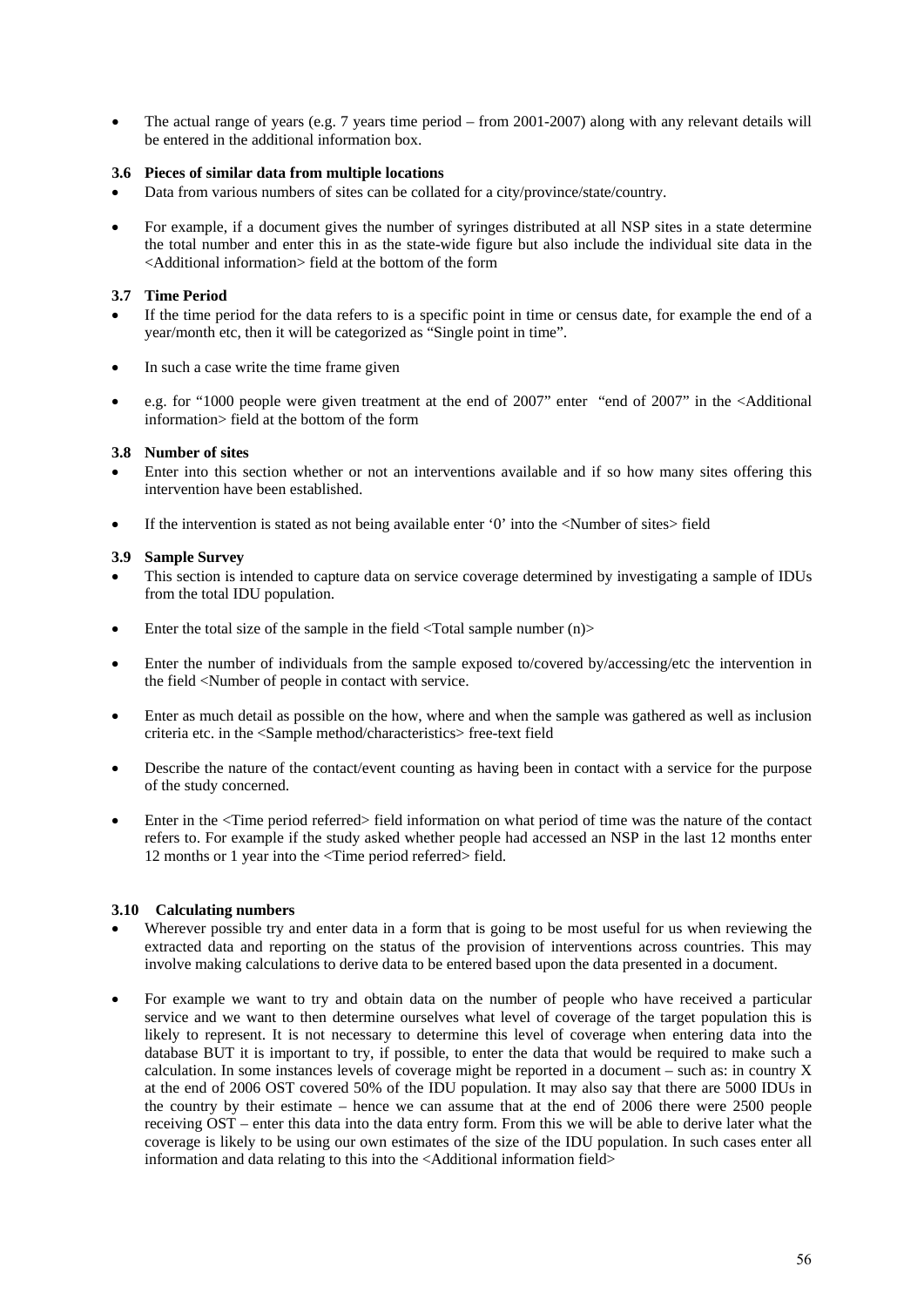## **3.11 If a range is given for a piece of data**

 Enter a range if given for a piece of data. For example: 2500-3500 people accessed NSP in the last year, enter this 2500-3500 into the <Number of clients> field.

## **3.12 Needle and Syringe Programmes – programmes vs. sites**

 Different terminology may be used in the literature – in some instances the term 'needle syringe programme' or 'NSP' will refer to a single site; in other cases this may refer to a number of sites run by a single government or non-government organisation. Note these details as presented in the additional information section.

## **3.13 Needle and Syringe Programmes – distribution of equipment**

- In most cases the number of sterile needles and syringes will be given as a single number (in many cases reflecting the supply of a single needle and syringe or combined syringe with attached) needle.
- In other instances the total number of syringes and the total number of needles may be provided separately – in such cases enter the number of needles distributed in the <Number of needles/syringes> field and enter into the <Additional information> field details on how the data was presented in the document including both the total number of syringes and total number of needles.
- Some programmes will also give out material for the cleaning of used injecting equipment in particular bleach. In most instances the distribution of units of bleach will be counted separately from injecting equipment – but in some cases this data will be not be disaggregated. In these cases enter the total as reported but clearly detail in the <Additional information> field that this data refers to not just needles and syringes
- If data on the provision of bleach is available separately mention this in the <Other information> form.

### **3.14 Needle and Syringe Programmes – modes of delivery**

- The provision of needles and syringes in a NSP program can be delivered in a number of ways through fixed sites, from vending machines or via out-reach which might include the use of a van or other vehicle, or even on foot – may cover a particular route or regular sites or even home delivery.
- If there is information provided on the mode of delivery of NSPs include this in the <additional information> field.
- When recording the number of sites of NSP it may be difficult to determine how to count outreach programs – if in doubt include the details as they are reported in the document being extracted from.
- In some cases "out-reach" or "harm reduction services" described in some documents may in fact be referring to NSP programs – see point 3.21 below.

### **3.15 Opioid Substitution Treatment – different types of OST**

- If data are for any type of OST other than Methadone or Buprenorphine (for example Heroin, LAAM etc.) then select "OST Not specified" in the <Opioid substitution type> field and enter the details of this other type of opioid in the <Additional information> field.
- Data may only be available for all drug users (DUs) receiving this treatment rather than for just IDUs specifically. Include this data on DUs but make a note of this in the <additional information> filed so that it is clear that this is not only IDUs but also includes non-injecting drug users also.
- Language describing OST may vary between documents. In most cases "methadone program" or "buprenorphine program" will refer to maintenance substitution programs and should be included in the OST form. If it is not clear whether this is the case and you have doubts that perhaps this might refer to a detox program make a note of this in the <Additional information> field or enter this in the Other drug treatment form.
- If one type of OST is available and another is stated as not being available enter whatever information is available on the OST type that is available and for the type that is not available enter '0' into the <number of sites> field.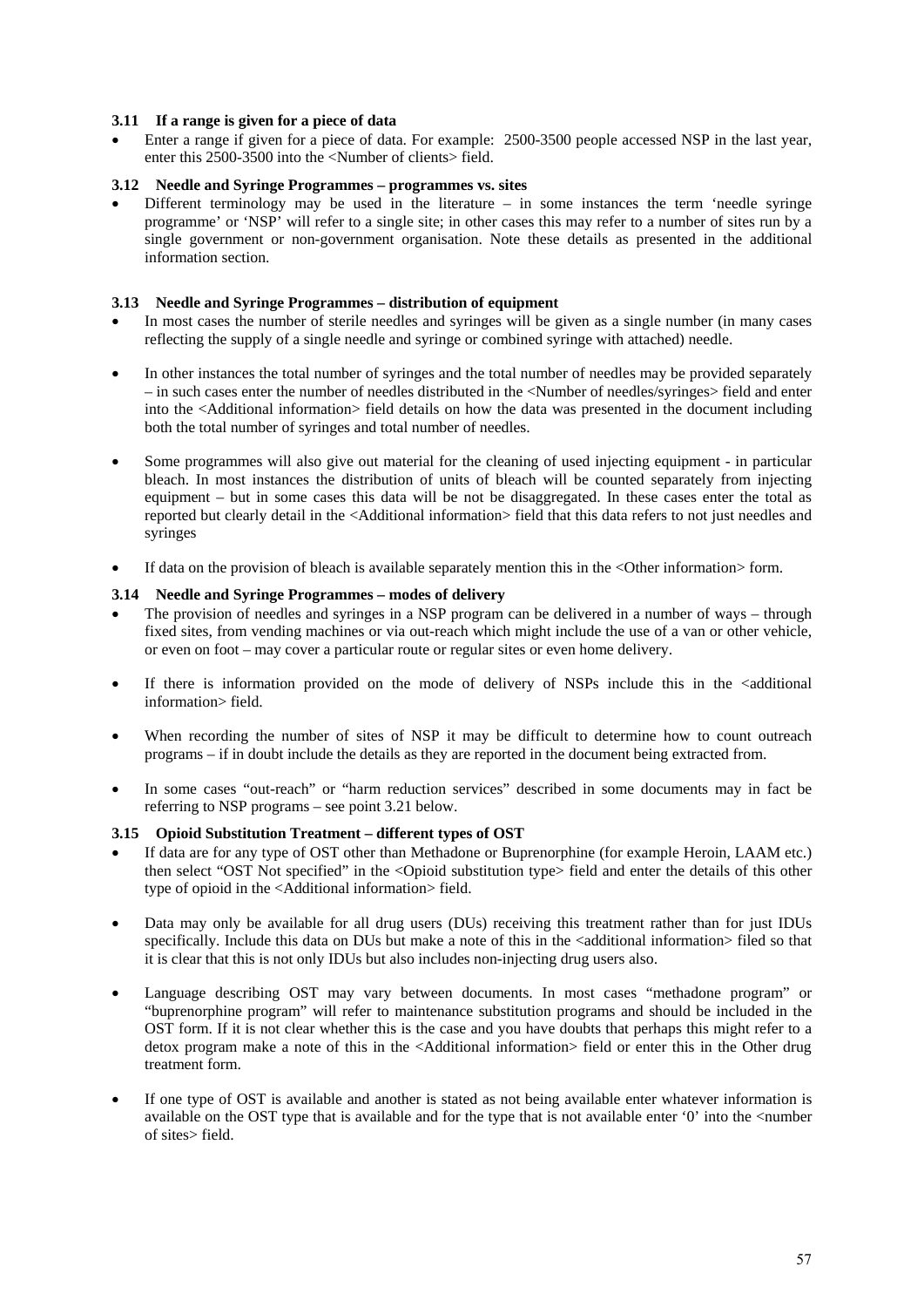## **3.16 Other drug treatment: Drug Treatment type**

- The Other Drug Treatment field aims to capture treatments for drug use and dependence, which generally aim to moderate, control or reduce substance use, or generate abstinence from use. Work dedicated to risk reduction, such as information sessions or educational seminars, for example a program on safe injecting practice, is therefore not included in this field. If information on risk reduction focuses on areas other than NSPs, it may be included in the Other Information field.
- In many cases the treatment or intervention will not be in the list clearly specify in the free text field the treatment concerned – in many cases it may be easiest and most clear to simply copy the text from the document describing the intervention.
- There may be some instances where there is very little detail on what type of treatment or intervention is referred to in the document – even simply described as 'drug treatment'. Make a note of this in the <Specify> text field

### **3.17 Other Drug Treatment: IDUs vs. DUs**

 Data may only be available for all drug users (DUs) receiving this treatment rather than for just IDUs specifically. Include this data on DUs but make a note of this in the <additional information> filed so that it is clear that this is not only IDUs but also includes non-injecting drug users also.

### **3.18 Condom programmes**

- Only include information or data specific to programmes targeting IDUs and NOT programmes or data for the general population.
- In most cases data will concern programmes providing services for IDU that, in addition to other interventions, also distribute condoms.

### **3.19 Voluntary Counselling and Testing**

 Include separately information or data on HIV testing for IDUs and data for the general population. For example include data on sites that are accessible to the general population (including IDUs) and include separately data on the number of sites accessible only to IDUs or drug users.

### **3.20 ART**

- For data on number of people receiving ART only include information or data specific to ART/HAART for IDUs and NOT data for the general population.
- If document mentions "HIV treatment and care" for HIV positive IDUs without specifying if this refers to ART/HAART then include this information in the ART form in the <Additional information> field.

### **3.21 Harm Reduction programmes**

- Some documents may refer to harm reduction programmes without providing any details on what these programs actually entail. In many case these programmes will involve NSP – if this is clear then enter data on these programmes into the NSP form – if however this is not clear enter information into the Other Information form.
- Only include information or data specific to HIV testing for IDUs and NOT programmes or data for the general population.

### **3.22 Policy/legal environment**

- If a document contains information on the legal status or policy regarding a particular intervention include this in the relevant form for that intervention in the <Additional information> field.
- We are most interested in this information if stated policy or legislation is in conflict with the actual implementation of a program (i.e. an intervention is supported by legislation and policy but it is not rolled out; or, an intervention is not supported by policy or is illegal (as per legislation) but IS being implemented anyway) or if we have no other information on that intervention for that country. Because when you're extracting data you may not have any idea whether or not there is any other information available for a particular country on a particular intervention it may be easiest just to extract this data on policy or legislation by default.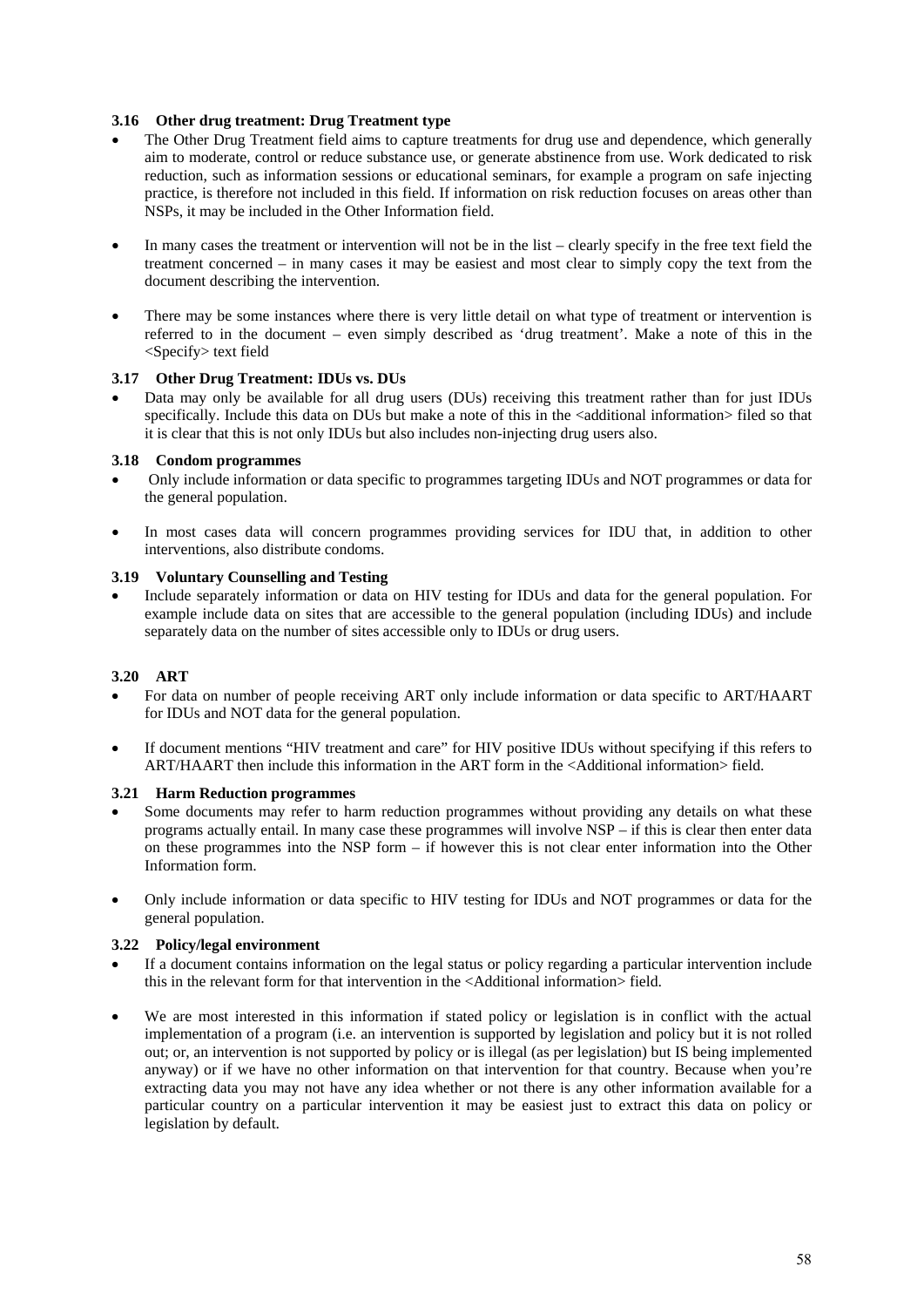If the only information available on a particular intervention in a country is information on how much funding there is for a program then include this in the <Additional information> field of the relevant intervention form.

## **3.23 Projected or planned coverage**

- Some reports may contain information on planned programmes or projected levels of service delivery. This data may be helpful for us to try and chase up further information on whether these targets were met – or in some cases may be the only information available on a particular intervention in a particular country.
- Do not enter this data into the data fields enter it only into the <Additional information> field of the appropriate intervention form.
- Do not enter information on programs that are only recommended for implementation (as opposed to programs that are actually planned for implementation)

# **3.24 Prison data**

 If data on interventions provided for people in prisons is reported include this in the relevant intervention form and note clearly in the <Additional information> field that this data pertains to a prison program

### **3.25 Supervised injecting facilities**

- Include data on supervised injection facilities only if it relates to the provision of injecting equipment.
- Many supervised injection sites will provide clean injecting equipment to clients when they access the facility – this contact and provision of equipment can be included in the NSP form.
- If it is not clear whether or not the supervised injection facility provides injecting equipment make a note of this in the <Additional information> field of the NSP form.

# **3.26 Estimated need**

 If a document contains data on the estimated need for a particular intervention, include that information in the <Additional information> field of the relevant intervention form.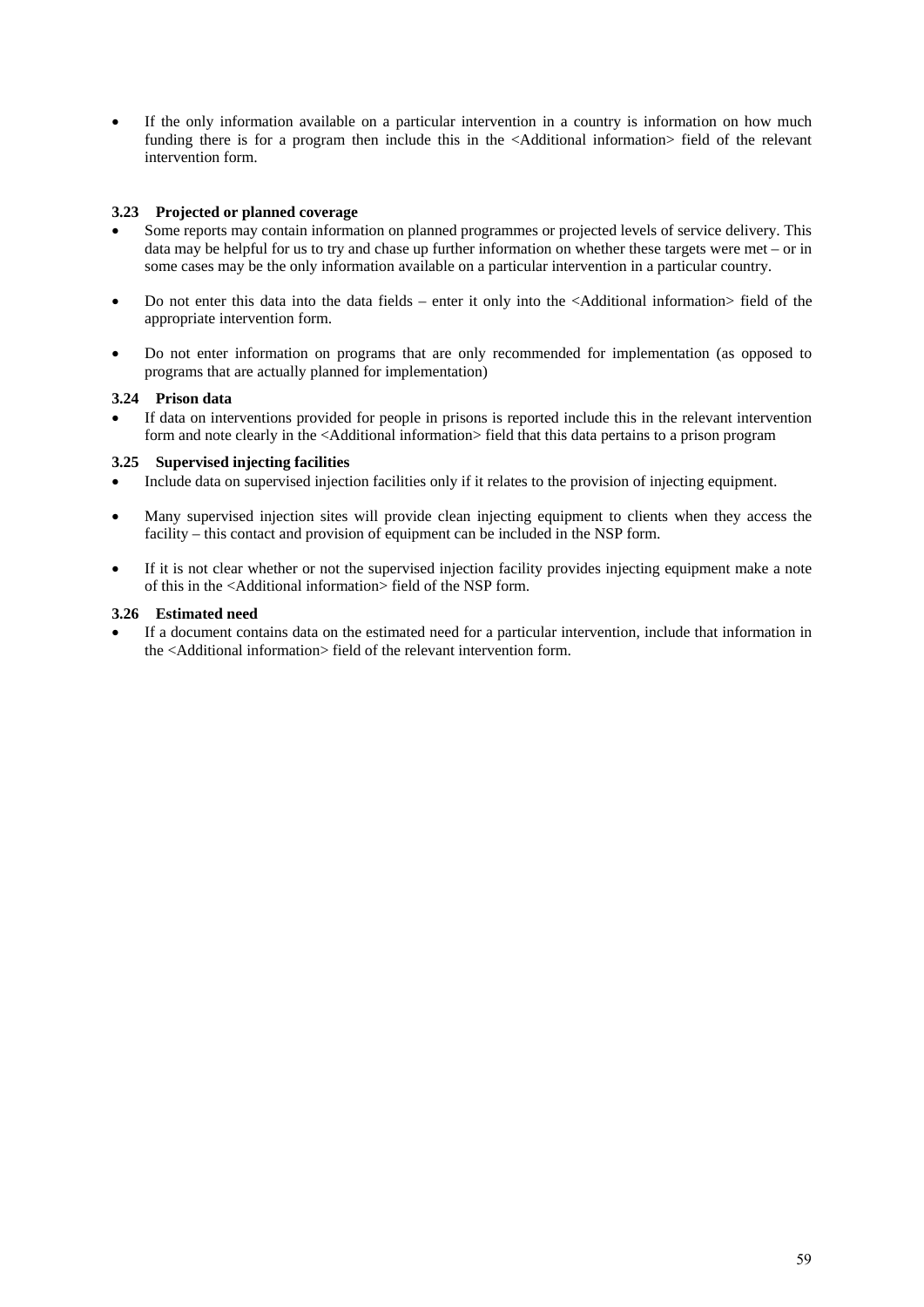# **Appendix 6: Second round email requests for information - example email**

# Dear colleague,

The *Reference Group to the UN on HIV/AIDS and Injecting Drug Use* is currently developing estimates on the coverage of HIV prevention and care services for injecting drug users (IDUs) around the world based on a review of existing and available data. We may have already contacted you, or your organisation, in the last six months seeking relevant material for inclusion into this review.

To date, we have collected approximately 4000 documents including: peer-reviewed literature through systematic searches of Medline, PubMed and Biomed Central and grey literature gathered from an extensive online search as well as documents submitted by colleagues from around the world. These documents have been reviewed and a preliminary compilation has been completed to identify gaps in these data.

From earlier work of the Reference Group we understand that injecting drug use has been reported to occur in Jamaica. However to date we have been unable to locate any information as to whether the following HIV prevention and care services exist in Jamaica:

- Needle and syringe programmes (NSP)
- Opioid substitution treatment (OST) and/or other drug treatment programmes
- HIV testing and counselling for people who inject drugs
- Anti-retroviral treatment for HIV positive people who inject drugs
- Programmes to distribute condoms to people who inject drugs

Are you able to *confirm the presence or absence* of each of these interventions in Jamaica?

In addition, if any of these interventions *do* exist in Jamaica we would be grateful for any information or existing reports on the *scale and coverage* of these programmes including:

- The number of programmes or sites where these interventions are offered
- The number of IDUs accessing and receiving these services
- In the case of NSPs and condom programs the number of needles and syringes or condoms distributed to IDUs.

Because we are working to a tight deadline we do need to receive any information before **Friday 15 May 2009** in order for us to be able to include it in our estimates of coverage.

Please feel free to forward this request to anyone who you think may have access to such information on Jamaica.

Thank you for taking the time to consider this request - we look forward to receiving any information you might be able to share with us.

Kind regards

...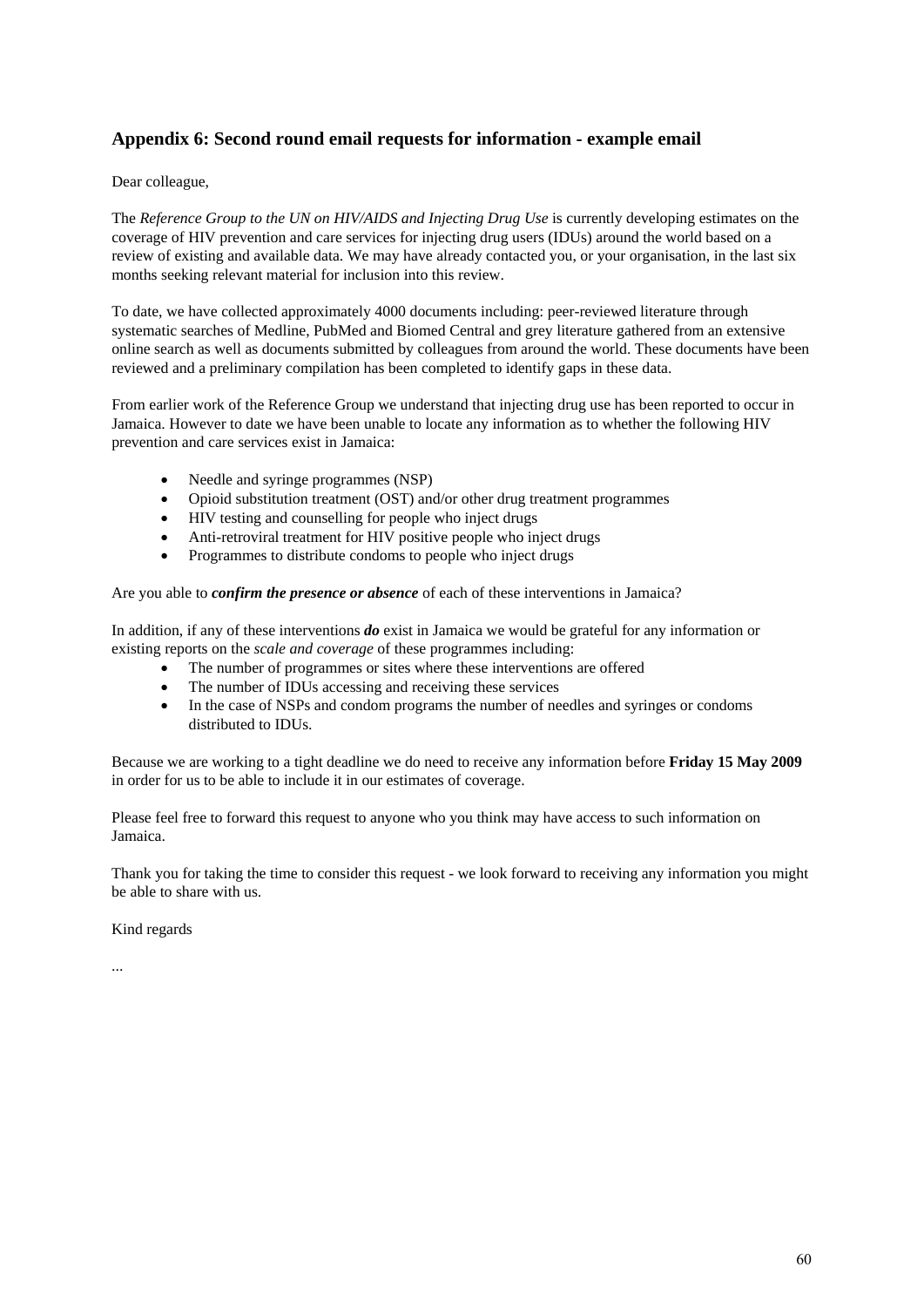# **Appendix 7: Decision rules for summarising data and making adjustments to standardise data**

### **1. General rules guiding preferential selection of data**

- To determine the current presence or absence of an intervention in a country the most recent report of its existence or absence was referenced.
- The most recent data available were selected in preference to older data.
- If more than one piece of data were available for the same time period and it was not possible to determine if any of the data were more complete, more reliably, more representative or more accurate than the other data then a range was reported for purpose of this review with the largest and smallest numbers taken as the upper and lower bounds respectively.
- Where data were available from two of the concurrent United Nations global data collection process (WHO Universal Access, WHO Atlas on resources for treatment and prevention of substance use disorders in the world) these were included and where other data were also available ranges were set.
- If data were reported for a time period that spanned more than one calendar year then the later of this time period was recorded as the year of the data in this review.

*For example: Number of IDUs accessing NSP in 12 month period April 2008- March 2009. 2009 was recorded as the year of the data* 

- If the year of the data reported was not given then the year of publication of the source document was taken; these cases were noted.
- National level data were taken in preference to sub-national data. If national level data were not available then sub-national data were taken; these cases were noted.
- In some countries certain interventions targeting IDUs (for example needle and syringe distribution programs or opioid substitution) were introduced prior to being officially sanctioned or supported by the government. For the purpose of this review the year of first availability of an intervention was taken as the data these interventions were introduced regardless of government support. Where available the year in which government support was granted is also noted.
- The *number of individual clients accessing a service* (i.e. unique clients not double counted) over a -month period and the *total number of occasions of service* (or service events) over a -month period were examined as separate indicators.

If only one piece of data on the number of clients accessing a service was available and it was not explicit whether or not this referred to '*individual clients'* or '*occasions of service'* then this data was taken as 'occasions of service' and the ambiguity of the reported data and assumption made was noted and reported as such.

### **Needle and syringe programs (NSPs)**

- All sites where needles and syringes might be provided for free were included in the total number of NSP sites. This includes fixed NSP sites, mobile services (e.g. mobile vans) and sites where outreach workers may provide equipment to clients; vending machines were also included in these counts even though equipment dispensed is commonly charged for.
- If only data on the number of harm reduction services were reported and it was reported in either some other or from the same source that harm reduction services in the country distribute needles-syringes then the it was assumed that all of these harm reduction sites offered NSP and this data used for number or NSP sites.

### **Opioid substitution treatment (OST)**

- Only data describing opioid agonists provided as maintenance were included as OST. Provision of substitute opioids for the purpose of detoxification as opposed to maintenance were not included.
- The number of sites where OST is provided was taken in preference to the number of individual medical practitioners listed as OST prescribers. If the number of OST provision sites was not available the number of registered and active OST prescribers was available this data was taken and noted that this maybe an overestimate of the number of sites where OST is available.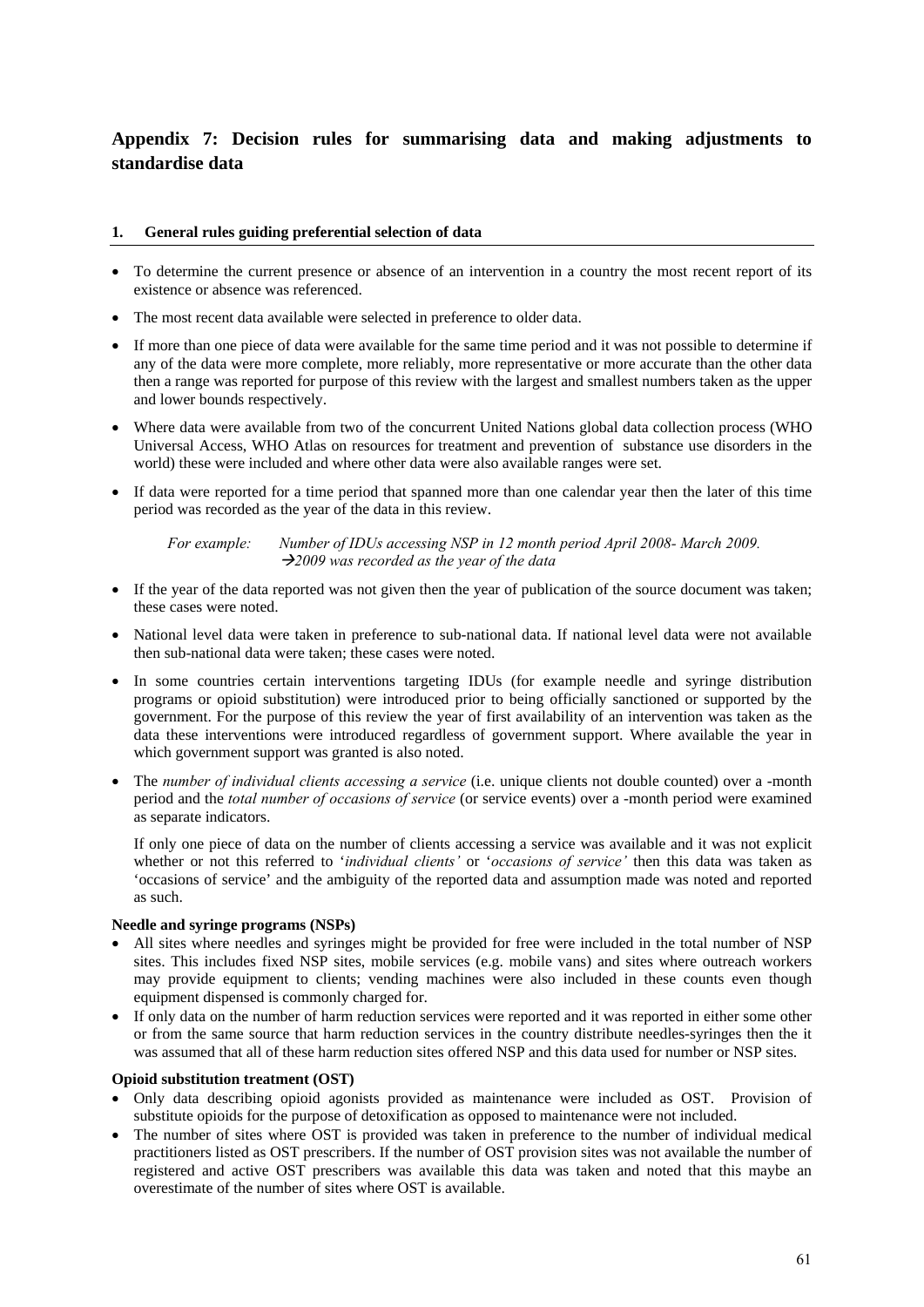If more than one form of OST was known to be available but the number of provision sites was known for only one form of OST then it was assumed that the total number of OST sites was greater than or equal to the available number of sites.

*For example: Both MMT and BMT available; 27 BMT sites reported but no data on the number of MMT sites* 

 *Total number of OST sits recorded as ≥27 for the purpose of this review.*

### **IDU specific sites or programs for HIV testing and counselling, condom distribution programs, ARV provision**

- Programs or sites were considered as IDU specific (and hence clients of the services likely to be predominantly or exclusively IDUs), as distinct from generalised services, if they were described as either:
	- a) targeting IDU specifically and not members of the general public;
	- b) delivered as part of a service or by a program that is IDU **OR** drug user specific e.g. at a needle exchange or drug treatment site;
	- c) an outreach program targeting IDUs.

Services or programs targeting most at risk groups in general (including men who have sex with men, sex workers in addition to IDUs) were **NOT** considered as IDU specific for the purpose of this review. Some prisons provide condoms to inmates some of which have significant IDU populations; however these programs were not selected for the purpose of this review.

### **HIV counselling and testing**

 Data relating to IDU having been tested in the last 12 months was selected in preference to data referring to different time periods; data for these different time periods were highlighted. Data related to ever having been tested for HIV were not included.

### **Provision of antiretrovirals (ARVs)**

 Number of IDU receiving ARVs at a census date was taken in preference to the cumulative number of IDU having received ARVs over a period of time.

If only cumulative data for a period of 12 months or less were available these were taken and the assumption made that all those having received ARVs during the reporting period were still receiving treatment at the end of the reporting period. This assumption inevitably overestimates the number of IDUs receiving ARVs and these cases were highlighted and noted.

If data for a single point in time was available but more recent cumulative data were available the older, single point in time data was selected in preference.

### **Other drug treatment**

Counts of IDUs referred for treatment were not selected for this review; only counts of IDUs entering treatment were included.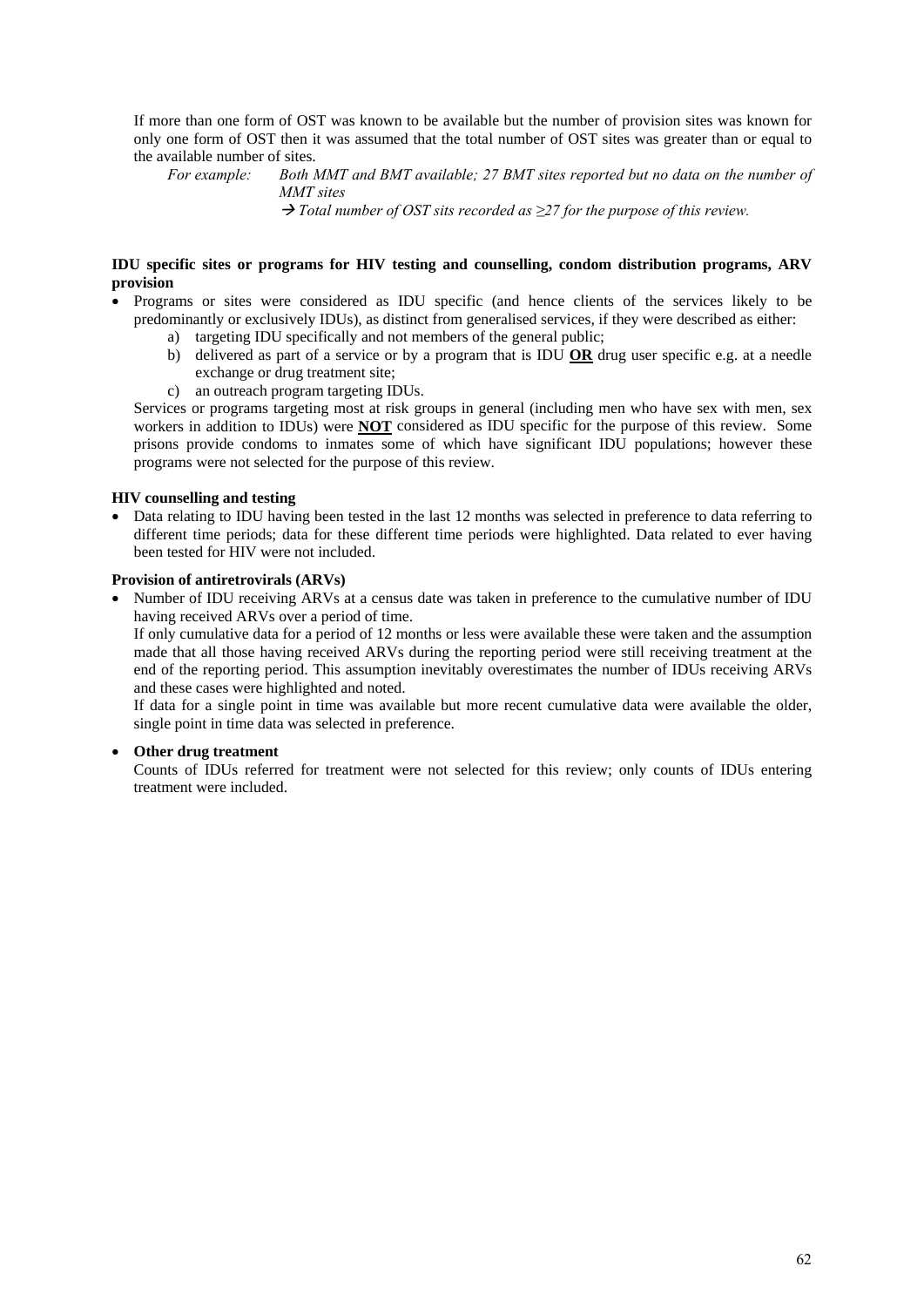#### **2. Assumptions and data adjustments for standardisation of estimates**

 If data were reported for a period of time longer than 12 months then it was assumed that the rate of access or distribution was constant over the duration of the reported time period and an estimate for a 12 month period was derived accordingly.

*For example: 24,000 syringes distributed by NSPs between July 2007 and December 2008. i.e. an 18 month period Assumed that [24,000/18] 1,333 distributed per month Estimated 16,000 syringes distributed in 2008* 

 If the most recent data available on volume of equipment distributed or number of occasions of service were for a period of time less than 12 months duration it was assumed that the rate of access or distribution was consistent over the remainder of a 12 month period and an estimate for a 12 month period was derived accordingly.

*For example: 12,000 NSP occasions of service between May and August 2008, i.e. a 4 month period* 

 *Assumed that [12,000/4] 3,000 NSP occasions of service per month* 

 *Estimated 36,000 NSP occasions of service in 2008* 

**Exception:** If the most recent data available were for a period of time less than 3 months in duration but older data for a 12 month period for *2007 or later* was available then the older data was selected in preference.

- For some countries national level data were not available. If, however, data from mutually exculsive subnational regions were available these were added together to derive either a national estimate (if these subnational regions accounted for the entire country) or sub-national total. All sub-national data were noted and reported as such.
- If data on the number of clients accessing an intervention or the number of items distributed was available for only a subset of the total sites where an intervention is available it was assumed that the average rate of access or distribution per site reported was consistent for the sites from which data were not available in order to derive a national level estimate; all instances where these estimates were made were noted and reported as such.

*For example: If 100,000 syringes were known to be distributed in a 12 month period by 40 out of a total of 60 NSP sites* 

 *Assumed rate of distribution per site for the 40 sites where data available was the same as the rate for the 20 sites with no data available Estimated total of 150,000 syringes distributed by 60 sites* 

#### **NSP: sites**

If the number of sites is given for different modes of delivery it was assumed that these counts were mutually exclusive and were added together to get a total number of sites where NSPs are available.

*For example: In Bulgaria 2 fixed sites, 91 outreach and 7 mobile vans Assumed counts of different sites are mutually exclusive Estimated total of 100 sites where NSP is available.* 

#### **NSP: needles and syringes distributed**

In some cases the number of syringes and number of needles distributed were reported separately. For the purpose of this review we took the smaller of these two numbers as the total number of pieces of injecting equipment on the basis that for a single injecting episode with a sterile set of injecting equipment requires either a) a sterile combined needle/syringe or b) a sterile needle and a sterile syringe. This is based on the assumption that these separate counts do not include single unit syringes with needles attached.

#### **Opioid substitution treatment versus other drug treatment**

If it was apparent that clients receiving OST were included in the count of clients receiving treatment then the number of clients reported to be on OST was subtracted from the total number of clients receiving treatment to derive the number of clients in treatment other than OST. It was noted that this may underestimate the delivery of treatment interventions other than OST as OST clients may also receive other treatment.

#### **Condom distribution**

For some countries it was reported that condoms are distributed by NSPs. It was then assumed that for that country all NSPs distributed condoms and if the number of NSP sites in the country was know these were added to the count of cites providing IDU specific condom distribution programs.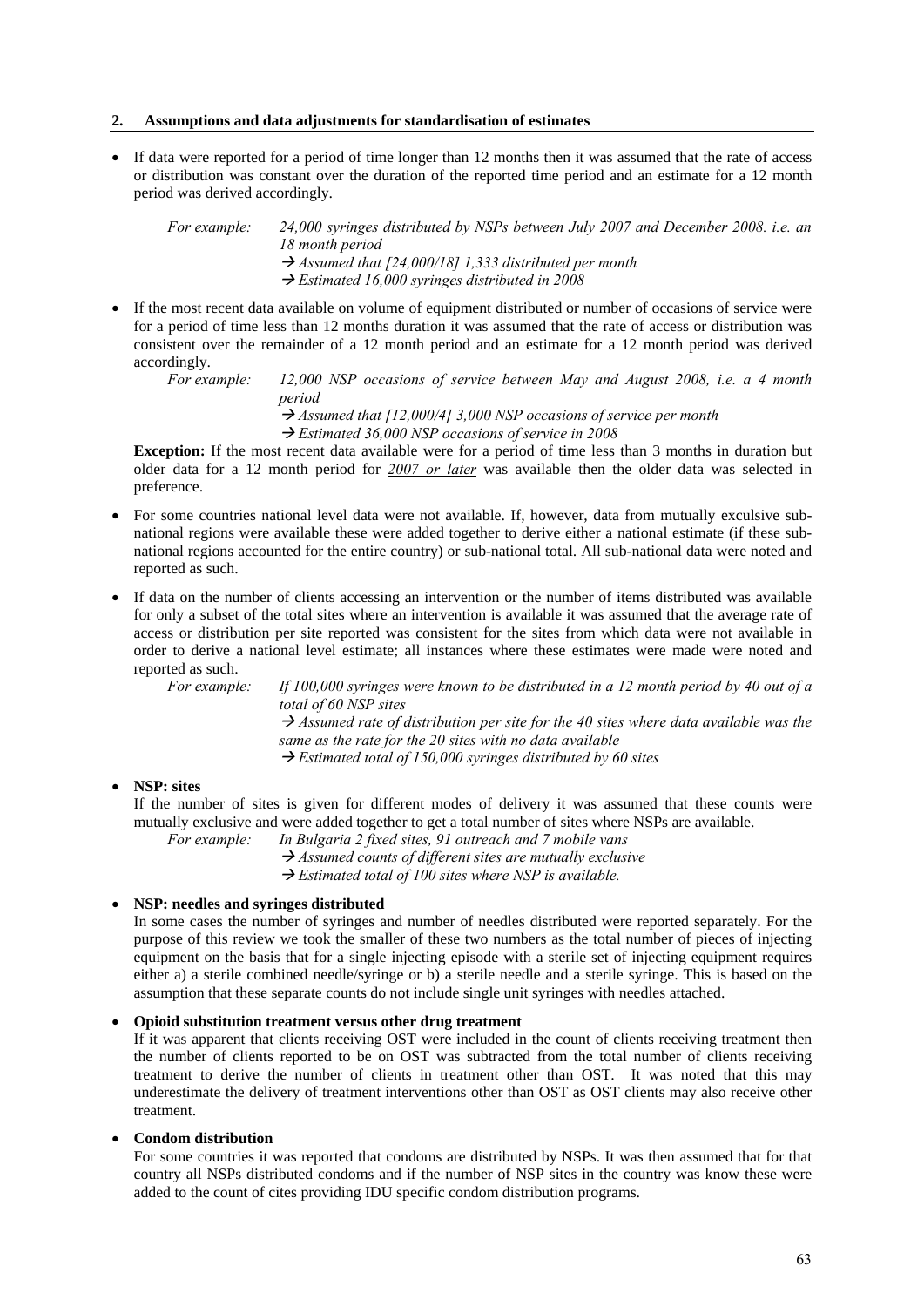#### **3. Calculation of indicator denominators**

#### **IDU and HIV positive IDU population size estimates**

- IDU prevalence and HIV among IDU prevalence estimates reported previously by the Reference Group were used in order to derive estimates of the number of IDU and number of IDU living with HIV except where improved national estimates have been submitted to the Reference Group. These prevalence estimates reported previously by the Reference Group were the most recent available at the time of the review however they date from 1996 to 2007.
- No prevalence estimates were available for many countries where injecting and HIV among injectors has been reported. For these countries no country-level coverage estimates were reported in this review.

The data on service provision from these countries were, however, included in regional and global coverage estimates. For the purpose of deriving these regional and global coverage estimates the regional-specific, population-weighted IDU and/or HIV prevalence estimates were used to estimate the size of the IDU and/or HIV positive IDU populations in these countries.

• For the purpose of this review it was assumed that the IDU and HIV prevalence was the same in the year for which these estimates were made as the year for which the intervention data was reported. Estimates of the number of IDU and number of IDU living with HIV were derived for the year the intervention data were reported using these prevalence estimates and the estimated general population aged between 15 and 64 years of age in the year from which the intervention data were reported. High, mid and low prevalence estimates were used to derive high, mid and low estimates of population size.

 *For example: Most recent prevalence of IDU reported to be 0.5% (range 0.4 – 0.6) among 15-64 year olds in 2004; 50 NSP sites reported to be present in 2008 Assumed that IDU prevalence is the same in 2008 as in 2004; General population aged between 15-64 years in 2008 = 1,000,000 Estimated 5000 (range 4000 – 6000) IDU in 2008 10 (range 8.3 – 12.5) NSP sites per 1000 IDU in 2008*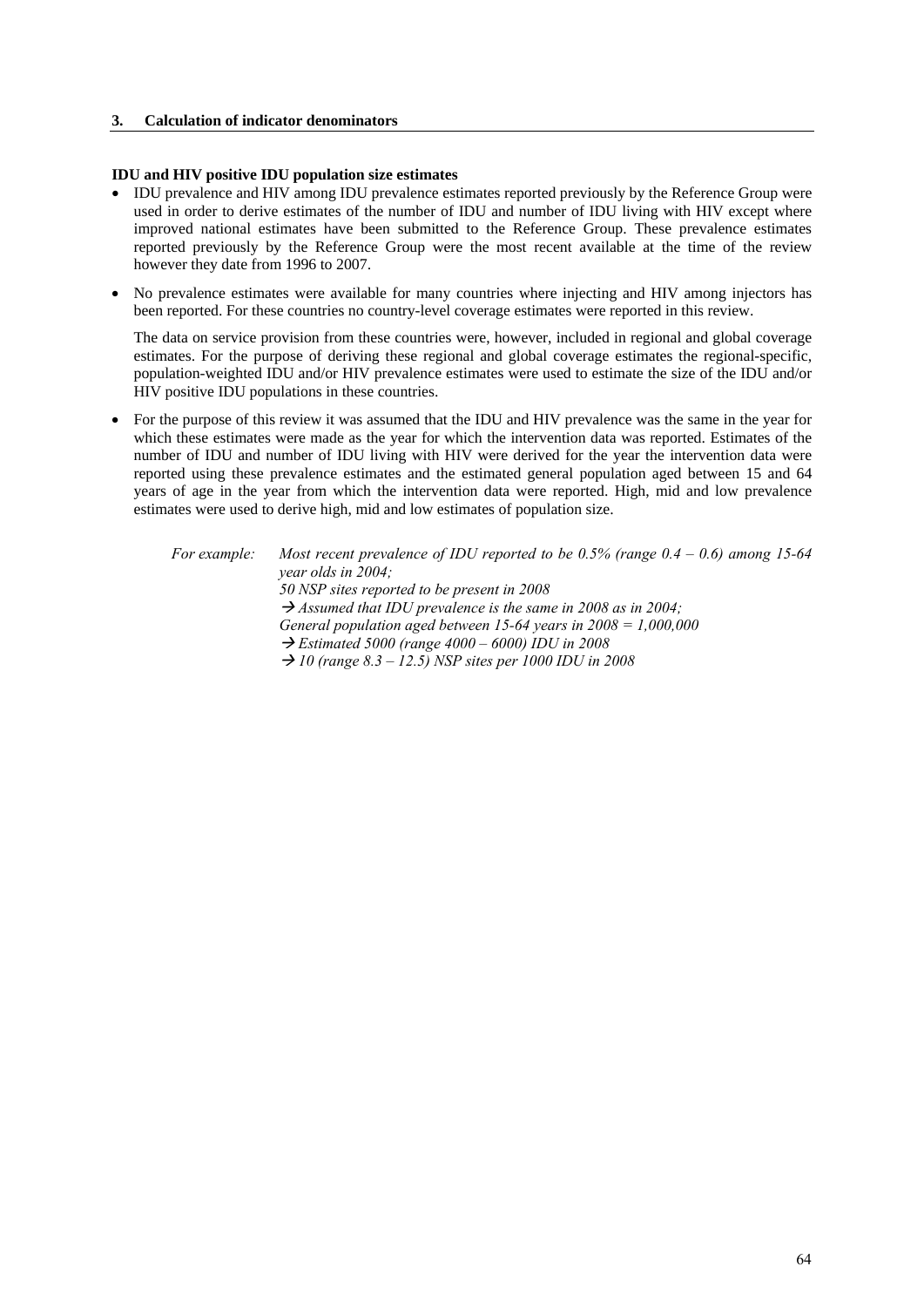# **Appendix 8: Final data verification request – example email**

Dear colleagues,

Thank you for your generous contributions earlier in the year in response to our requests for data for our **'Global review of HIV prevention and care services for injecting drug users'**.

We have now reviewed all the data submitted to us as well as the data gathered from our own literature searches.

We have attached a **DRAFT** document on **Singapore**, which summarises the data we have selected to estimate service coverage for the purpose of this global review. You will see from this report that we were unable to find many data describing service provision for injecting drug users for **Singapore**.

Also attached is a document outlining the decision rules used to guide the selection of data for this review.

Please note these documents are still **provisional only and NOT for circulation**.

We wish to share these drafts to give you an opportunity to review the data we intend to include in our report for **Singapore** and to ensure that we have not misinterpreted the information that you may have kindly provided us.

Please do not hesitate to contact us if you find any errors in the data, or if there are additional data you would like to be considered for inclusion in this review.

If you are able to provide any feedback on this document or any additional data we request that you submit any comments to us by **Friday 2nd of October** so that we are able to include any necessary changes in our report. We appreciate that there are many demands on your time, and thank you in advance for any assistance or feedback you are able to provide.

Thanks again,

...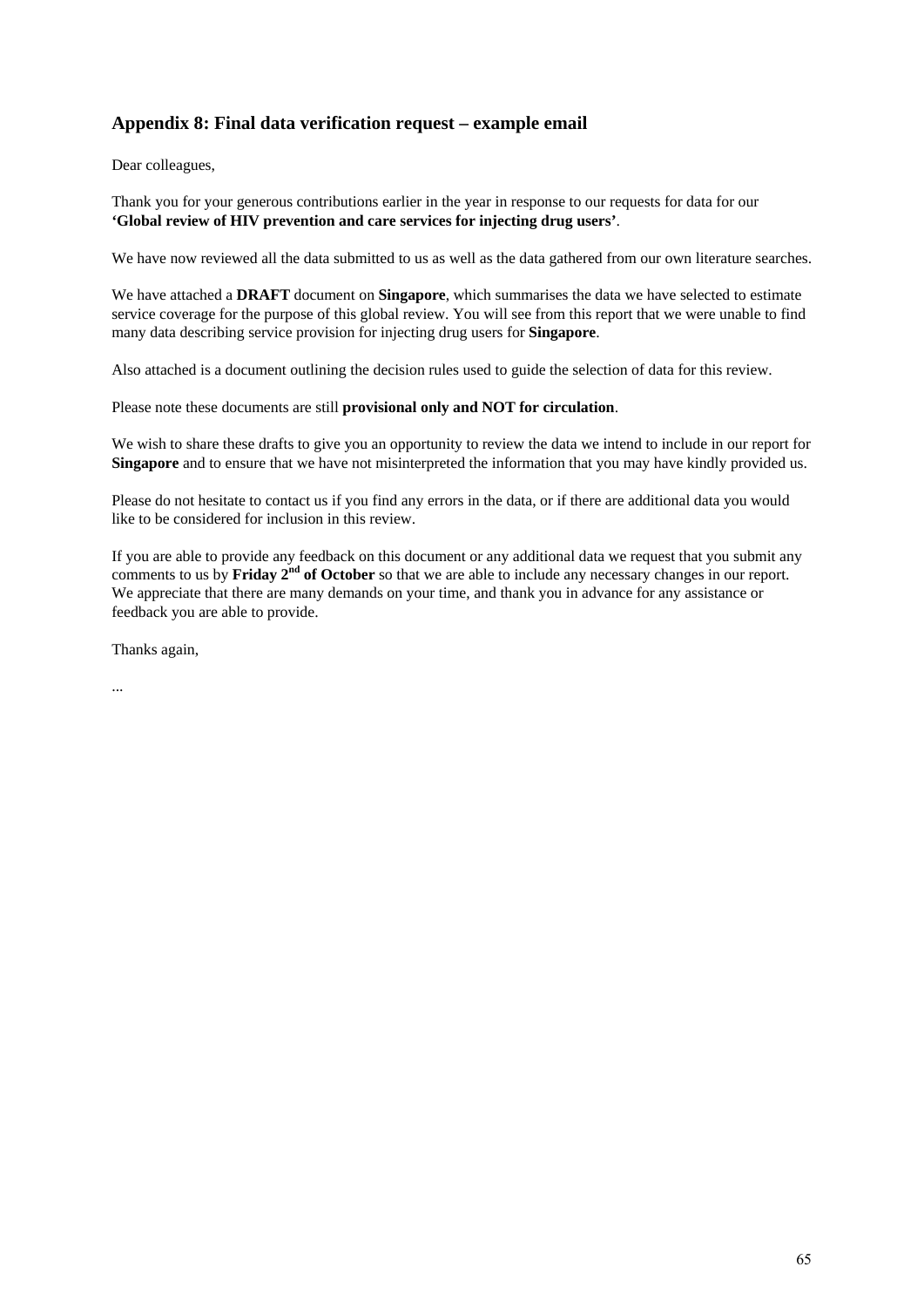# **Appendix 9: Data on the number of needle and syringe programme and opioid substitution therapy sites**

|                                                 | <b>Needle and syringe programs</b> |                                             | <b>Opioid substitution therapy</b>    |                                             |
|-------------------------------------------------|------------------------------------|---------------------------------------------|---------------------------------------|---------------------------------------------|
| <b>Countries where IDU</b><br>reported to occur | <b>Number of NSP sites</b>         | <b>Number of NSP sites</b><br>per 1000 IDUs | Number of OST<br>provision sites      | <b>Number of OST sites</b><br>per 1000 IDUs |
| Armenia                                         | 7 <sup>(C)</sup>                   | 3.5<br>$(2.8 - 4.7)$                        | $0^{(A)}$                             | $\mathbf{0}$                                |
| Azerbaijan                                      | $12^{(B)} - 14^{(C)}$              | 0.04<br>$(0.03 - 0.1)$                      | $2^{(A)}$                             | 0.01<br>$(0.0 - 0.01)$                      |
| <b>Belarus</b>                                  | 52 $^{(B)} - 64$ (C)               | 0.8<br>$(0.6 - 0.9)$                        | $1^{(B)}$                             | 0.01<br>$(0.01 - 0.01)$                     |
| Bosnia & Herzegovina                            | $6^{(B)}$                          | <b>NK</b>                                   | $6-8$ <sup>(B)</sup> ; <sup>(C)</sup> | <b>NK</b>                                   |
| Bulgaria                                        | $100^{(C)}$                        | <b>NK</b>                                   | $17^{(B)}$                            | <b>NK</b>                                   |
| Croatia                                         | $42^{\,(C)}$                       | 2.8<br>$(0.7 - 4.9)$                        | NK <sup>(C)</sup>                     | NK                                          |
| Czech Republic                                  | $109^{(C)}$                        | 3.7<br>$(3.6 - 3.8)$                        | $47^{(B)}$                            | 1.6<br>$(1.5 - 1.6)$                        |
| Estonia                                         | $36^{(A)}$                         | 2.7<br>$(1.0 - 4.5)$                        | $R^{(B)}$                             | 0.6<br>$(0.2 - 1.0)$                        |
| Georgia                                         | $2^{(B)} - 9^{(A)}$                | 0.04<br>$(00.1 - 0.6)$                      | $6 - 12^{(B)}$ ; (A)                  | 0.1<br>$(0.03 - 0.9)$                       |
| Hungary                                         | $25^{(B)}$                         | 6.3<br>$(4.2 - 12.5)$                       | $13^{(C)}$                            | 3.3<br>$(2.2 - 6.5)$                        |
| Latvia                                          | $13^{(B)} - 22^{(C)}$              | <b>NK</b>                                   | $1 - 9^{(B)}$                         | <b>NK</b>                                   |
| Lithuania                                       | $10^{(B)} - 19^{(C)}$              | 2.9<br>$(1.5 - 5.4)$                        | $14 - 18^{(B)}$                       | 3.2<br>$(2.2 - 5.1)$                        |
| Moldova                                         | $31^{(B)}$                         | 8.9<br>$(6.2 - 12.4)$                       | $9-10^{(B)}$ (SN)                     | 2.7<br>$(1.8 - 4)$                          |
| Poland                                          | $27^{(B)}$                         | <b>NK</b>                                   | $22^{(A)}$                            | <b>NK</b>                                   |
| Romania                                         | 49 $(B)$                           | <b>NK</b>                                   | $6 - 8^{(B)}$                         | NK                                          |
| <b>Russian Federation</b>                       | $70^{(A)}$                         | 0.04<br>$(0.03 - 0.1)$                      | $0^{(B)}$                             | $\mathbf{0}$                                |
| Slovakia                                        | $20^{(B)}$                         | 1.1<br>$(0.6 - 1.4)$                        | $12^{(B)}$                            | 0.6<br>$(0.3 - 0.9)$                        |
| Ukraine                                         | 985-1323 <sup>(B)</sup> (P)        | $\overline{4}$<br>$(2.7 - 5.7)$             | 79 - 100 $^{(A)}$                     | 0.3<br>$(0.2 - 0.4)$                        |

### **Table 1: Number of OST and NSP sites in Eastern Europe**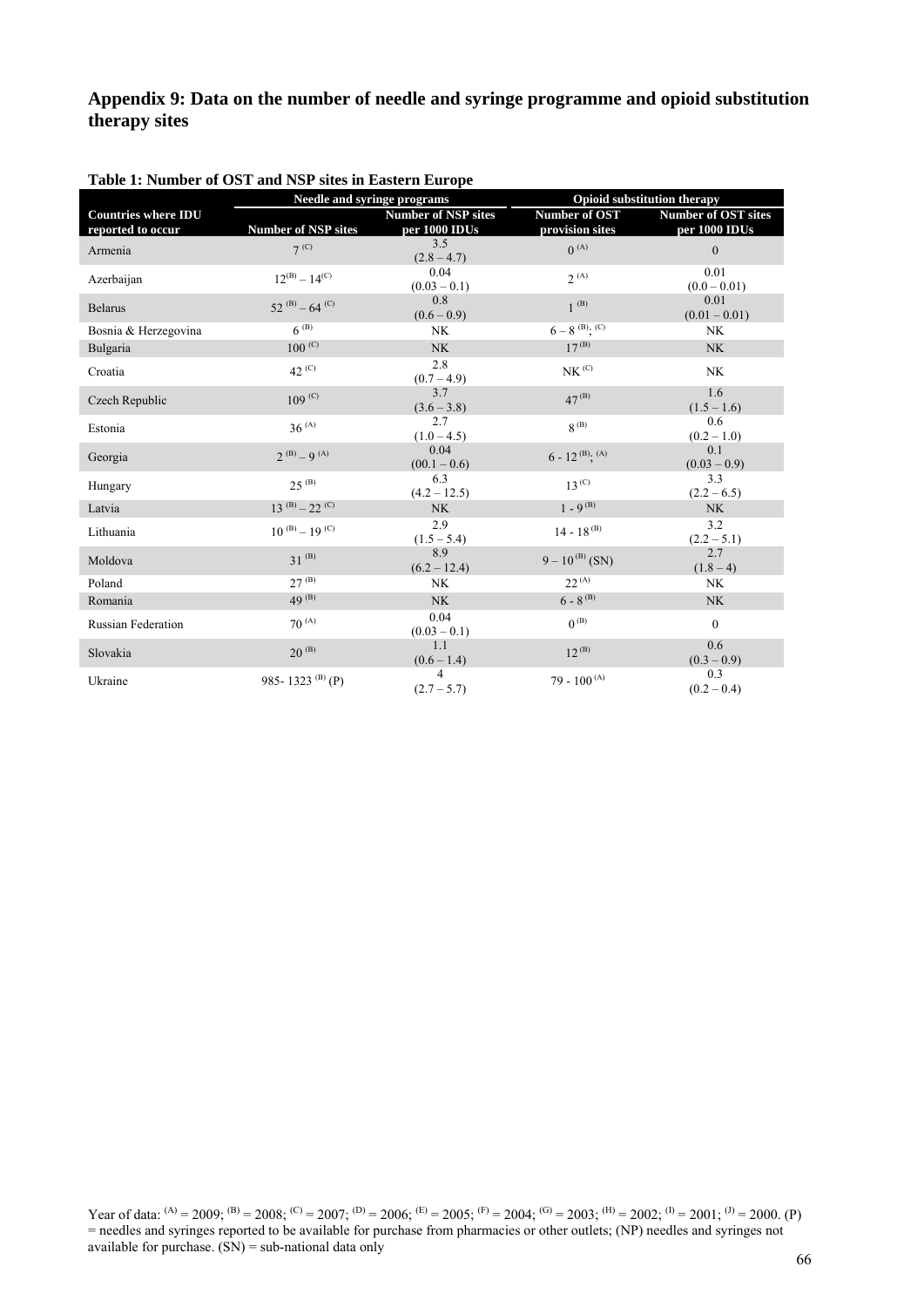# **Table 2: Number of OST and NSP sites in Western Europe**

|                                                 | Needle and syringe programs      |                                             | <b>Opioid substitution therapy</b>            |                                             |
|-------------------------------------------------|----------------------------------|---------------------------------------------|-----------------------------------------------|---------------------------------------------|
| <b>Countries where IDU</b><br>reported to occur | <b>Number of NSP sites</b>       | <b>Number of NSP sites</b><br>per 1000 IDUs | Number of OST<br>provision sites              | <b>Number of OST sites</b><br>per 1000 IDUs |
| Albania                                         | $3^{(B)}$                        | NK                                          | $1$ $^{\rm (B)}$                              | NK                                          |
| Andorra                                         |                                  |                                             | $\Box$                                        | $\Box$                                      |
| Austria                                         | $27^{(C)}$                       | 1.5<br>$(1.1 - 2.2)$                        | $N K^{\,(C)}$                                 | NK                                          |
| Belgium                                         | 34 $(C)$ (P)                     | 1.3<br>$(1.2 - 1.4)$                        | $N\!K$ $^{(C)}$                               | $\rm N K$                                   |
| Denmark                                         | $135^{(G)}$                      | 8.7<br>$(7.3 - 10.8)$                       | $\rm{N}K$ $^{\rm(C)}$                         | NK                                          |
| Finland                                         | 52 <sup>(C)</sup>                | 3.3<br>$(2.6 - 4.2)$                        | $N K^{\,(C)}$                                 | $\rm N K$                                   |
| FYR of Macedonia                                | $15^{(B)}$                       | $\rm N K$                                   | $9^{(B)}$                                     | $\rm N K$                                   |
| France                                          | $416^{(C)} - 2014^{(D)}$ (P)     | 9.5<br>$(2.5 - 21.4)$                       | 19484 $(D)$                                   | 153.4<br>$(117.4 - 208.4)$                  |
| Germany                                         | $250^{(C)}$                      | 2.7<br>$(2.3 - 3.2)$                        | $2786 - 6626^{\rm (C)}$                       | 50.3<br>$(25.4 - 85.5)$                     |
| Greece                                          | $4^{(C)}(P)$                     | 0.4<br>$(0.3 - 0.5)$                        | $17^{(D)}$                                    | 1.7<br>$(1.4 - 2)$                          |
| Iceland                                         | $0^{(A)}$                        | $\rm N K$                                   | NK <sup>(A)</sup>                             | $\rm N K$                                   |
| Ireland                                         | 33 <sup>(C)</sup> (P)            | 4.1<br>$(3.3 - 5.5)$                        | $332^{(C)}$                                   | 41.5<br>$(33.2 - 55.3)$                     |
| Italy                                           | $N K^{\,(C)}$                    | NK                                          | $\text{NK}^{\text{(C)}}$                      | NK                                          |
| Luxembourg                                      | $4^{(C)}$                        | $\overline{2}$<br>$(1.6 - 2.7)$             | $\ensuremath{\mathop{\rm NK}\nolimits^{(C)}}$ | $\rm N K$                                   |
| Malta                                           | $7$ $^{\rm (E)}$                 | NK                                          | $\geq 2$ $^{\rm{(D)}}$                        | $\rm N K$                                   |
| Monaco                                          | $\ddot{\phantom{0}}$             | $\mathbb{Z}^{\mathbb{Z}}$                   | $\ddot{\phantom{0}}$                          | $\ddot{\phantom{0}}$                        |
| Montenegro                                      | 18 <sup>(C)</sup>                | $\rm N K$                                   | $N K^{(B)}$                                   | $\rm N K$                                   |
| Netherlands                                     | 150 $(C)$ (P)                    | 50<br>$(33.3 - 60)$                         | $N K^{(D)}$                                   | $\rm N K$                                   |
| Norway                                          | $22^{(C)}(P)$                    | 1.6<br>$(1.1 - 2.6)$                        | $NK$ <sup>(D)</sup>                           | NK                                          |
| Portugal                                        | $27^{(C)}(P)$                    | 1.6<br>$(1.2 - 2.5)$                        | $N K^{\left( C \right)}$                      | $\rm N K$                                   |
| San Marino                                      | $0^{(A)}$                        | $\overline{0}$                              | $N K\,{}^{(A)}$                               | $\rm N K$                                   |
| Serbia                                          | $13^{(B)}$                       | $\rm N K$                                   | $14^{(B)}$                                    | $\rm N K$                                   |
| Slovenia                                        | 17 <sup>(C)</sup> (P)            | 2.3<br>$(1.8 - 3.1)$                        | $20^{(C)}$                                    | 2.7<br>$(2.1 - 3.6)$                        |
| Spain                                           | $1271 - 1458$ <sup>(C)</sup> (P) | 14.6<br>$(10.4 - 21.1)$                     | 497-2229 <sup>(E)</sup>                       | 14.9<br>$(4.1 - 33)$                        |
| Sweden                                          | $2^{(C)}$                        | NK                                          | $N K^{\,(C)}$                                 | $\rm N K$                                   |
| Switzerland                                     | 101 $(E)$ (P)                    | 3.1<br>$(2.6 - 4.0)$                        | NK <sup>(A)</sup>                             | <b>NK</b>                                   |
| United Kingdom                                  | 1523 <sup>(C)</sup> (P)          | 10.7<br>$(10.4 - 10.9)$                     | $\rm{N}K$ $^{\rm(C)}$                         | $\rm N K$                                   |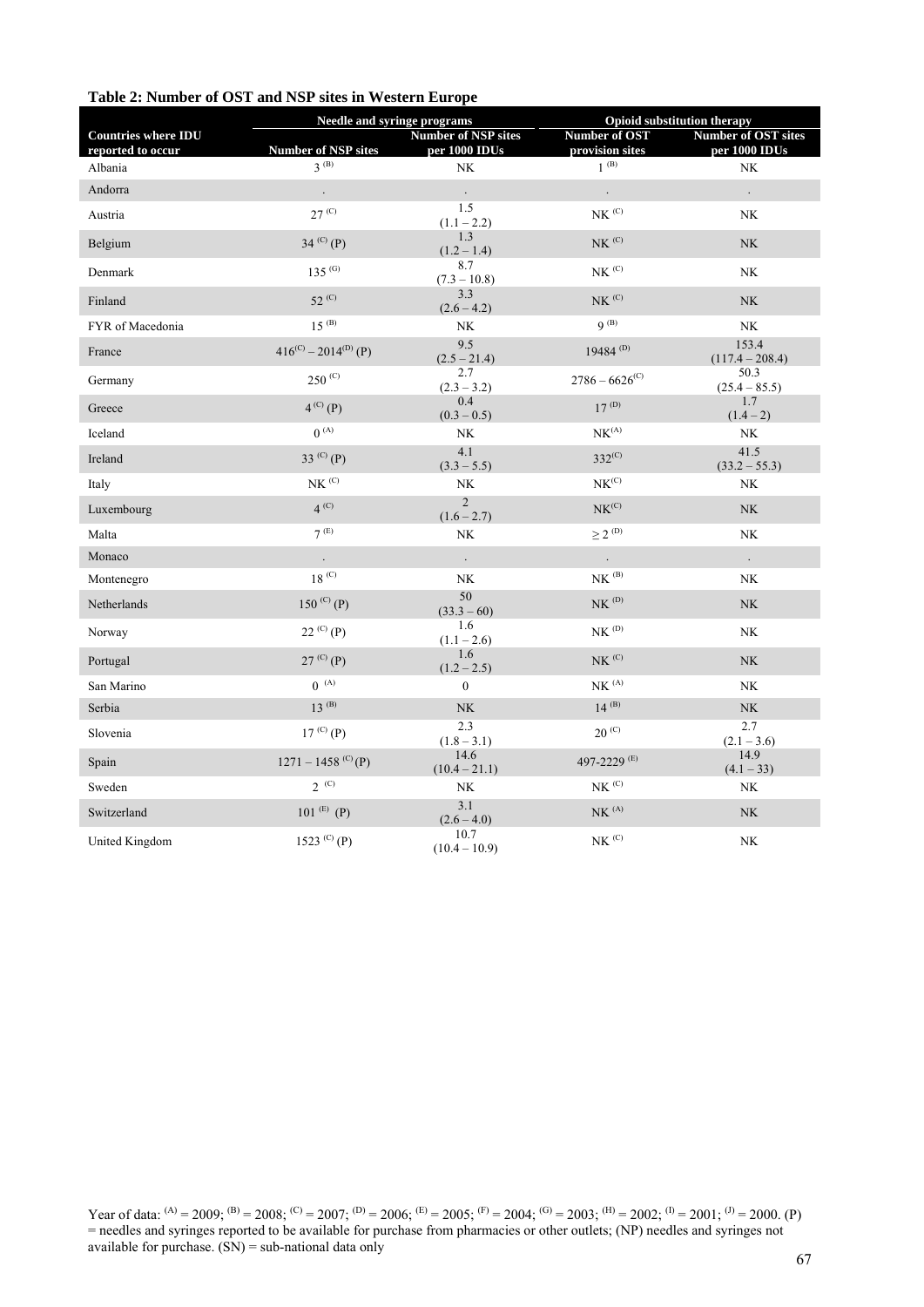|  | Table 3: Number of OST and NSP sites in East and South East Asia |
|--|------------------------------------------------------------------|
|--|------------------------------------------------------------------|

|                                        | <b>Needle and syringe programs</b> |                               |                              | <b>Opioid substitution therapy</b> |
|----------------------------------------|------------------------------------|-------------------------------|------------------------------|------------------------------------|
| <b>Countries where IDU</b>             | <b>Number of NSP sites</b>         | <b>Number of NSP sites</b>    | Number of OST                | <b>Number of OST sites</b>         |
| reported to occur<br>Brunei Darussalam | $0^{(D)}$                          | per 1000 IDUs<br>$\mathbf{0}$ | provision sites<br>$0^{(D)}$ | per 1000 IDUs<br>$\mathbf{0}$      |
| Cambodia                               | $2^{(B)}$                          | $(0.3 - 2)$                   | $0^{(A)}$                    | $\mathbf{0}$                       |
| China                                  | $897^{(B)} - 901^{(B)}$            | 0.4<br>$(0.3 - 0.5)$          | 621 $(B)$ – 696 $(A)$        | 0.4<br>$(0.2 - 0.4)$               |
| Indonesia                              | $182^{(B)} - 323^{(B)}$            | 1.2<br>$(0.7 - 1.7)$          | 35-46 $(B)$                  | 0.2<br>$(0.1 - 0.2)$               |
| Japan                                  | $0^{(A)}$                          | $\mathbf{0}$                  | $0^{(A)}$                    | $\mathbf{0}$                       |
| Lao PDR                                | $0^{(D)}$                          | $\Omega$                      | $0^{(A)}$                    | $\theta$                           |
| Malaysia                               | $117^{(B)} - 130^{(A)} (P)$        | 0.5<br>$(0.4 - 0.7)$          | $\geq$ 95 <sup>(A)</sup>     | 0.4<br>$(0.3 - 0.5)$               |
| Mongolia                               | $1^{(B)}$                          | NK                            | $0^{(D)}$                    | $\mathbf{0}$                       |
| Myanmar                                | $18^{(B)} - 24^{(B)} (P)$          | 0.3<br>$(0.2 - 0.4)$          | $7^{(A)}$                    | 0.1<br>$(0.1 - 0.1)$               |
| Republic of Korea                      | $0^{(A)}(P)$                       | $\Omega$                      | $0^{(A)}$                    | $\mathbf{0}$                       |
| Philippines                            | $3^{(B)}$                          | 0.2<br>$(0.1 - 0.3)$          | $0^{(A)}$                    | $\mathbf{0}$                       |
| Singapore                              | $0^{(A)}$                          | $\Omega$                      | $0^{(A)}$                    | $\mathbf{0}$                       |
| Taiwan                                 | 1103 $(A)$ (P)                     | <b>NK</b>                     | $90^{(B)}$                   | NK                                 |
| Thailand                               | $10^{(A)}(P)$                      | 0.1<br>$(0.04 - 0.1)$         | $147^{(A)}$                  | 0.8<br>$(0.6 - 1.1)$               |
| <b>Timor Leste</b>                     | $0^{(A)}$                          | $\mathbf{0}$                  | $0^{(A)}$                    | $\mathbf{0}$                       |
| Viet Nam                               | $382^{(A)} - 2023^{(B)}$ (P)       | 8.2<br>$(2 - 18.7)$           | $6^{(A)}$                    | 0.04<br>$(0.03 - 0.1)$             |

# **Table 4: Number of OST and NSP sites in South Asia**

|                              | Needle and syringe programs |                         |                         | Opioid substitution therapy |
|------------------------------|-----------------------------|-------------------------|-------------------------|-----------------------------|
| Countries where IDU reported |                             | Number of NSP sites per | Number of OST           | Number of OST sites per     |
| to occur                     | Number of NSP sites         | 1000 IDUs               | provision sites         | 1000 IDUs                   |
| Afghanistan                  | $18-28$ <sup>(A)</sup> (NP) | 2.9<br>$(2.3 - 3.5)$    | $0^{(A)}$               | $\mathbf{0}$                |
| Bangladesh                   | 93 $(B)$ (P)                | 2.8<br>$(2.1 - 4.2)$    | $0^{(A)}$               | $\theta$                    |
| Bhutan                       | $0^{(A)}$                   | $\overline{0}$          | $0^{(C)}$               | $\overline{0}$              |
| India                        | $200^{(B)} - 219^{(A)}$     | 1.2<br>$(0.8 - 1.9)$    | $61^{(A)} - 63^{(B)}$   | 0.4<br>$(0.3 - 0.6)$        |
| Iran, Islamic Republic       | 428-637 $(A)$ (P)           | 2.5<br>$(1.6 - 4.1)$    | 680-1100 <sup>(B)</sup> | 4.3<br>$(2.5 - 7.2)$        |
| Maldives                     | 0 <sup>(C)</sup>            | $\Omega$                | $1^{(B)}$               | <b>NK</b>                   |
| Nepal                        | $43^{(A)}$                  | 1.4<br>$(1.1 - 2)$      | $1-2$ <sup>(B)</sup>    | 0.1<br>$(0.03 - 0.1)$       |
| Pakistan                     | $81^{(A)}$                  | 0.6<br>$(0.5 - 0.6)$    | $0^{(A)}$               | $\theta$                    |
| Sri Lanka                    | 0 <sup>(C)</sup>            | $\mathbf{0}$            | $N K^{(C)}$             | <b>NK</b>                   |

# **Table 5: Number of OST and NSP sites in Central Asia**

|                                                 | Needle and syringe programs |                                             |                                  | <b>Opioid substitution therapy</b>          |
|-------------------------------------------------|-----------------------------|---------------------------------------------|----------------------------------|---------------------------------------------|
| <b>Countries where IDU</b><br>reported to occur | <b>Number of NSP sites</b>  | <b>Number of NSP sites</b><br>per 1000 IDUs | Number of OST<br>provision sites | <b>Number of OST sites</b><br>per 1000 IDUs |
| Kazakhstan                                      | $159^{(A)}$                 | $(1.2 - 2.1)$                               | $2^{(A)}$                        | 0.02<br>$(0.01 - 0.03)$                     |
| Kyrgyzstan                                      | 40 $^{(A)}$ (P)             | $(1.1 - 2.1)$                               | $14^{(B)} - 18^{(A)}$            | 0.6<br>$(0.4 - 0.9)$                        |
| Tajikistan                                      | 35 (A) $-40^{(B)}$          | $(1.5 - 3)$                                 | $0^{(A)}$                        | $\overline{0}$                              |
| Turkmenistan                                    | 2(E)                        | NK.                                         | $0^{(A)}$                        | $\boldsymbol{0}$                            |
| Uzbekistan                                      | $235^{(A)}$                 | 2.7<br>$(2.1 - 3.7)$                        | $0^{(A)}$                        | $\theta$                                    |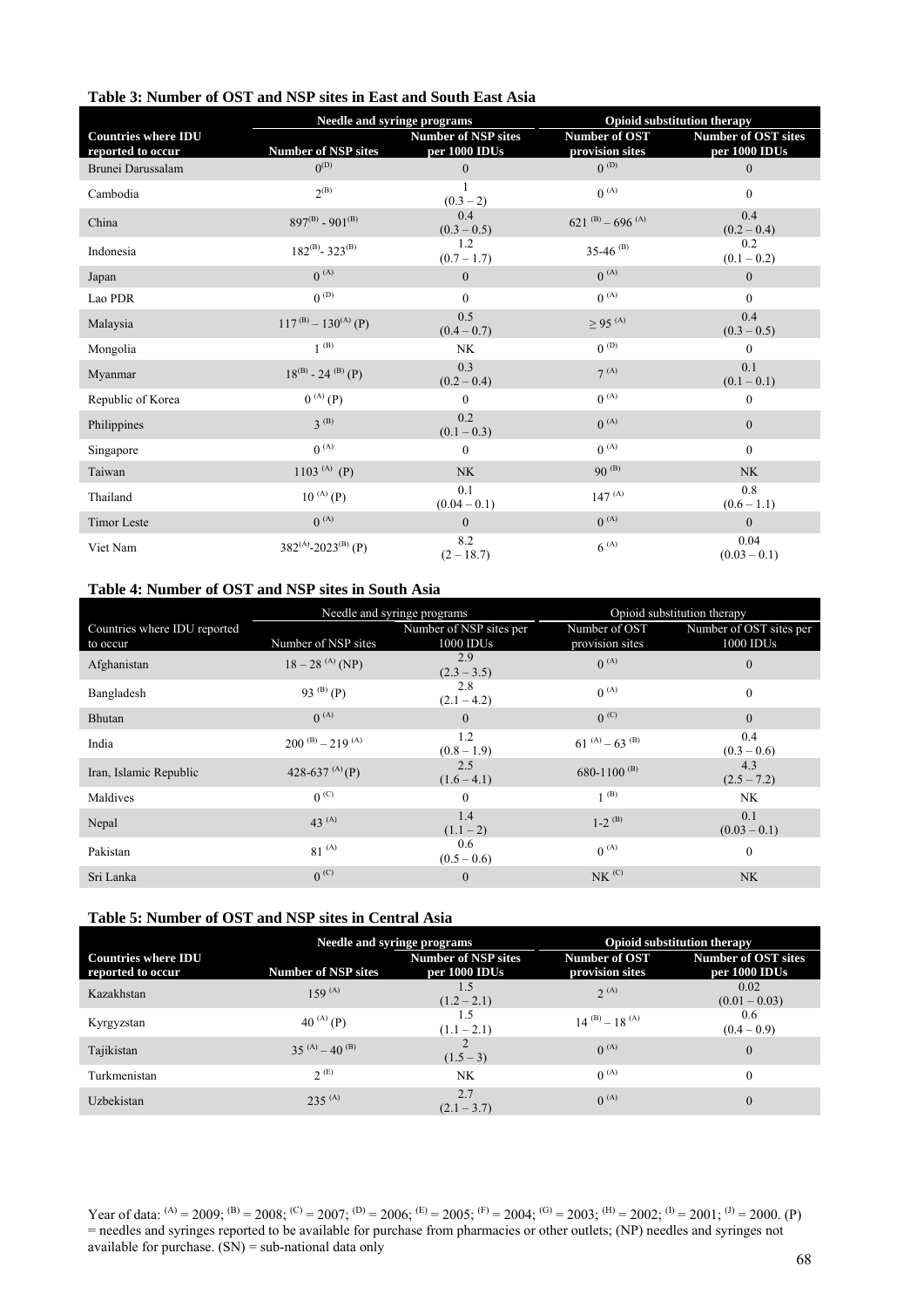## **Table 6: Number of OST and NSP sites in the Caribbean**

|                                                 | Needle and syringe programs |                                             |                                  | <b>Opioid substitution therapy</b>          |
|-------------------------------------------------|-----------------------------|---------------------------------------------|----------------------------------|---------------------------------------------|
| <b>Countries where IDU</b><br>reported to occur | <b>Number of NSP sites</b>  | <b>Number of NSP sites</b><br>per 1000 IDUs | Number of OST<br>provision sites | <b>Number of OST sites</b><br>per 1000 IDUs |
| <b>Bahamas</b>                                  |                             |                                             |                                  |                                             |
| Bermuda                                         | $\bullet$                   | $\cdot$                                     | $\bullet$                        | $\bullet$                                   |
| Commonwealth of Puerto Rico                     | $13^{(A)}$                  | 0.4<br>$(0.3 - 0.6)$                        | $6^{(A)}$                        | 0.2<br>$(0.2 - 0.3)$                        |
| Dominican Republic                              | $0^{(A)}$                   | $\Omega$                                    | $0^{(A)}$                        |                                             |
| Haiti                                           |                             |                                             |                                  |                                             |
| Jamaica                                         | $\bullet$                   |                                             |                                  |                                             |

## **Table 7: Number of OST and NSP sites in Latin America**

|                                                 | Needle and syringe programs |                                             |                                  | Opioid substitution therapy                 |
|-------------------------------------------------|-----------------------------|---------------------------------------------|----------------------------------|---------------------------------------------|
| <b>Countries where IDU</b><br>reported to occur | Number of NSP sites         | <b>Number of NSP sites</b><br>per 1000 IDUs | Number of OST<br>provision sites | <b>Number of OST sites</b><br>per 1000 IDUs |
| Argentina                                       | $25^{(B)}$                  | 0.3<br>$(0.3 - 0.3)$                        | $0^{(B)}$                        | $\mathbf{0}$                                |
| Bolivia                                         | $0^{(A)}$                   | $\Omega$                                    | $0^{(A)}$                        | $\mathbf{0}$                                |
| <b>Brazil</b>                                   | $150^{(D)} - 450^{(B)}$     | 0.6<br>$(0.2 - 1.1)$                        | $0^{(B)}$                        | $\mathbf{0}$                                |
| Chile                                           | $0^{(A)}$                   | $\mathbf{0}$                                | $0^{(A)}$                        | $\mathbf{0}$                                |
| Colombia                                        | $0^{(A)}$                   | $\mathbf{0}$                                | $4^{(B)}$                        | NK                                          |
| Costa Rica                                      | $\ddot{\phantom{0}}$        | $\ddot{\phantom{0}}$                        | $\ddot{\phantom{a}}$             | $\ddot{\phantom{0}}$                        |
| Ecuador                                         | $0^{(A)}$                   | $\mathbf{0}$                                | $0^{(A)}$                        | $\mathbf{0}$                                |
| El Salvador                                     | $0^{(A)}$                   | $\overline{0}$                              | $0^{(A)}$                        | $\mathbf{0}$                                |
| Guatemala                                       | $0^{(A)}$                   | $\mathbf{0}$                                |                                  |                                             |
| Honduras                                        | $\bullet$                   |                                             |                                  |                                             |
| Mexico                                          | $19^{(B)}$                  | NK                                          | $21-25$ <sup>(C)</sup>           | NK                                          |
| Nicaragua                                       | $0^{(A)}$                   | $\boldsymbol{0}$                            | $0^{(A)}$                        | $\mathbf{0}$                                |
| Panama                                          | $\Box$                      | $\ddot{\phantom{a}}$                        | $\cdot$                          | $\blacksquare$                              |
| Paraguay                                        | $3^{(A)}$                   | <b>NK</b>                                   | $0^{(B)}$                        | $\overline{0}$                              |
| Peru                                            | $0^{(A)}$                   | $\mathbf{0}$                                | $0^{(A)}$                        | $\mathbf{0}$                                |
| Suriname                                        | $0^{(A)}$                   | $\Omega$                                    | $0^{(A)}$                        | $\mathbf{0}$                                |
| Uruguay                                         | NK <sup>(A)</sup>           | NK                                          | $0^{(B)}$                        | $\mathbf{0}$                                |
| Venezuela                                       |                             |                                             |                                  |                                             |

## **Table 8: Number of OST and NSP sites in Canada and the United States**

|                                                 | <b>Needle and syringe programs</b> |                                             | <b>Opioid substitution therapy</b> |                                      |
|-------------------------------------------------|------------------------------------|---------------------------------------------|------------------------------------|--------------------------------------|
| <b>Countries where IDU</b><br>reported to occur | Number of NSP sites                | <b>Number of NSP sites</b><br>per 1000 IDUs | Number of OST<br>provision sites   | Number of OST sites<br>per 1000 IDUs |
| Canada                                          | 775 (SN) <sup>(A)</sup> (P)        | 4.9<br>$(3.7-6.3)$                          | $NK$ <sup><math>(F)</math></sup>   | NΚ                                   |
| <b>United States</b>                            | $186^{(C)} (P)$                    | 0.1<br>$(0.1 - 0.1)$                        | $1433^{\,(C)}$                     | 0.7<br>$(0.5 - 1.0)$                 |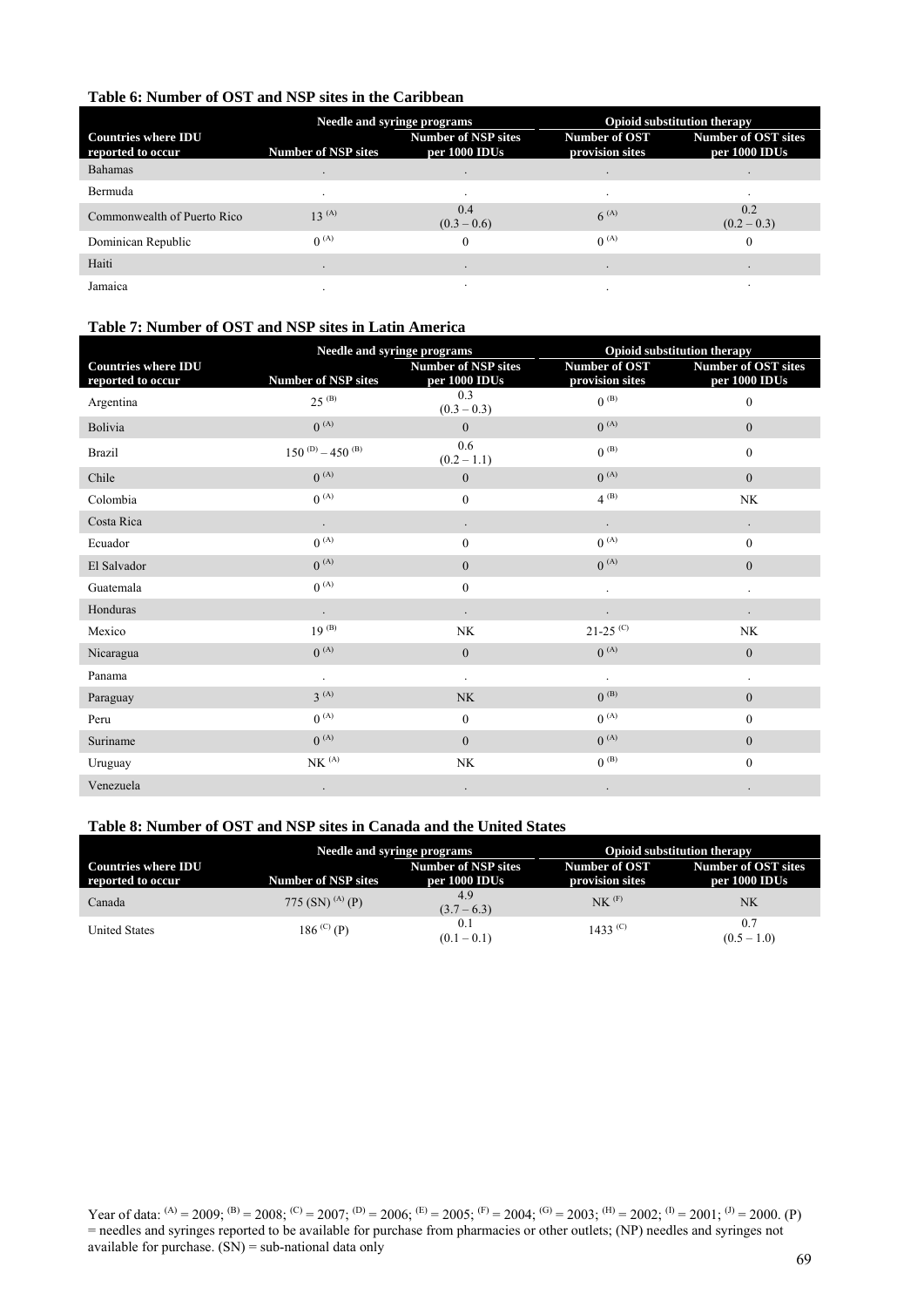## **Table 9: Number of OST and NSP sites in Australasia**

|                                                 | <b>Needle and syringe programs</b> |                                             | <b>Opioid substitution therapy</b> |                                      |
|-------------------------------------------------|------------------------------------|---------------------------------------------|------------------------------------|--------------------------------------|
| <b>Countries where IDU</b><br>reported to occur | <b>Number of NSP sites</b>         | <b>Number of NSP sites</b><br>per 1000 IDUs | Number of OST<br>provision sites   | Number of OST sites<br>per 1000 IDUs |
| Australia                                       | 1372 $^{(B)}(P)$                   | 8.8<br>$(6.5 - 14.8)$                       | $2132^{\,(C)}$                     | 13.9<br>$(10.2 - 23.3)$              |
| New Zealand                                     | 199 (A) (P)                        | 9.5<br>$(7.2 - 14.2)$                       | $NK$ <sup><math>(B)</math></sup>   | NK.                                  |

# **Table 11: Number of OST and NSP sites in Pacific Island States and Territories**

|                                                 | Needle and syringe programs |                                             | <b>Opioid substitution therapy</b> |                                             |
|-------------------------------------------------|-----------------------------|---------------------------------------------|------------------------------------|---------------------------------------------|
| <b>Countries where IDU</b><br>reported to occur | <b>Number of NSP sites</b>  | <b>Number of NSP sites</b><br>per 1000 IDUs | Number of OST<br>provision sites   | <b>Number of OST sites</b><br>per 1000 IDUs |
| Fed. States of Micronesia                       | $0^{(A)}$                   | $\Omega$                                    | $0^{(A)}$                          | $\Omega$                                    |
| Fiji                                            | $0^{(D)}$                   | $\Omega$                                    | $0^{(D)}$                          | $\theta$                                    |
| French Polynesia                                |                             |                                             |                                    |                                             |
| Guam                                            | $0^{(A)}$                   | $\theta$                                    |                                    |                                             |
| Kiribati                                        | $\bullet$                   | $\bullet$                                   | $\bullet$                          | $\bullet$                                   |
| New Caledonia                                   | $0^{(A)}$                   | $\Omega$                                    |                                    |                                             |
| Papua New Guinea                                | $0^{(B)}$                   | $\Omega$                                    | $0^{(A)}$                          | $\Omega$                                    |
| Samoa                                           | $0^{(D)}$                   | $\Omega$                                    | $0^{(D)}$                          | $\theta$                                    |
| Solomon Islands                                 | $0^{(D)}$                   | $\Omega$                                    | $0^{(D)}$                          | $\theta$                                    |
| Tonga                                           | $0^{(D)}$                   | $\Omega$                                    | $0^{(D)}$                          | $\Omega$                                    |
| Vanuatu                                         | $0^{(D)}$                   | $\Omega$                                    | $0^{(D)}$                          | $\Omega$                                    |
|                                                 |                             |                                             |                                    |                                             |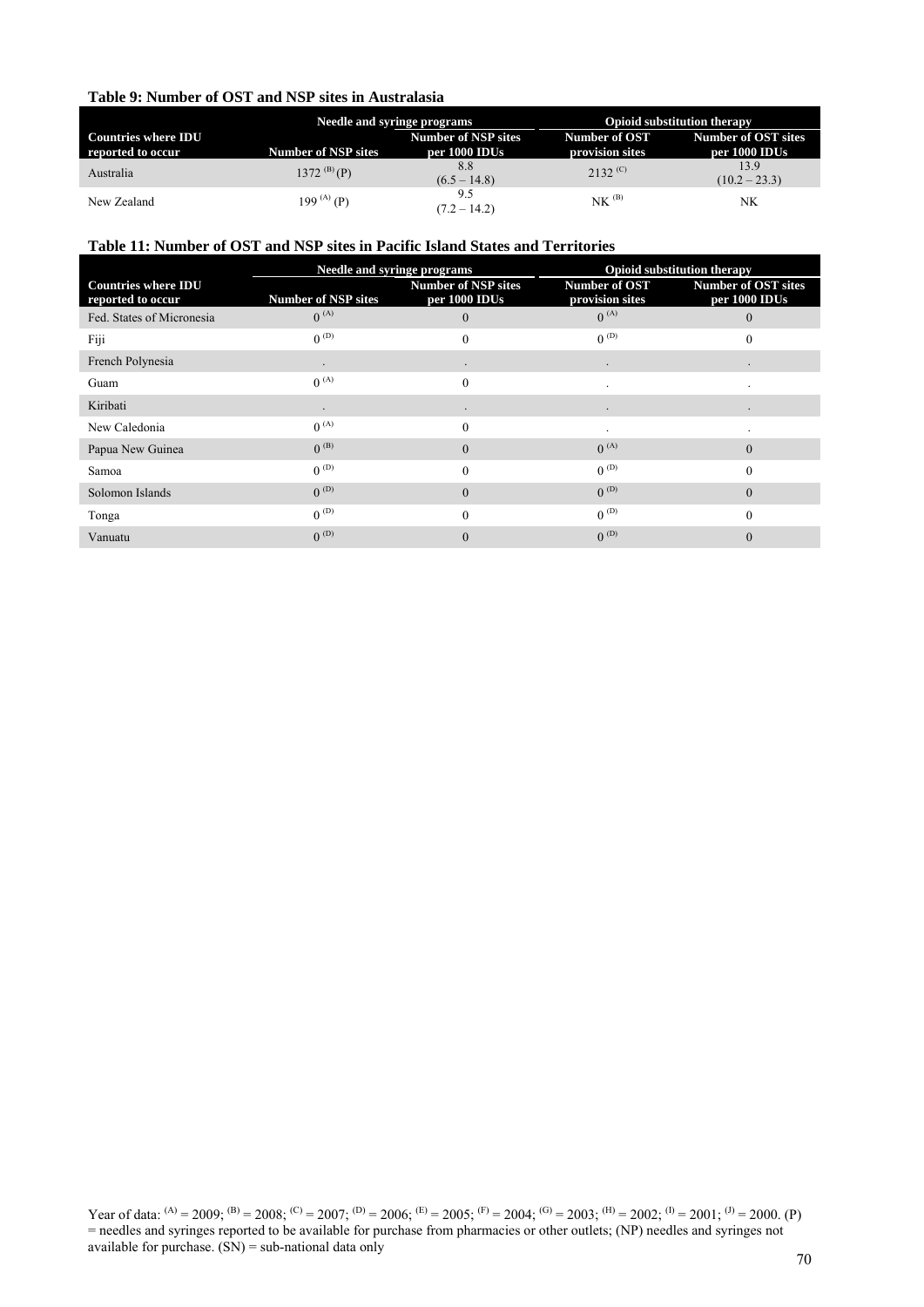| Table 12: Number of OST and NSP sites in the Middle East and North Africa |  |
|---------------------------------------------------------------------------|--|
|---------------------------------------------------------------------------|--|

|                                  | Needle and syringe programs             |                                 | Opioid substitution therapy  |                                   |
|----------------------------------|-----------------------------------------|---------------------------------|------------------------------|-----------------------------------|
| <b>Countries where IDU</b>       |                                         | <b>Number of NSP sites</b>      | <b>Number of OST</b>         | <b>Number of OST sites</b>        |
| reported to occur<br>Algeria     | <b>Number of NSP sites</b><br>$0^{(A)}$ | per 1000 IDUs<br>$\overline{0}$ | provision sites<br>$0^{(A)}$ | per 1000 IDUs<br>$\boldsymbol{0}$ |
| Bahrain                          | $0^{(A)}$                               | $\mathbf{0}$                    | $0^{(A)}$                    | $\mathbf{0}$                      |
| Cyprus                           | $1^{(C)}(P)$                            | $\mathfrak{D}$<br>$(1 - 2)$     | $1^{(B)}$                    | $\overline{2}$<br>$(1-2)$         |
| Egypt                            | $2^{(A)}(P)$                            | <b>NK</b>                       | $0^{(B)}$                    | $\mathbf{0}$                      |
| Iraq                             | $0^{(A)}(P)$                            | $\overline{0}$                  | $0^{(A)}$                    | $\overline{0}$                    |
| Israel                           | $N K\,{}^{(A)}$                         | NK                              | $N K^{(H)}$                  | NK                                |
| Jordan                           | $0^{(A)}(P)$                            | $\overline{0}$                  | $0^{(A)}$                    | $\mathbf{0}$                      |
| Kuwait                           | $0^{(A)}$                               | $\overline{0}$                  | $0^{(A)}$                    | $\boldsymbol{0}$                  |
| Lebanon                          | $1-5$ <sup>(A)</sup> (P)                | <b>NK</b>                       | $1^{(A)}$                    | NK                                |
| Libyan Arab Jamahiriya           | $0^{(A)}$                               | $\overline{0}$                  | $0^{(A)}$                    | $\mathbf{0}$                      |
| Morocco                          | 2-3 <sup>(A)</sup> (P)                  | <b>NK</b>                       | $0^{(A)}$                    | $\overline{0}$                    |
| Occupied Palestinian Territories | $1^{(A)}$                               | <b>NK</b>                       | $0^{(A)}$                    | $\boldsymbol{0}$                  |
| Oman                             | $1^{(A)}$                               | <b>NK</b>                       | $0^{(A)}$                    | $\mathbf{0}$                      |
| Qatar                            | $0^{(A)}$                               | $\overline{0}$                  | $0^{(A)}$                    | $\mathbf{0}$                      |
| Saudi Arabia                     | $0^{(A)}$                               | $\overline{0}$                  | $0^{(A)}$                    | $\boldsymbol{0}$                  |
| Sudan                            | $0^{(A)}$                               | $\overline{0}$                  | $0^{(C)}$                    | $\mathbf{0}$                      |
| Syrian Arab Republic             | $0^{(A)}(P)$                            | $\overline{0}$                  | $0^{(A)}$                    | $\mathbf{0}$                      |
| Tunisia                          | $6^{(A)}$                               | NK                              | $0^{(A)}$                    | $\boldsymbol{0}$                  |
| Turkey                           | $0^{(D)}$                               | $\overline{0}$                  | $0^{(C)}$                    | $\overline{0}$                    |
| United Arab Emirates             | $0^{(A)}$                               | $\mathbf{0}$                    | $3^{(B)}$                    | <b>NK</b>                         |
| Yemen                            | $0^{(A)}$ (NP)                          | $\boldsymbol{0}$                | $0^{(A)}$                    | $\boldsymbol{0}$                  |

# **Table 13: Number of OST and NSP sites in Sub-Saharan Africa**

|                                                 | Needle and syringe programs |                                             | Opioid substitution therapy      |                                             |
|-------------------------------------------------|-----------------------------|---------------------------------------------|----------------------------------|---------------------------------------------|
| <b>Countries where IDU</b><br>reported to occur | <b>Number of NSP sites</b>  | <b>Number of NSP sites</b><br>per 1000 IDUs | Number of OST<br>provision sites | <b>Number of OST sites</b><br>per 1000 IDUs |
| Cote d'Ivoire                                   |                             |                                             | $0^{(A)}$                        | $\boldsymbol{0}$                            |
| Djibouti                                        |                             |                                             | $0^{(A)}$                        | $\mathbf{0}$                                |
| Gabon                                           | $0^{(A)}$                   | $\overline{0}$                              | $0^{(A)}$                        | $\mathbf{0}$                                |
| Ghana                                           | $0^{(A)}$                   | $\theta$                                    | $0^{(A)}$                        | $\mathbf{0}$                                |
| Kenya                                           | $0^{(A)}(P)$                | $\overline{0}$                              | NK <sup>(A)</sup>                | <b>NK</b>                                   |
| Malawi                                          | $0^{(A)}(P)$                | $\Omega$                                    | $0^{(A)}$                        | $\Omega$                                    |
| Mauritius                                       | $39^{(B)}$                  | 2.1<br>$(2.1 - 2.2)$                        | $14^{(A)}$                       | 0.8<br>$(0.7 - 0.8)$                        |
| Nigeria                                         | $0^{(E)}$                   | $\mathbf{0}$                                | $0^{(E)}$                        | $\boldsymbol{0}$                            |
| Senegal                                         | $0^{(A)}$                   | $\overline{0}$                              | $N K^{(A)}$                      | <b>NK</b>                                   |
| Sierra Leone                                    | NK <sup>(A)</sup>           | NK                                          | $0^{(A)}$                        | $\mathbf{0}$                                |
| South Africa                                    | $0^{(A)}(P)$                | $\overline{0}$                              | $6^{(A)}$                        | 0.02<br>$(0.01 - 0.1)$                      |
| Swaziland                                       | $0^{(C)}(P)$                | $\overline{0}$                              | $0^{(C)}$                        | $\boldsymbol{0}$                            |
| Togo                                            | $0^{(A)}$                   | $\overline{0}$                              | $0^{(A)}$                        | $\overline{0}$                              |
| Uganda                                          | $0^{(A)}(P)$                | $\overline{0}$                              | $0^{(A)}$                        | $\mathbf{0}$                                |
| United Rep of Tanzania                          | $0^{(B)}(P)$                | $\mathbf{0}$                                | $0^{(B)}$                        | $\boldsymbol{0}$                            |
| Zambia                                          | $0^{(A)}$                   | $\mathbf{0}$                                | $0^{(A)}$                        | $\overline{0}$                              |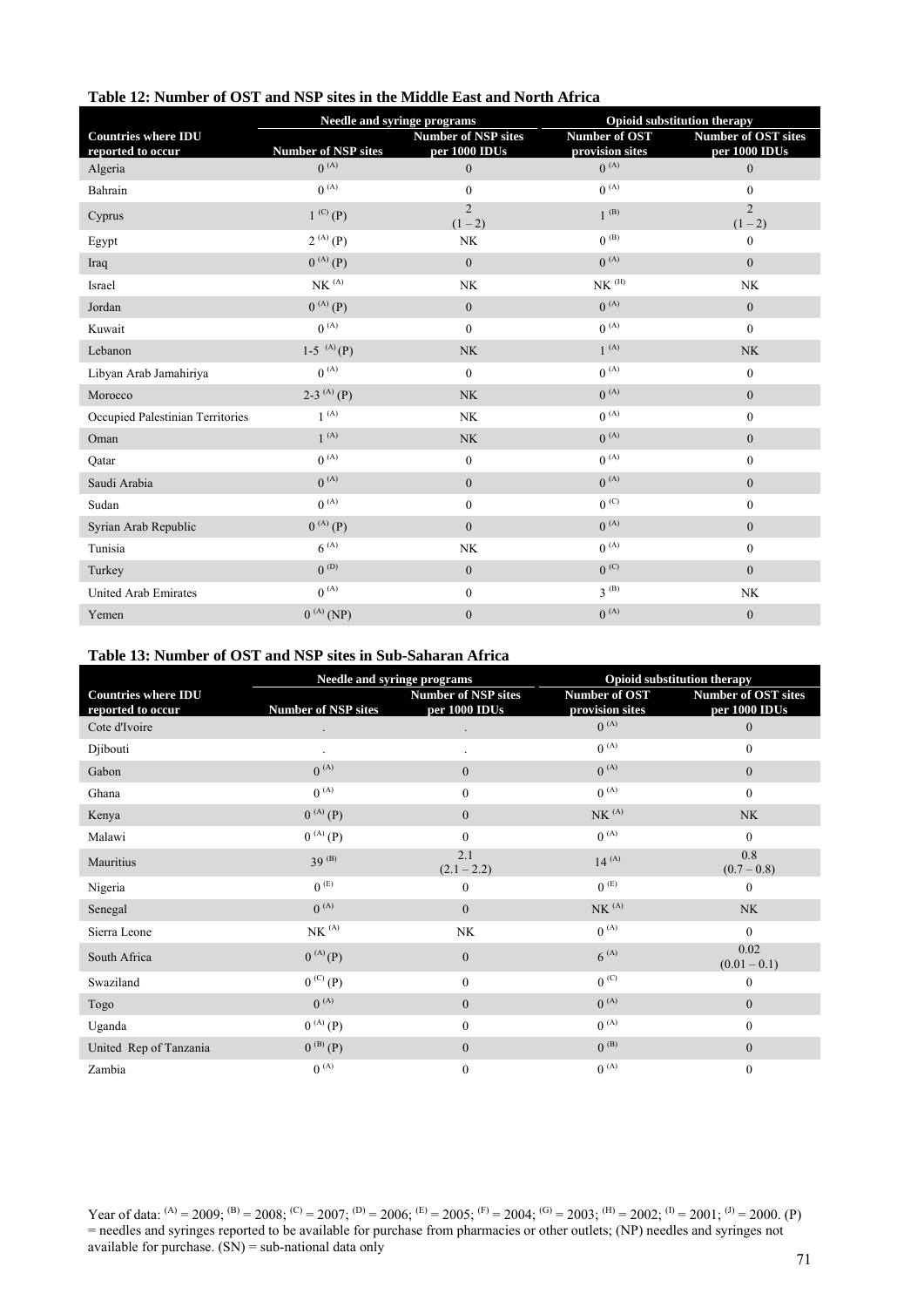## **Appendix 10: Compulsory detention of drug users**

In many countries, a significant proportion of the prison population is comprised of people who use drugs, including IDUs. Imprisonment as a response to drug use has been found to significantly increase HIV risks: sexual and drug risk behaviours, including injecting, occur within the prison environment. In some countries, drug treatment and HIV prevention is provided within the prison system. These include detoxification, supervised withdrawal, OST, peer support programmes, therapeutic communities, NSP and condom distribution. Some countries also use court "mandated" treatment, whereby drug users are given the alternative of drug treatment to imprisonment, or sentenced to prison and perhaps mandated to receive drug treatment while incarcerated.

In other countries, extrajudicial systems exist, whereby drug users are detained in closed settings, typically not operated by health departments, but rather, by military, security or police.<sup>1-3</sup> Detainees are often forced to comply with compulsory "treatments" for drug use,<sup>1-4</sup> which are very rarely evidence-based.<sup>2,4-6</sup> Drug dependence is rarely a criterion for entry into these systems (and rarely medically confirmed), with the result that many people enter who may not require treatment for dependence; there is also typically no process for appeal or review of the appropriateness of detention. There is little, if any medical oversight, detoxification is rarely medically assisted, treatment is not supervised by trained health personnel, and conditions in some countries have been reported as overcrowded and unsanitary.<sup>2</sup> Release is either after set terms that are considered much longer than clinically warranted, or dependent upon criteria not related to clinical outcomes (for example, being able to recite drug laws from memory).<sup>2</sup>

External evaluations have reported human rights violations,<sup>2,4,6</sup> and adverse implications for broader public health.<sup>3,5</sup> Increasing evidence suggests that within these centres, drug use is not prevented, and that HIV risk behaviours may occur within these settings,  $3,4$  perhaps being substantially increased  $2$ . Effective HIV prevention and care interventions are typically not delivered.<sup>2,4</sup> High relapse rates and re-entry into these centres (reports of 70-100%) also suggest that these interventions do not lead to reductions in drug use.<sup>2</sup> For these reasons, we have not aggregated these data with those for other forms of drug treatment.

Attention has particularly been focused upon these facilities in Asia.<sup>2-5</sup> The table below presents data located from countries reporting such compulsory detention of drug users. In some of these countries these represent the most common intervention. This means that resources are used for this intervention rather than HIV prevention interventions known to be effective.

|                   | Nature of "compulsory treatment" provided                                                            | No. detained<br>$(12$ months) | No. detained<br>at a single<br>point in time | Number in OST<br>at a single point<br>in time | No. in<br>unspecified drug<br>treatment |
|-------------------|------------------------------------------------------------------------------------------------------|-------------------------------|----------------------------------------------|-----------------------------------------------|-----------------------------------------|
| Brunei Darussalam | 1 mandatory drug rehabilitation facility $\frac{7}{7}$                                               | NK <sup>(D)</sup>             | $\text{NK}^{\,(D)}$                          | $0^{(D)}$                                     |                                         |
| Cambodia          | 14 compulsory military-style camps <sup>8</sup>                                                      | $1505 - 1719^{(C)}$           | $N K^{(C)}$                                  | $0^{(A)}$                                     | $NK$ <sup>(B)</sup>                     |
| China             | 700 compulsory detoxification settings; 300 re-education<br>through labour camps <sup>9</sup>        | $300,000^{(D)}$               | $\text{NK}^{\,(D)}$                          | 94,973 <sup>(B)</sup>                         | $N K^{(C)}$                             |
| Iran              | Temporary compulsory drug treatment centres reported but<br>number not known <sup>10</sup>           | NK <sup>(A)</sup>             | NK <sup>(A)</sup>                            | $108,000 * (B)$                               | $231101^{(C)}$                          |
| Lao PDR           | 7 compulsory drug rehabilitation centres, involving drug<br>$d$ etoxification <sup>711</sup>         | NK <sup>(B)</sup>             | $833^{(B)}$                                  | $0^{(A)}$                                     | 3500 <sup>(E)</sup>                     |
| Malaysia          | 28 compulsory Drug treatment Centres <sup>2</sup>                                                    | NK <sup>(A)</sup>             | $6848^{(A)}$                                 | 4,135 $(C)$ -6,538 $(B)$                      | $1685^{(F)}$                            |
| Myanmar           | 26 major and 40 minor compulsory treatment centres <sup>1</sup>                                      | $1492^{(E)}$                  | $N K^{(E)}$                                  | $500^{(A)}$                                   | <b>NK</b>                               |
| Taiwan            | 28 compulsory Drug treatment Centres <sup>1213</sup>                                                 | $14398^{(B)}$                 | $3612^{(B)}$                                 | $12,598$ <sup>(B)</sup>                       | $242^{(A)}$                             |
| Thailand          | 90 compulsory rehabilitation sites $14$                                                              | $40,680^{(B)}$                | NK <sup>(B)</sup>                            | 4,150-4,696 $*$ <sup>(B)</sup>                | $NK$ <sup><math>(F)</math></sup>        |
| Turkmenistan      | 1 compulsory detention site $1516$                                                                   | $6546^{(D)}$                  | NK <sup>(D)</sup>                            | $0^{(A)}$                                     | $16513^{(B)}$                           |
| Viet Nam          | 109 centres, with entry via committal by family, the<br>community, or arrest for drug possession $2$ | NK <sup>(B)</sup>             | $> 60,000^{(B)}$                             | $1484^{(A)}$                                  | $NK^{(A)}$                              |

Year of data: (A) = 2009; (B) = 2008; (C) = 2007; (D) = 2006; (E) = 2005; (F) = 2004; (G) = 2003; (H) = 2002. \* Number of clients in 12-month period. Numbers of clients in other forms of drug treatment are known underestimates: although multiple interventions were often reported, the number of clients in each form of treatment was rarely known.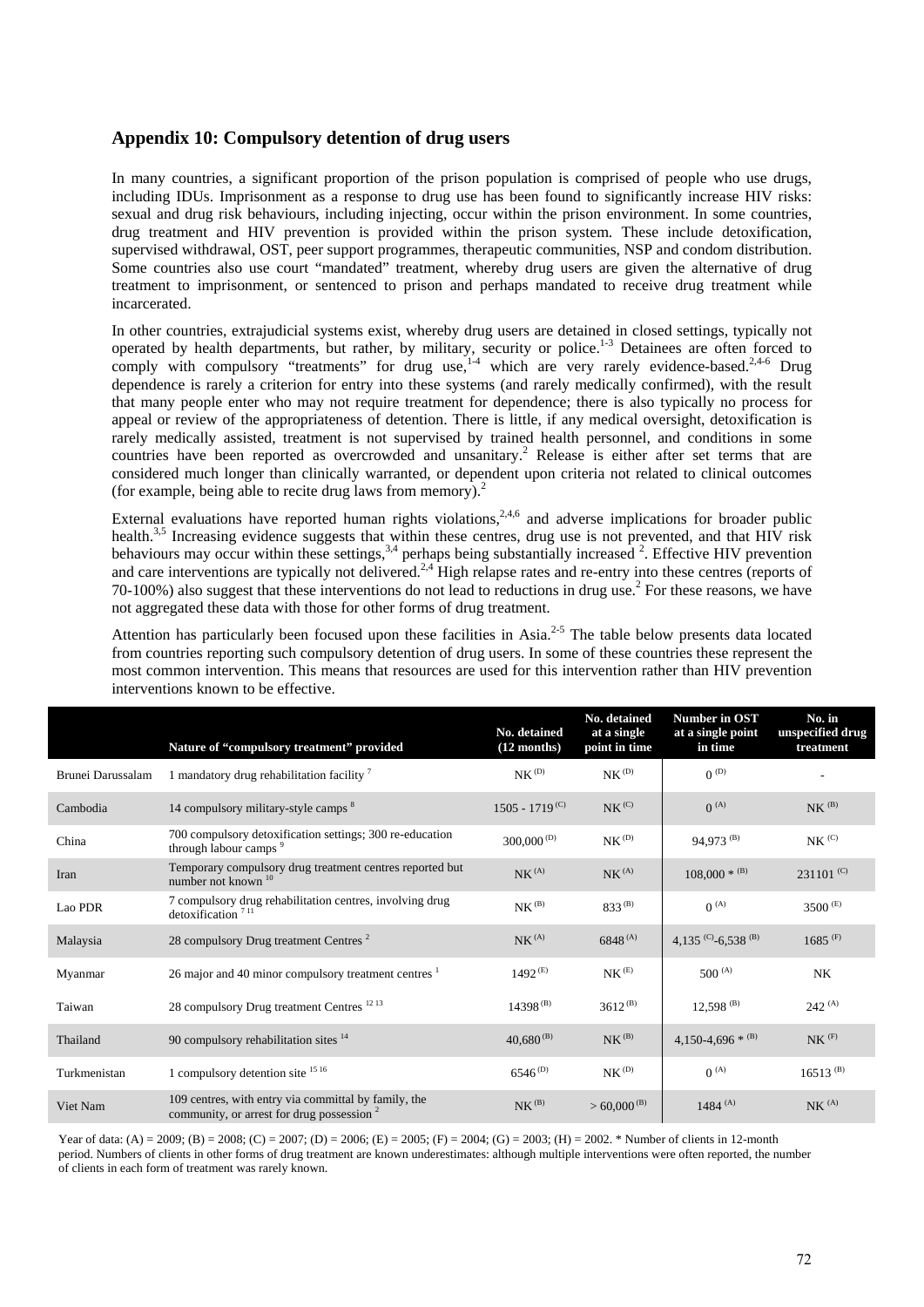## **References**

- 1. UNODC Regional Centre for East Asia and the Pacific. HIV/AIDS and custodial settings in South East Asia - An exploratory review into the issues of HIV/AIDS and custodial settings in Cambodia, China, Lao PDR, Myanmar, Thailand and Viet Nam. Thailand. Bangkok: UNODC, 2006.
- 2. World Health Organization. Assessment of compulsory treatment of people who use drugs in Cambodia, China, Malaysia and Viet Nam: An application of selected human rights principles. Manila: World Health Organization, 2009.
- 3. Pearshouse R. Compulsory Drug Treatment in Thailand: Observations on the Narcotic Addict Rehabilitation Act B.E. 2545 (2002). Toronto: Canadian HIV/AIDS Legal Network, 2009.
- 4. Open Society Institute International Harm Reduction Development Program. Public Health Fact sheet. Human Rights Abuses in the Name of Drug Treatment: Reports From the Field, 2009.
- 5. Pearshouse R. "Patients, not criminals"? An assessment of Thailand's compulsory drug dependence treatment system. HIV/AIDS Policy and Law Review 2009;14(1):11-17.
- 6. Human Rights Watch. Not enough graves: The War on Drugs, HIV/AIDS, and Violations of Human Rights. New York: Human Rights Watch, 2004.
- 7. Devaney M, Reid G, Baldwin S. Situational Analysis of Illicit Drug Issues and Responses in the Asia-Pacific Region. Canberra: Australian National Council on Drugs, 2006.
- 8. UNODC, USAID, PRASIT, Khmer HIV/AIDS NGO Alliance (KHANA). Report on illicit drug data and routine surveillance systems in Cambodia 2007. Phnom Penh, 2008.
- 9. Zhao C, Liu Z, Zhao D, Liu Y, Liang J, Tang Y, et al. Drug Abuse in China. Annals of the New York Academy of Sciences 2004;1025(1 Current Status of Drug Dependence/Abuse Studies: Cellular and Molecular Mechanisms of Drugs of Abuse and Neurotoxicity):439-45.
- 10. Jahani M, Kheirandish P, Hosseini M, Shirzad H, Seyedalinaghi S, Karami N, et al. HIV seroconversion among injection drug users in detention, Tehran, Iran. AIDS (London, England) 2009;23.
- 11. UN Regional Task Force on Injecting Drug USe and HIV/AIDS for Asia and the Pacific. Lao PDR country advocacy brief - Injecting drug use and HIV/AIDS (Draft), 2009.
- 12. Ministry of Education, Ministry of Justice, Ministry of Foreign Affairs, Department of Health Executive Yuan. Anti-Drug Report 1st Edition In: Ministry of Education, editor, 2009.
- 13. Ministry of Justice Taiwan. Yearly statistics of justice Statistics report of the Ministry of Justice, 2008.
- 14. Piromrat K Directorate of Medical Services Royal Thai Air Force. RTAF Youth Rehabilitation Center, 2009.
- 15. Mamedova A. Response to "Turkmenistan UN Reference Group Final Data Check". In: Reference Group to the UN on HIV and Injecting Drug Use, editor. Ashgabat, Turkmenistan: UNODC, 2009.
- 16. United Nations Development Programme, EU Border Management Programme for Central Asia. Country Profile - Turkmenistan: UNDP, 2007.
- 17. Calabria B, Phillips B, Singleton J, Mathers B, Congreve E, Degenhardt L, et al. Searching the grey literature to access information on drug and alcohol research. NDARC Technical Report No. 293. Sydney: National Drug and Alcohol Research Centre, University of NSW, 2008.
- 18. Cook C, Kanaef N. Global state of harm reduction 2008: Mapping the response to drug related HIV and hepatitis C epidemics. London: International Harm Reduction Association,, 2008.
- 19. Mathers B, Degenhardt L, Phillips B, Wiessing L, Hickman M, Strathdee S, et al. Global epidemiology of injecting drug use and HIV among people who inject drugs: a systematic review. The Lancet 2008;372:1733-45.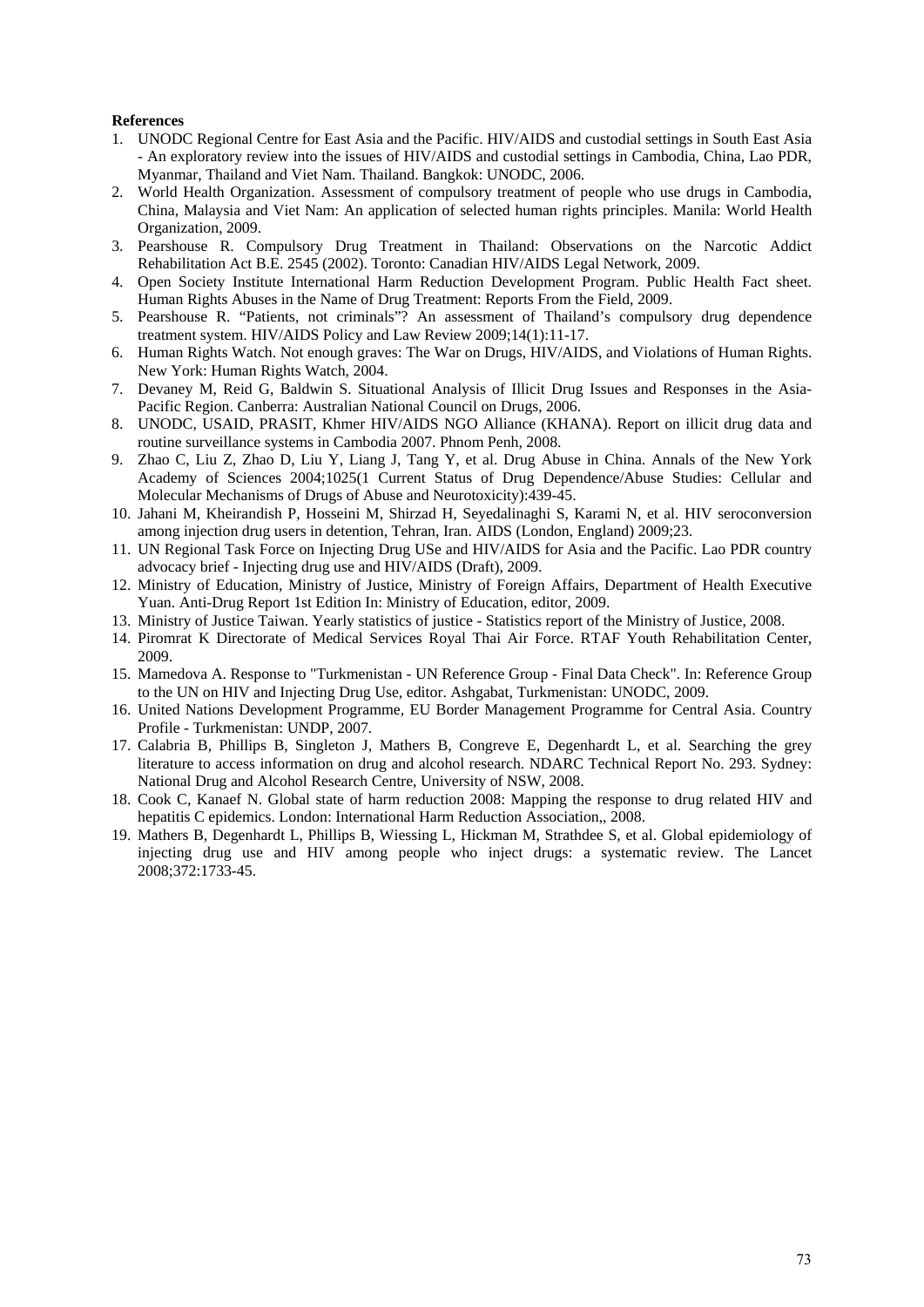## **Appendix 11: Acknowledgement of individuals who provided data for this review**

The following individuals generously provided their time and expertise in submitting, critiquing and providing useful feedback on the data collected and used in this review. Final responsibility for the selection and interpretation of data remain the responsibility of the authors alone.

## Thanks to:

**Elie Aaraj**, SIDC, Lebanon; **El Hadj Ould Abdallahi**, UNAIDS country coordinator, Mauritania; **Abu S. Abdul-Quader**, Epidemiologist, Epidemiology and Strategic Information Branch, Global AIDS Program, USA; **Rajab Mohamed Abujanah**, Libya, Executive Director, Libyan National Anti-Drug; **Aikichi**, Japan; **Tea Akhobadze**, IHRD Policy Officer in Georgia, Open Society Georgia Foundation; **Pavel Aksenov**, Executive Director, Russian Harm Reduction Network (RHRN); **Kamal Alami**, Rabat, Morocco, UNAIDS Country Officer; **Majed Alloush**, Director, Al-Sadiq Al-Taieb Association; **Apinun Aramrattana**, Director, Northern Substance Abuse Center, Faculty of Medicine, Chiang Mai University; **Janna Ataiants**, Armenia; **Taoufik Bakkali**, M&E advisor – UNAIDS, Papua New Guinea; **Azara S. Séphora Bamba-Louguet**, Advisor for Monitoring and Evaluation, Office of UNAIDS, Bangui (Central Africa); **Anshu Banerjee**, WHO; **Jose Benitez**, Executive Director of Prevention Point Philadelphia, USA; **Anne Bergenstrom**, UNODC; **Tuuli Bernard**, Clinical nurse specialist, Substance Abuse Welfare Work and Mental Health Work, Helsinki Deaconess Institute; **Jude Bevan**, Senior Policy and Planning Officer (Hepatitis C), Sexual Health and Blood Borne Virus Program, Department of Health WA, Australia; **Ruth Birgin**; **Ricky N. Bluthenthal**, Senior Social Scientist, RAND Corporation, Santa Monica, California, USA; **Alessandra Bo**, EMCDDA; **Alina Bocai**, UNODC, Romania; **Aliya Bokazhanova**, National Programm Officer, Joint United Nations Programme on HIV/AIDS, UNAIDS office for Kazakhstan, Kyrgyzstan and Turkmenistan; **Maria Boltaeva**, UCO in Tajikistan, UNAIDS; **Prudence Borthwick**, Policy and Program Manager, Health and HIV Thematic Group, AusAID; **Yves Bourny**, Monitoring and Evaluation Advisor, UNAIDS Madagascar, Mauritius, Comoros, Seychelles; **Gwendal Boursicot**, PMT5 Coordinator of HIV / AIDS / STIs, Health and Social Agency of New Caledonia (ASSNC); **Patricia Bracamonte**, Monitoring and Evaluation Adviser, UNAIDS Peru; **Patrick Brenny**, UNAIDS; **Cinzia Brentari**, Connections Project Coordinator, EISS, University of Kent, UK; **Jamie Broadfoot,** Section Head, Sexual Health and Blood Borne Virus Unit, Department of Health and Families, Northern Territory Government, Australia; **Jacqui Brown**, Program Manager, Western Region Health Centre, Vic, Australia; **Joanne Bryant**, National Centre in HIV Social Research, University of New South Wales, Australia; **Markus Bühler**, M&E Adviser, UNAIDS Myanmar; **Katya Burns**; **Jane Buxton**; **Zlatko Cardaklija**, HIV Coordinator - MOH for the Federation of BIH; **Philip A Castro**, Philippines; **Jessica Cate**, Program Coordinator, Bureau of Communicable Disease Control, Dept. of Public Health and Social Services; **Marko Cerar**, Institute of Public Health of the Republic of Slovenia, Health Statistics Unit; **Venkatesan Chakrapani**, Policy & Research Adviser, Indian Network for People living with HIV/AIDS; **Chris Chapleo**, ReckittBenckiser; **Sung-Yin Chen**, 3rd Division (Division of Chronic Infectious Diseases), Centers for Disease Control, Taiwan; **Caroline Cherotich**, Project Assistant, United Nations Office on Drugs and Crime (UNODC), Regional Office for Eastern Africa; **Jun Young Choi**, Republic of Korea; **Lipi Chowdhury**, Project Associate, Prevention of transmission of HIV among drug users in SAARC countries, United Nations Office on Drugs and Crime, Regional Office for South Asia, India; **Silviu Ciobanu**, STIs/HIV/AIDS Program Coordinator (CDS-SHA), World Health Organization (WHO), Regional Office for Europe, Country Office in the Republic of Moldova; **Richard Cloutier**; **Linda Coates**, Clinical Nurse Educator, NT AIDS and Hepatitis Council (NTAHC) and the NT Needle Syringe Program (NSP), Australia; **Linette Collins**; **Catherine Cook**, International Harm Reduction Association; **Christophe Cornu**, Senior Consultant, Public Health and Development; **Samuel J. Cutler**, Drug and Alcohol Abuse Program Manager, Office of Addiction Services, USA; **Marcus Day**, Director, Caribbean Drug & Alcohol Research Institute, Castries, Saint Lucia; **Don De Jarlais**; **Renate De Neve**, EMCDDA; **Vlatko Dekov**, Executive Director, HOPS-Healthy Options Project Skopje; **John Didlick**, Alcohol and Other Drug Policy Unit, Policy Division, ACT Health, Australia; **Vitaly Djuma**; **Patrick M. Dlamini**, National Project Coordinator, HIV/AIDS in prison setting - Southern Africa, United Nations Office on Drugs and Crime, Mbabane, Swaziland; **Evija Dompalma**, National Project Officer in Latvia, UNODC Project Office for the Baltic State; **Martin Christopher Donoghoe**, WHO; **Jimmy Dorabjee**, Principal Fellow - Harm Reduction, Burnet Institute Centre for International Health, Australia; **Roger Drew**, Health and Development Consultant, UK; **Konstantin Dumchev**, Technical Officer, STI/HIV/AIDS Prevention, WHO CO in Ukraine; **Jacqueline Duncan**, Director, Monitoring& Evaluation, National HIV/STI Programme, Ministry of Health Kingston, Jamaica; **Ider Dungerdorj**, HIV/AIDS Specialist, Mongolia; **Ehounoud Pascal Eby**, Côte d'Ivoire, UNAIDS; **Renate Ehmer**, UNAIDS Country Coordinator for Peru,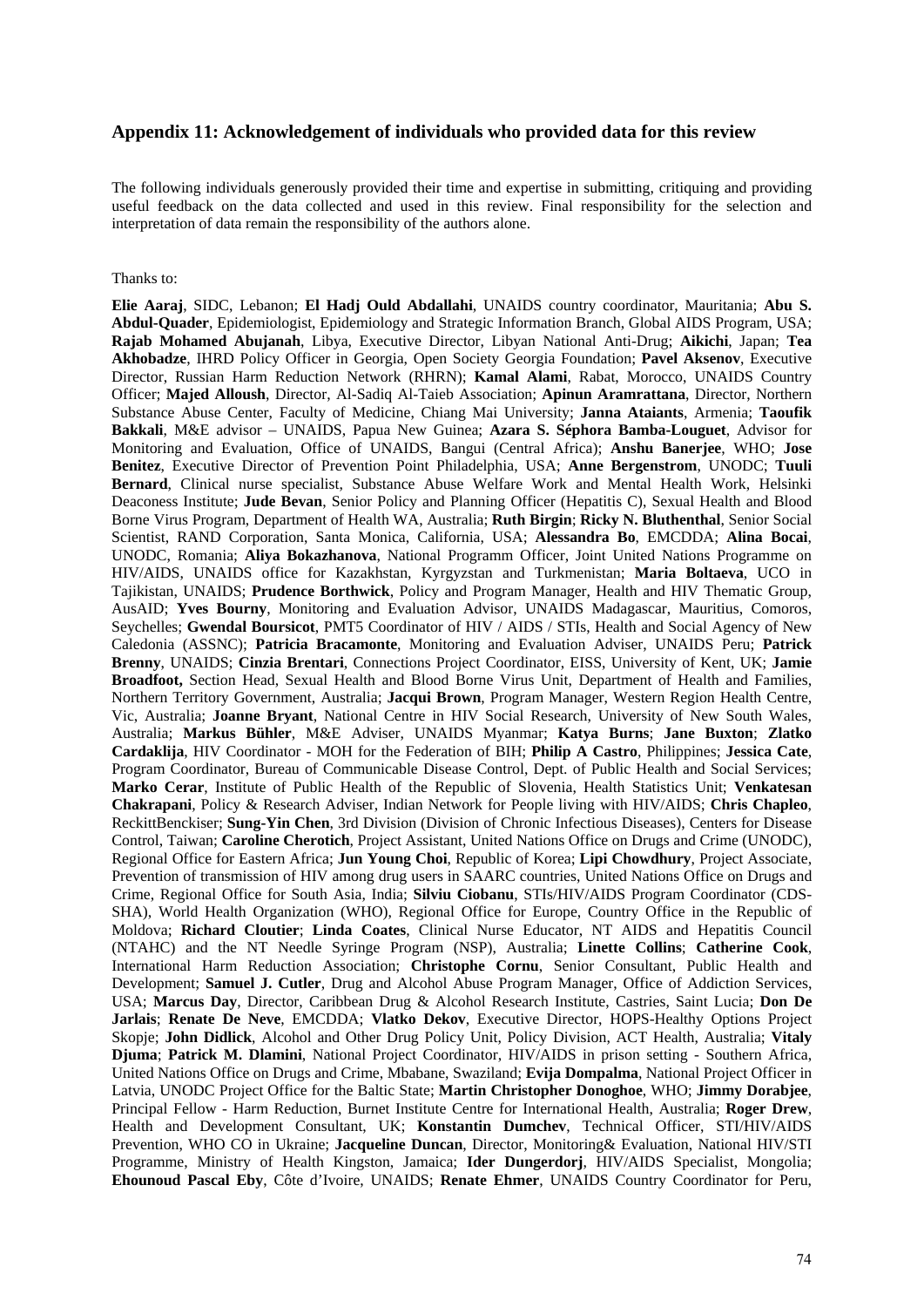Ecuador and Bolivia; **Jason Eligh**, Advisor (HIV & AIDS), United Nations Office on Drugs and Crime, Hanoi, Vietnam; **Angélica Ospina Escobar**, Gerente de Investigación, PSI/México; **Rodrigue Nze Eyo'o**, M&E Adviser, UNAIDS Gabon; **Violet M Fashe**, Projects Consultant, Al-Sadiq Al-Taieb Association; **Tania Fernando**, UNV-Project Officer, UNODC-H13, Sri Lanka; **Peter Figueroa**; **Amiran Gamkrelidze**, WHO Country Programme Coordinator for STIs/HIV/AIDS, WHO Country Office in Georgia; **Izola Garcia**, Trinidad & Tobago, UNAIDS; **Michael Gboun**, UNAIDS M&E Adviser, National HIV/AIDS/STI/TB Council, Lusaka, Zambia; **Kari Grasaasen**, Sociologist and National Coordinator Focal Point Denmark, National Board of Health; **Robert Gray**, PSI; **Manoela Grozdanova**, UN AIDS Country Coordinator Armenia, Azerbaijan, Georgia; **Kamila Gryn**, Specjalista ds, Programów Substytucyjnych, Poland; **Eleonora Gvozdeva**, UNAIDS Country Officer, Belarus; **Jarno Habicht**, Head of Country Office, WHO Country Office in Estonia; **Girmay Haile**, UNAIDS, Kenya; **Pamela Hakim**, Assistant General Manager, Oum el Nour, Lebanon; **Megan Hansford**, UNODC; **Fabienne Hariga**, Expert, HIV/AIDS Unit, United Nations Office on Drugs and Crime, AUSTRIA; **Andy Hart**, Director, VENDAFIT; **Johnny Hebel**, FSM HIV/AIDS Program Manager, Department of Health and Social Affairs; **Dagmar Hedrich**, Project Manager Health and Social Responses, EMCDDA, Lisbon; **Robert Heimer**, Department of Epidemiology and Public Health, Yale University, USA; **Charles Henderson**; **Joumana Hermez**, WHO; **Fran Hezel**; **Tana Hicarova,** John Hopkins, HIV Research and Administrative Assistant, International Planned Parenthood Federation, London, UK; **Md. Mozammel Hoque**, HIV/AIDS Advisor, UNODC, Bangladesh; **Ilonka Horvath**, Gesundheit Österreich GmbH, Geschäftsbereich ÖBIG, Austria; **Emalie Huriaux**, San Francisco Department of Public Health, AIDS Office, HIV Prevention Section &,Community Behavioral Health Services, USA; **Gabriela Ionascu**, UNAIDS Moldova; **Alexandrina Iovita**; **Ivan Varentsov**, HIV/AIDS Program Coordinator, GFATM project; **Jenny Iversen**, IDU/NSP Surveillance Coordinator, National Centre in HIV Epidemiology & Clinical Research (NCHECR), University of New South Wales, Sydney Australia; **Varuni Ja**, SriLanka; **Nisha Jagdish**, Manager- HIV/AIDS, FPA India; **Roland Jauernig**, Manager Health Protection and harmacotherapy Development, Service Improvement, Mental Health and Drugs Division, Department of Human Services, VIC, Australia; **Jana Javakhishvili**; **Amber Jefferson**, Australian Institute of Health and Welfare, Australian Government; **Ilze Jekabsone**, UNODC; **David John**; **Nandini Kapoor-Dhingra**, UNAIDS, India; **Nina Kerimi**, Regional Project Coordinator, United Nations Office on Drugs and Crime, Regional Office for Central Asia, Project Office in Astana, Kazakhstan; **Kamran Khaki**, Programme Assistant, HIV/AIDS Care & Prevention Unit, United Nations Office on Drugs and Crime, Country Office, Iran; **Adnan A Khan**, Advisor, Monitoring, Evaluation and Research, MOH, Pakistan; **Ayesha Khan**, Infectious Diseases and HIV/AIDS Consultant, Treatment and Care Section, The National AIDS Control Program, Ministry of Health, Islamabad, Pakistan; **Aziz Khudoberdiev**, UNAIDS; **Vera Kobzeva**, M&E Project Officer, UNAIDS in Russian Federation; **Swarna Kodagoda**, Executive Director, Alliance Lanka, Sri Lanka; **Drasko Kostovski**, Programme Director, H.E.R.A., Macedonia; **Tapiwanashe Kujinga**; **Yves Ledoux**, Chef de projet Enregistrement National du Traitement de Substitution (ENTS), Institut pharmaco-épidémiologique belge; **Chia-Chi Lee**, CDC Taiwan; **Riku Lehtovuori**; **Olivier Lermet**; **Carola Lew**, Oficial Nacional de Programa, ONUDD Brasil y Cono Sur, Buenos Aires, Argentina; **Eddie Limbambala**, HIV/AIDS Country Officer, World Health Organization, Malawi; **Rick Lines**, International Harm Reduction Association, UK; **Miguel Aragon Lopez**, M&E UNAIDS, Mozambique; **Rosaura López-Fontánez**, Executive Director, Puerto Rico Community Network for Clinical Research on AIDS (PR CoNCRA), Puerto Rico; **Niklas Luhmann**, Public Health Advisor, Médecins du Monde, France; **Steve Lymb**, Manager, Harm Reduction, Population Health Programs Division, Drug & Alcohol Services South Australia; **Niamh Lynn**, Project Officer, HIV Program, Professional Education Division, Australasian Society for HIV Medicine; **Fredrick Macha**, M&E Advisor – UNAIDS, Dar es Salaam, Tanzania; **Lisa Maher**, National Centre in HIV Epidemiology & Clinical Research (NCHECR), University of New South Wales, Sydney Australia; **David Makapela**, Regional HIV and AIDS Advisor, United Nations Office on Drugs and Crime (UNODC), Southern Africa; **Artur Malczewski**, Reitox National Focal Point, National Bureau for Drug Prevention, Poland; **Monica Malta,** Oswaldo Cruz Foundation - DCS/ENSP, Brazil; **Annatach Mamedova**, National Project Officer on HIV/AIDS, United Nations Office on Drugs and Crime, Sub-Office in Turkmenistan; **Myriam Ben Mamou**, UNAIDS Focal Point – Tunisia; **Evaristo Marowa**, UNAIDS Botswana; **Rose Mason**, Senior Policy Analyst, Harm Minimisation Unit, AIDB NSW Health, Australial; **Iqbal Masud**, Senior Program Officer, Dhaka Ahsania Mission, Bangladesh; **Ann Mcdonald**, Senior Research Officer in the Surveillance and Evaluation Program, National Centre in HIV Epidemiology and Clinical Research, University of New South Wales, Australia; **Fabio Mesquitaf**, WPRO, WHO; **Ingo Michels**; **Nadya Mikdashi**, Director, Skoun Lebanese Addictions Center; **Sandeep Mittal,** Deputy Director (TI), Chandigarh State AIDS Control Society, Govt. Multispeciality Hospital Complex, Chandigarh – India; **Mahmood Nazar Mohamed**, Professor of Psychology, UUM, Deputy Director-General (Operations), National Anti-Drugs Agency (NADA), Malaysia; **Kheyra Mokeddem**, Assistant - Pompidou Group, Co-operation Group to combat Drug Abuse and Illicit Trafficking in Drugs, Council of Europe; **Sophia Mukasa Monico**; **Linda Montanari**, EMCDDA, Lisbon; **Zimmbodilion Y. Mosende**, Monitoring and Evaluation Adviser,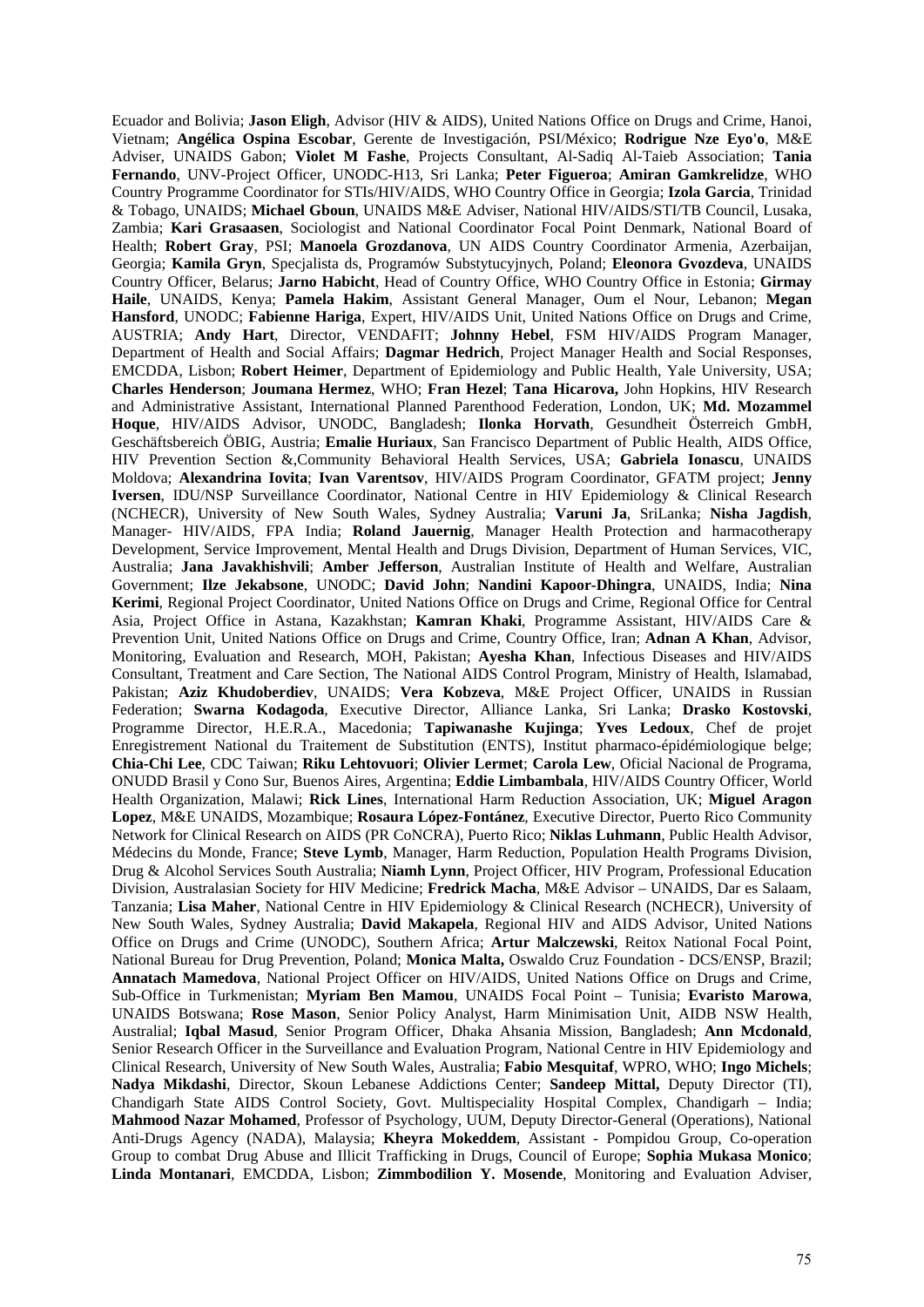UNAIDS Country Office, Philippines; **Gelareh Mostashari**; **Nawa Mukumbuta**, CHAZ, Zambia; **Joe Murray**, Policy Officer, NAT, UK; **Afet Naibova**, Azerbaijan; **Rajesh Nair**, Program Support Manager, Institute for Reproductive Health, Georgetown University; **Sudirman Nasir**; **Ana Maria Navarro**, Oficial de Pais para Republica Dominicana y Cuba, UNAIDS; **Paul Nelson**, NDARC, Australia; **Mujinga Ngonga**, National Coordinator, HIV/AIDS in Prison Settings – Mozambique; **Salvator Niyonzima**, UNAIDS; **Sharon Lesa Nyambe**, National Coordinator - HIV/AIDS Prevention in Prison Settings, United Nations Office on Drugs and Crime, UN Annex, Lusaka, Zambia; **Sally-Ann Ohene**, NPO HIV/AIDS/STD, TB Focal Point, World Health Organization, Ghana Country Office; **Linda Onaga**, Research Associate, Forum for Collaborative HIV Research, Department of Prevention and Community Health, The George Washington University; **Jane Marie Ong'olo**, National Project Manager, United Nations Office on Drugs and Crime (UNODC), Regional Office for Eastern Africa (ROEA), Nairobi, Kenya; **Farida Oodally**; **Doaa Oraby**, Technical Officer, Family Health International, Egypt; **Raul Ortiz**; **David Otiashvili**, Director, Addiction Research Center, Union Alternative Georgia; **Salil Panakadan**, UNAIDS China; **Oksana Panasenko**, Programme and Administrative assistant, UNODC Ukraine & Moldova; **Charles Parry**, Director, Alcohol & Drug Abuse Research Unit, Medical Research Council, Tygerberg (Cape Town), South Africa; **Elisabetta Pegurri**, Monitoring and Evaluation Adviser, UNAIDS Rwanda; **Graham Peter**; **Vipa Phawanaporn**, Technical Officer, Bureau of AIDS, TB and STIs, Department of Disease Control, Ministry of Public Health, Thailand; **Alessandro Pirona**, EMCDDA, Lisbon; **Chaminda Piyasekara**, ECDIC – Sri Lanka, UNODC – H13 Project; **Sadaf Marashi Pour**, Statistician, Biostatistics and Databases Program, National Centre in HIV Epidemiology and Clinical Research, University of New South Wales, Australia; **Rakdaow Pritchard**; **Camila Punto La Montana; Salman Qureshi**, Deputy Program Manager, Nai Zindagi,, Islamabad, Pakistan; **Saludos Rebeca Ramos**; **Gurumurthy Rangaiyan**, Adviser, Monitoring and Evaluation, UNAIDS, Accra, Ghana; **Ravindra Rao**, India; **Nadeem Rehman**, UNODC, Pakistan; **Rokhsana Reza**, M&E Adviser, UNAIDS, UCO, Bangladesh; **Nicolas Ritter**, Director / Directeur, PILS, Mauritius; **Nathalie Rose**, Collectif Urgence Toxida; **Alessandra Ross**, Injection Drug Use Policy and Program Coordinator, California Department of Public Health, Office of AIDS, USA; **Diana Rossi**, Intercambios Asociación Civil; **Charles Rossouw**; **Signe Rotberga**, Regional Project Coordinator, UNODC Project Office for the Baltic States, Lithuania; **Kirsty Roy**, Public Health Specialist, Health Protection Scotland, Clifton House, Clifton Place, Glasgow; **Luis Royuela**, EMCDDA; **Simona Ruta**, Professor of Virology, "Carol Davila" University of Medicine and Pharmacy, Scientific Director, HIV/AIDS International Laboratory Center of Excellence, member of the Baylor International Pediatric AIDS Initiative; **Job Sagbohan**, UNAIDS, Nigeria; **Vic Salas**; **Muhammad Saleem**; **Madeline S. Salva**, Technical Officer, Office of the WHO Representative for the Philippines; **Mohamed Sammud**; **Nara Santos**, Assessora Técnica em HIV, UNODC, Brazil; **Bernadette P. Schumann**, Department of Public Health and Social Services; **Rebecca Schleifer**, Human Rights Watch, USA; **Marina Semenchenko**, Coordinator for Russia, a.i., UNAIDS Country office/Russia; **Marco Serafini**, EMCDDA; **Mukta Sharma**, Technical Officer, Harm Reduction HIV/AIDS Unit, WHO SEARO, New Delhi, India; **Graham Pater Shaw**, WHO; **Tatiana Shoumilina**, UNIADS; **Svetlana Sidyak**, Researcher of the Ukrainian monitoring center of Alcohol and Drugs of the MoH of Ukraine; **Arnaud Simon**, Prevention Coordinator, AIDES; **Harpal Singh**, Malaysia, WHO; **Kamal Siregar**, Indonesia; **Ambassador Rodrigo Siman Siri**, Executive Secretary, National Commission Against AIDS in El Salvador, CONASIDA, Ministry of Health and Welfare; **Petchsri Sirinirand**, Director, The Office of Technical Development to Support HIV/AIDS Responses, Ministry of Public Health; **Julia Skoropatska**, Programme Officer, Reporting & Planning, International HIV/AIDS Alliance in Ukraine; **Francine Smith**, State Coordinator, Needle and Syringe Program, Population Health, Hobart, Australia; **Soun Soksangva**, Officer of Drug Information Center(DIC), National Authority for Combating Drugs (NACD), Norodom Blvd, Ministry of Interior, Phnom Penh, Cambodia; **Mohammd Tariq Sonnan**, National HIV Project Officer, Afghanistan Country Office, United Nations Office on Drugs and Crime (UNODC); **Kate Ababio Spring**, Conseillère en Suivi Evaluation, UNAIDS Haiti; **Pascal Stenier**, Eriteria, UNAIDS; **Steliar**, Head of Slovak National focal point on drugs and addictions**; Heino Stöver**, University of Bremen/Germany; **Carol Strike**, Research Scientist, Centre for Addiction and Mental Health, Associate Professor, Dalla Lana School of Public Health, U of T; **Raminta Stuikyte**, EHRN, NGO in Special Status with Economic and Social Council of the United Nations; **Atapol Sughondhabirom**, Manager, Addiction Knowledge Management Project, Bangkok; **Mahshid Taj**, HIV/AIDS National Programme Officer, Country Office, Iran, United Nations Office on Drugs and Crime; **Madina Takenova**, National Project officer, United Nations Office on Drugs and Crime, ROCA, Project office in Astana, Kazakhstan; **Koubagnim Takpa**, M&E, UNAIDS, Togo; **Tripti Tandon**, Lawyers Collective HIV/AIDS Unit, India; **Anna Tarján**, Hungarian National Focal Point, Hungary; **Isabel Tavitian-Exley**, UNAIDS, Nepal; **Phauly Tea**, UNAIDS; **Anja Teltschik**, Public health consultant; **Barbara Tempalski**, National Development & Research Inst., Centre for Drug Use & HIV Research, New York, USA; **Nicholas Thomson**, Johns Hopkins University, Chiang Mai, Tahiland; **Minn Thu**; **Igor Toskin**, UNAIDS; **Sarah Trad**, SKOUN; **Aire Trummal**, Chief analyst, Department of Surveillance and Evaluation, National Institute for Health Development, Estonia; **Ricardo Tull**, HIV/AIDS, Hepatitis, and STD Program Coordinator, Office of